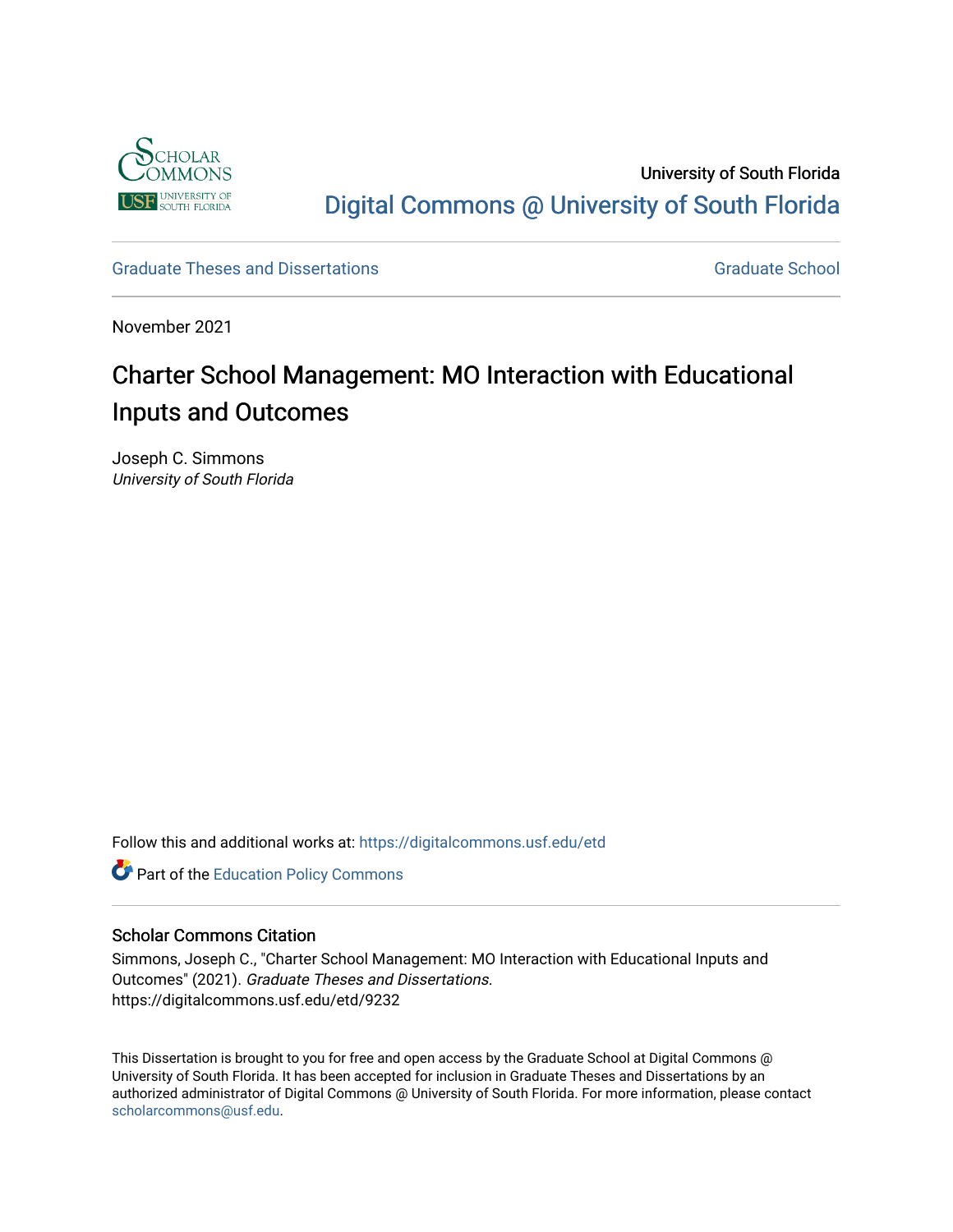# Charter School Management: MO Interaction with Educational Inputs and Outcomes

by

Joseph C. Simmons

## A dissertation submitted in partial fulfillment of the requirements of the degree of Doctor of Philosophy Department of Educational Leadership and Policy Studies College of Education University of South Florida

### Major Professor: Zorka Karanxha, Ed.D William Black, Ph.D. John Ferron, Ph.D. Mahuya Pal, Ph.D.

Date of Approval: October 28, 2021

Keywords: Neoliberalism, Creaming, Cropping, Accountability

Copyright © 2021, Joseph C. Simmons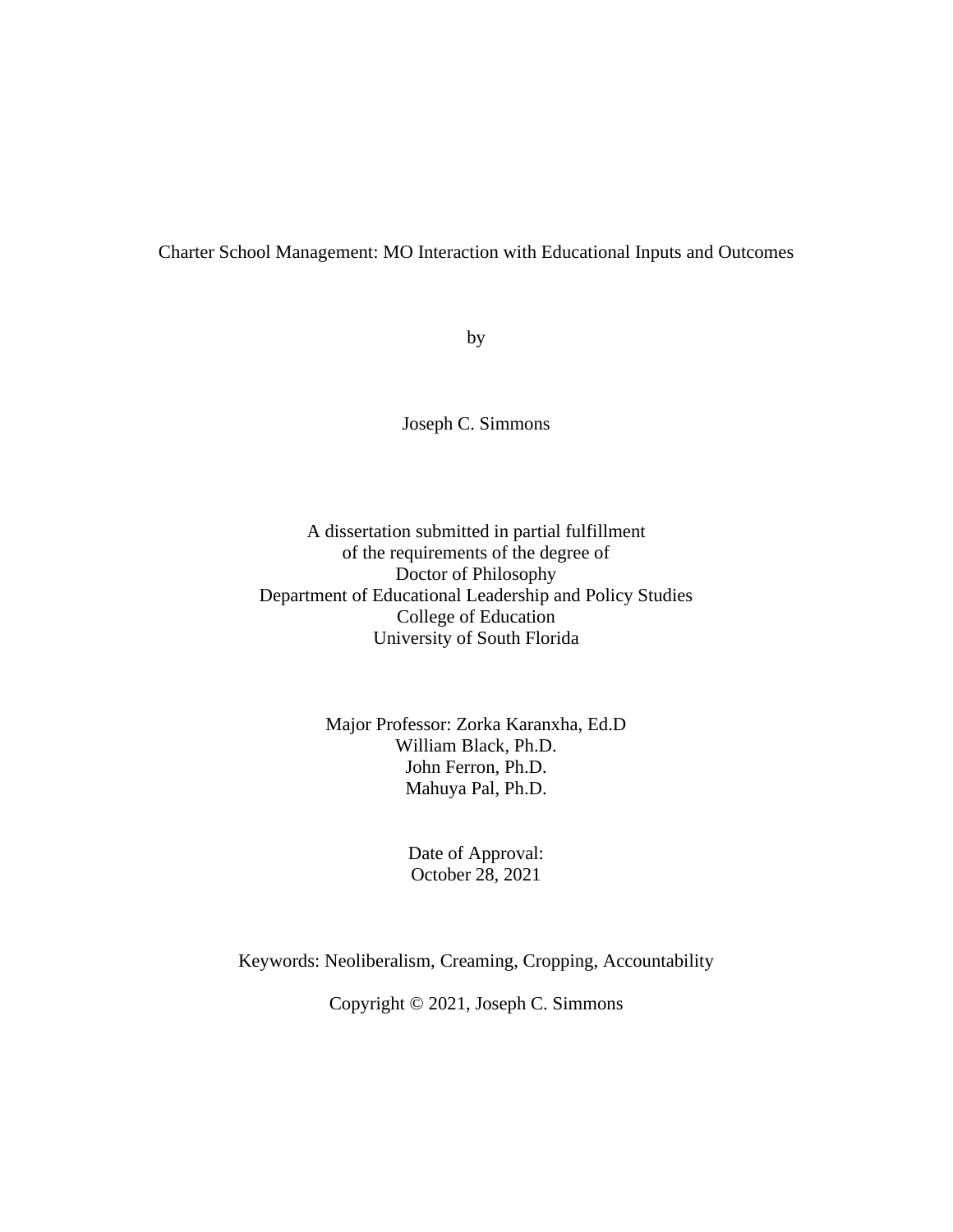# **TABLE OF CONTENTS**

| National Charter School Inception and Theoretical Underpinnings | 23 |
|-----------------------------------------------------------------|----|
|                                                                 |    |
|                                                                 |    |
|                                                                 |    |
|                                                                 |    |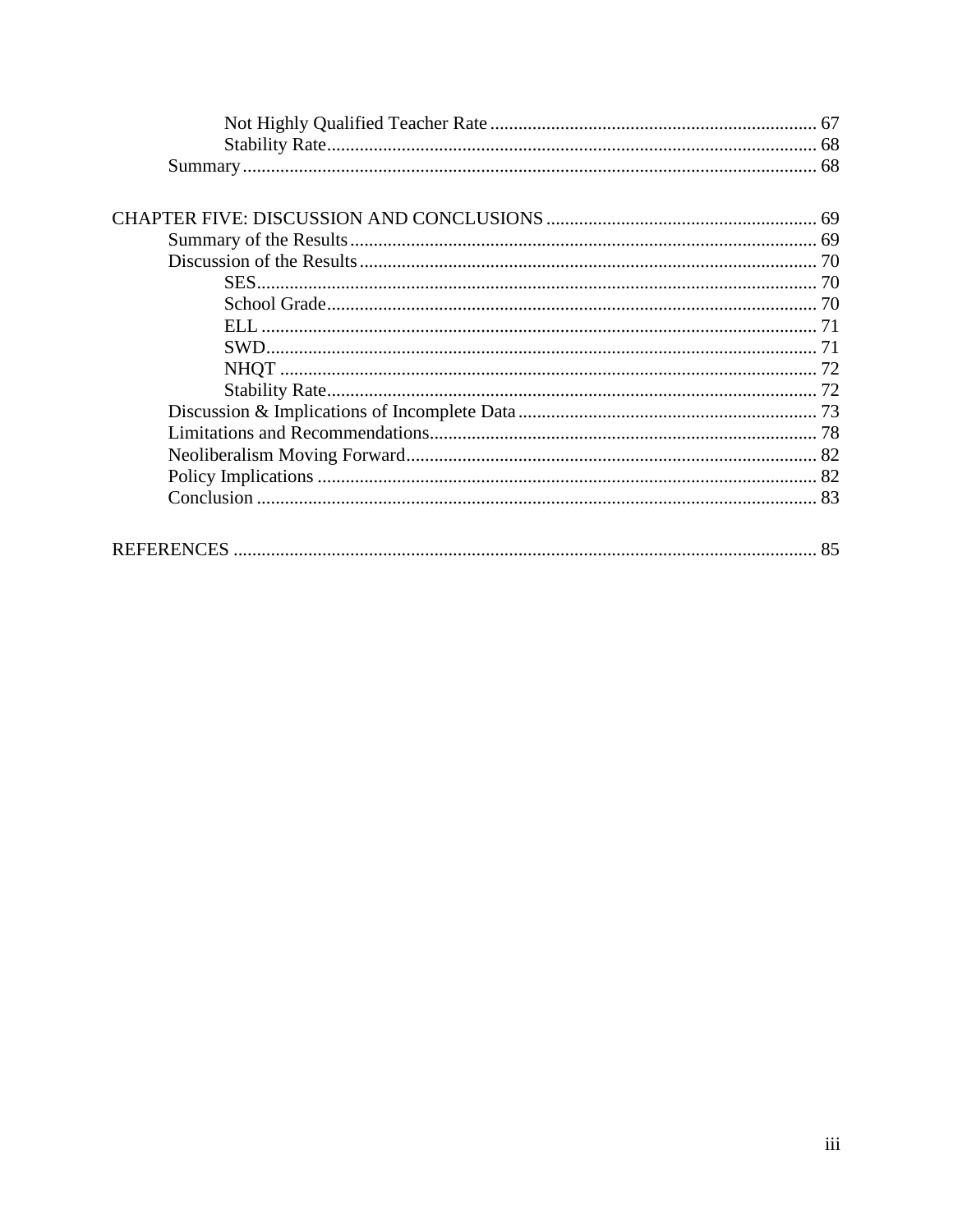# **LIST OF TABLES**

<span id="page-5-0"></span>

| Table 1:  |                                                                                |  |
|-----------|--------------------------------------------------------------------------------|--|
| Table 2:  |                                                                                |  |
| Table 3:  |                                                                                |  |
| Table 4:  |                                                                                |  |
| Table 5:  |                                                                                |  |
| Table 6 : |                                                                                |  |
| Table 7:  |                                                                                |  |
| Table 8:  | Dependent Variable analysis with Holm Adjusted Bonferroni in P Value           |  |
| Table 9:  | Dependent Variable Analysis with Holm Adjusted Bonferroni in P Value           |  |
| Table 10: | Dependent Variable Analysis with Holm Adjusted Bonferroni in P Value           |  |
|           | Table 11: Dependent Variable Analysis with Holm Adjusted Bonferroni in P Value |  |
| Table 12: | Dependent Variable Analysis with Holm Adjusted Bonferroni in P Value           |  |
| Table 13: | Dependent Variable Analysis with Holm Adjusted Bonferroni in P Value           |  |
| Table 14: | Dependent Variable Analysis with Holm Adjusted Bonferroni in P Value           |  |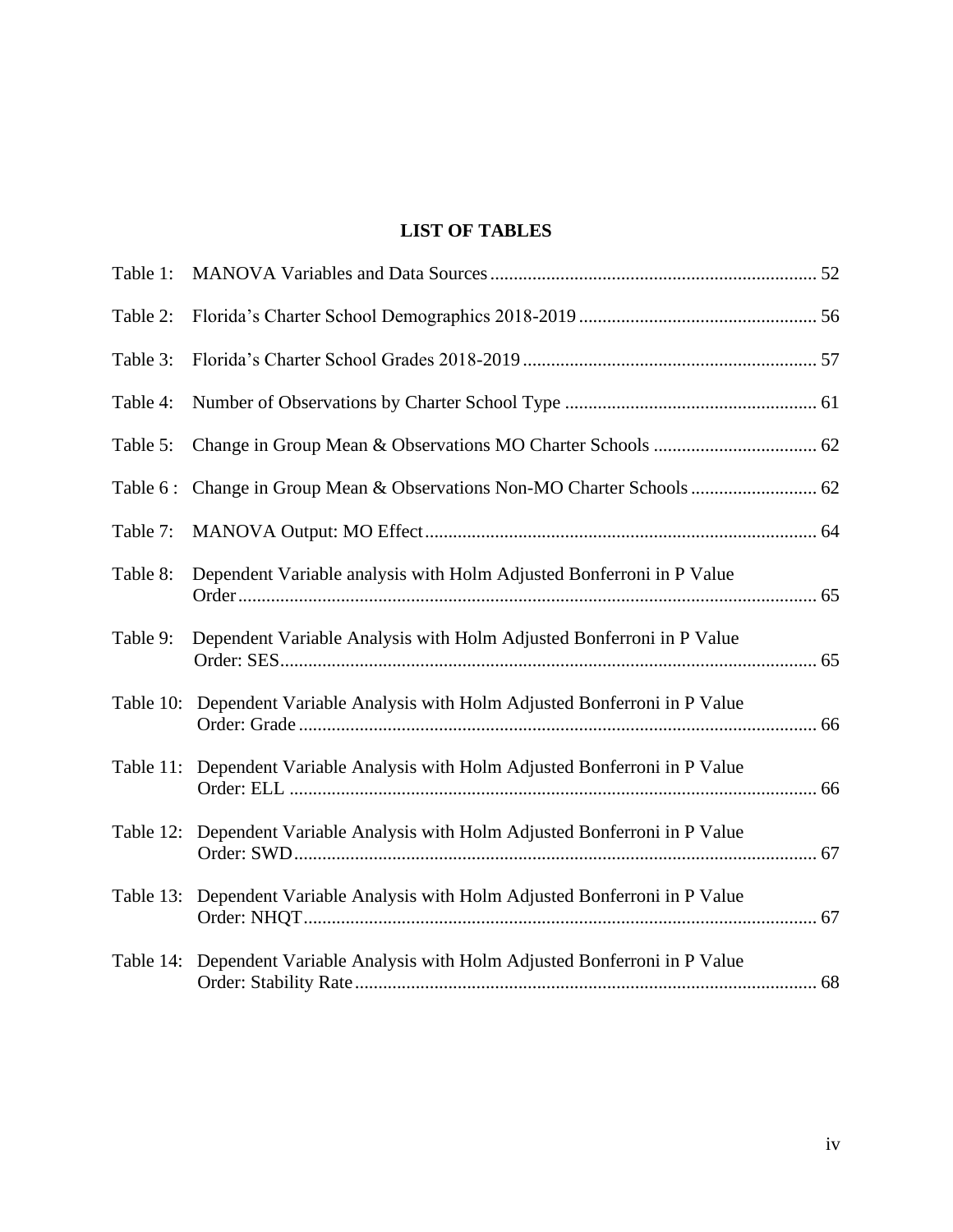# **LIST OF FIGURES**

<span id="page-6-0"></span>

|--|--|--|--|--|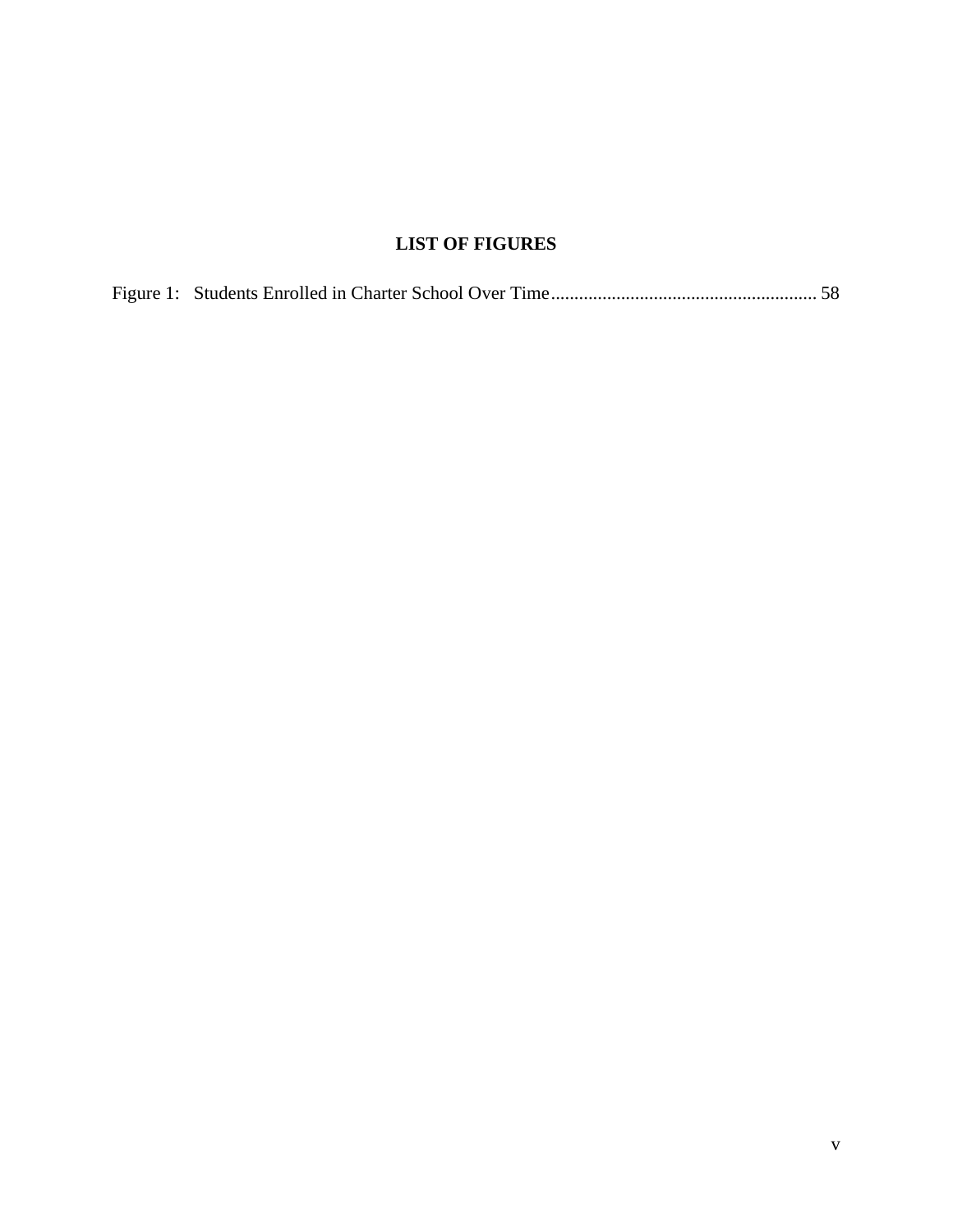#### **ABSTRACT**

<span id="page-7-0"></span>This study seeks to understand if the utilization of a management company has any interaction with the socioeconomic status (SES) of students served, the school's academic performance, the percentage English Language Learners served, the percentage of highly qualified teachers per school site, the amount of student attrition/mobility, or the amount of disciplinary events. Ultimately this study seeks to determine the efficacy and utility of management organization utilization by studying inputs and outputs of Florida charter schools and disaggregating them based on utilization of Charter Management Organizations, Education Management Organizations, or their decision not to utilize a Management Organization. This study uses a post-positivist and quantitative approach utilizing a multivariate analysis of variance and separate univariate analysis of variances to analyze the data. Charter Schools using management organizations in Florida have a higher percentage of students receiving free/reduced lunch, a higher percentage of English Language Learners, a lower percentage of students with disabilities, and a higher percentage of not highly qualified teachers. Differences in school grades and student mobility was found to be negligible. As charter schools and charter school accountability continues to evolve, ensuring equity of access for all students must remain a top priority.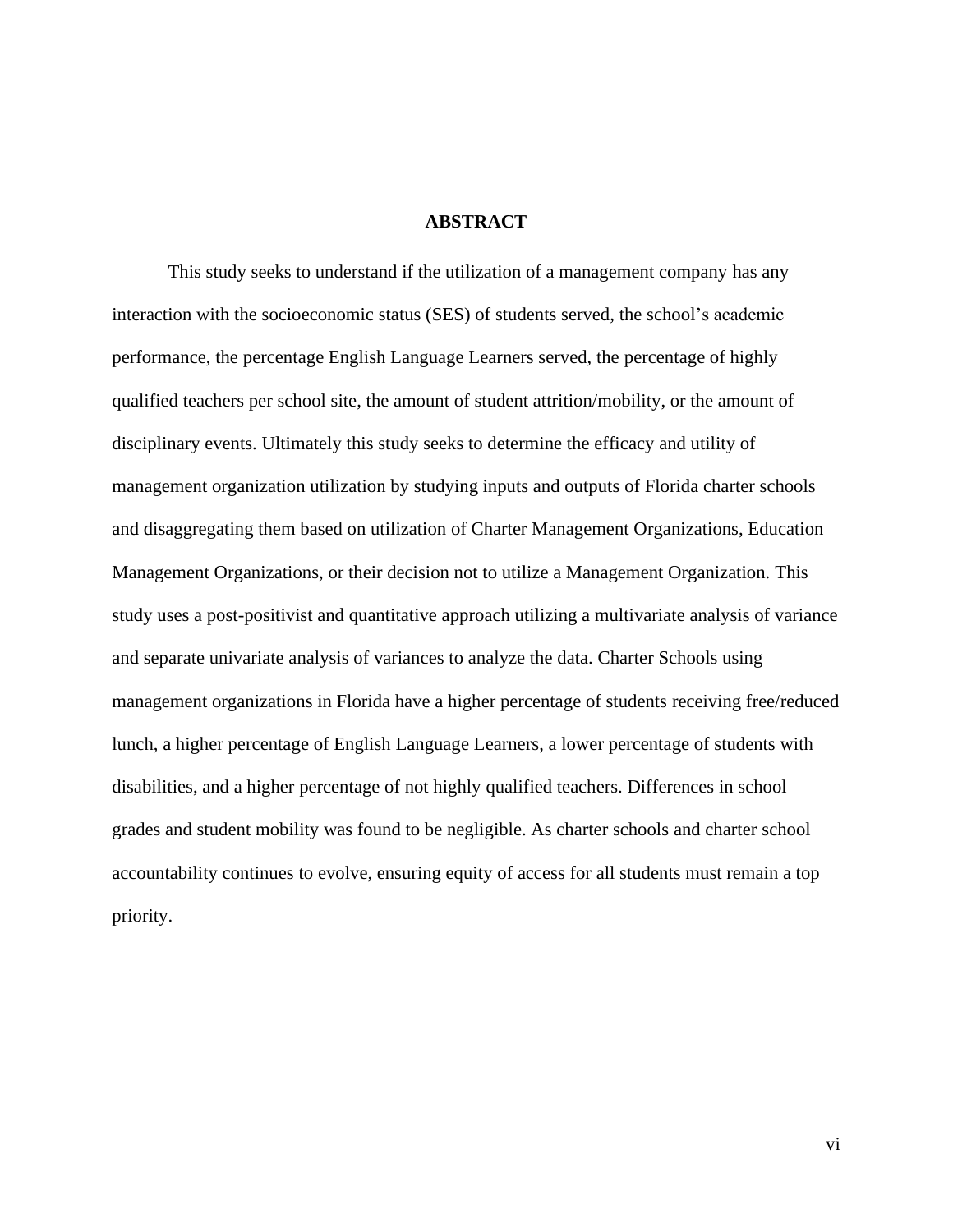#### **CHAPTER ONE: INTRODUCTION**

#### **A Brief History of American Public Education**

### <span id="page-8-2"></span><span id="page-8-1"></span><span id="page-8-0"></span>**Education Reform**

Accountability and parental choice are cornerstones of the school reform movement. Proponents of reform claim public schools should be rewarded for exceptional student achievement and punished for failure to produce expected outcomes. Many of these same reformers promote school choice as a vehicle for allowing students at failing schools access to better educational opportunities. Education reform involving choice and accountability can ultimately be traced to economist Milton Friedman's (1955) *The Role of Education in America.* However, while Milton may have created the frameworks for educational commoditization, the 1983 work, *A Nation at Risk,* ultimately catalyzed the marketization of K-12 public education (Hermansen, 2014).

#### <span id="page-8-3"></span>**Reform Initiatives**

Modern school choice initiatives are often represented in the form of charter schools, the supply side of the educational equation, or as vouchers, the demand side of the educational equation (Sweetland, 2014). By essentializing the relationship between market-based choice and school success, reform advocates have garnered significant bipartisan political support for the advancement of the choice paradigm (Kumashiro, 2008). Unfortunately, there are fundamental flaws with the core logic of school choice as it is currently designed. Since choice relies on the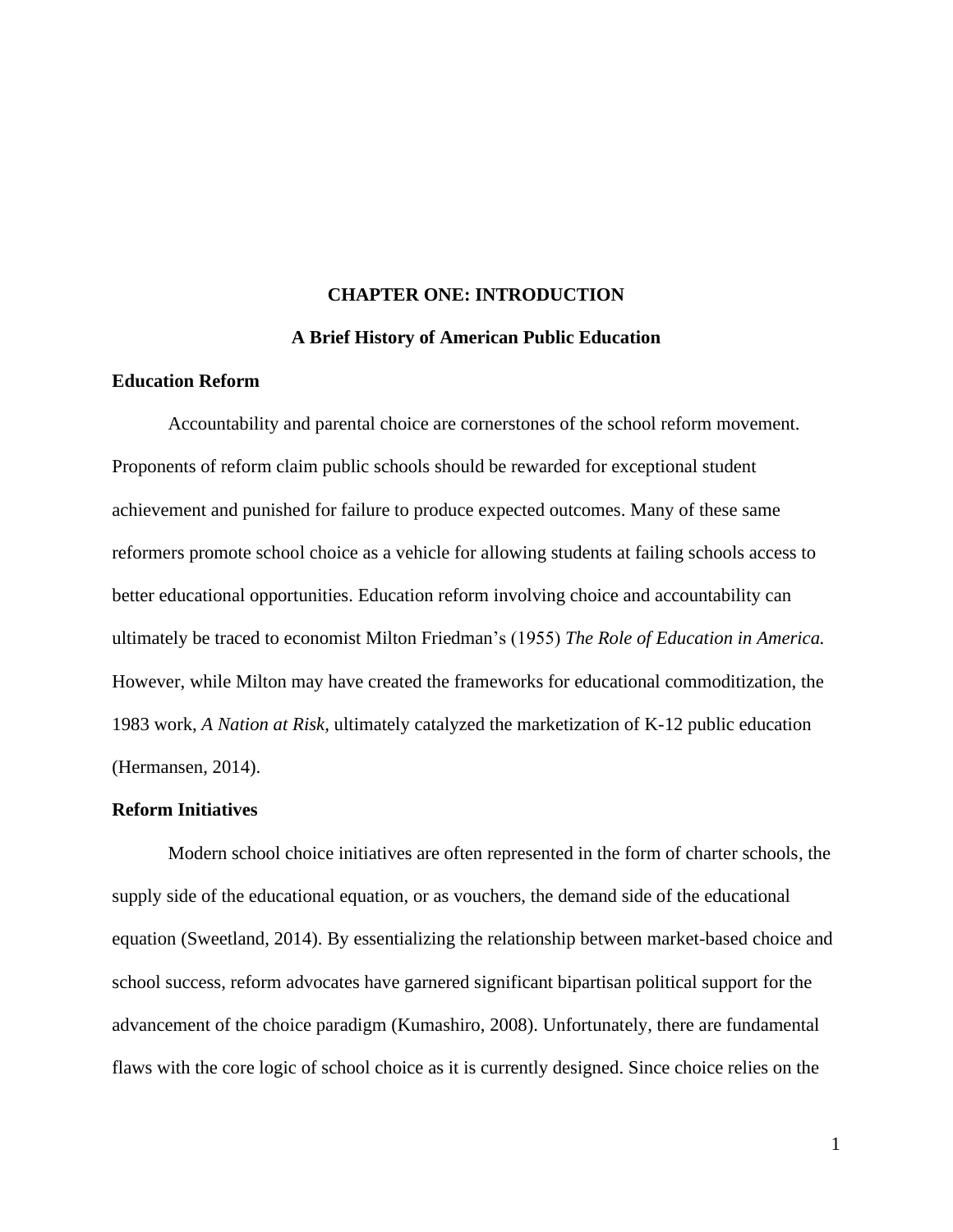principle of scarcity, there exists an assumption as to who should be competing for scarce resources. The choice rhetoric outlined above suggests schools must compete for students; however, such suppositions ignore the fact that scarcity cannot exist at the micro level because students cannot, by law, be denied an education. As a result, students must compete for the perceived advantage of enrolling in private school while private schools accepting vouchers may select only the students whom the school wishes to educate. The students who are not accepted or who are placed on waiting lists must return to their neighborhood schools or explore other educational options. Students and families are therefore left competing to get into schools instead of schools competing for students.

Choice advocates maintain competition is intended to promote student achievement within the public-school sector; however, "no support for the hopeful prediction that competition from charter schools will compel school district leaders to shift resources to achievementoriented activities" has been seen thus far (Arsen & Yognmei, 2011, p. 5). Instead of spurring local districts to improve educational options for children, choice measures have hurt school districts financially as public schools must continue to fund fixed cost expenses such as facilities, staff, and insurance. Losing students results in reduced funding while fixed costs remain stable (Bettinger, 2005). Schools already operating under limited resources must therefore divert resources from programs, materials, or activities designed to help students in order to fund fixed cost expenses.

#### <span id="page-9-0"></span>**Charter Schools**

The first American charter school laws were passed in Minnesota in 1991 with California following suit in 1992 (Charter school, 2017). Charter schools have seen a sustained level of growth over the past few decades with "more than 6,900 charter schools, enrolling an estimated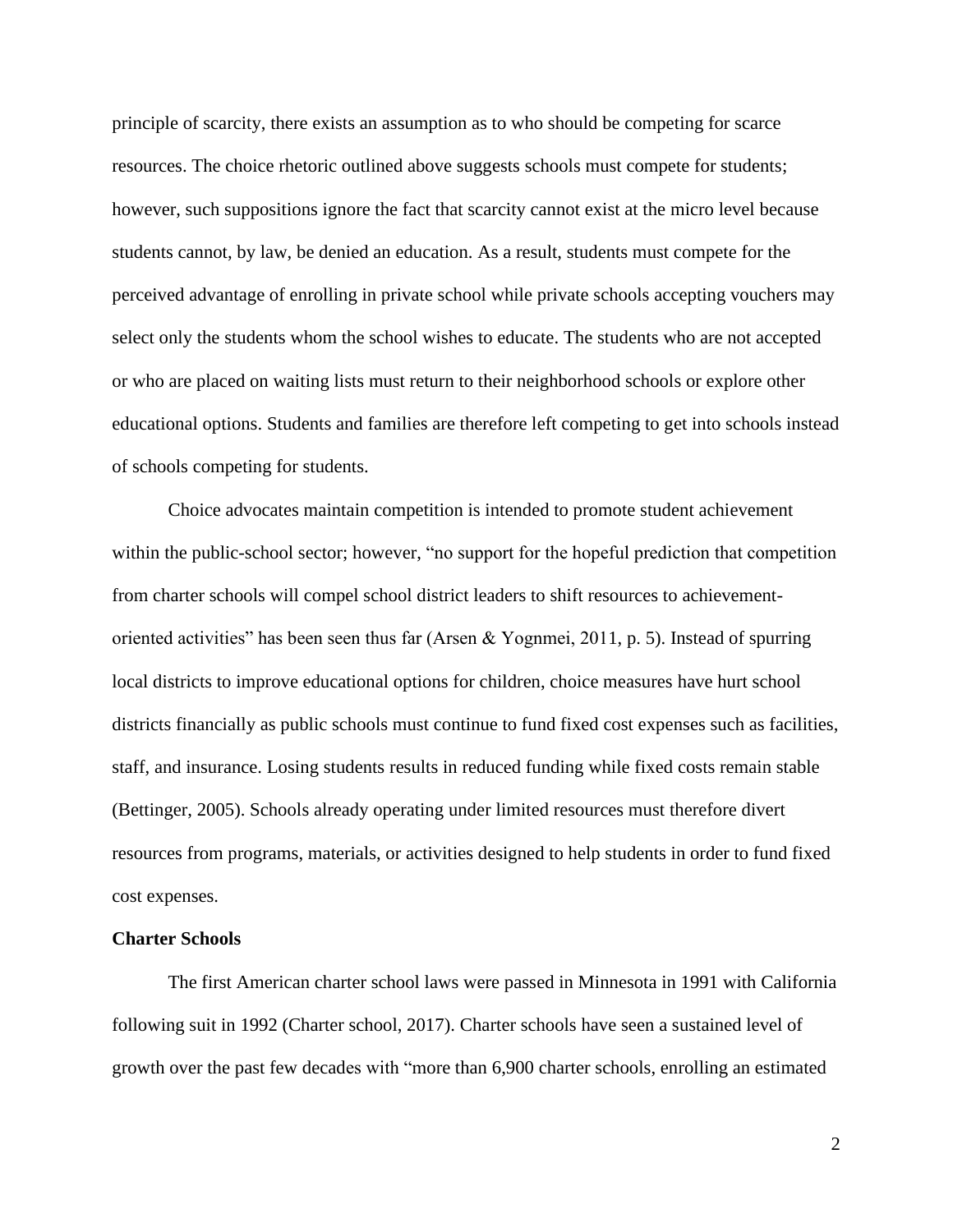3.1 million students" during the 2016-17 school year (National Alliance for Public Charter Schools, 2017, p. 1). Florida Department of Education (FLDOE) documents indicate Florida had 658 charter schools serving 313,000 students during the 2017-2018 school year (FLDOE, 2019). With the charter school movement enjoying sustained growth over the past 25+ years, research on charter schools has grown as well. Proponents of charter schools believe that the expanded freedom, relative to traditional public schools, makes their schools more innovative and accountable, while detractors often view charter schools as a less accountable, less diverse, and underperforming sequester of public funds for private gain.

A 2009 study by Center for Research and Educational Outcomes (CREDO) found that when comparing charter schools and traditional public schools (at the nationwide level) that charter schools were better 17% of the time, worse 37% of the time, and no different than public schools 46% of the time. Variations existed within states; although some charter schools outperform their public-school counterparts, some charter schools in the same states underperform relative to their public-school counterparts. In 2013, CREDO replicated their study and found much closer outcomes when comparing charter schools and their public-school counterparts. Some scholars attribute this to the newness of charter schools resulting in many difficulties to work out as they establish themselves while public schools tend to have a better understanding of their educational landscape from the beginning (Kelly & Loveless, 2012).

#### <span id="page-10-0"></span>**Extant Literature Regarding Charter Schools**

Much of the current literature in the charter school realm compares charter schools to their public-school counterparts. Many comparative studies have examined the following variables: innovation (Lipinski, 2003; Preston, Goldring, Berends, & Cannata, 2012; Radoslovich, Roberts, & Plaza, 2014;); overall performance (Belfield & Levin, 2002; CREDO,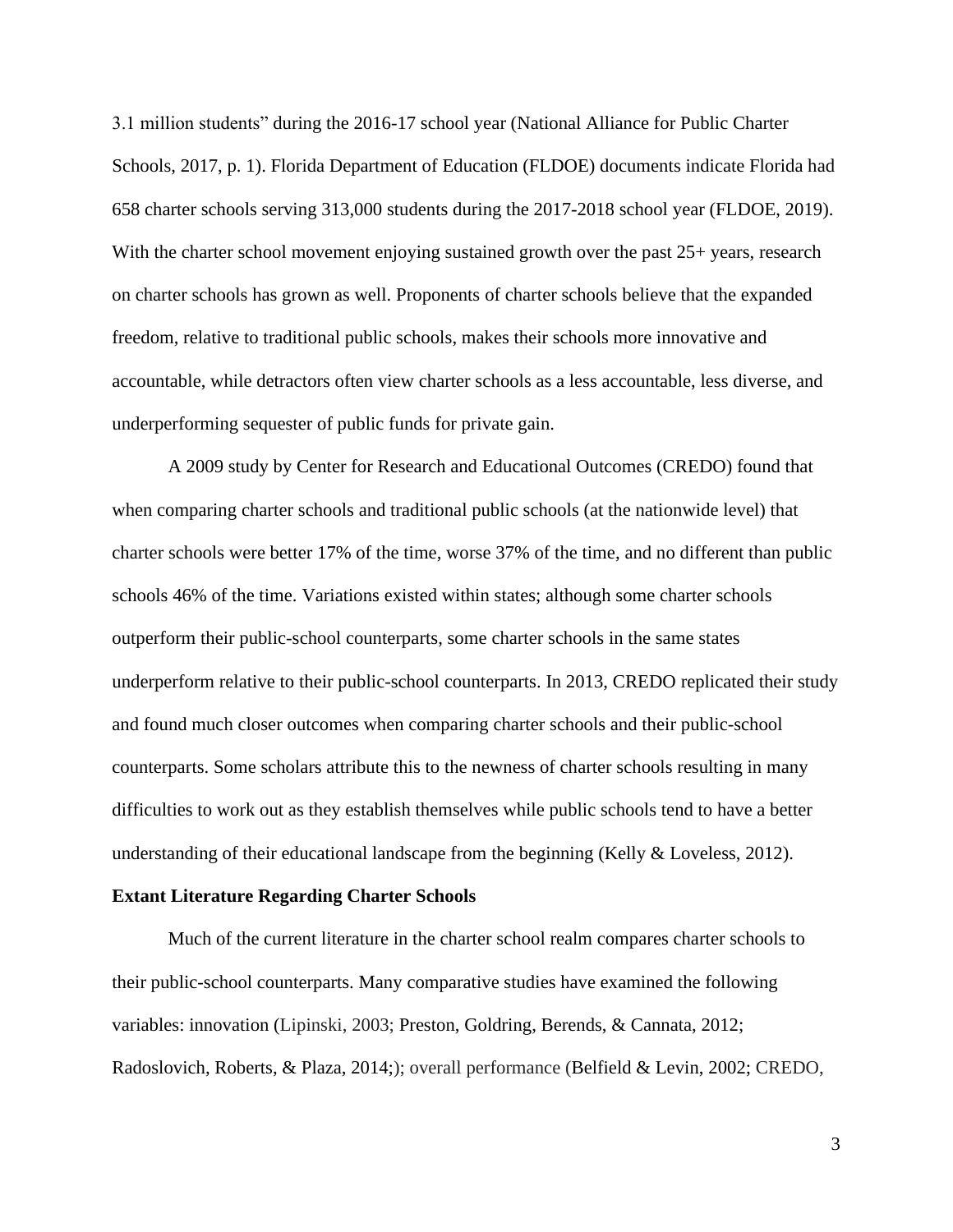2009; CREDO, 2013); teacher turnover (Henrion, 2016; Radoslovich et al., 2014; Stuit & Smith, 2012;); student turnover (Nichols-Barrer, Gleason, Gill, & Tuttle, 2016; Robelen, 2008; Zehr, 2011); diversity (Frankenberg, Siegel-Hawley & Wang, 2011; Garda, 2015; Henry & Dixson, 2016; Lacireno-Paquet, 2004; Miron, Urschel, Mathis, & Tornquist, 2011); among other empirical variables. A large percentage of the extant literature compares traditional public schools with charter schools. While this comparison is important, one must not view the charter school movement as a monolith. Understandably, one would not expect approximately 7,000 schools to behave, perform, address issues of equity, and serve similar students in the same manner.

As a result, a burgeoning outgrowth within the charter school literature compares charters with each other instead of with traditional public schools. One of the more nascent lines of study involves looking at the governance structure of charter schools and more specifically their utilization of management companies (Lacireno-Paquet et al., 2002; Scott & DiMartino, 2010; Roch & Na, 2015; Miron et al., 2010; Ertas & Roch, 2014). Scholars studying these fields look at distinct data points and compare them across charter schools based upon a particular feature within their organizational structure.

Privatization of the education sector is neither new, nor is it unique to education as parallels exist in other fields of study. The literature review will overview how privatization has influenced other publicly funded fields such as hospital systems and prison systems and will draw parallels to the educational experience.

#### <span id="page-11-0"></span>**Management Structures**

Charter schools will often use Management Organizations (MOs) to help them form, run, and support the school or schools in their network (Roch & Na, 2015). Proponents of MO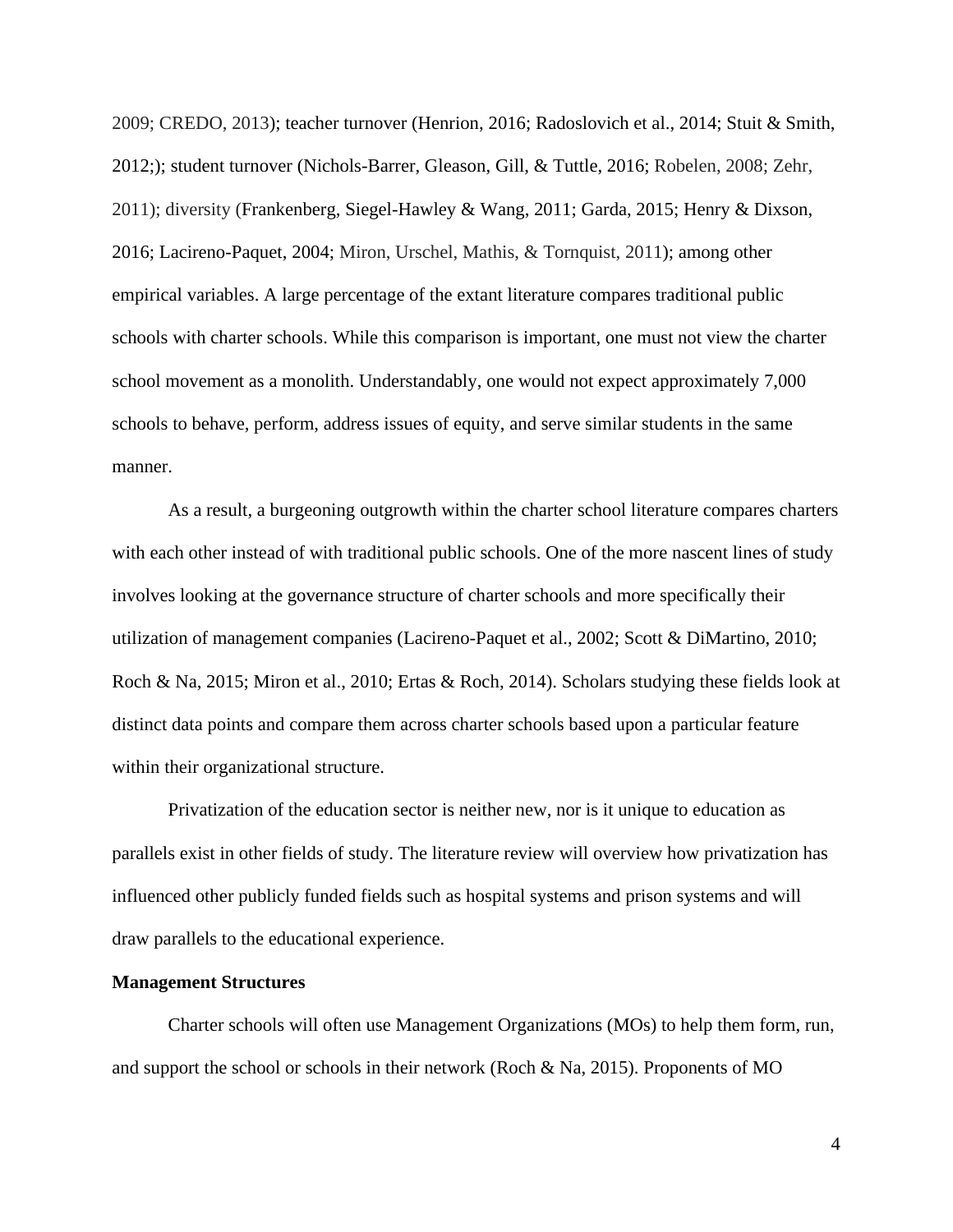utilization believe that MOs can help replicate successful charter schools and can bring an economy of scale further improving efficiency, while detractors argue that MO utilization is fundamentally counterintuitive as charter schools are meant to be locally run and responsive to individual community needs (Scott & DiMartino, 2010).

While some charter schools use MOs, some charter schools are stand-alone and more organic in nature. Charter schools that utilize MOs fall under two categories: private education management organizations (EMOs), and nonprofit charter management organizations (CMOs) (Roch & Na, 2015). MOs can play a substantial role in shaping their charter school and can influence curriculum, pedagogy, and other aspects of the school (Finnigan, 2007).

EMO and CMO run charter schools do have different stresses as EMOs often have profit related pressures and may need to satisfy investors (De Cooman, De Gieter, Pepermans, & Jegers, 2011; Roch & Na, 2015). These important nuances within the overall charter movement can have a profound impact on educational outcomes. While little research has been done regarding this nuance (Miron et al., 2010), a further look into outcomes related to MOs is important.

#### **Rationale for the Study**

This study could help legislatures stay informed and act in the best interest of all students when guiding future laws that govern and hold charter schools accountable. After all, as support for charter school policy is primarily built on the belief of producing meaningful gains in student achievement through competition and resulting innovation, it is only fair to continue to rigorously analyze the data to understand how policy may be further adjusted to enhance student outcomes. Further proliferation of charter schools seems inevitable for the foreseeable future; holding all types of charter schools similarly accountable for both educational outcomes and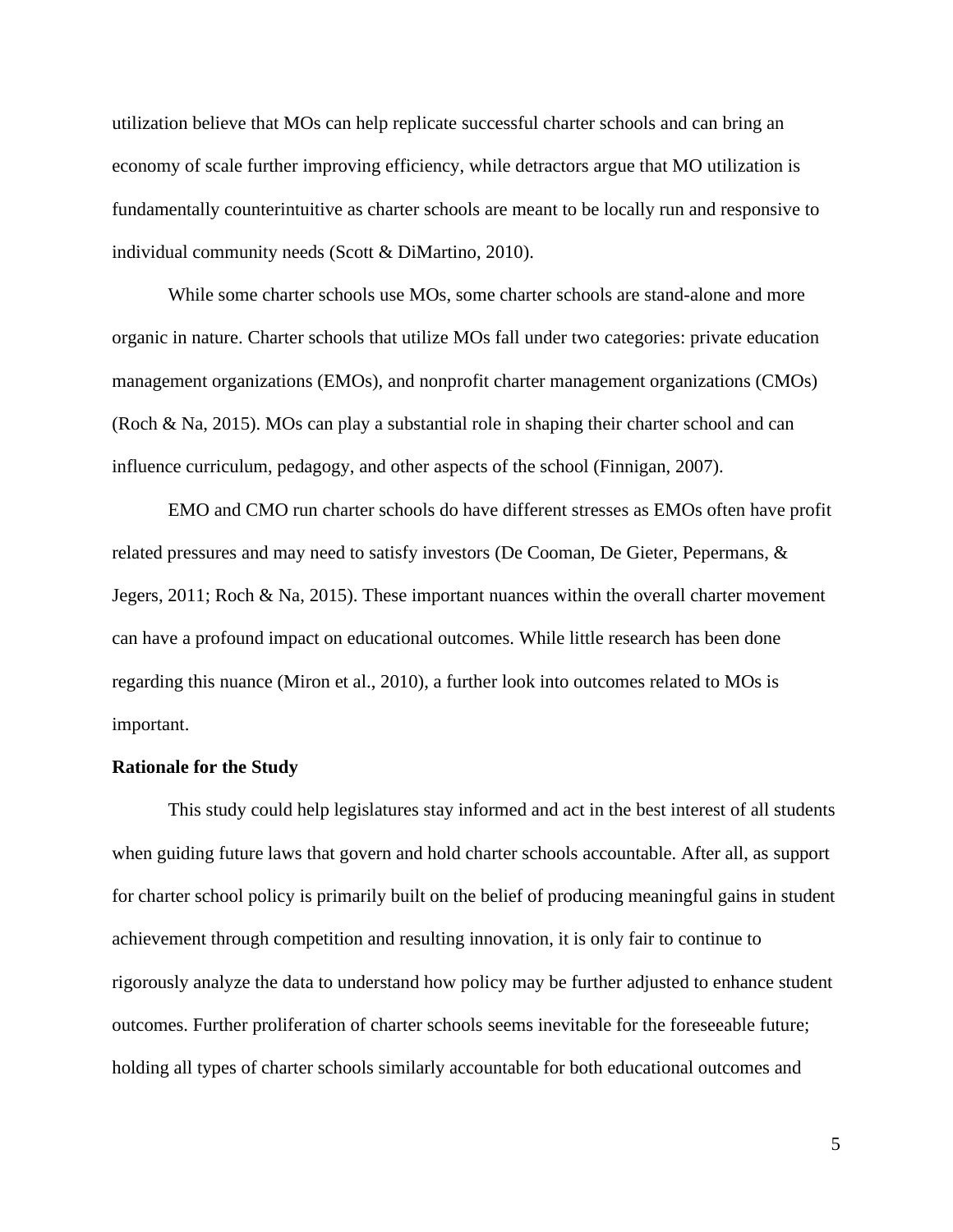other social justice issues will help students, teachers, parents, and our education system as a whole.

In many ways, Florida is a microcosm of the United States with significant diversity and population. As this study includes all charter schools within the state of Florida this study would be useful to politicians, school board members, district administrators, and policy wonks both in Florida and more broadly in the United States.

#### **Purpose of the Study**

<span id="page-13-0"></span>Since charter school growth seems inevitable, further study within the charter movement itself is necessary for policy makers, school boards, and the general public. Research based knowledge on charter schools would assist researchers, policy makers, school boards, charter school boards, and the public on factors that lead to a higher performing, more diverse, or more equitable charter school sector.

The purpose of the study is to examine whether utilization of a management organization has a statistically significant interaction with student population composition, student achievement, teacher quality, student attrition/mobility, and student discipline.

#### **Research Question**

<span id="page-13-1"></span>The guiding research question of this study is: How does utilizing a management company interact with different measurable variables observed at charter schools? In order to address the above research question, the following sub-questions will guide the study: 1. Does the utilization or non-utilization of a management organization (MO), which can be an Educational Management Organization (EMO) or a Charter Management Organization (CMO), interact with the socioeconomic status (SES) of students served?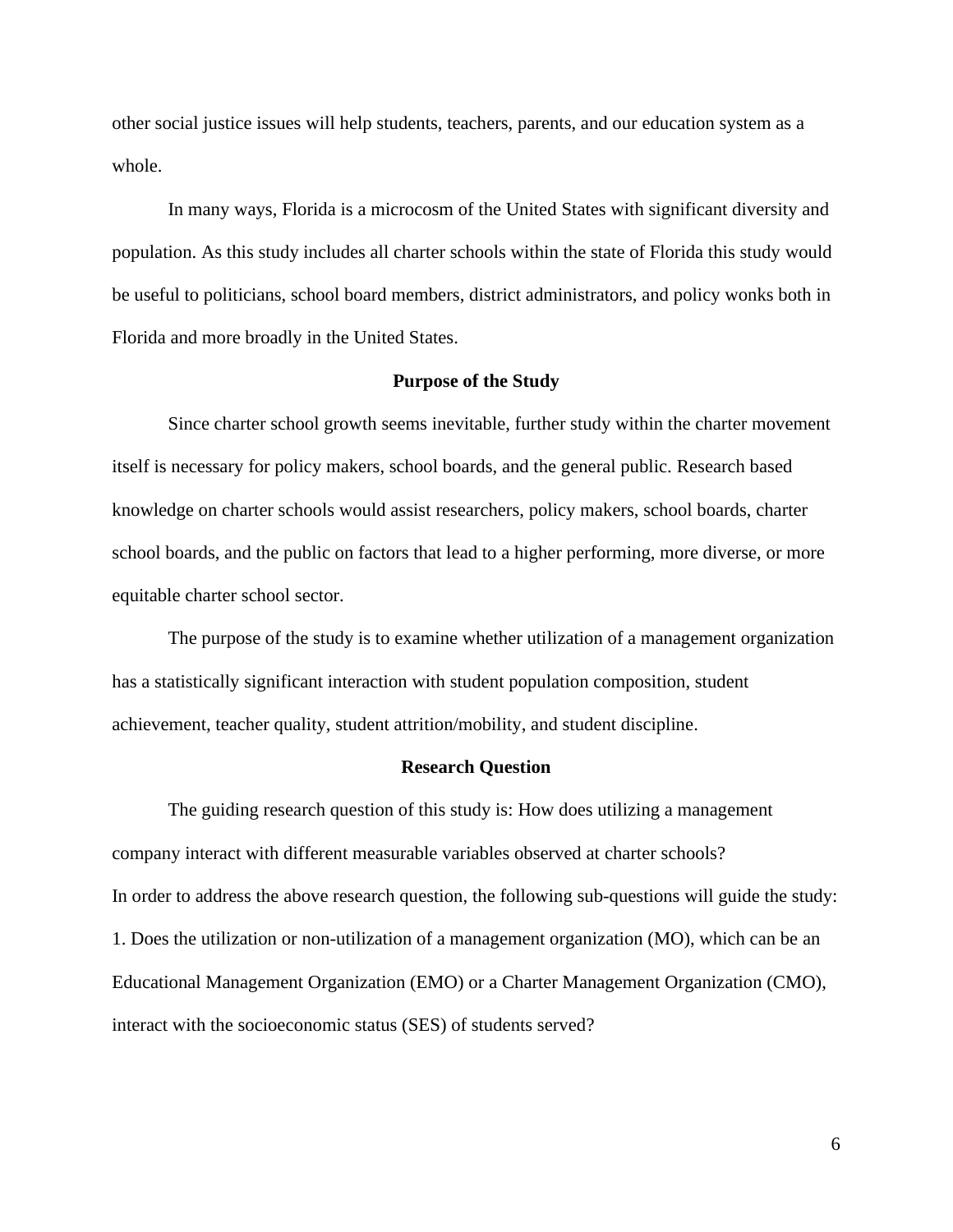2. Does the utilization or non-utilization of a management organization (MO), which can be an Educational Management Organization (EMO) or a Charter Management Organization (CMO), interact with school performance?

3. Does the utilization or non-utilization of a management organization (MO), which can be an Educational Management Organization (EMO) or a Charter Management Organization (CMO), interact with the percentage English Language Learners (ELL) students served?

4. Does the utilization or non-utilization of a management organization (MO), which can be an Educational Management Organization (EMO) or a Charter Management Organization (CMO), interact with the percentage of students with disabilities (SWD) served?

5. Does the utilization or non-utilization of a management organization (MO), which can be an Educational Management Organization (EMO) or a Charter Management Organization (CMO), interact with percentage of highly qualified teachers as defined by the Florida Department of Education (FLDOE)?

6. Does the utilization or non-utilization of a management organization (MO), which can be an Educational Management Organization (EMO) or a Charter Management Organization (CMO), interact with student attrition/mobility?

7. Does the utilization or non-utilization of a management organization (MO), which can be an Educational Management Organization (EMO) or a Charter Management Organization (CMO), interact with student discipline?

All of these individual factors have been studied while comparing traditional public schools with their charter school counterparts. This study seeks to examine the above discrete factors based upon utilization of an MO by charter schools compared to charter schools without management companies (maybe standalone charter schools or independent charter schools). As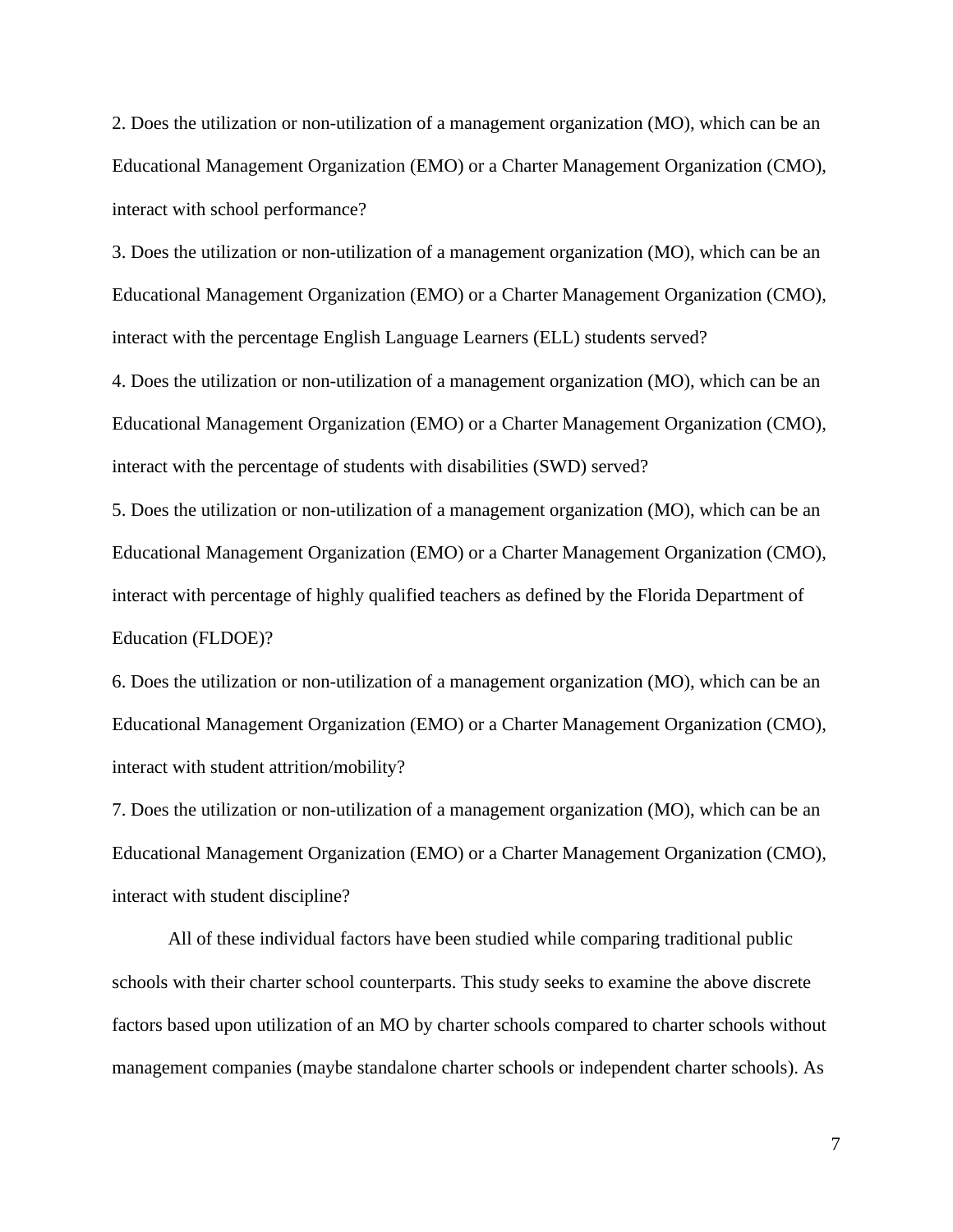charter schools continue to grow, understanding if there is a meaningful dichotomy within the movement, could impact policy makers if the organizational structure of schools is linked to underperformance, selectively serving more economically desirable students, higher rates of discipline, or teacher quality.

#### **Methodology**

<span id="page-15-0"></span>This is a comparative study examining the inputs and outcomes of charter schools that utilize a management company with charter schools that do not use a management company. Quantitative methodology was utilized in this comparative study as the inputs and outputs are quantified per school site at the state level. The specific quantitative method utilized in this study was a Multilevel Analysis of Variance (MANOVA) with follow up analysis of variance (ANOVA) F tests on the individual dependent variables. The data sets came from various reports and databases provided by Florida Department of Education (FLDOE). The MANOVA and subsequent ANOVA F tests were conducted on the data to determine if the MO charter schools differ from non-MO charter schools.

#### <span id="page-15-1"></span>**Variables**

- Independent Variables: Charter Schools that utilize an MO, Charter Schools that do not utilize an MO.
- Dependent Variables: School Grade, Socioeconomic Status of Students Served (as measured by percent receiving free/reduced lunch, percent English Language Learner students being served, percent of students with disabilities being served, student attrition, disciplinary actions taken, percent of highly qualified teachers).

The variables being studied were intentionally selected as either a proxy for school success or as a direct measure of school success with an objective to identify the characteristics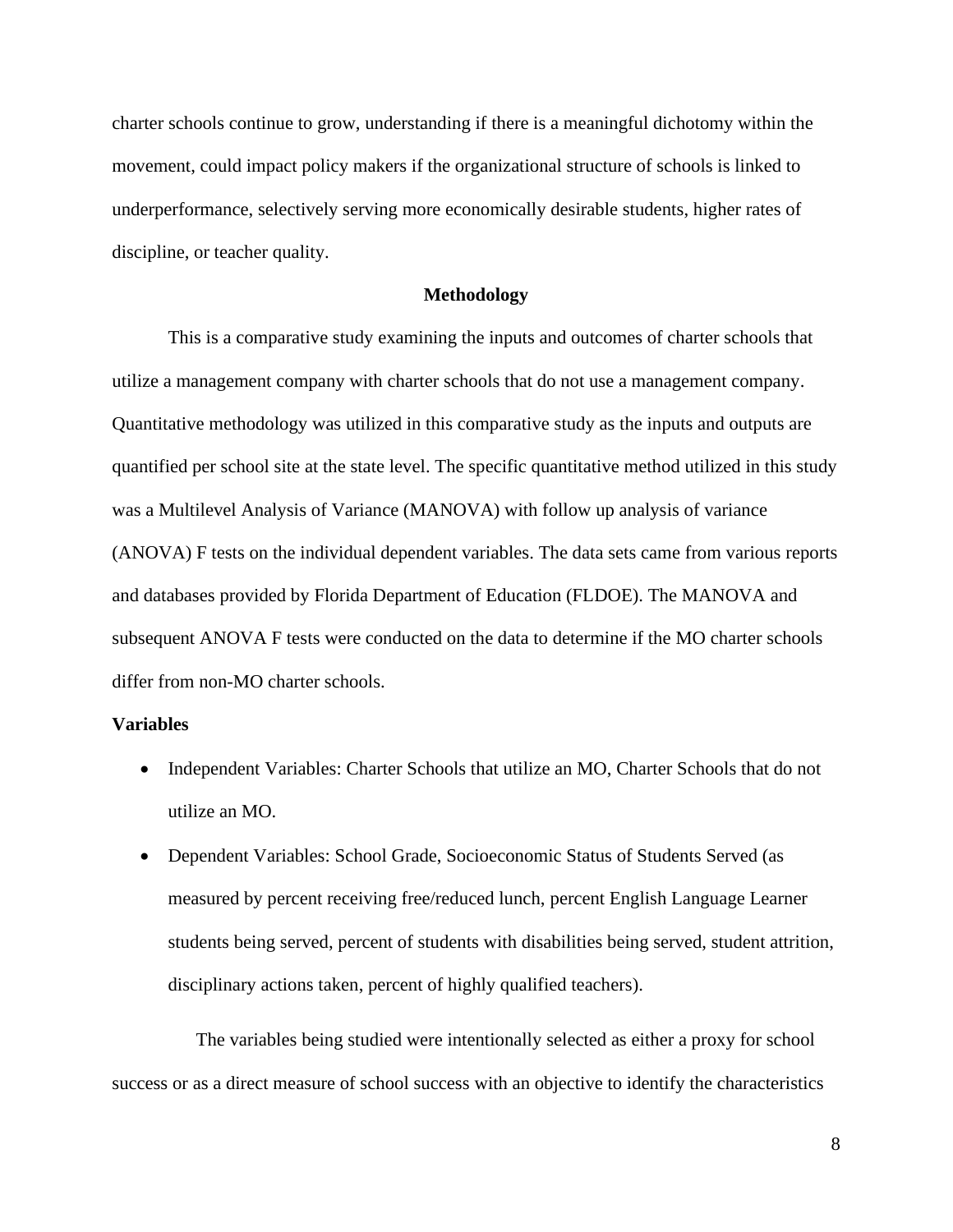of the students being served by the MO charter versus standalone charter schools. Below is a brief rationale for the variables being studied and how these variables relate to holding schools accountable. Data on whether or not a particular charter school uses a MO was found utilizing the Florida Department of Education's (FLDOE) charter school directory to locate each Florida charter school's 2019 audit report. According to the data, Florida has 326 schools that listed a management company and 317 schools that either listed no management company or selected "none".

#### <span id="page-16-0"></span>**School Grade**

The school grade has become one of the most prevalent ways to assess a school's health, viability, and desirability. The FLDOE describes the school grade indicator as "an easily understandable metric to measure the performance of a school" (2017). Since the FLDOE has put into place this indicator of school performance for both charter and non-charter schools, it is included as a variable in this study as a metric of school performance levels.

Looking at FLDOE's *Student Achievement in Florida's Charter Schools* report*,* charter schools have a higher percentage of A and F schools than traditional public schools (FLDOE, 2017). If the data can be parsed out based on MO utilization, then policy makers would have a better idea of how to manage and incentivize charter school growth.

#### <span id="page-16-1"></span>**Socioeconomic Status**

The socioeconomic status (SES) of a student is an important factor to study for multiple reasons. This study will utilize the free/reduced lunch rate as the determinant of whether or not a student is low SES or not. In 2020, a family of 4 making \$48,470 or less would be on reduced lunch and students whose family situation meets or falls within this criterion would be considered low SES (FL. Department of Agriculture, 2020). Traditional public schools have a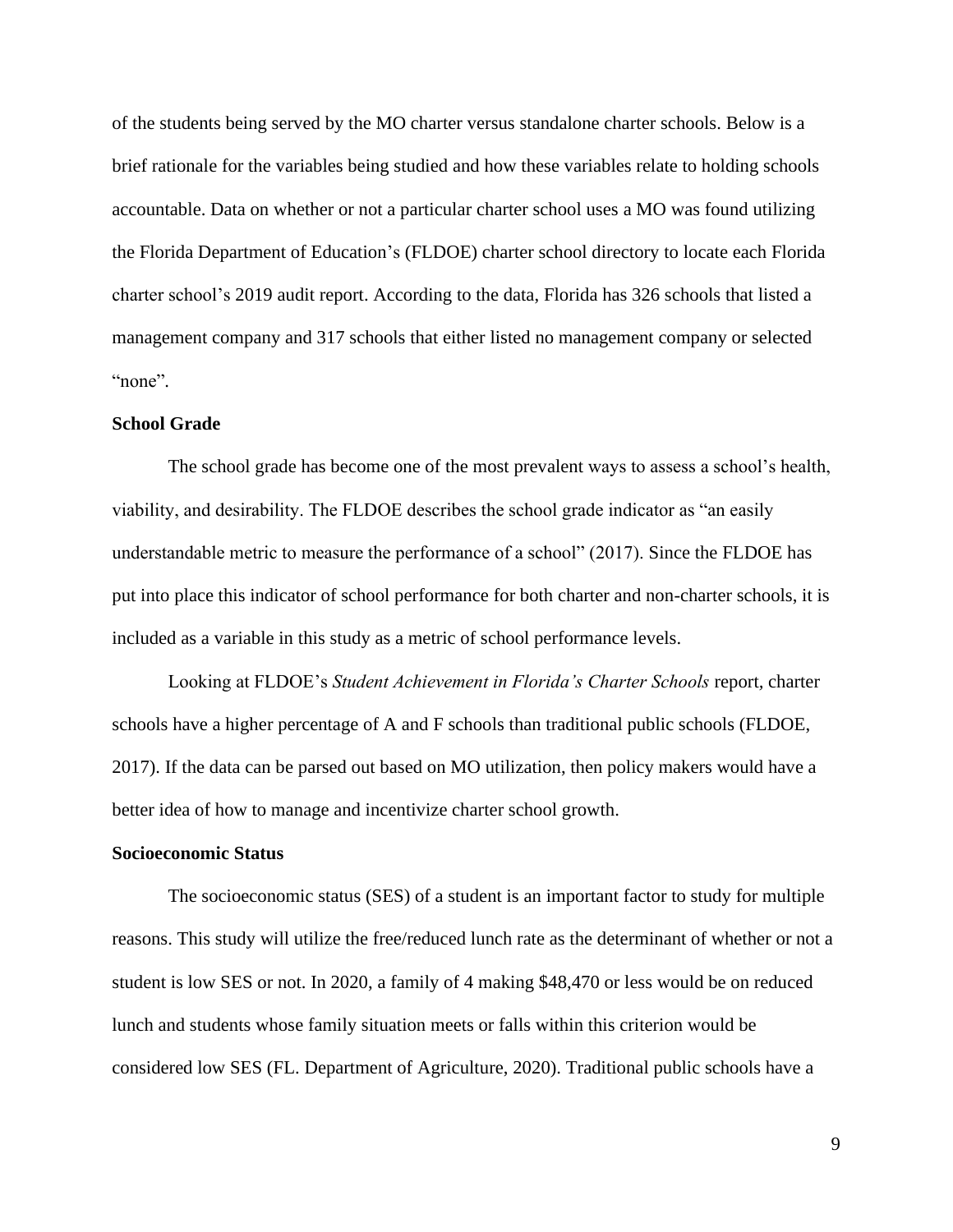higher percentage of their overall student population fall into the low SES category than their charter school counterparts (FLDOE, 2018).

Low SES students can be more difficult and/or expensive to educate which may make them economically less desirable to enroll in school. Low SES is also correlated to lower performance on high-stakes standardized tests (Bellibaş, 2016; Gustafsson, Nilsen & Hansen, 2016; Jehangir, Glas & van den Berg, 2015; Sirin, 2005). As a result, many charter schools have been accused of creaming and cropping their student populations in order to have a more desirable student population (Ertas & Roch, 2014; Lacireno-Paquet, et al., 2002).

#### <span id="page-17-0"></span>**Students with Disabilities**

Per FLDOE's *Student Achievement in Florida's Charter Schools* report, students with disabilities (SWD) make up a higher percentage of students in traditional public school than in charter schools (FLDOE, 2018). SWD are a subgroup of students that can be significantly more expensive to educate and could have an impact on the outcomes of standardized tests (Hebel, 2001; Picus & Miller, 1995; Smith & Douglas, 2014). Similar to low SES students, SWD have been excluded from certain schools who do not have the resources or facilities to educate them (Lacireno-Paquet et al., 2002; Miron et al., 2010).

#### <span id="page-17-1"></span>**Student Attrition/Mobility and Discipline**

Student attrition/mobility and discipline was studied. Some have accused particular charter school organizations of using extreme discipline practices to increase student attrition to create a student population that is easier to teach and more manageable (Nichols-Barrer, 2016; Robelen, 2008; Vasquez et al, 2011; Zehr, 2011). This study examined whether or not this appears to be happening and also tracked student mobility to determine if students are more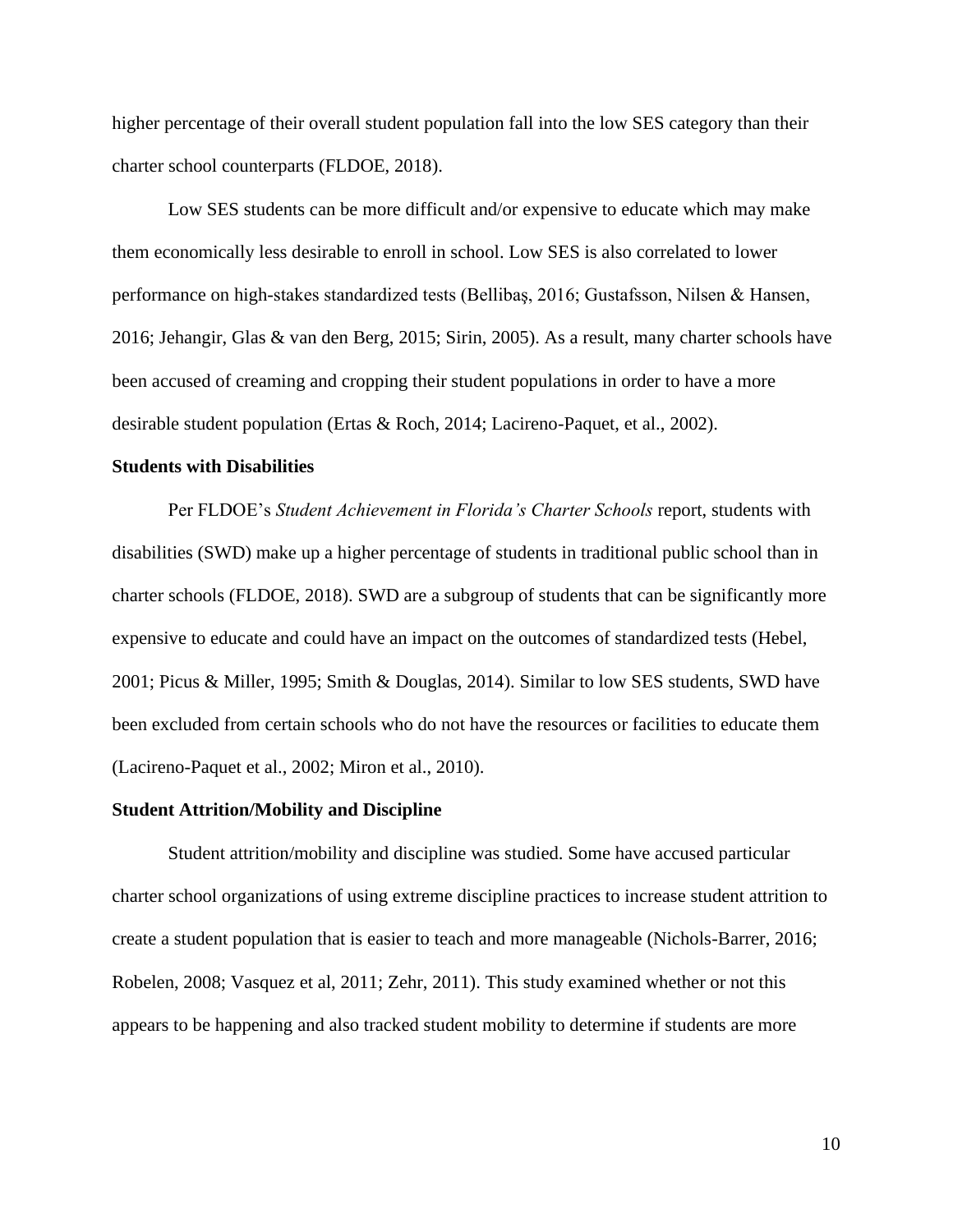likely to enter/exit a charter school at particular times of the year such as right before/after FTE reporting periods, high stakes assessments, etc.…

#### <span id="page-18-0"></span>**Highly Qualified Teachers**

Teacher quality is an extremely important deterministic factor related to school and student achievement (Wong, 2018). MOs shape the educational environment and culture (Finnigan, 2007; Torres, 2016). Teacher turnover, which can have a substantial impact on the educational environment (Guin, 2004; Stuit & Smith, 2012,) which is higher at charter schools than public schools (Harris, 2007; Miron & Applegate, 2007; Renzulli, Parrott, & Beattie, 2011; Stuit & Smith, 2012) make it less likely that students will have effective teachers and can negatively affect learning outcomes (Johnson, 2006).

FLDOE has a precise definition about what makes a teacher highly qualified and as such the data is available. If utilizing (or not utilizing) an MO is more likely to attract and/or retain highly qualified teachers, then perhaps lawmakers may consider adding this to charter school accountability measures moving forward.

#### <span id="page-18-1"></span>**English Language Learners**

English language learners (ELL) are another subgroup that this study investigated. Similarly to the SWD and SES subgroups, ELL students could be a more expensive subgroup to educate while they could negatively affect the results of end of course exams. Because of accountability implications, charter schools have been accused of cropping access to students who fit this description necessitating investigation to make sure ELLs are appropriately represented across in all charter school types (Lacireno-Paquet et al., 2002).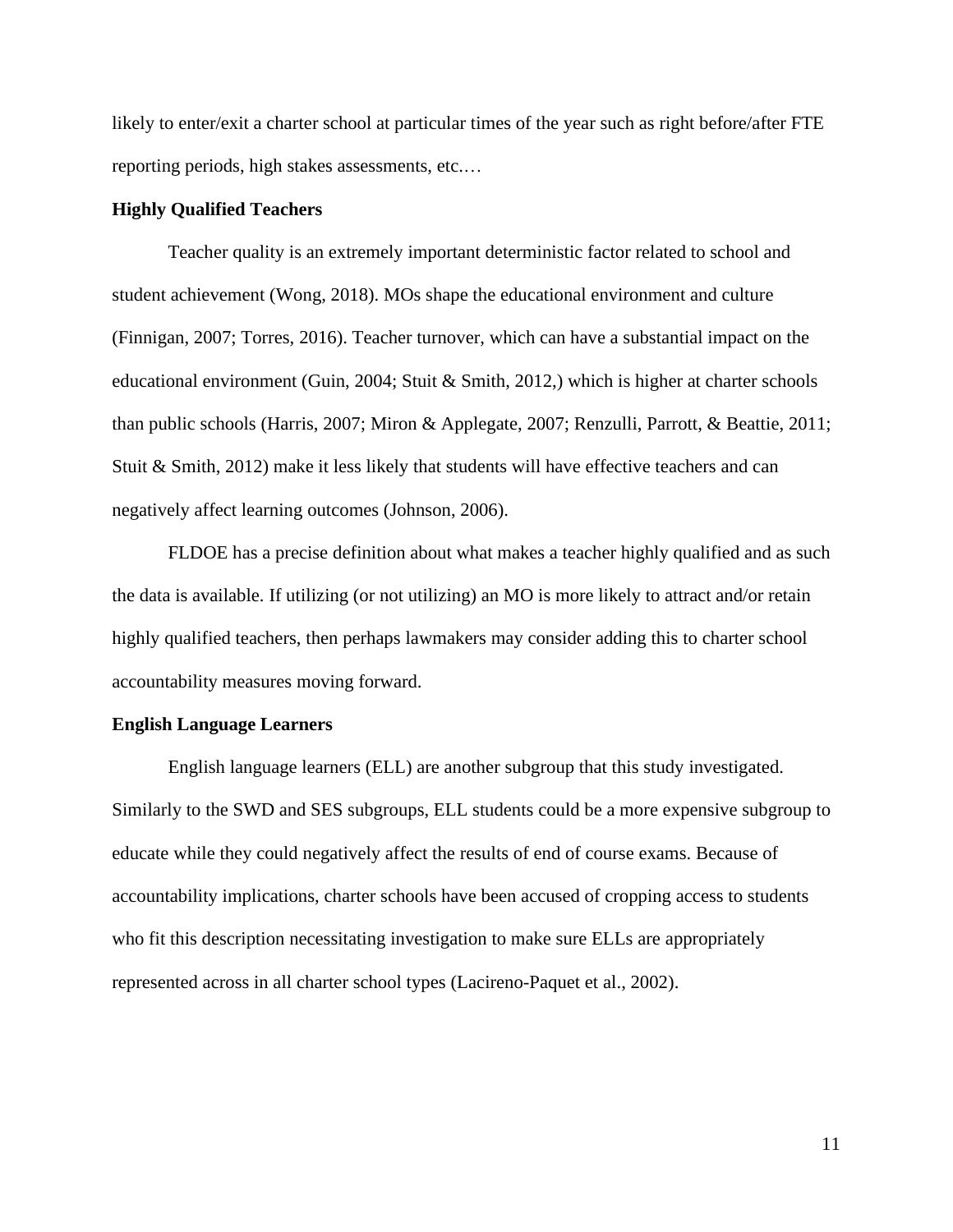#### <span id="page-19-0"></span>**Quantitative Methods**

This study utilized a multilevel Multivariate Analysis of Variance (MANOVA) (to analyze the data. MANOVAs were as the study compared the two groups with several dependent variables at the same time (Stevens, 1986). Further detail, context, and texture on the methods, methodology are provided in chapter 3.

Chapter 2 provides a bases for this study using extant literature. The literature review explores the neoliberal revolution in public education, the advent of charter schools, and the Florida state statutes that govern them. Then attention is given to the dichotomy between charter schools not using MOs compared to the ones that do by focusing on recent studies on this very dichotomy. In the final section of chapter 2, the literature explores other publicly funded institutions exploring the similarities and differences to public education.

#### <span id="page-19-1"></span>**Definition of Terms**

A brief definition of terms per FDOE protocols is necessary to properly operationalize the variables being observed, Two independent variables and seven dependent variables will be studied.

All Florida charter schools will be placed into two groups, those who utilize an MO, and those who do not, The data set used to determine these groups comes from the FDOE website and specifically utilizes each individual school's 2019 accountability report where they list their management organization.

Management Organizations (MOs) provide the charter schools that they oversee with established protocols and procedures for launching and operating a school while often replicating academic philosophies and curricula to all of the schools that they manage (Roch & Na, 2018), MOs include both for-profit Education Management Organizations (EMOs), and non-profit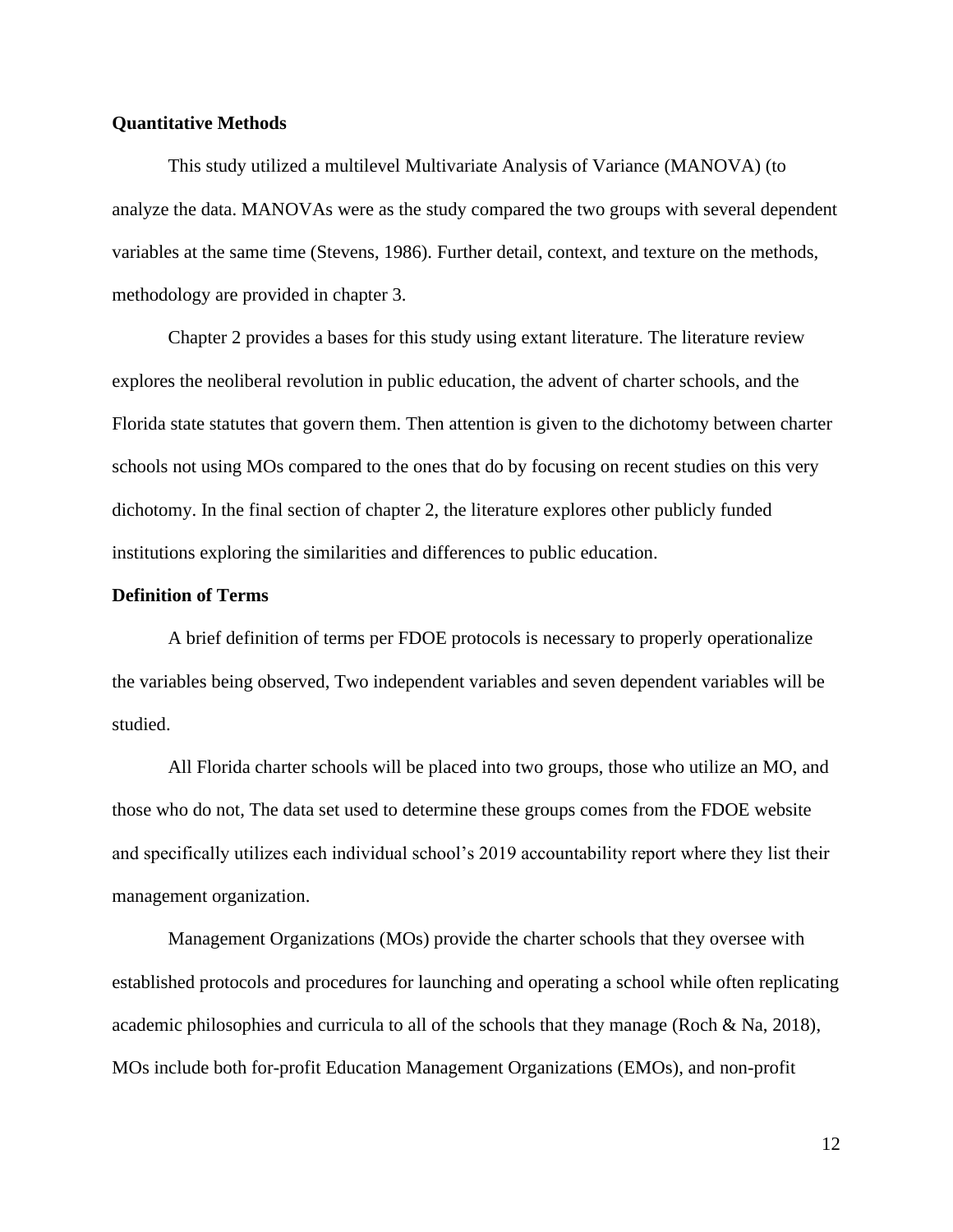Charter Management Organizations (CMOs) (Roch & Na, 2018), Nationwide, approximately 57% of schools are independent (not utilizing an MO) while approximately 24% are managed by CMOs and 18% are managed by EMOs (David, 2016), According to the Florida Department of Education's charter school directory, 326 charter schools listed an MO and 317 schools did not list an MO. Per the National Alliance for Public Charter Schools "Nearly two-thirds of [charter schools] (65 percent) are freestanding and operate independently and apart from any management organization. The remaining 35 percent of charter schools belong to some type of management organization…" (David, 2016, p. 2). For this study, EMOs and CMOs are not disaggregated.

The first dependent variable being studied is school grade, The statute's governing school grade come from Florida Statute 1008.34 of the K-20 Education Code, This system based on student achievement and includes learning gains and student proficiency, Schools are ultimately assigned a grade (A-F) in a report card that is published annually.

The dependent variable of SES is operationalized by the state of Florida as 185% of the federal poverty guidelines, This means a family of 4 would need to make \$48,470 (plus/minus \$8,222 per person) years or less to qualify, The percentage of each school's population of students qualifying for free/reduced lunch will be used.

The dependent variable of Students With Disabilities, Florida Statute Section 1007.02 or the K-20 Education Code defines the limits for SWD participation, Per this statute SWD participation per school was analyzed.

The dependent variable of student attrition/mobility was operationalized by utilizing the *Stability Rate by School 2019-20 Final Surveys 2 and 3* report produced by the FDOE, This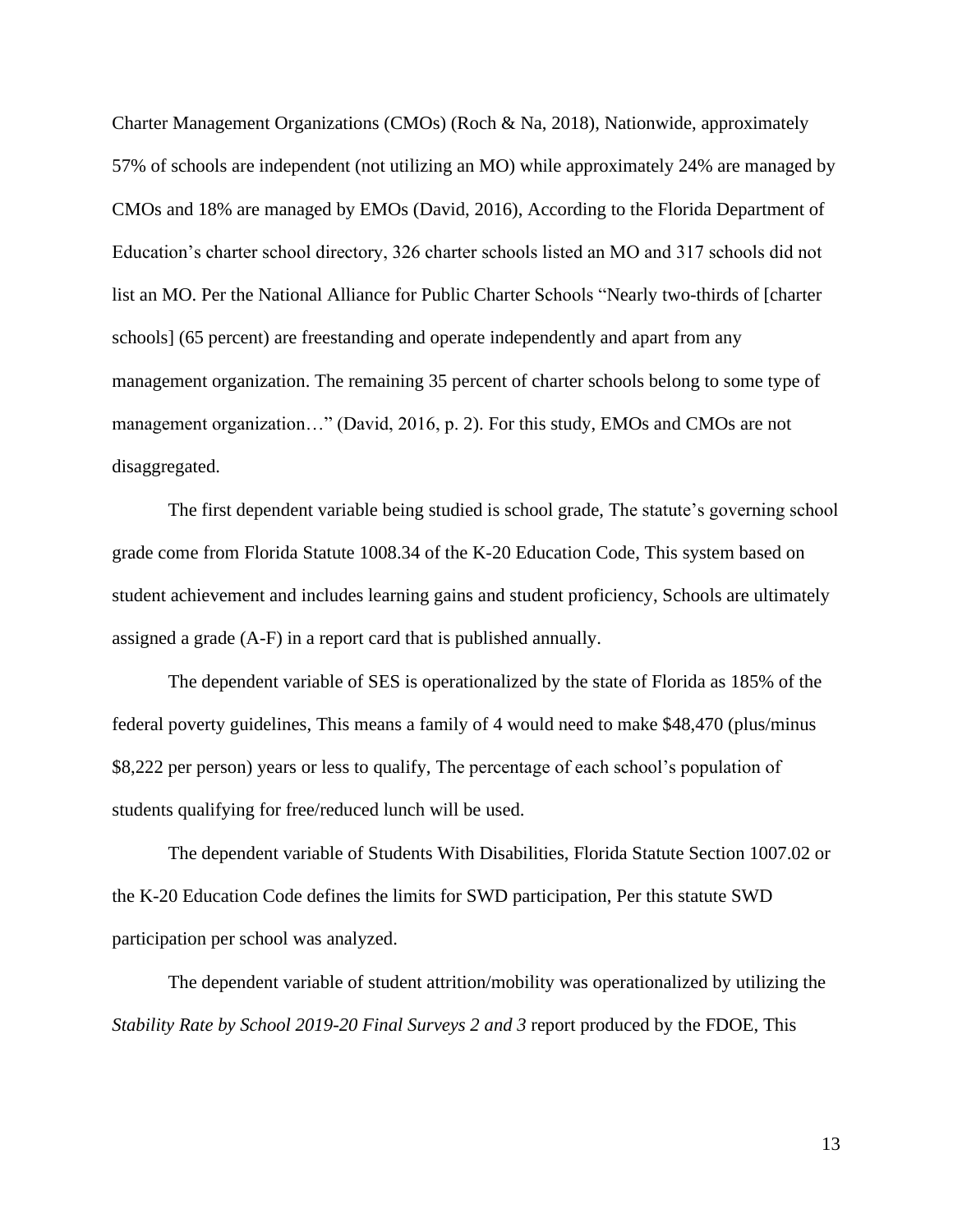report compares February 2020 membership vs October 2019 membership; schools who maintain the exact same number of students have a 100% stability rate.

The dependent variable of student discipline utilized the *Student Discipline Data by Race/Ethnicity and Gender School Level 2018-19, Final Survey 5* report from the FLDOE website was used to generate data for this variable, The total number of discipline incidences in this report per school was entered into the MANOVA.

The dependent variable of Highly Qualified Teacher is defined by the Florida Department of Education's *Information Database Requirements Volume 1* (FLDOE, 2014), a more extensive definition can be found in chapter 2, The *Total Number and Percent of Courses Taught by Not Highly Qualified Teachers 2015-16, Final Survey 4 and 2016-17, Final Surveys 1-3* report from the FLDOE website was be used to generate data for this variable.

The dependent variable of ELL population served was inputted based on percent of ELL students served at the particular school. Section  $1003.56(2)(a)$  of the Florida Statutes specifies the parameters for an ELL student, The Florida PK-12 Education Information Portal (edstats.fldoe.org) was used to generate data for this dependent variable.

More specific definition of each of the above terms are provided in chapter 3 of the dissertation. Florida uses the above definitions in its databases and accountability reporting.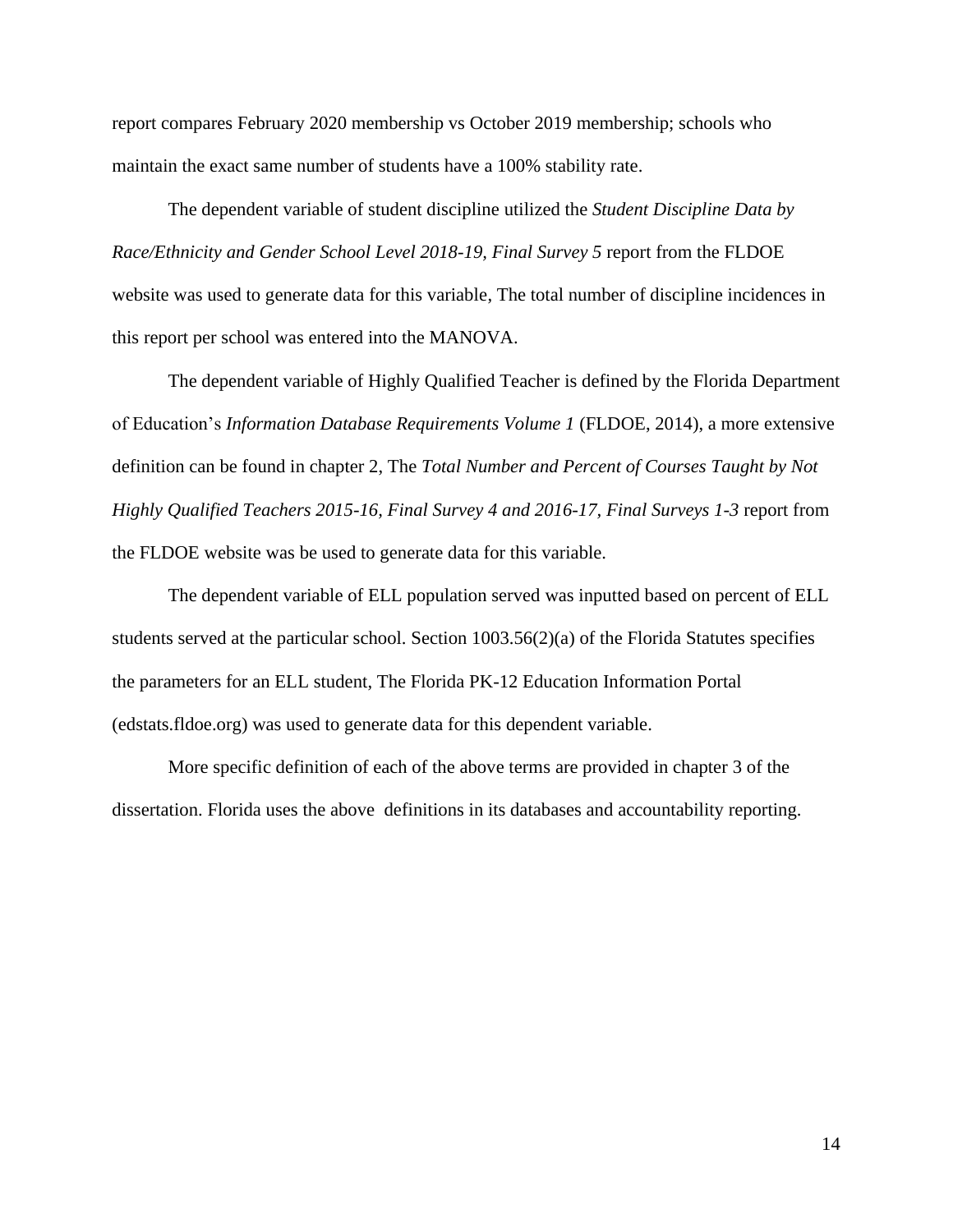#### **CHAPTER TWO: LITERATURE REVIEW**

<span id="page-22-0"></span>Given the inevitability of growth in charter schools in the state of Florida, in depth studies within the charter movement itself are necessary for policy makers, school boards, and the general public. Research based information on charter schools would aid policy makers, school boards, charter school boards, and the public on factors that lead to a higher performing, more diverse, or more equitable charter school sector. The purpose of the study is to examine whether utilization of a management organization has a statistically significant interaction with student population composition, student achievement, teacher quality, student attrition/mobility, and student discipline.

Given the above purpose, the literature review stands to support the rationale and understanding with the below research questions: How does utilizing a management company interact with different measurable variables observed at charter schools? In order to address the above research question, the following questions will guide the study:

1. Does the utilization or non-utilization of a management organization (MO), which can be an Educational Management Organization (EMO) or a Charter Management Organization (CMO), interact with the socioeconomic status (SES) of students served?

2. Does the utilization or non-utilization of a management organization (MO), which can be an Educational Management Organization (EMO) or a Charter Management Organization (CMO), interact with school performance?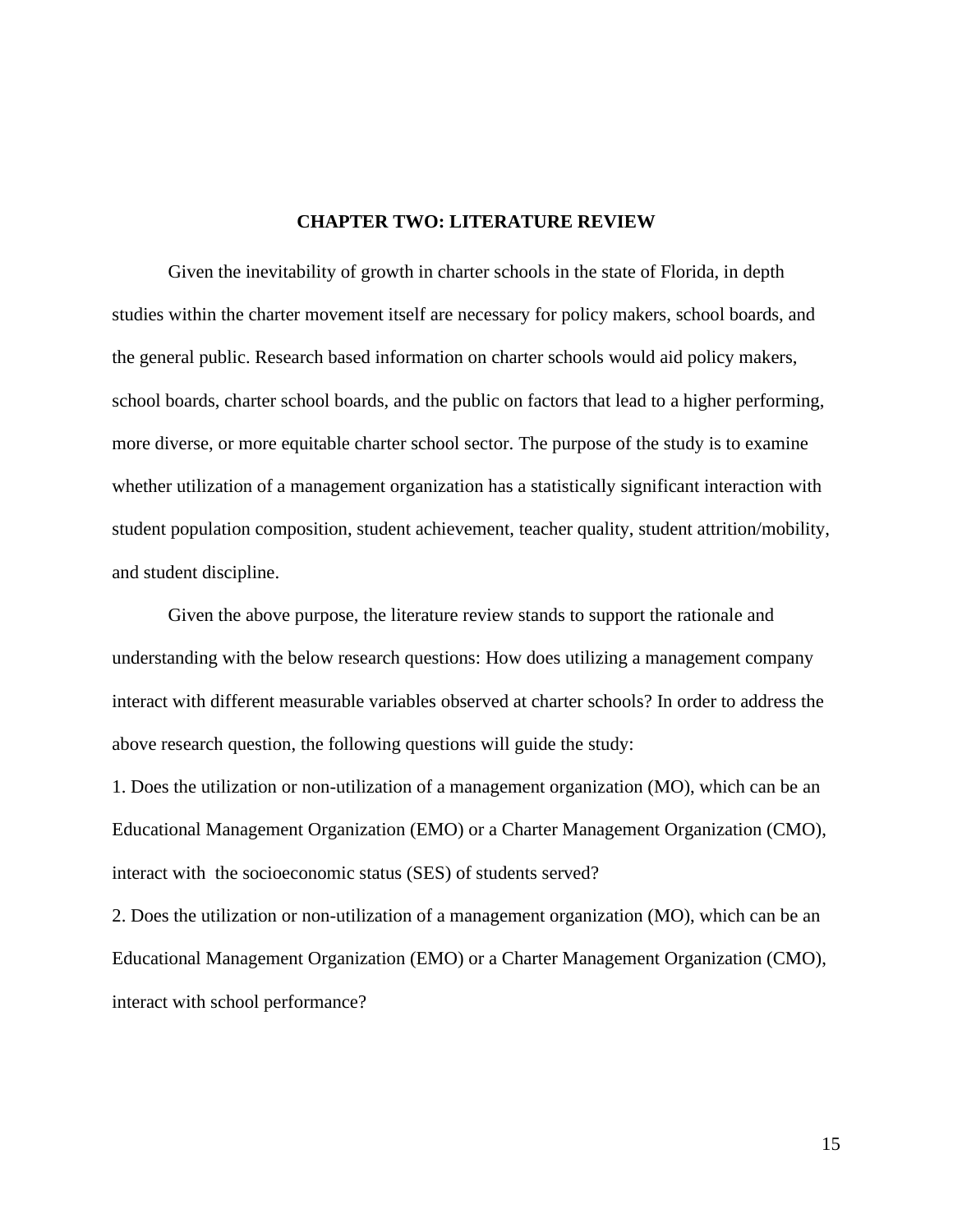3. Does the utilization or non-utilization of a management organization (MO), which can be an Educational Management Organization (EMO) or a Charter Management Organization (CMO), interact with the percentage English Language Learners (ELL) students served?

4, Does the utilization or non-utilization of a management organization (MO), which can be an Educational Management Organization (EMO) or a Charter Management Organization (CMO), interact with the percentage of students with disabilities (SWD) served?

5. Does the utilization or non-utilization of a management organization (MO), which can be an Educational Management Organization (EMO) or a Charter Management Organization (CMO), interact with percentage of highly qualified teachers as defined by the Florida Department of Education (FLDOE)?

6. Does the utilization or non-utilization of a management organization (MO), which can be an Educational Management Organization (EMO) or a Charter Management Organization (CMO), interact with student attrition/mobility?

7. Does the utilization or non-utilization of a management organization (MO), which can be an Educational Management Organization (EMO) or a Charter Management Organization (CMO), interact with student discipline?

In order to best understand why these questions are being asked, a brief understanding of neoliberal education policy is important.

#### **Introduction to Neoliberal Thought**

<span id="page-23-0"></span>In an effort to appropriately contextualize neoliberalism within our  $21<sup>st</sup>$  century milieu, appropriate efforts to properly deconstruct the word must be given to adequately situate its original intent in its appropriate historical context. "The liberal school of economics became famous in Europe when Adam Smith, a Scottish economist and philosopher, published a book in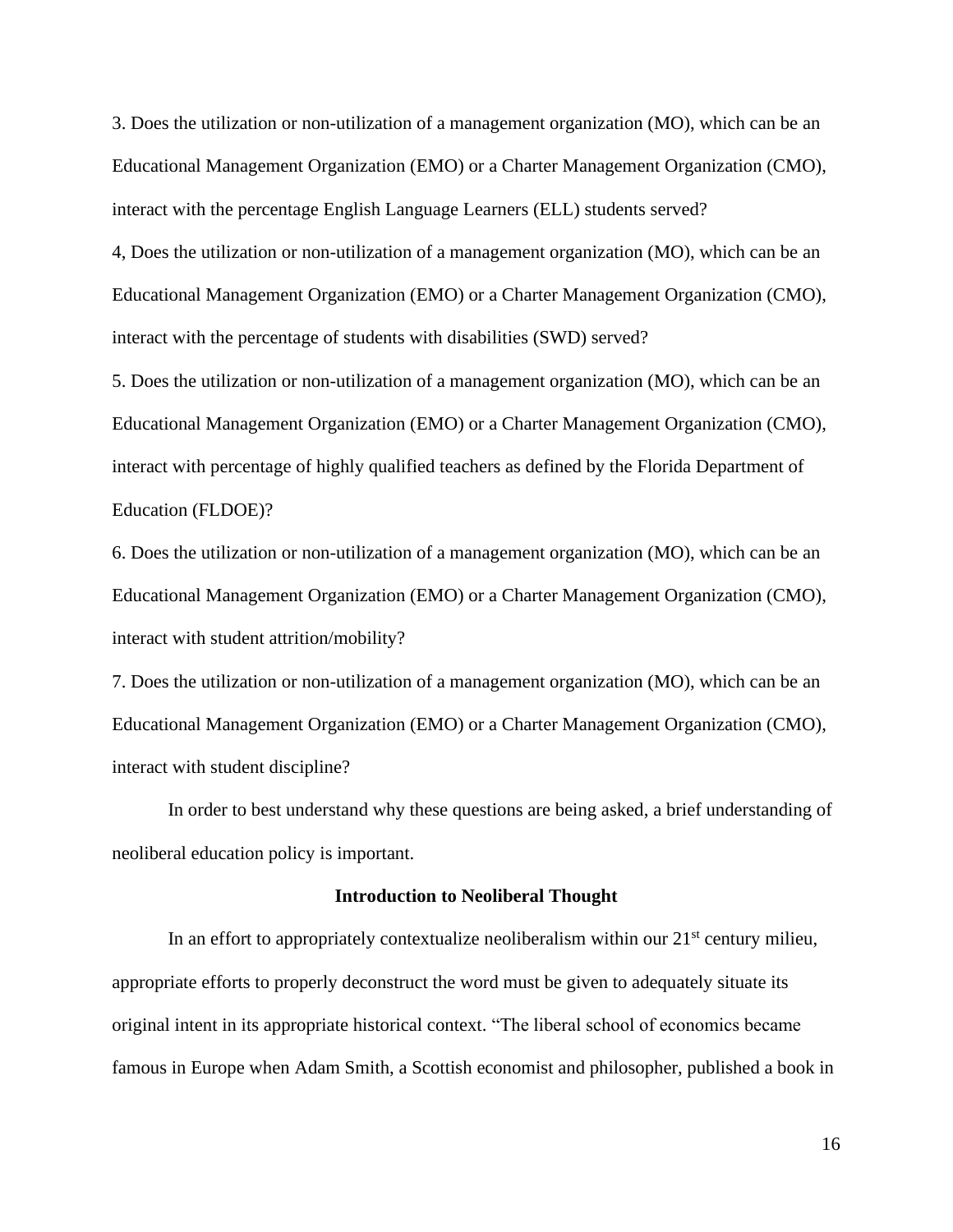1776 called *The Wealth of Nations"* (Martinez & Garcia, 1997, p. 1). Liberal economic thought prevailed in the  $19<sup>th</sup>$  and early  $20<sup>th</sup>$ ; however, "during the 1930s, the standard narrative blamed the Great Depression on flaws in laissez-faire capitalism" (Sumner, 2015, p. 225). As a result of the Great Depression, economic thought turned away from the liberal economic approach for a number of years. More recently, globalization, technology, and a number of other factors has led to a new liberal (neoliberal) economic approach which has its roots in economic liberalism of centuries earlier. Conservative politicians often tend to favor liberal/neoliberal economic policy and almost exclusively favor using neoliberal structures as a foundation to fix or increase efficiency in government institutions such as education, entitlement programs, health-care, and even prisons.

#### **Neoliberalism in Education**

<span id="page-24-0"></span>Neoliberal education reform policies represent a burgeoning educational phenomenon in the United States, often personified by charter schools (supply) and/or vouchers (demand) (Sweetland, 2014). When compared to their public-school counterparts, private schools and publicly funded charter schools are often afforded the luxury of increased curricular, pedagogical, and structural freedom. Neoliberal proponents of market-based educational reform believe that increased autonomy will ultimately foster and encourage private and charter schools to generate new and innovative educational methods that will improve outcomes for children – especially in comparison to their bureaucratic, government-run public school counterparts. Vouchers work as a catalyst to further this cause by using/diverting public funds directly to parents to increase the number of students who can attend nonpublic schools. Additionally, many neoliberal proponents emphasize that by expanding parental choice options, all schools will be forced to compete for resources (in the form of students and/or funding) which will, in turn,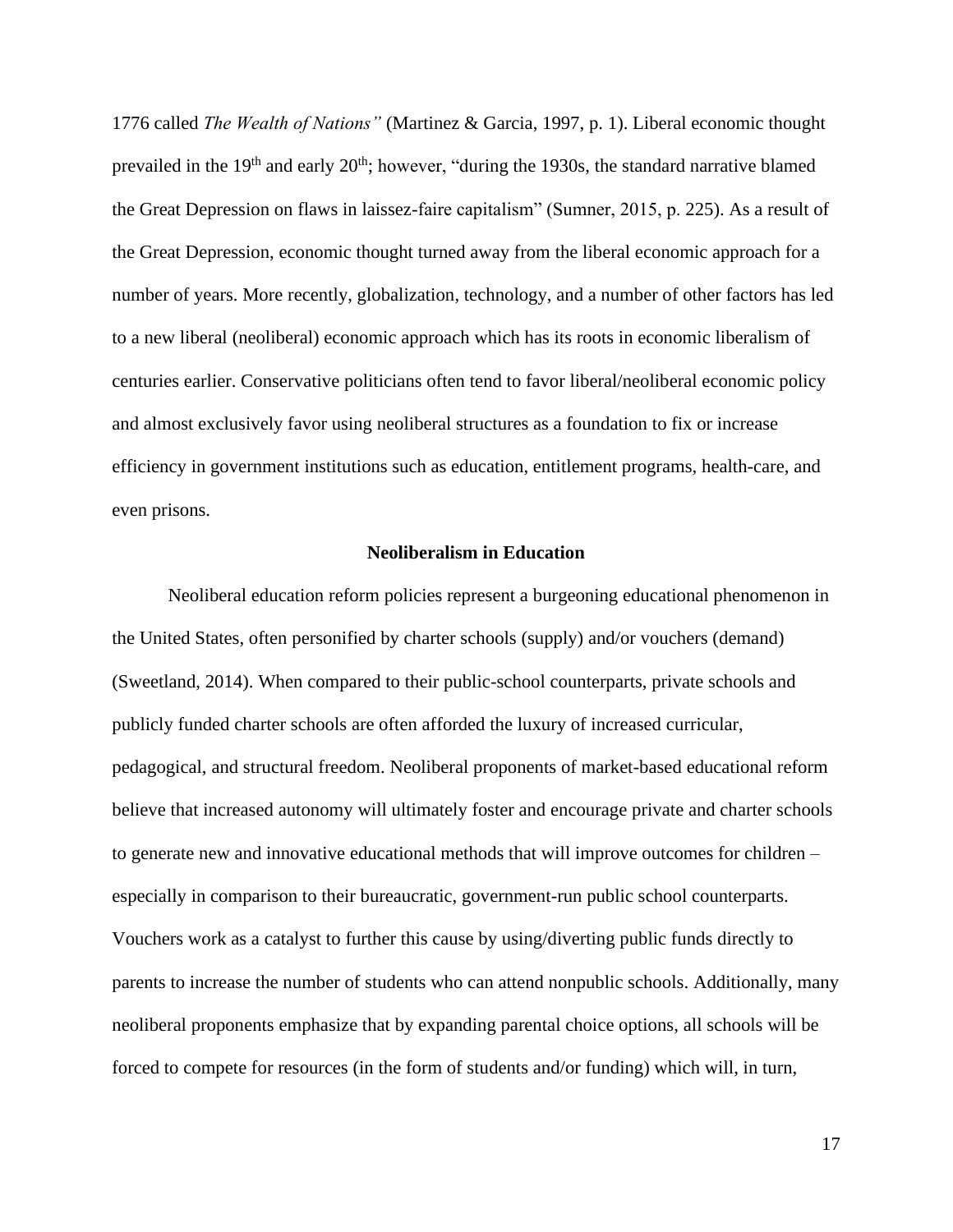increase the performance of all schools. As a result, neoliberal legislation and participation has increased dramatically over the past decade.

While contemporary  $21<sup>st</sup>$  century neoliberal educational policy can track its immediate roots to the No Child Left Behind Act (NCLB), the idea of choice and vouchers first found prominence in Milton Friedman's (1955) work, *The Role of Government in Education,* where he asserts that by creating markets that utilize parental choice, healthy competition between schools is generated which improves the quality of available options. As Loeb, Valant, and Kasman (2011) point out, Friedman may have created this conceptual foundation resulting in "the American educational landscape [being] dotted with programs aimed at increasing parental discretion over how and where children are educated" (p. 142).

While economist Milton Friedman may have set much of the stage for the marketization of K-12 public education, many can trace the pro-privatization movement back to the 1983 report, *A Nation at Risk* (Hermansen, 2014). While *A Nation at Risk* is neither law, nor policy, "its description of poorly performing American students as a danger to national security, its use of war metaphors, its appeal to nationalism and global competitiveness and its enactment of freemarket ideology" has intimately shaped education reform (Hermansen, 2014, p. 517). The writing of *A Nation at Risk,* and its portrayal of a failing American K-12 public school system directly and indirectly led an increase in neoliberal education policy over the subsequent years as "President Reagan's rhetoric about the standards movement set the stage for the current education policy of NCLB and President Bush's rhetoric of accountability with federal funds" (Kuehl, 2012, p. 329).

Former Assistant Secretary of Education, Diane Ravitch (2011), suggests that the rapid growth of charter schools can be explained as a secondary effect of NCLB; an act born of the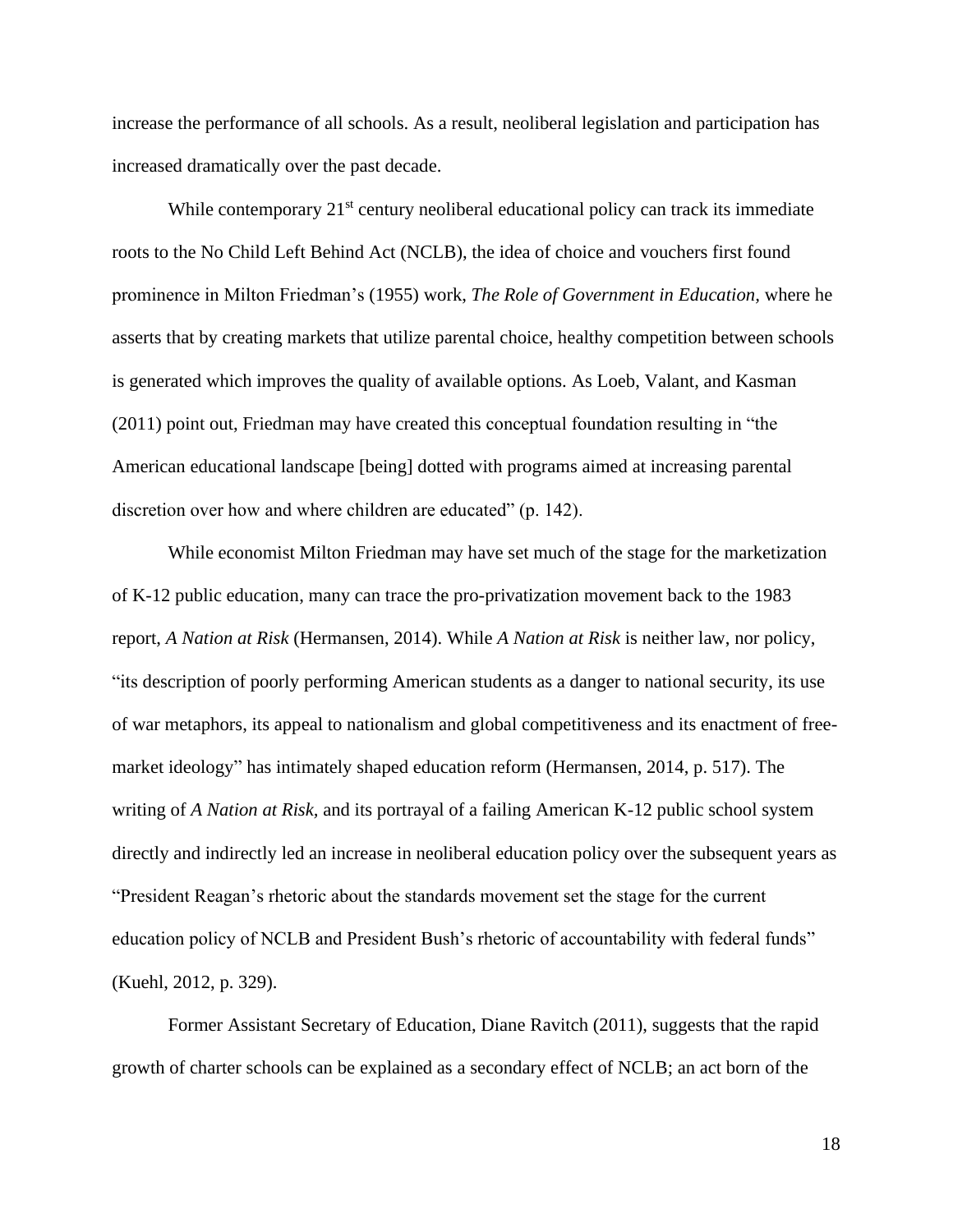market-driven approach to education. NCLB codified neoliberal accountability measures that ranked and/or punished failing schools, while it also provided parents with the ability to decide which educational approach was best for their children if they were attending a school identified as 'failing' (Leyva, 2009). Additionally, NCLB endorsed neoliberal privatization of many education services as the "for-profit education industry has experienced substantial growth not from individual consumers choosing education services but from government mandates that have directed more resources to the private-education sector" (Snell, 2005, p. 268).

#### **Neoliberalism: A Form of Accountability?**

<span id="page-26-0"></span>Neoliberal educational accountability measures often involve a multi-pronged approach to overhauling educational structures by commoditizing either the supply side of the education (often through charter schools) and/or allowing parents/guardian choices on the demand side of education (often through vouchers and school choice). Very simply, these reform measures intend to 'fix' the American educational system by "introducing competition to the government monopoly on public schools" with the belief that this "will lead to higher academic performance" (Richards, 2017, p. 85). Competition and scarcity are vital to neoliberal education reform as competition is perceived to hold schools accountable, however, promoting innovation and competition cannot exist without some form of scarcity (Snell, 2005). Neoliberal educational reformers believe that increased competition will undoubtedly benefit all schools and students by generating novel and innovative educational methods which will noticeably increase student achievement. In this sense, neoliberal educational policies serve as a de facto accountability measure as schools with low ratings and/or attendance (whether public, charter, or private) will eventually suffer as a result of their poor performance (or perceived performance) and Adam Smith's invisible hand will hold them directly accountable,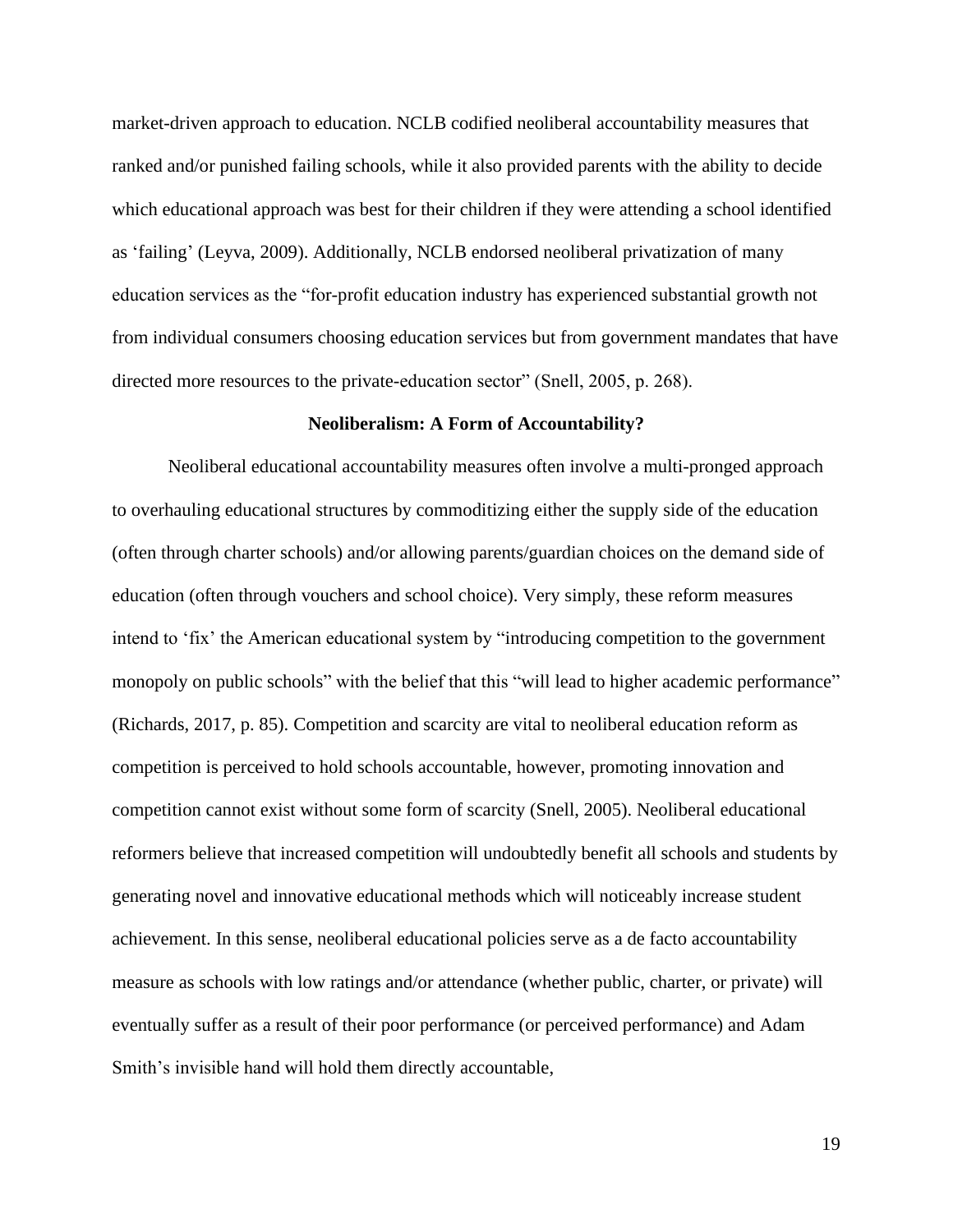Neoliberal educational policies currently enjoy widespread bipartisan support and seem to exist as one of the few things on which both political parties can agree. With regards to George W. Bush and Barack Obama, "for all their differences on how to best stimulate economic growth, secure the national defense, and fix the health-care conundrum, the two presidents shared a surprisingly common approach to school reform" (Peterson, 2016, p. 23). During the third 2008 presidential debate, Barack Obama and John McCain utilized very similar educational rhetoric with Obama claiming, "I doubled the number of charter schools in Illinois despite some reservations from teachers' unions. I think it is important to foster competition inside the public schools". Similarly, the late Senator John McCain claimed that "choice and competition amongst schools is one of the key elements that's already been proven in places…where we have charter schools, where we take good teachers and we reward them..." (Scott & Villavicencio, 2009, p. 227). Some educational policy researchers cheer on perceived academic improvements in New Orleans as a result of charter schools (Osborne, 2015); many educational policy scholars question the 'New Orleans Miracle' and point out many social justice issues (Henry & Dixon, 2016; Parvis, 2015; Buras, 2014). Politicians and proponents of neoliberal education reform continue to point to the Post-Katrina charter school takeover of New Orleans in a positive light and as a model that could be replicated throughout the country (Osborne, 2015).

This strong and unique bipartisan support may exist because these policies are politically defensible and allow politicians to deflect blame for failing schools on the free-market rather than their failed policies. Also, these approaches appear common sense and aligned with American ideals on freedom, choice, and competition. However, critics of these approaches cite many issues with this system.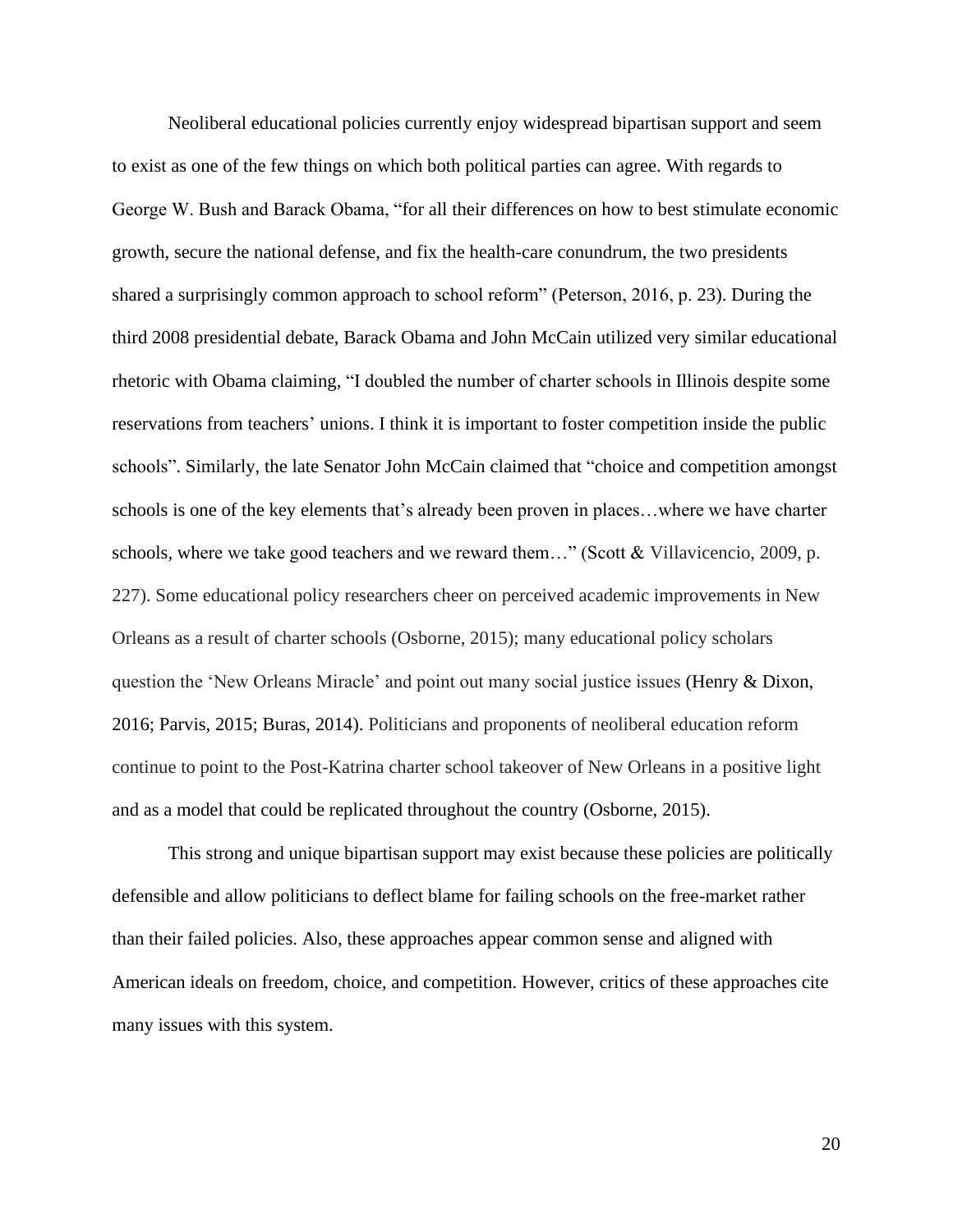While the rhetoric underpinning the neoliberal movement tends to make common sense, many critics of this system point to structural flaws and a surprising lack of equity caused by something as banal or even fundamental as school choice (Frankenberg, Siegel-Hawley & Wang, 2011; Garda, 2015). School choice, in its current form, relies heavily on the economic principal of scarcity. Scarcity, some argue, fundamentally cannot exist at the micro levels of education as students cannot generally be denied an education. As such, critics of neoliberal policy tend to argue that our current educational system cannot structurally and/or statutorily represent or masquerade an economic free market (Snell, 2005). Another tenant within the free-market paradigm is the notion that businesses may freely enter and exit the market regularly. Schools cannot enter or exit the market regularly at any given time, and charter schools, in particular, seem significantly more difficult to close than their public-school counterparts (CREDO, 2009; Snell, 2005; Vergari, 2007).

However, proponents of the neoliberal movement, realize that many challenges within educational reform exist including organized special interest groups and collective bargaining agreements and feel that "choice and competition are the most effective levers of reform that remain. Vouchers and tax credits are slowly broadening their legal footing and charter schools are growing in number…and [are] beginning to pose genuine competition to public schools…" (Peterson, 2016, p. 23).

#### **Neoliberal Educational Reform**

#### <span id="page-28-1"></span><span id="page-28-0"></span>**School Choice through Vouchers**

Voucher programs are another attempt to create market forces by directly giving parents money to put their students in private schools using public funds. Proponents of this approach "argue that all the programs use tax dollars efficiently and disrupt the status quo by giving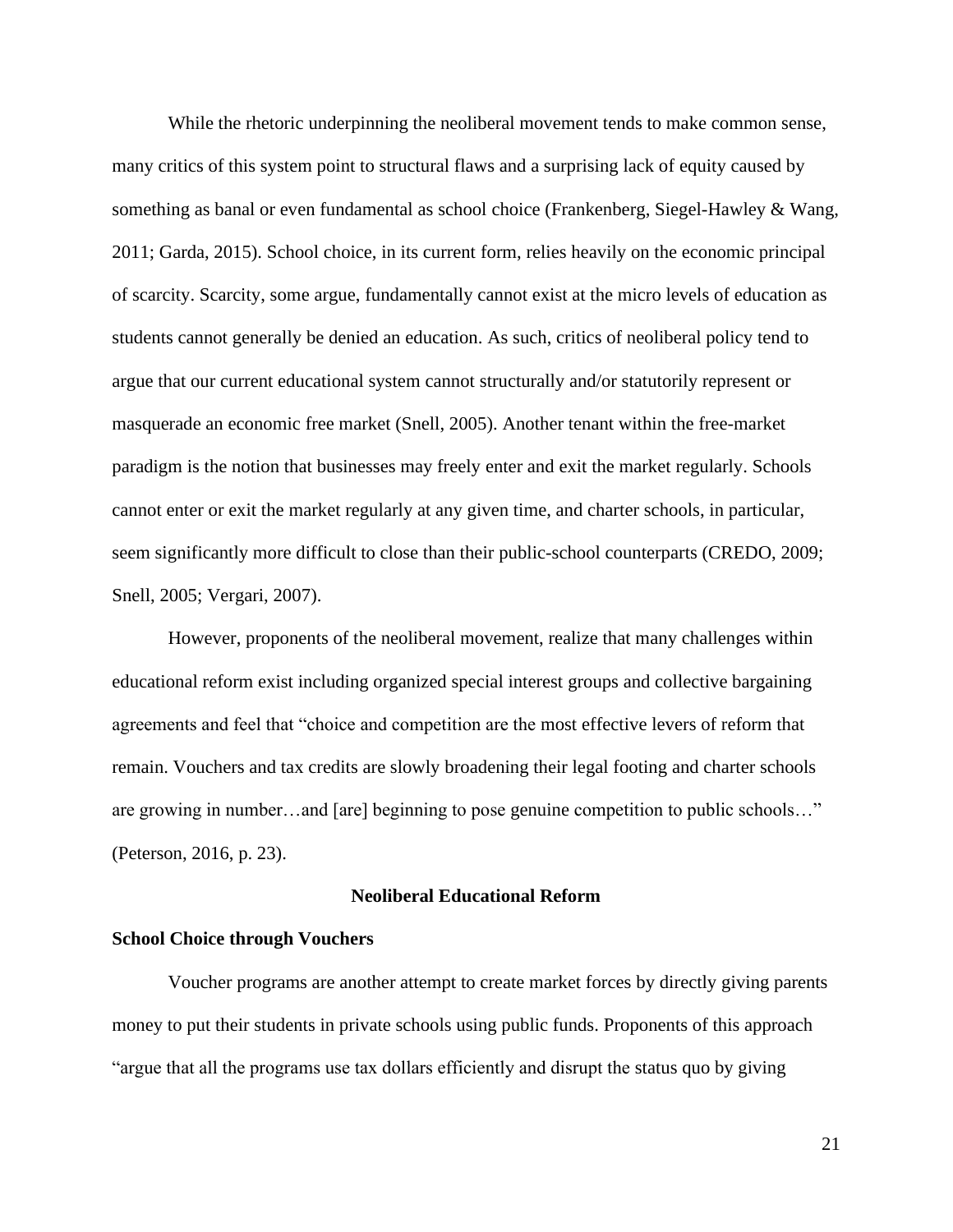parents the ultimate freedom: the ability to choose an educational program that best suits their children's needs" (Richards, 2017, p. 86). During the 2013-2014 school year, 308,560 students across almost 20 states were enrolled in school choice programs. This number represents a 240 percent increase over the 90,613 students enrolled just one decade earlier during the 2003-2004 school year (Frendeway, Sawatka, Marcavage, Carney, Martinez, & Dauphin, 2015). Many modern voucher systems utilize educational savings accounts which allow parents control of their student's educational experience and decide which schools get funding, ultimately deciding which schools stay open (Richards, 2017)

The oldest and most studied voucher program in America is the Milwaukee voucher program which was implemented in 1990 and gives private school vouchers for students with family income at or below 175% of the poverty line (Chakrabarti, 2013). The overall results and educational outcomes of this system are somewhat contentious and underwhelming. However, it is difficult to essentialize any one specific program as outcomes (intentional and unintentional) often vary widely across state and county lines. When looking at the background of students served by voucher systems, the research suggests that the Cleveland voucher program tends to have students with higher levels of mother's education and lower incomes than traditional public school students, New York voucher recipients tended to have higher income than their public school counterparts, while voucher recipients in Dayton were more likely to be in low-income situations (Belfield, 2005; Howell, Peterson, Wolf, & Campbell, 2002; Metcalf, West, Legan, & Boone, 2003; Peterson, Howell & Greene, 1999).

In Florida, multiple voucher programs exist for students with the McKay scholarship being the most well-known and funded. Florida passed the McKay scholarship in 1999 to provide funding for "students with disabilities to attend an eligible public or private school of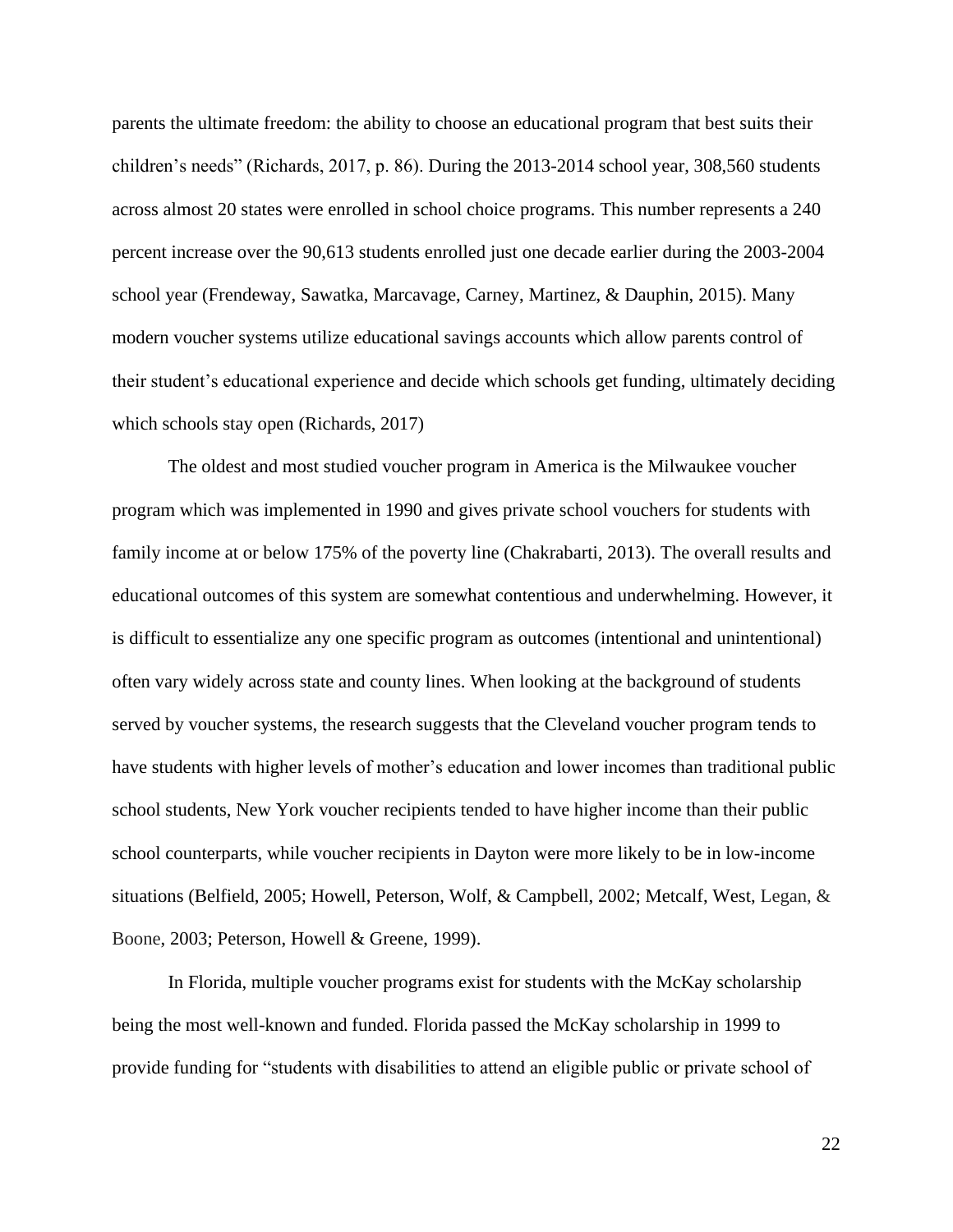their choice" (Florida Department of Education, 2015). The McKay scholarship provides vouchers and choice options to more students with disabilities than any other choice program in the country (Frendeway et al., 2015). The McKay scholarship is based on Florida's matrix of needs; the monetary value of the need is determined by the severity of the disability. During the 2012-2013 school year, over 26,000 students with Individual Education Plans and 504 plans obtained vouchers totaling \$168,890,916 in funds (Florida Department of Education, 2013). From the 2008-2012 school years, enrollment in the McKay scholarship has increased by almost 30% while Florida's population has increased less than 6% during the same time period (Florida Department of Education, 2013; United States Census Bureau, n.d.). These figures not only represent a steady upswing in both enrollment and expenditure, but also a strengthening in Florida's commitment to school choice as an educational policy.

#### <span id="page-30-0"></span>**National Charter School Inception and Theoretical Underpinnings**

In 1991, the charter school movement officially began as Minnesota became the first state to officially pass charter school legislation (Yennie, 2004). The charter school movement was first initiated with the purpose of supporting "educators, parents, and members of the community" as they developed "independent and innovative schools that addressed local needs" (Roch & Na, 2015, p. 1380). Since their inception almost two decades ago, charter schools have become an increasingly popular neoliberal approach to school reform, attaining strong bipartisan political support. Some critics consider charter schools a simple hijacking of public funds for private gain (Harvey, 2007). However, many supporters of market-based educational reform like writer and director of *Waiting for Superman,* Davis Guggenheim (2010), take the neo-liberal approach arguing that charter school competition encourages innovative educational practices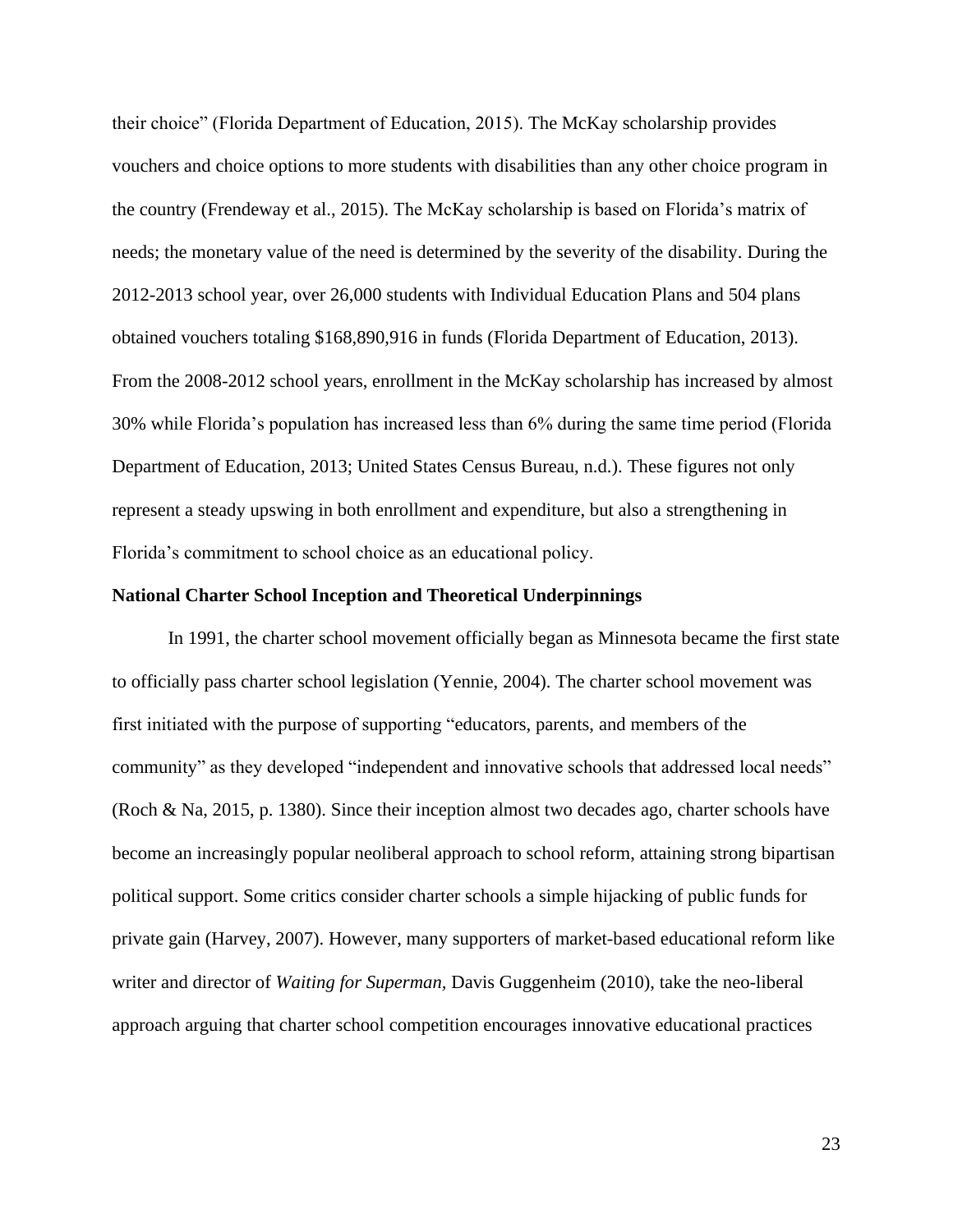while improving public schools as a whole while giving students and parents better educational options that are otherwise not available.

#### **Proponents of Charter Schools**

<span id="page-31-0"></span>Current proponents of charter schools believe in a neo-liberal approach to educational reform. Current charter school success is based upon the assumption that once these (charter) schools are freed of bureaucratic red tape, they will be able to succeed while current public schools, held back by teachers' unions, bureaucracy, and low levels of innovation, continue to fail (Radoslovich et al., 2014). Charter school proponents claim that an increase in curricular, structural, and pedagogical freedoms at each individual school site will lead to increased student performance. Charter school advocates (and neo-liberal education supporters more generally) strongly believe in free-market accountability meaning that failing charter schools will close, while successful charter schools will increase competition with neighboring public schools having a positive synergistic effect on the entire system. Many charter school advocates also point to secondary advantage of charter schools, in that since they are afforded more educational freedom, they will be more able to develop new and innovative methods of instruction and school management thus again having the potential to stimulate positive effects on the entire system (Radoslovich, 2014).

As a result of these beliefs, federal contributions to charter schools increased from \$6 million in 1995 to \$200 million in 2002 (Yennie, 2004). As of the start of the 2014-2015 school year, over two decades after Minnesota opened its first charter school, more than 6,400 charter schools operate and educate over 2.5 million students across the nation (Ziebarth & Palmer, 2014). More recent enrollment numbers show the 2016-2017 school year approximately 6,900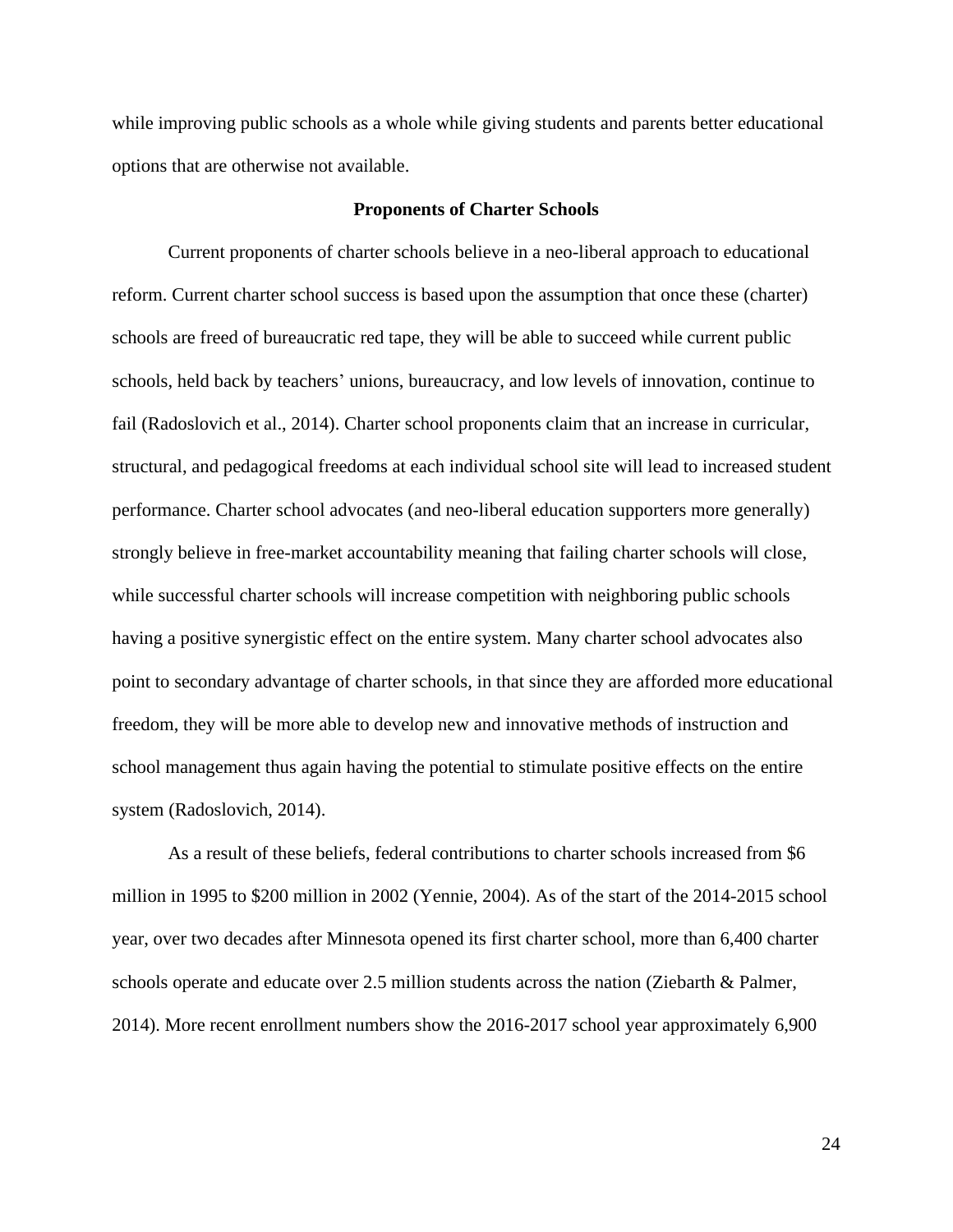charter schools and over 3 million students nationwide (National Alliance for Public Charter Schools, 2017, p. 1).

Many major foundations support charter schools including the Walton Family Foundation, Bill and Melinda Gates Foundation, and the Gap Foundation with multiple of its member serving on the board of KIPP charter schools (High Quality Education, N.D.; KIPP Board of Directors, N.D.; Walton Family Foundation, 2018). Other major entities such as the United Negro College Fund and the political action committee Democrats for Education Reform also proudly support charter school education and school choice measures more broadly (Our Impact, N.D.; Whitmire & Porterfield, 2017). Academics such as Paul Hill of the Center Reinventing Public Education (CRPE) and Chuck Finn from the Fordham Institute are school choice proponents who have a nuanced understanding of the charter movement (Finn, 2020; Hill, 2020). This is to say that charter school proponents exist on both sides of the political aisle, and are as diverse as the students they serve.

#### <span id="page-32-0"></span>**Charter School Critiques**

While charter schools receive significant support from a broad base of individuals, a broad and diverse group of charter school critics also exists. Unfortunately, "charter schools were designed as a resource for traditional schools, but they've become a thorn in the side of school districts. They've siphoned off precious resources…" (Horvat & Baugh, 2014, p. 80). The less than stellar macro level achievement combined with wildly varied micro level achievement within charter schools suggests that either "education markets are not functioning as predicted, or public schools are not actually a marketplace" (Horvat & Baugh, 2014, p. 80). With very real neoliberal demands to educationally perform, some charter school critics accuse charter schools of creaming their student population; a practice where charter schools will remove or force out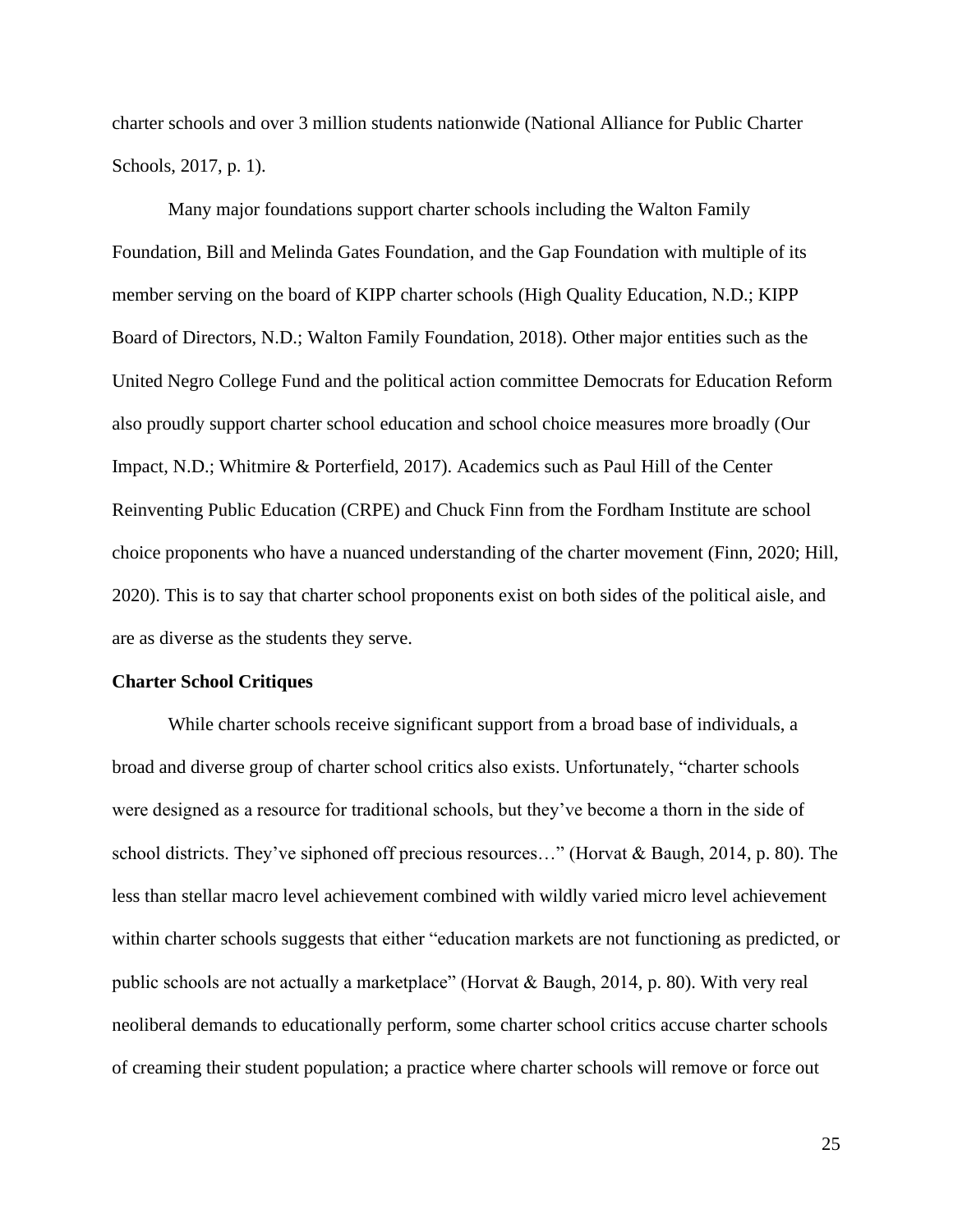particular students as they are educationally or economically undesirable to educate (Lacireno-Paquet, et al., 2002). This practice may happen after a lottery is instituted to determine which students are admitted. Cropping of services is another neoliberal strategy designed to save money; cropping is when a school limits their services to exclusively serve certain populations which are often more economically and pragmatically more desirable students to educate (Lacireno-Paquet et al., 2002). However, not all charter schools have the same educational pressures and their structural need for profit often dictates their area served (Ertas & Roch, 2014), As Florida's charter school laws are almost 20 years old, Florida has significant experience within the charter school realm. As my study will ultimately involve Florida's charter schools, a brief look at Florida's history within the movement and a broad overview of the laws governing the movement will help contextualize this specific approach to charter schooling.

#### **Florida's Charter School History**

<span id="page-33-0"></span>A brief historical perspective of charter schools within the state of Florida will help to put the charter school debate into its correct scope and context. As my dissertation will undoubtedly utilize data mined or generated within Florida, it seems appropriate to understand and contextualize Florida's charter school experiences, statutes, and results. Florida's first charter school legislation passed on July 1, 1996. During their inaugural year, all 5 brand new charter schools taught a combined 350 children across 5 districts (FLDOE, 2006). Over the subsequent few decades, the number of students attending Florida's charter schools increased considerably as the 2005/2006 school year had over 92,000 students enrolled in charter schools. Much like voucher growth, charter school growth continues in the state of Florida as the 2013/2014 school year had over 229,000 students attending charter schools within the state of Florida (FLDOE, 2014). As of the 2017/2018 school year, 658 charter schools now educate over 313,000 students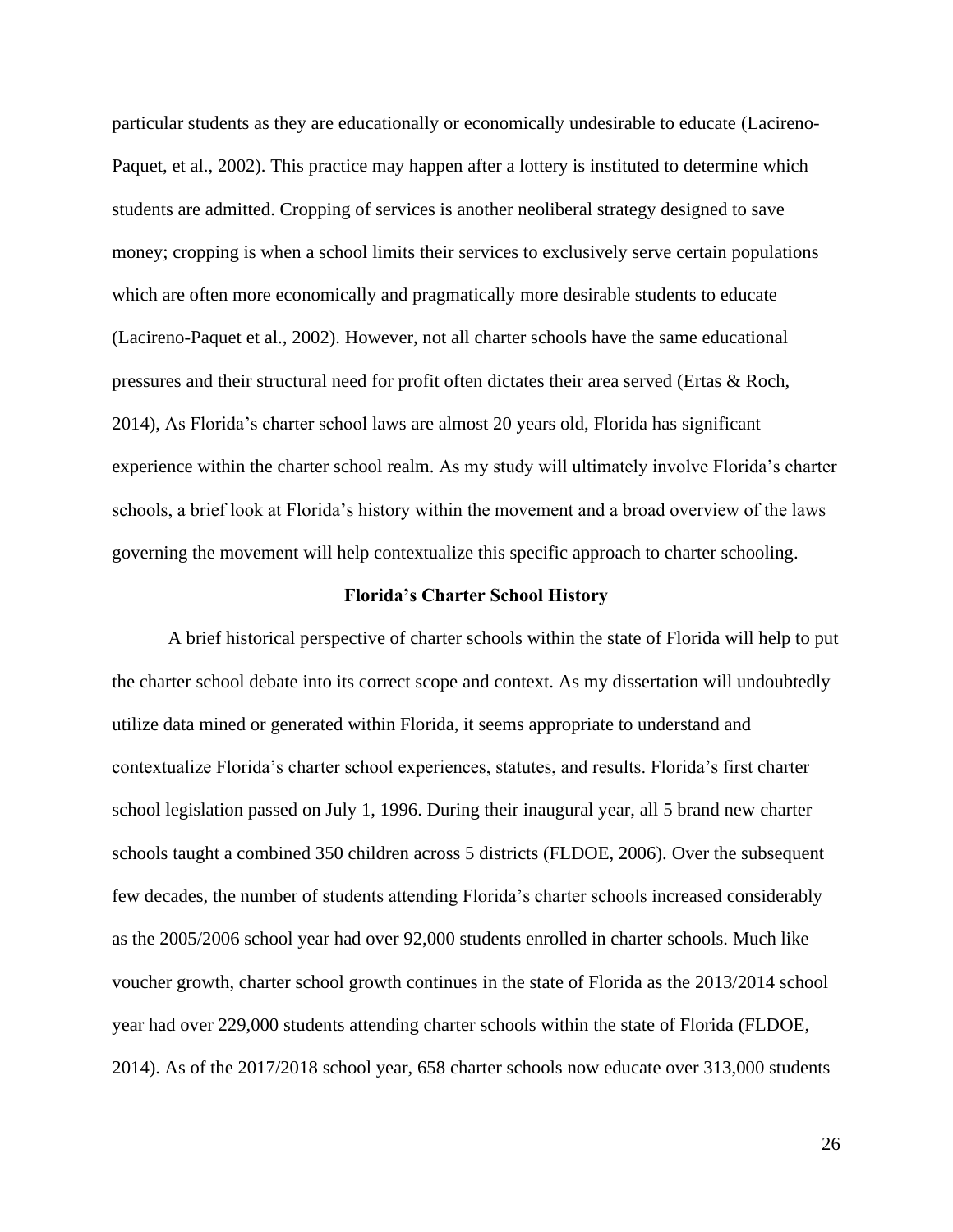in the state of Florida (FLDOE, 2019). This impressive rise cannot come as a surprise given that all governors and presidents since Florida's charter school law's inception (in 1996) have been in favor of charter schools and other neoliberal educational reform policies. Even though Florida's first charter schools opened their doors in 1996, charter school statutes for governing, accountability, and determining charter school success were not established until 2003. These statutes provide an interesting perspective into the minds of the legislatures and their view on education reform. From these statutes, much can be gleaned about how the goals, aims, and successes within charter schools are measured.

#### <span id="page-34-0"></span>**Florida Charter School Policy**

According to the Florida's Department of Education (DOE), charter schools are "public schools created through an agreement or charter. This agreement gives the charter school a measure of expanded freedom relative to traditional public schools in return for a commitment to higher standards of accountability" (FLDOE, 2016). Florida's charter school policy has well intentioned, if not somewhat lofty, goals. Much of Florida's statute revolves around neoliberal efficiency, market-based accountability, and the notion that the innovative existence of charter schools will "encourage the use of innovative learning methods" (Charter Schools, 2014). Florida's charter schools are given the difficult task to "Provide rigorous competition within the public-school district to stimulate continual improvement in all public schools" and "Expand the capacity of the public-school system" (Charter Schools, 2014).

Interestingly, within the charter school legislation is the deliberate and surprisingly intentional charge to narrow curricular focus when it comes to measuring student achievement. Accountability is central to the neoliberal notions and when the charter school statutes are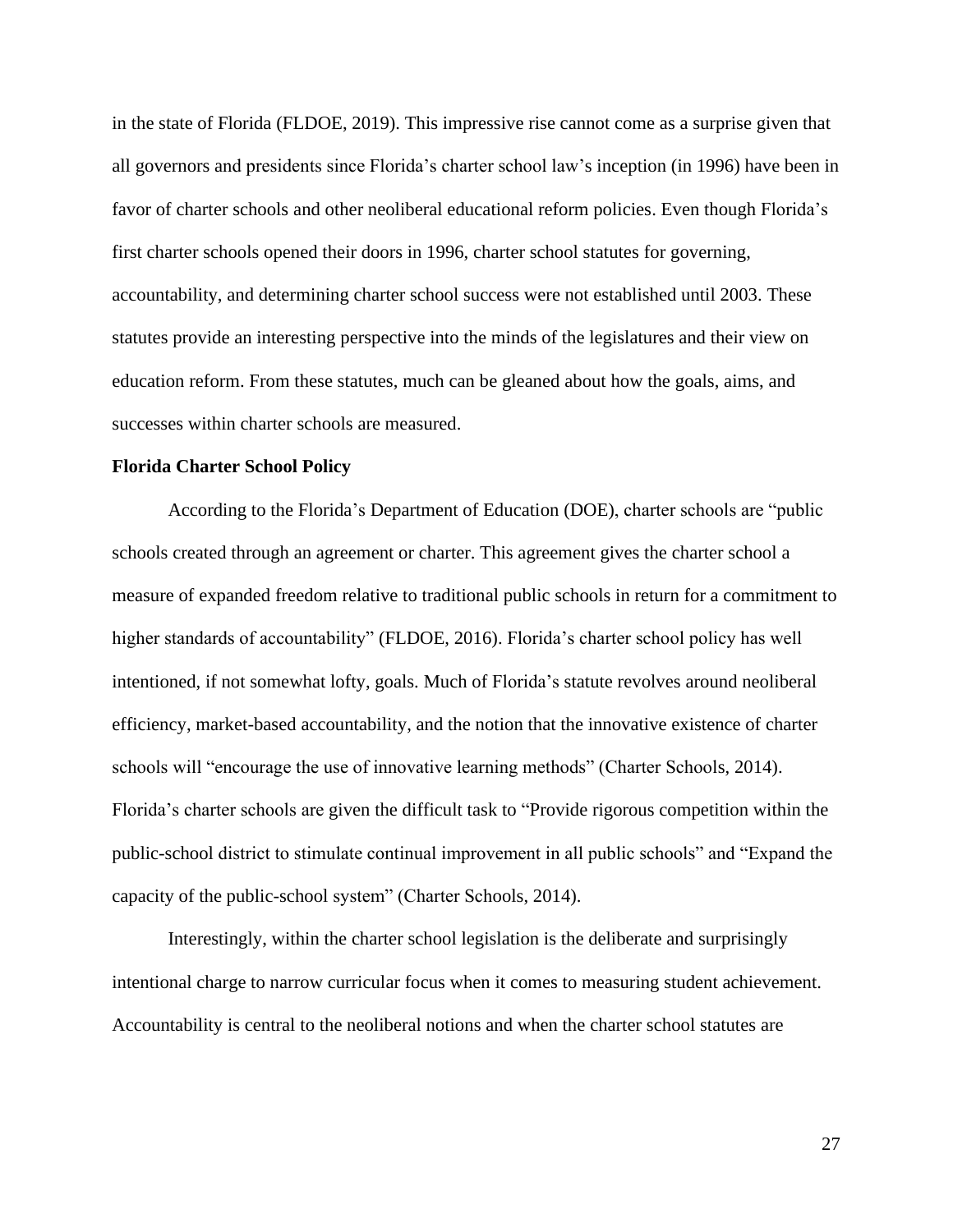compared with the school grade accountability statutes that all public schools are assessed by, an interesting trend of narrowing the curricular focus of charter schools seems to exist.

#### <span id="page-35-0"></span>**Florida's Governing Statutes**

Florida Statute 1008.34 is the statute that public schools and public-school districts are measured by in reference to both school and district grades. This statute mentions English/language arts (ELA) 7 times, mathematics 6 times, and science and social studies being mentioned twice each. This roughly follows the same curricular focus within the state mandated high-stakes tests for each school that affects its overall school and/or school district grade. Put differently, it's expected that science and social studies are mentioned less than ELA and math as ELA and math count more for the school grade as they are subsequently tested more often. Since charter schools are also publicly funded, they take the same high-stakes assessments and are under roughly the same educational pressure to perform; some charter proponents argue this defeats the purpose of the alleged increased curricular freedoms.

However, the additional charter school code provides interesting additional insight into the expected curricular focus of charter schools within the state of Florida. Florida statute 1002.33 (the statute that specifically governs charter schools) mentions reading 11 times while mentioning math, science, and social studies a combined zero times. A meaningful debate in the curriculum world exist over the heightened standardized focus on math and ELA, however, the laws governing Florida's charter schools have an even narrower curricular focus than traditional public schools. Given charter schools' focus on efficiency and accountability combined with an extremely narrow set of curricular expectations (statutorily speaking), one would probably expect more consistency of educational outcomes when comparing charter schools across the state. Multiple studies attempting to quantitatively measure charter school achievement vis-à-vis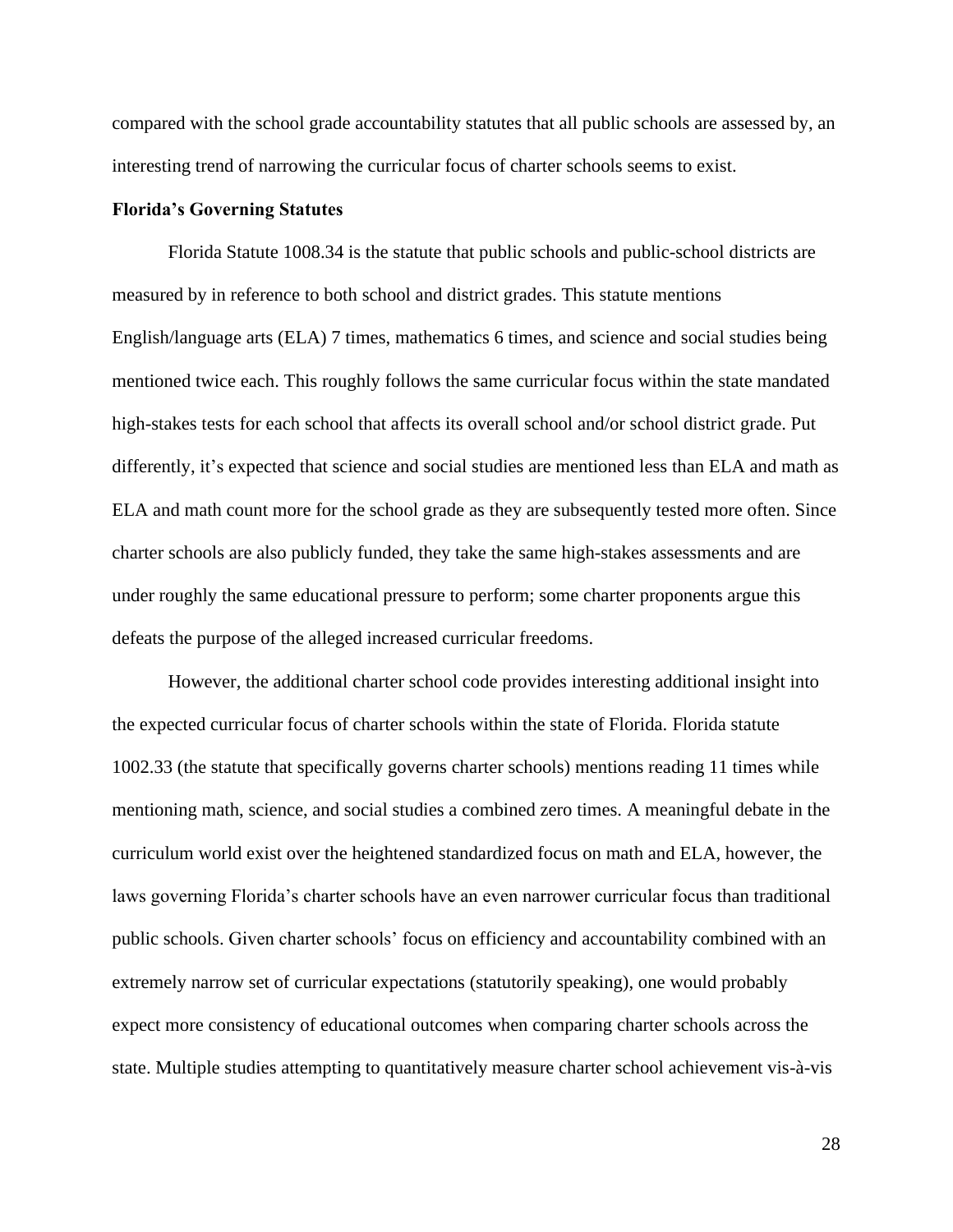their public-school counterparts have been conducted with arguably the most thorough and comprehensive study coming out of Stanford's Center for Research on Educational Outcomes (CREDO).

## **Charter School Policy Results**

CREDO has published multiple landmark studies that quantitatively compare the performance of charter schools with the performance of their traditional public-school counterparts. The first study, published in 2009, used quantitative data from 16 states (including Florida) and utilized a model that compared each charter school with a public school that serves the most similar demographic of students (a virtual twin). The study included variables such as race/ethnicity, Socioeconomic Status (SES), language proficiency, and others. As a result, this study did not measure overall achievement levels per se, but instead compared how the charter schools performed relative to its virtual traditional public-school twin. In short, the CREDO (2009) study found that charter schools outperformed public schools by 17 percent of the time, were statistically the same 46 percent of the time, and underperformed 37 percent of the time. The study also found that charter schools outperformed public schools in Arkansas, Colorado (specifically Denver), Illinois (Chicago), Louisiana, and Missouri (CREDO, 2009). Charter schools underperformed relative to public schools in including Ohio, Texas, New Mexico, Minnesota, Florida, and Arizona (CREDO, 2009). Charter schools were not statistically different than their public-school counterparts in California, Georgia, Washington D.C., and North Carolina (CREDO, 2009). This level of variation shows that schooling is local and trying to lump similarly labeled schools together for the sake of comparison can be difficult and often misleading.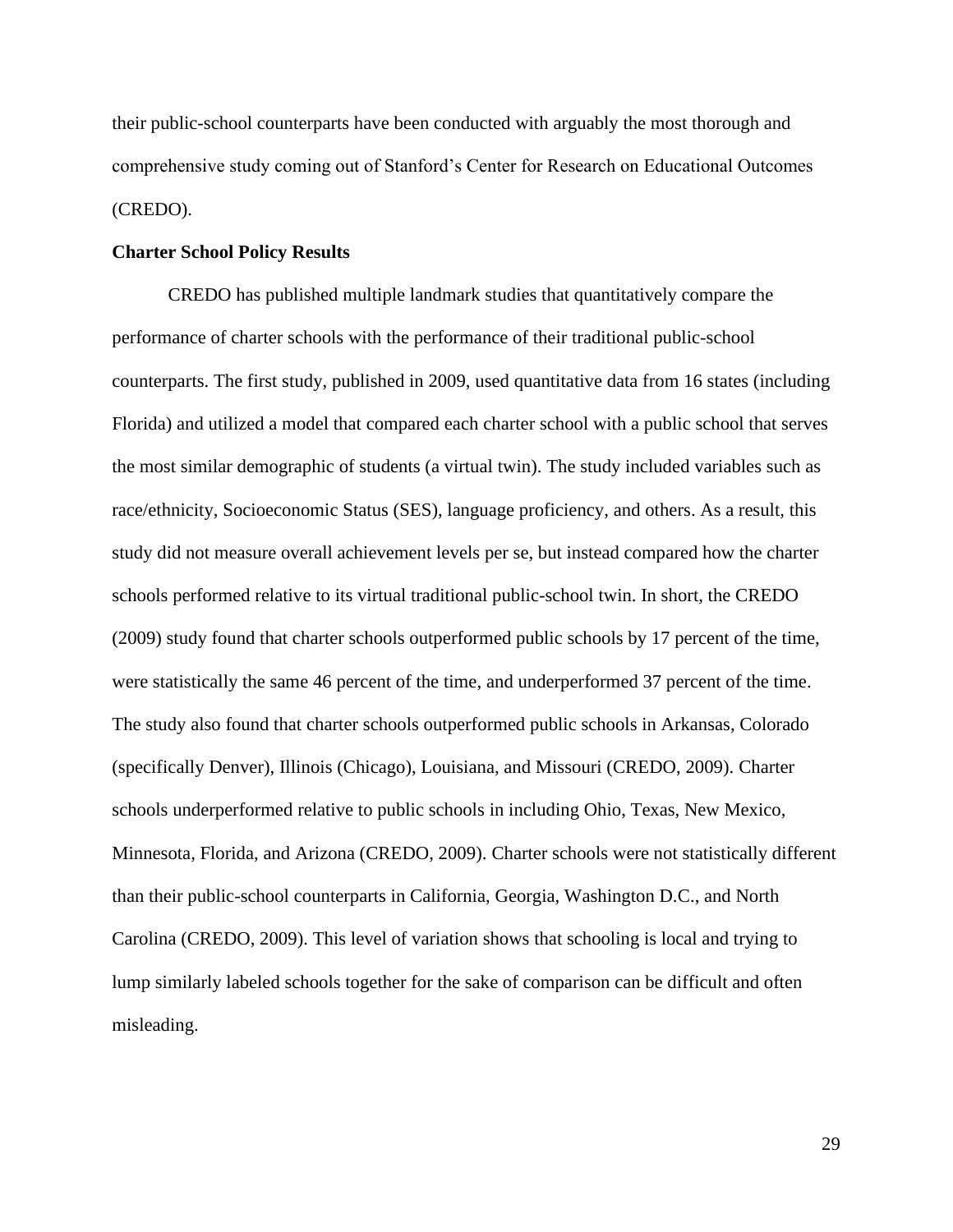Since 2009, much has evolved within the educational landscape; some charter and traditional public schools have closed while more charter schools and traditional public schools have since opened. Many states have expanded their charter school policy and in 2013, CREDO's next iteration of their study included 27 states and many more schools. For the sake of CREDO's 2013 study, schools studied in 2009 were classified as continuing schools while schools new to the educational landscape (opened after the 2009 study) were labeled new schools. This distinction is important as many charter school supporters believe the reasons their schools underperform is because they are new and have not yet worked out the kinks and data trends to partially support that notion (CREDO, 2013).

The 2013 data painted a slightly different picture for charter schools compared to 2009 and generally speaking showed a more similar level of achievement between the two school types. On a national level, the 2013 study found that in math, charter schools were similar 40% of the time, better 29% of the time and worse 31% of the time. National reading scores were no different 56% of the time, better 25% of the time and worse 19% of the time. State level data within Florida shows a slightly different picture. Figure 1 shows what the standard deviation between the two school types means in terms of educational days lost or gained. CREDO (2013) did find that new charter school very slightly lagged behind existing charter schools and that the charter schools as a whole performed very similarly to their traditional public school counterparts.

Not surprisingly, new charter schools (all less than 4 years old at the time of the study) scored noticeably lower than their established charter school and traditional public-school counterparts. However, these new schools only account for a small fraction of the total number of charter schools which results in Florida charter school students receiving an equivalent of 7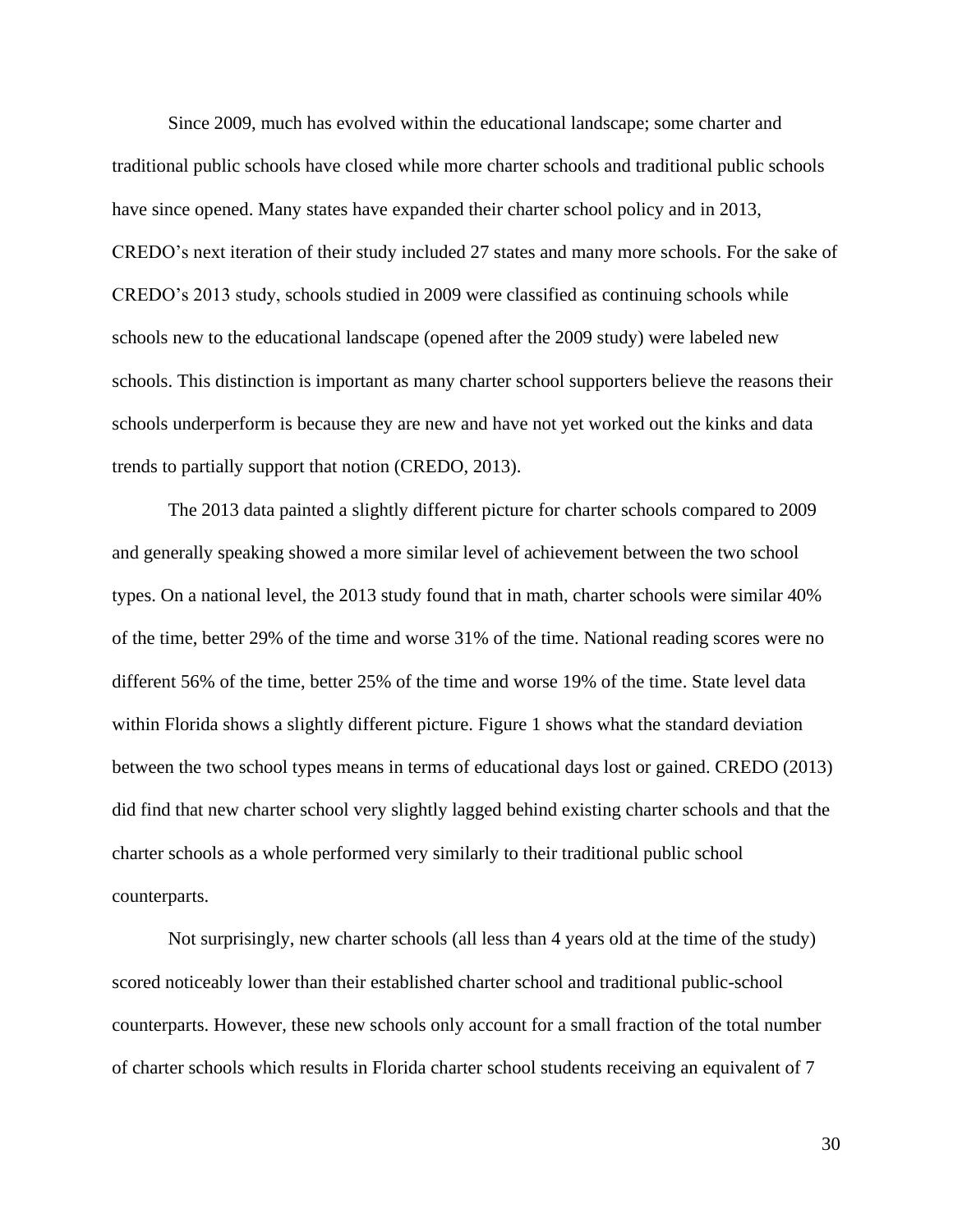days less instruction (-.01 standard deviations) in reading and no statistical difference in math instruction compared with their public schooled counterparts. To be clear, CREDO (2013) maintains that all educational markets have charter schools that perform above, below, and in parity with their traditional public-school counterparts. According to the National Alliance for Charter Schools, charter schools in Florida serve 10% fewer students living below the poverty line than their public school counterparts, which is particularly troubling given that "on average, public charter school students exhibited lower academic growth when compared with traditional public school students in reading between 2007–08 and 2010–11 (seven fewer days) and the same academic growth in math" (Ziebarth & Palmer, 2014, p. 46).

According to the above data, Florida's established charter schools (with their statutorily narrow curricular focus) are, on average, achieving at or slightly below their traditional publicschool counterpart. Considering the dissimilar laws and intentions of charter schools, one might be surprised at the remarkable similarity in student achievement, however, the literature suggest a few reasons explaining this phenomenon.

While the structural governance and methods of operations of charter schools may differ greatly from their traditional public-school counterparts, the empirical educational outcomes of established charter schools in Florida tend to virtually mirror traditional public schools. When one compares the two school types, it should not surprise that new "[public] schools hit the ground running and maintain steady performance, while new charter schools begin to improve after their first year and slowly close the gap" (Kelly & Loveless, 2012, p. 427).

One study found that while charter schools may intend to inspire curricular and pedagogical innovation, the only empirical difference between traditional public schools' and charter schools' innovation is that charter school teachers are significantly less likely to have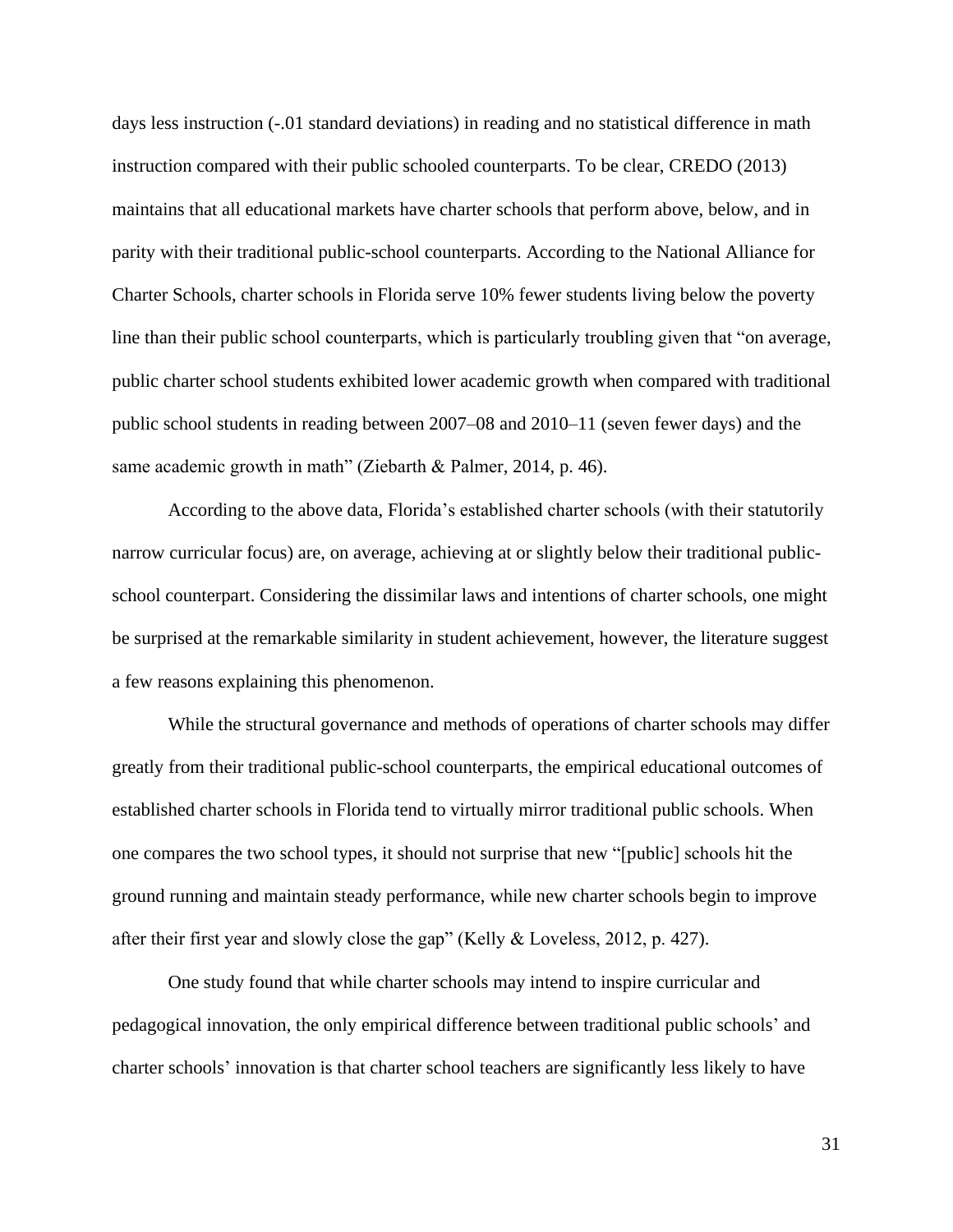tenure (Preston, et al., 2012). While proponents may consider this a structural innovation, this minor difference would not necessarily lead to any meaningful curricular or pedagogical change. Another issue within the innovative notion of charter schools is the simple fact that teachers often replicate the way they were taught. Many teachers in both public and charter schools attended similar colleges of education and were trained under the same standards and expectations meaning that most pedagogical and curricular educational practices will tend to utilize similar sets of "best practices" (Linick & Lubienski, 2013; Lubienski, 2003).

Charter schools also exhibit significantly higher rates of teacher attrition than do their public-school counterparts (Stuit & Smith, 2010). One could assume that, among many other issues in the charter school model, this supposed innovation (lack of tenure) may, in fact, inhibit charter school performance as teacher experience is strongly tied to overall student performance when measured utilizing standardized tests (Henrion, 2016).

Traditional public and charter schools are both measured statewide and held accountable by using the same high stakes tests; faculty in both settings are under very similar stresses for their students to perform well on these high stakes standardized tests (Lubienski, 2003). As a result, pedagogy and site level curriculum (test prep focused) often gravitates toward what is comfortable, typical, or required to increase student achievement on standardized tests (Lubienski, 2003). As stated earlier, these different organizations, given slightly different structures, will perform similarly when held to the exact same standard and the same way of measuring successful student outcomes.

A 2014 report from the National Alliance for Charter Schools ranked Florida 11<sup>th</sup> out of 26 states in "Health of the Public Charter School Movement Rankings" (Ziebarth & Palmer 2014). States considered in this report met 2 criteria: their charter schools must serve at least 1%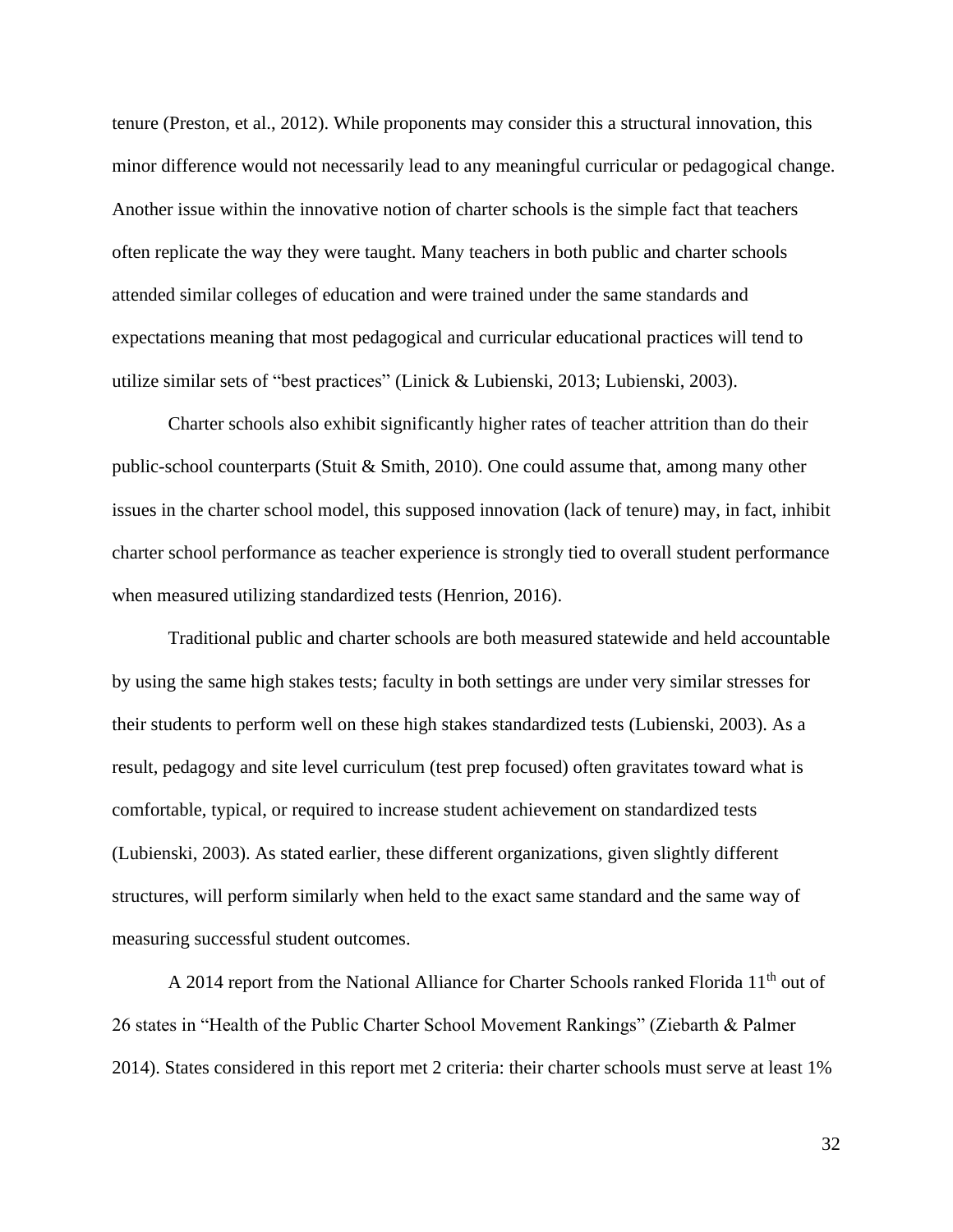of the population and they must have participated in the aforementioned CREDO study. This report identified 6 "innovative" practices and, among other things, states employing more of the innovative practices were ranked higher. A cursory glimpse at the innovative practices as described by this particular pro-charter school group shows some misunderstanding when it comes to what is innovative in education. Of the six innovative practices, the first three include extended day (minimum 30 minutes more than traditional public school), extended year (minimum 10 days more than traditional public school), and year-round calendar.

While these structural changes may or may not be improvements on the current school day, these innovations represent a very narrow structural scope from which to enact educational change and are not likely to incite any measurable differences in student performance. When the vehicle for educational change is this narrow, one cannot be surprised when the amount of educational change is similarly narrow.

## **Policy Implications**

When policy makers create two structurally different types of schools with different theoretical underpinnings, expectations, and goals and are left with two types of schools that perform at almost exactly the same level, one must wonder if this type of structural educational policy matters. Charter school education in Florida has explicitly narrowed the curriculum to heavily focus on reading as possibly a means and an end to higher test scores because the "public charter school bargain is focused on giving schools more flexibility to innovate in exchange for a higher level of accountability" (Ziebarth & Palmer 2014, p. 5). As most high stakes tests that affect school grades and district grades are multiple choice reading tests, the focus on reading appears intentional and highly interconnected to results on standardized testing. Counterintuitively, the linkages between an increased focus on reading (curricular expectations)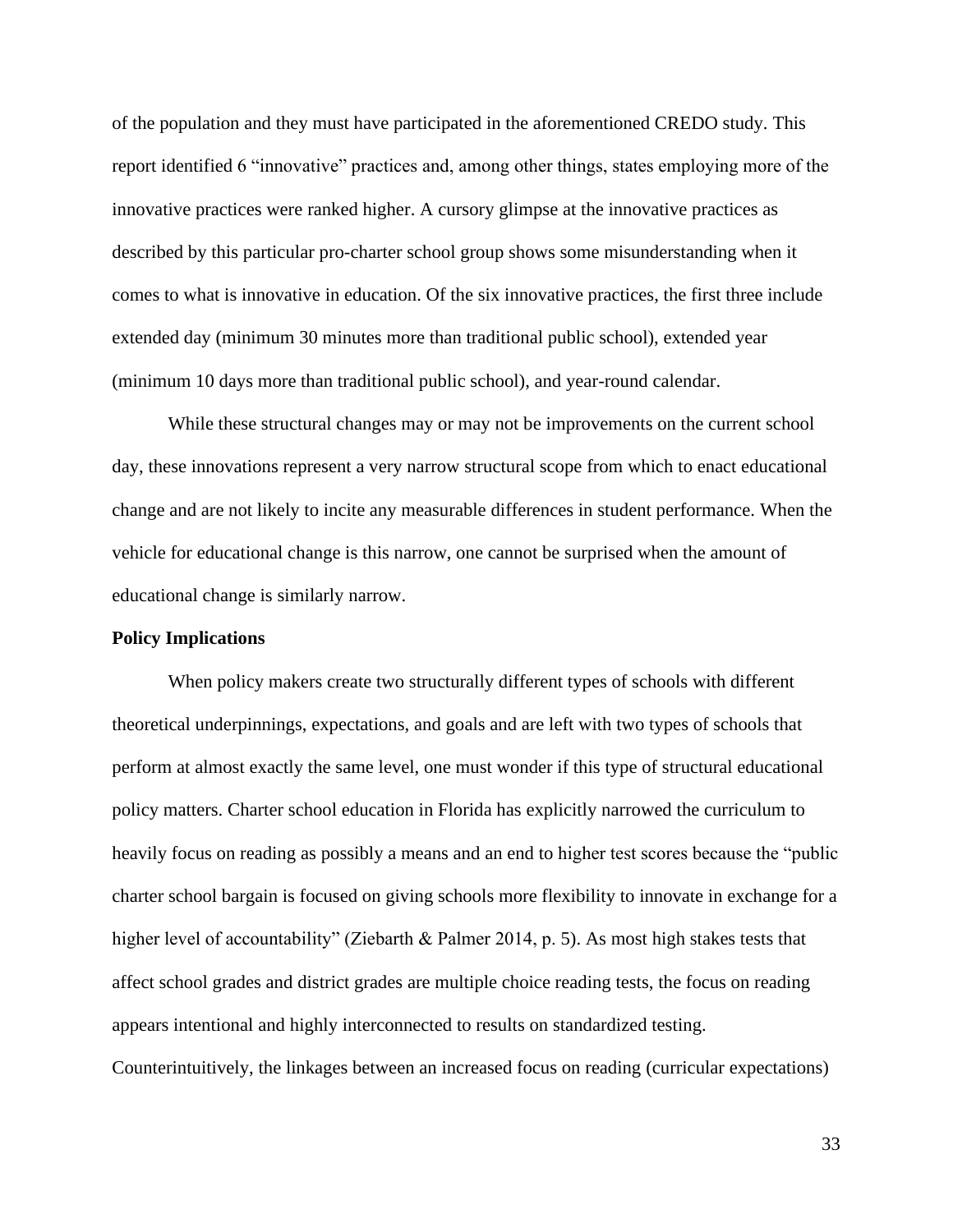and having a longer school day or a longer school year (structural expectations) seem weak at best and show where the rhetoric and praxis meet to form uninspiring policy with few meaningful outcomes on a macro level. However, meaningful distinctions within the charter school movement exist with one being the type (or lack of) management company that runs the charter school.

## **Utilization of Management Companies and Corporations**

The comparison between charter and public schools makes many important and presumptuous assumptions. An assumption is made that all charter schools (and for that matter, traditional public schools) are very similar and can be lumped together for the sake of comparison. This is empirically not true as the newest CREDO (2013) report indicates that education is extremely localized. While appropriate comparisons cannot be made for all state voucher programs as their results are often varied and extremely localized, it would be foolish to make the same mistake within the charter school realm. One meaningful way to delineate between different types of charter schools is based on whether or not they use a management company. This phenomenon has not been heavily researched and as such, the literature around this phenomenon is less robust.

Management Organizations (MOs), which can administer one or multiple charter schools, help with forming, running, and supporting the schools within their organization (Roch & Na, 2015). Proponents of MOs will argue that they allow for the replication of successful charter schools, while their detractors may point out that MOs defeat the purpose of charter schools being locally run and responsive to individual place-based community needs (Scott & DiMartino, 2010). While obviously not all charter schools utilize MOs as many of them are stand-alone and more organic in nature, charter schools that utilize MOs will fall under one of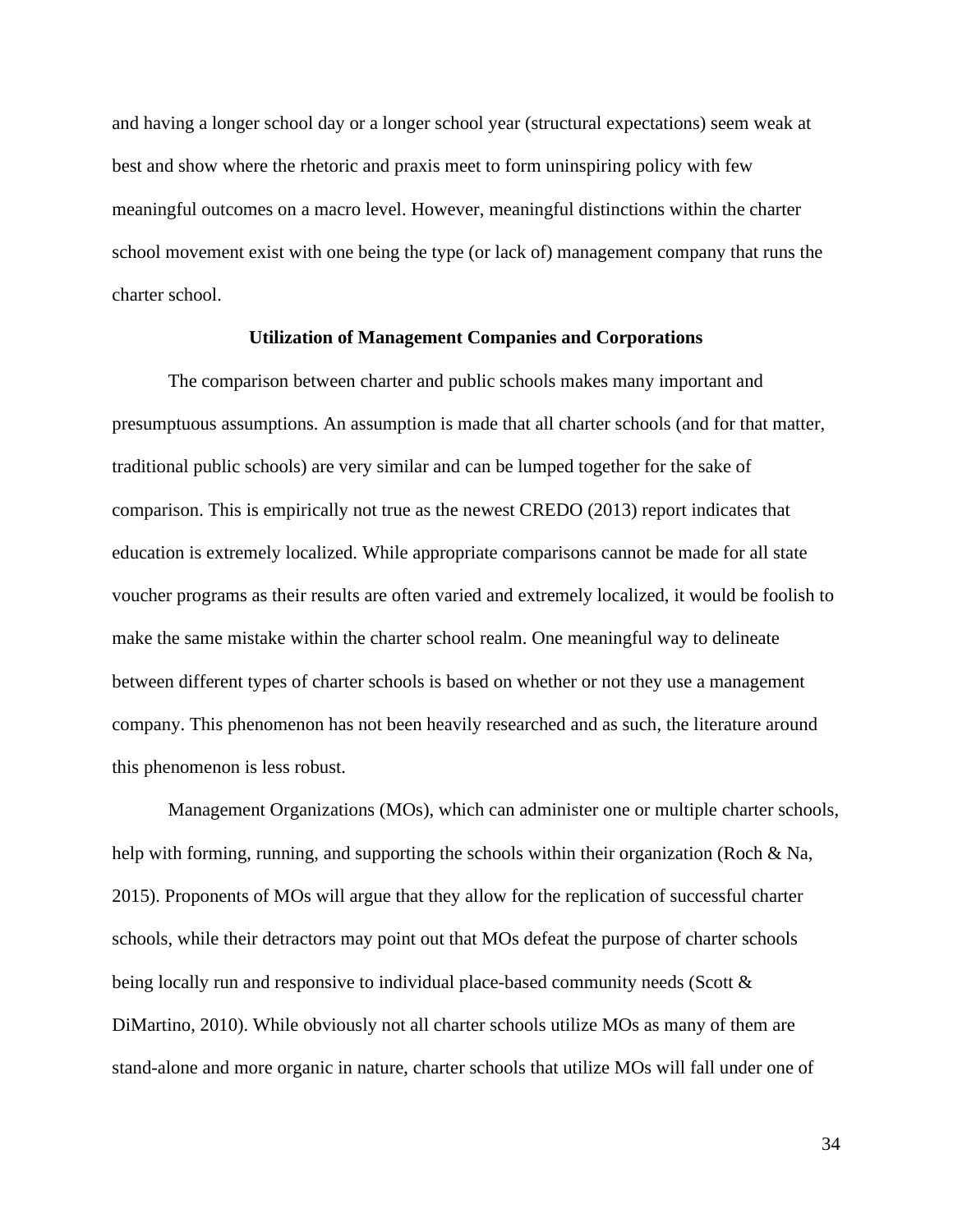two categories; "private education management organizations (EMOs) and nonprofit charter management organizations (CMOs) managed 36 percent of all public charter schools within the U.S. charter marketplace during the 2011–2012 school year" (Roch & Na, 2015, pp. 1380-1381). The utilization of for-profit and non-profit management structures is not unique to education as analogies could be drawn between the two types of charter schools and many large hospital chains/organizations and post-secondary institutions alike.

MOs of either type can play an extremely profound role in shaping their charter school and can influence to what extent the charter school is able to take advantage of its curricular, pedagogical, and other structural freedoms (Finnigan, 2007). As a result, EMO-run charter school teachers tend to have lower levels of autonomy and compensation when compared with teachers of non-EMO charter schools (Rocha & Na, 2015).

EMOs and CMOs do, however, have very different pressures; EMOs have private pressures, are profit driven, and may need to satisfy investors (De Cooman, De Gieter, Pepermans, & Jegers, M., 2011; Roch & Na, 2015). As a result, "EMOs appear less likely to teach poorer students, who are more likely to require additional services" (Ertas & Roch, 2014 p. 570). Profiles of Education Management Organizations published by the Commercialism in Education Research Unit (CERU), Miron et al, (2010), found that EMO-operated schools tend to: be strongly racially segregated for both minority and majority students, even more strongly segregated for economically challenged students, and enroll lower proportions of special education students and English language learners. Roch & Na (2018) found that EMO and CMO schools experienced higher teacher turnover than their stand-alone charter school contemporaries.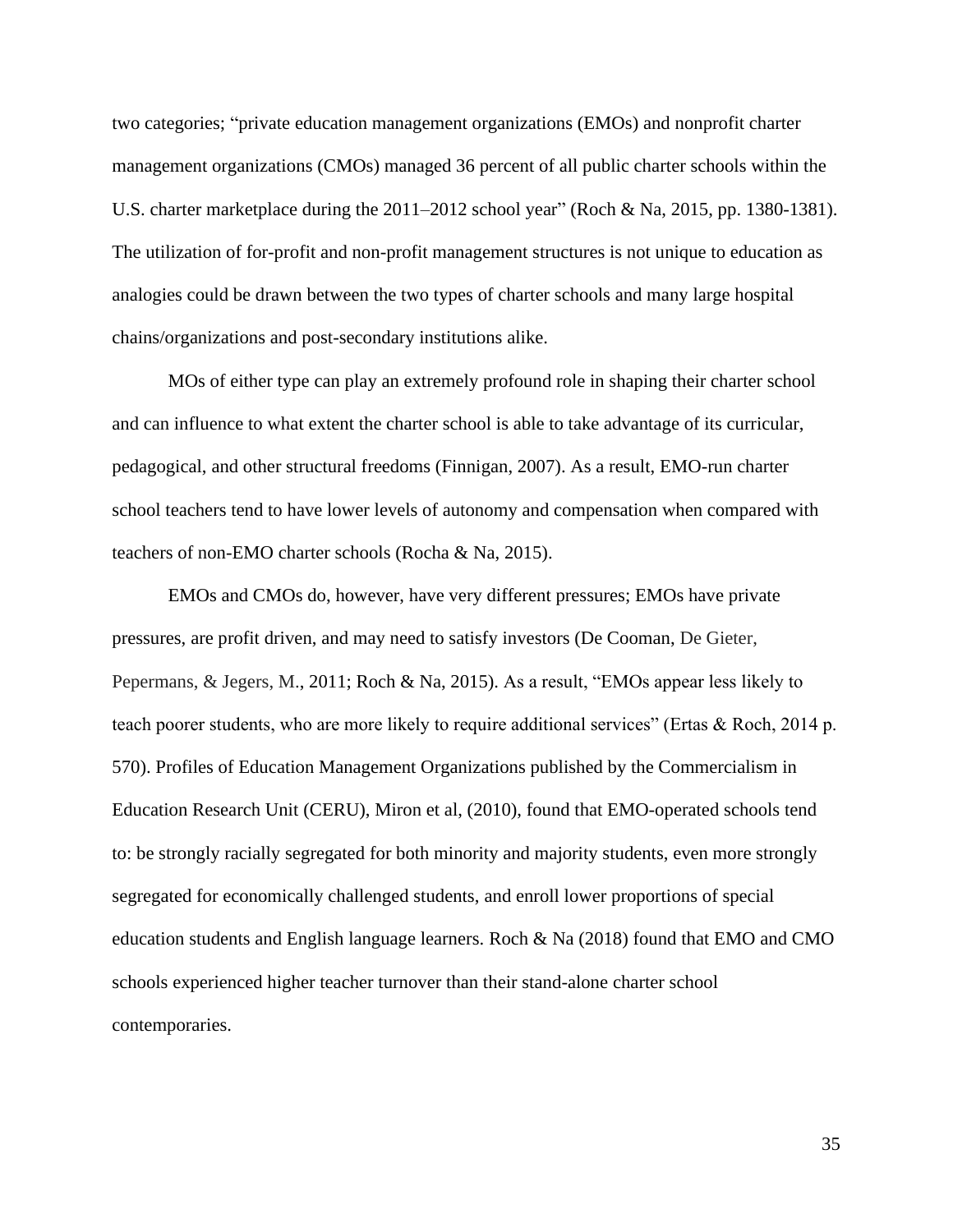Proponents of for-profit EMO-run charter schools, however, may point to a study where large EMOs were not significantly under-enrolling minority students, while critics would point out that smaller EMOs served significantly smaller percentage of minority students (Lacireno-Paquet, 2004). This again shows education to be highly localized education is while highlight the difficulties in essentializing large groups of similarly labeled schools or management organizations.

## **Implications**

While clearly some research exists on the effect of management organizational structure on school makeup, "little systematic research has been done on how EMOs influence and impact the demographic composition of schools" (Miron et al., 2010, p. 1). Further, even less research seems to exist regarding educational outcomes, specifically of EMO/CMO approaches to management vs charter schools that do not utilize management companies. Most research has to do with demographic makeup including race, language, ability/disability, and socioeconomic status (SES); this is very important as the neoliberal programs are intended to help all students, particularly the most vulnerable. However, as is often the case, the wealthy, non-special needs, and white students appear most likely to benefit most from these programs. While demographic factors may be consistent within a given EMO's or CMO's set of charter schools, they may not be the determinant in student performance.

Further qualitative or mixed method research is needed to better understand the process that a new charter school board or governing body would go through to decide if the utilization of a management company would be in their best interest. Understanding the pulls, pressures, and expectations of a charter school governing board would give insight into the difficult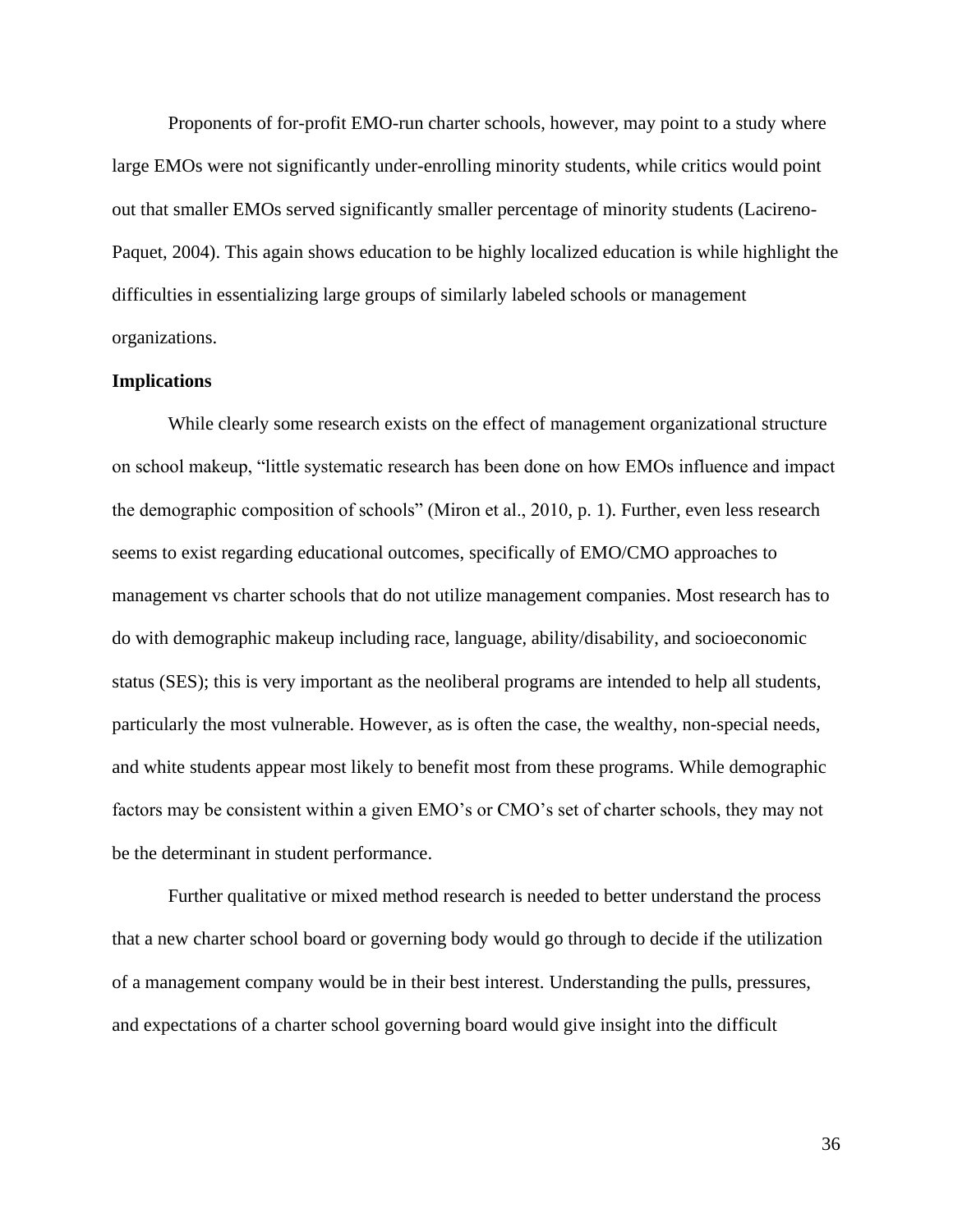decisions and processes that ultimately play a significant role in the education of the students they intend to serve.

### **Literature on Independent Variables**

This study will investigate different measurable variables between MO run charter schools and their non-MO counterparts. Each variable below will have a rationale of why that factor is being studied, a brief look at other studies regarding the variable, and how the factor will be investigated in the study.

### **School Grade**

According to the FLDOE's *2017-2018 Guide to Calculating School and District Grades,*  "school grades provide an easily understandable metric to measure the performance of a school" (FLDOE, August 2017). School grade calculation in the state of Florida was heavily revised during the 2014-2015 school year as new Florida Standards Assessments (FSA) were rolled out, and the 2016-2017 school year data uses the revised model. The FLDOE school grading system focuses on achievement, learning gains, graduation, acceleration success, and maintaining focus on students who need the most support. While the statutory language comes from Section 1008.34, of the, K-20 Education Code, the FLDOE interprets the statute and scales the scores (Florida Statutes, 2018). While the statute indicates that an A school would be a "schools making excellent progress", the FLDOE interpreted that to mean that during the 2016-2017 school year, schools receiving 62% or more of the possible points would get to call themselves an A school (Florida Statutes, 2018). Consequently, a C school which is a "schools making satisfactory progress" according to the statute were schools earning between 41% and 53% of the possible points. This study will utilize school grades in the way that the FLDOE intended and will use the school grades as one of many data points to understand the success of the school and ultimately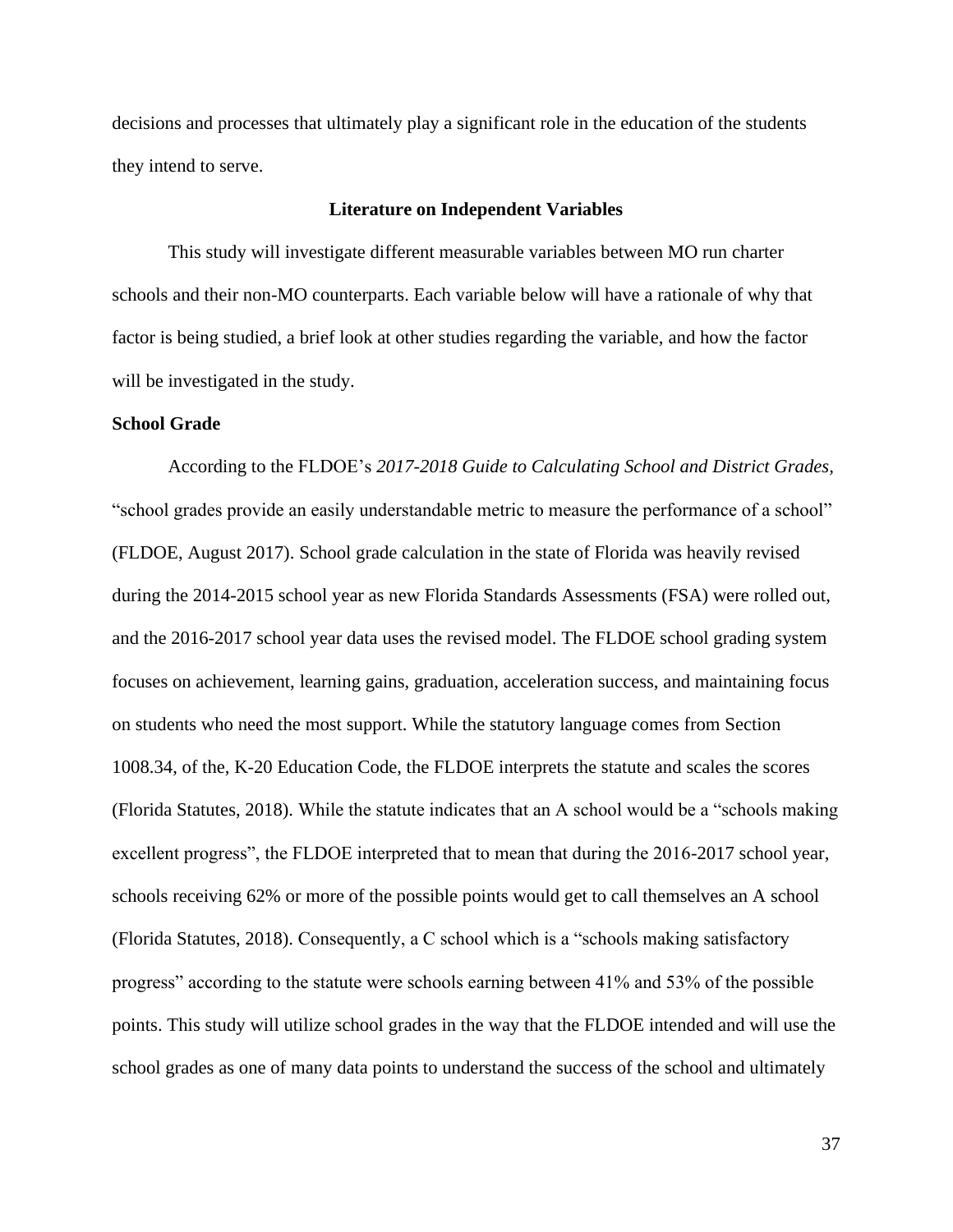if MO charter schools are more successful than non-MO charter schools when taking school grade into account.

## **Socioeconomic Status**

Another important measurable factor is the socioeconomic status (SES) of the students being served. According to the Florida Department of Agriculture and Consumer Services, effective July 1, 2020 - June 1, 2021, in order to qualify for free lunch, a household of 4 must annual make less than \$34,060 per year with (add or subtract \$5,824 per household size different than 4). A household of 4 needing to make \$48,470 to qualify for reduced lunch (add or subtract \$8,228 per additional household member (FL Department of Agriculture, 2020).

With over 51% of charter school students qualifying for free or reduced lunch and over 60 percent of Florida students qualifying for free or reduced lunch, this population is big enough to warrant study on its own (Florida Department of Education, April 2018).

Another important reason to study this subset of students is the relationship between SES and student outcomes. While much research exists regarding SES and its effect on student achievement, the extant literature tends to indicate a positive trend when looking for correlations between student achievement and SES (Jehangir, Glas & van den Berg, 2015; Sirin, 2005) Researchers have found that gaps exist between students from the top 25 percentile and the lowest 25 percentile and that SES is the factor with the strongest correlation to achievement test scores (Bellibaş, 2016; Gustafsson, Nilsen & Hansen, 2016).

Given that SES is highly tied to student achievement, many charter schools have been accused of creaming their student population as to not serve low SES students (Ertas & Roch, 2014; Lacireno-Paquet, et al., 2002). If low SES students are significantly over or underrepresented in a particular subset of schools, then more research is warranted to both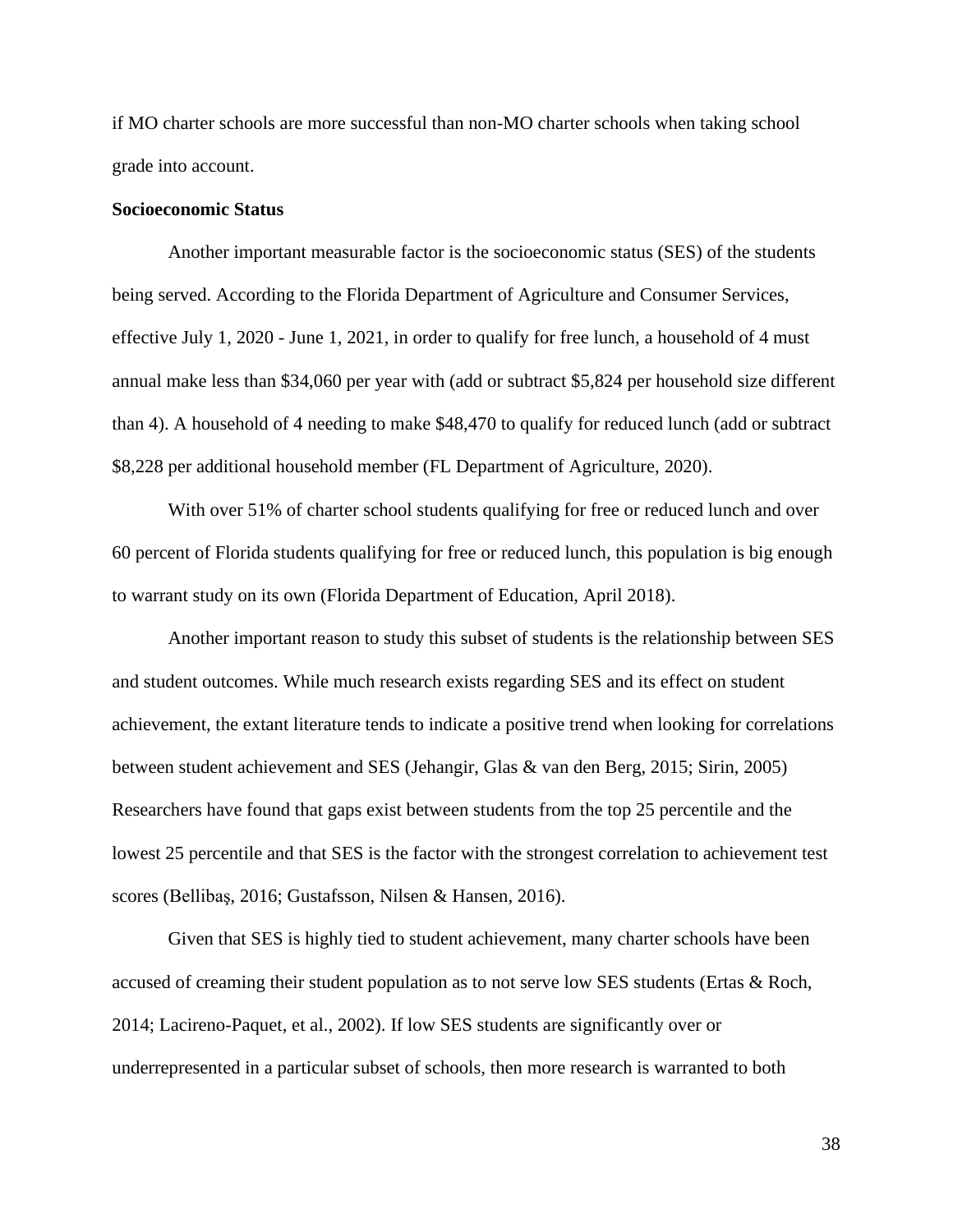understand why that is happening, and the effects being felt as a result of the over/under representation.

### **Students with Disabilities**

Students with disabilities (SWD) is another subset of students that will be monitored during this study. SWD represented ~9.4% of Florida's charter school students and ~13.8% of Florida's total school population. FLDOE has interpreted the school grade statute section 1008.34, F.S. as "maintaining focus on students who need the most support" (Florida Department of Education, August 2017). SWD are certainly students who need support and are a group of students who have special statutory protections. Much like with SES, SWD is a sub group in need of study as SWD can be significantly more expensive to educate and may have a negative effect with regards to performance on standardized tests (Smith & Douglas, 2014). As a result, some charter schools have been accused of cropping services to students with disabilities or any set of students that may hurt test scores and/or be more economically disadvantageous to educate (Lacireno-Paquet et al., 2002).

### **Student Attrition/Mobility and Discipline**

Student attrition/mobility and student discipline are two separate reporting numbers that will be studied; however, they are related variables. As mentioned earlier, some charter schools have been accused of creaming or cropping their student populations to make sure their student population is the easiest, most economically efficient group of students to teach and potentially the highest achievers on high-stakes assessments. Additionally, a few charter schools brands in particular charters have been accused of shaping their student population through extreme discipline measures leading to high levels of student attrition (Nichols-Barrer, 2016; Robelen,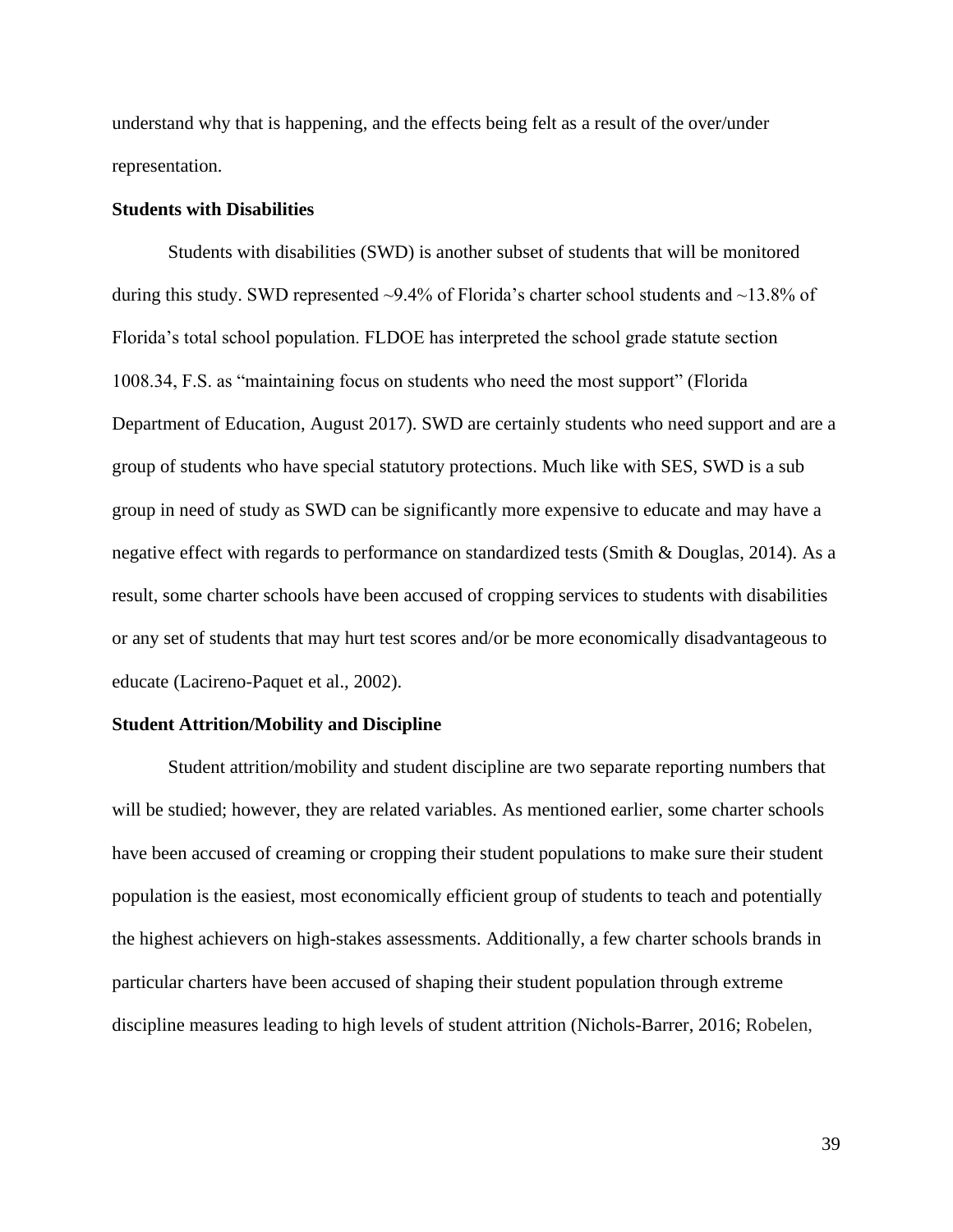2008; Vasquez et al, 2011; Zehr, 2011). This study will seek to determine if this is actually happening and whether or not it is unique to schools who do/do not utilize an MO.

Discipline data will be gathered to determine if an unusually high percentage of students are receiving disciplinary action. Further, this study will look into the timing of student mobility/attrition to see if students are more likely to move/change schools right before or after major events such as FTE reporting periods, high-stakes assessments, or other dates.

## **Highly Qualified Teachers**

Having a highly qualified teacher in front of students every day has proven to be an important factor in both short- and long-term educational success for students (Wong, 2018). The literature indicates that management organizations (MOs), including both EMOs and CMOs, affect the governance in place at many schools, while shaping and evolving the educational environments at schools (Finnigan, 2007). MOs shape the culture and may have different demands of their teachers that are related to the pursuit of the goals and mission of the school (Torres, 2016). The turnover of the educational staff at a school can have a significant effect on the educational environment (Guin, 2004; Stuit & Smith, 2012,) as high turnover rates make it less likely that students will be taught by effective teachers, negatively affecting student outcomes (Johnson, 2006). Teacher retention in charter schools is typically lower than in public schools (Harris, 2007; Miron & Applegate, 2007; Renzulli, Parrott, & Beattie, 2011; Stuit & Smith, 2012).

Teacher retention may be a proxy for teacher quality but being a highly qualified teacher is more germane to teacher quality and ultimately student success. For these reasons this study will investigate whether or not charter schools using an MO (CMO or EMO) have different rates of teachers being highly qualified than charter schools without an MO. All Florida schools must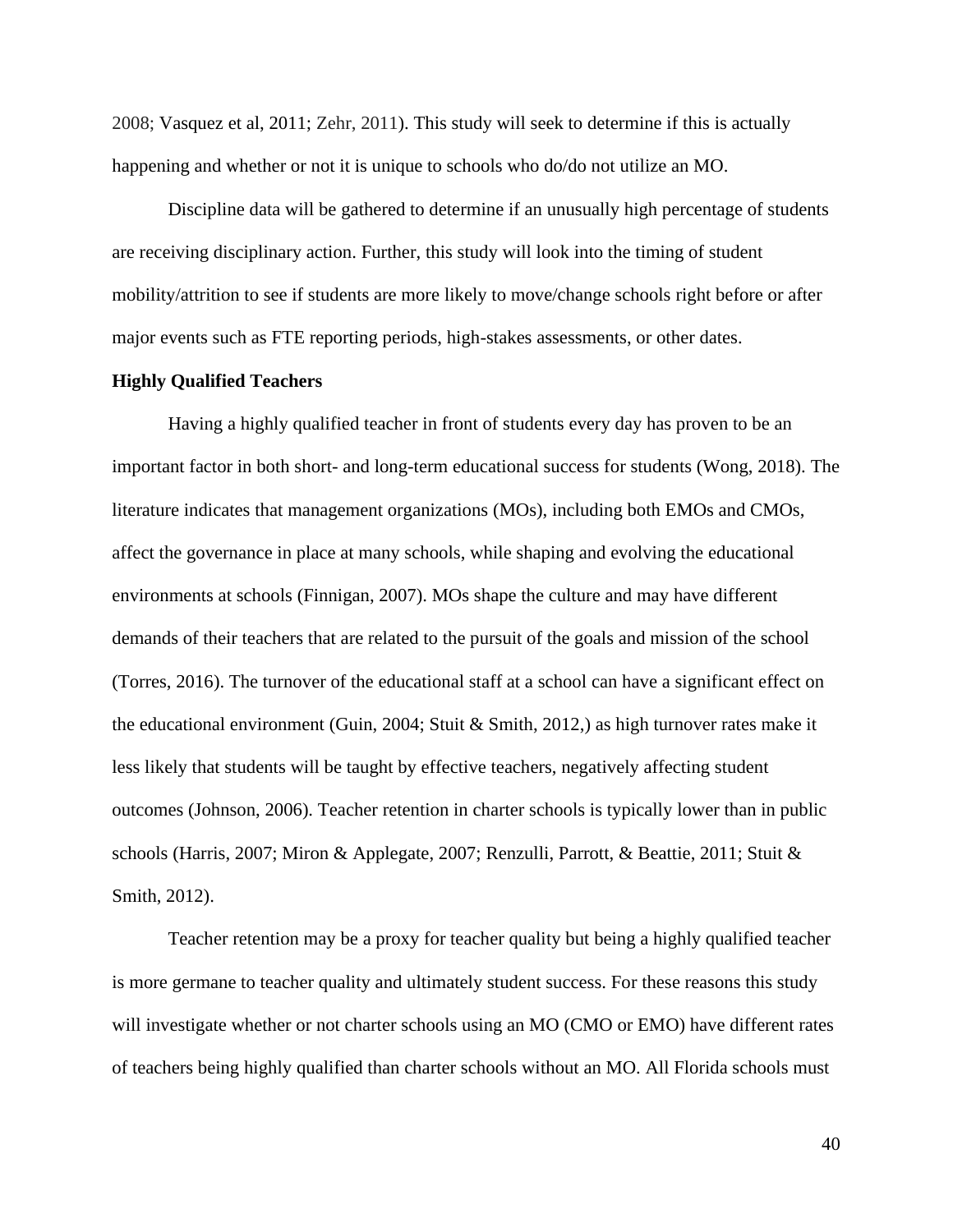report whether teachers have met Highly Qualified status to instruct in core academic classes. In order for FLDOE to deem a teacher highly qualified, the teacher must meet one or more of the following stated requirements as specified by the Highly Qualified Teacher Status document, in the Florida Department of Education's *Information Database Requirements Volume 1* (FLDOE, 2014):

- 1. All teachers who give instruction in the core academic subjects of Art-Visual Arts, Drama-Theatre, English, World Languages, Language Arts, Mathematics, Music, Reading, Science, and Social Studies (History, Economics, Political Science and Geography) at any level must meet the following criteria in order for a "yes" response to be provided:
	- hold an acceptable bachelor's or higher degree, and hold a valid Florida Temporary or Professional Certificate.
- 2. In addition: All (elementary, middle, and secondary) "not new" teachers of core academic subjects must meet one of the following criteria in order for a "yes" response to be provided:
	- hold a valid infield Temporary or Professional Certificate and have passed the appropriate subject area test in the subject area assigned OR
	- have documented the 100 points for the High Objective Uniform State Standard of Evaluation (HOUSSE) plan for the core academic subject area assigned (transferable from out of state using the out of state SAE verification form) OR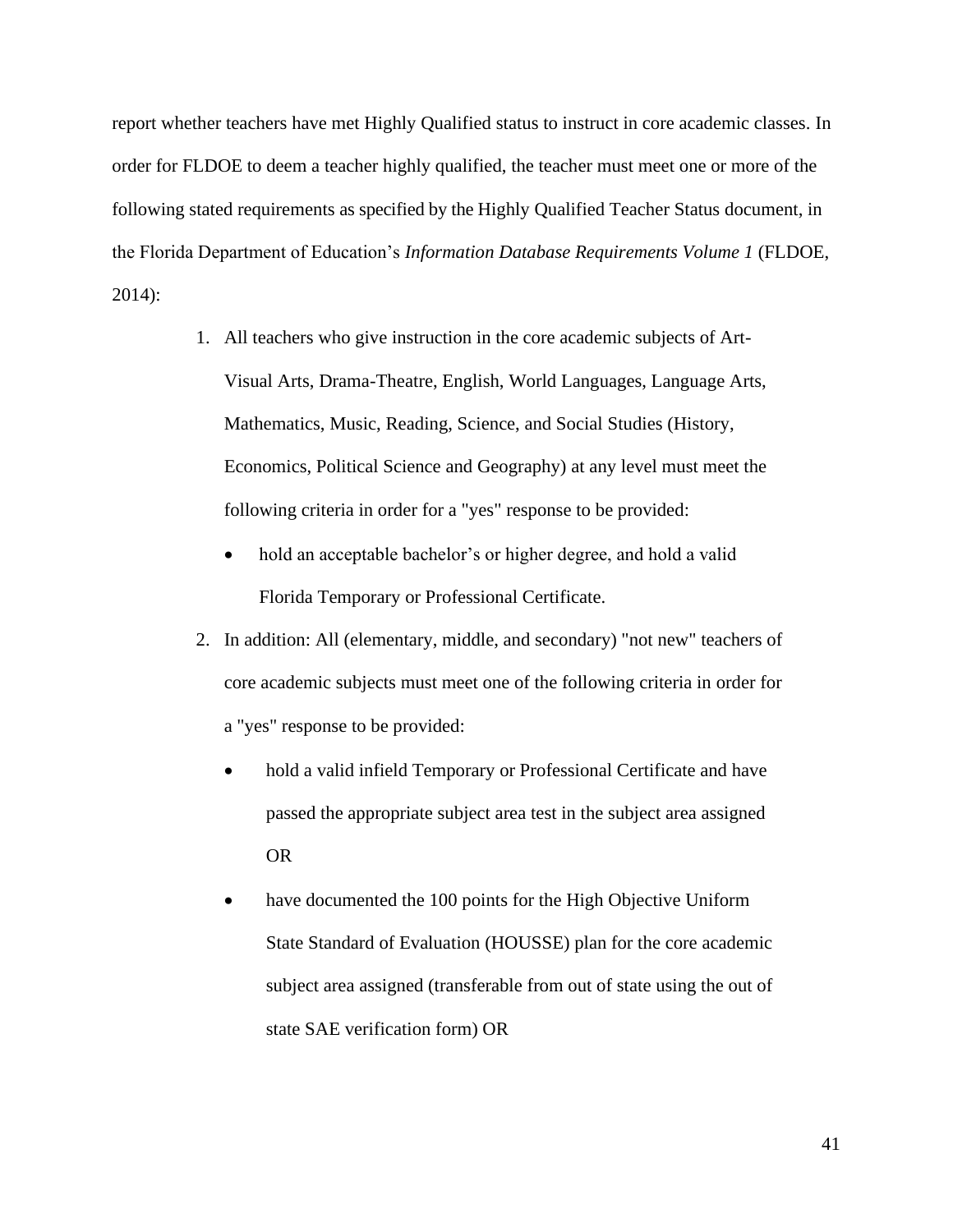- for elementary teachers, have a valid Florida Professional Certificate appropriate for the grade level(s) assigned and verification from another state of passing an appropriate subject area exam for the grade level(s) assigned (transferable from out of state using the out of state SAE verification form).
- for middle and secondary teachers, only have a major, equivalent courses, or a passing score on the subject area exam in the subject area assigned as evidenced by a valid infield certificate. (FLDOE, 2014)

"New" elementary teachers, teachers with no teaching experience, must meet one of the following criteria in order for a "yes" response to be provided:

- hold a valid infield Temporary Certificate in the area assigned and have passed the appropriate subject area test in the subject area assigned OR
- hold a valid infield Professional Certificate in the area assigned.

"New" middle and secondary teachers, teachers with no teaching experience, must meet the following in order for a "yes" response to be provided:

• have a major, equivalent course, or a passing score on the subject area exam in the subject area assigned as evidenced by a valid infield certificate. (FLDOE, 2014)

The FLDOE language regarding the different routes that teachers can take to become highly qualified seems lengthy; however, they provide a comprehensive and exhaustive description. The language basically ensures that all teachers have passed the proper certification tests and are equipped for both the subject matter that they are teaching and the student population that they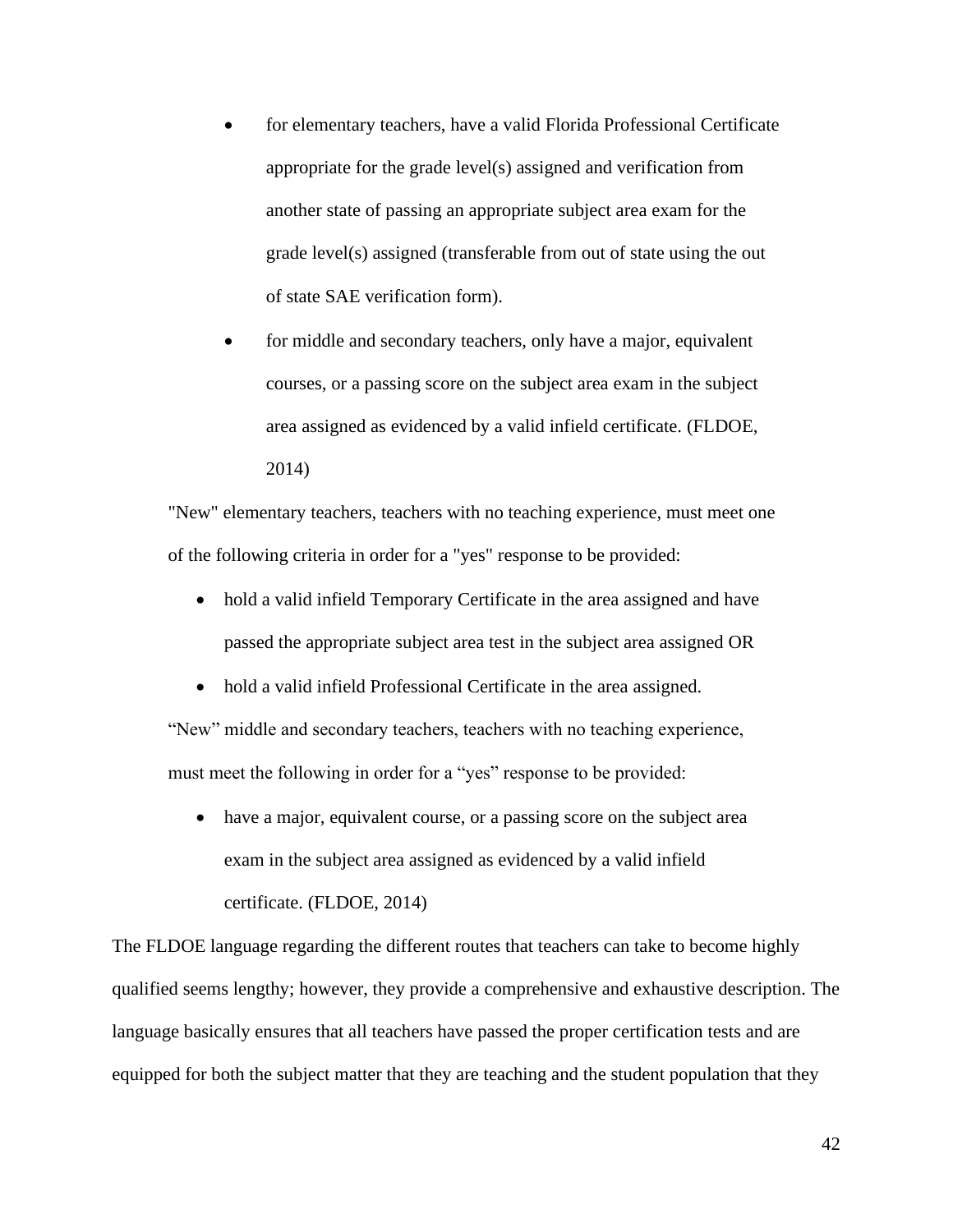are teaching. Understanding if different charter schools are more or less able to recruit and maintain highly qualified teachers is an important piece in understanding if the structure helps put the school in the best position to help its students and ultimately would affect the school grade.

### **English Language Learners**

English language learners (ELL) are another subgroup that this study will investigate. ELL students make up ~10.2% of Florida's charter school students, and ~10.7% of Florida's students as a whole. Much like with the SWD and SES subgroups, ELL students may be a more expensive subgroup to educate and they may negatively affect the results of high stakes testing, as a result charter schools have been accused of cropping access to students who fit this description meaning attention must be given to ensure that ELLs are appropriately represented in all charter school types (Lacireno-Paquet et al., 2002).

### **Similarities in Other Fields**

Many fields of study encounter similar issues regarding for profit and non-profit entities fighting for similar public monies. Hospitals (or perhaps even healthcare more broadly) and prisons are two additional arenas where law, policy, and tax dollars often meet. Below is a brief overview of these two fields, healthcare and prison administration, as a useful heuristic of practice. This is not intended to be an exhaustive study of the literature, but rather as a guide to discussion of similar issues faced by public funded institutions.

#### **Hospitals**

Institutions that undergo some type of privatization (whether for profit, or non-profit) do so principally in the name of increased efficiency. This privatization has often been undertaken as policy makers "used neoliberal reform as a mechanism to make their public health care sectors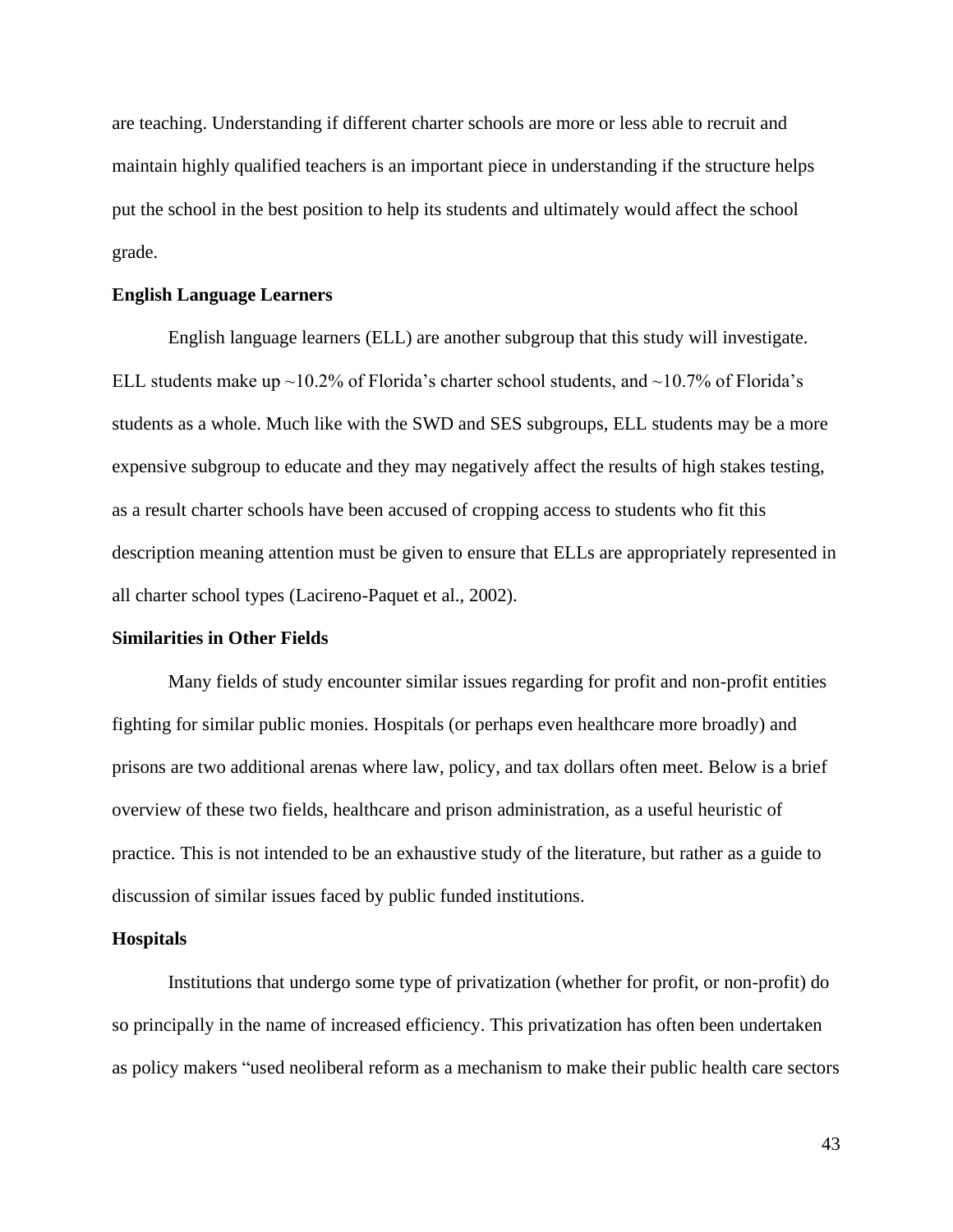governable" (Thorup & Stone, 2015, p. 941). Using neoliberal reforms as a means of control is not a novel concept in educational reform; these reforms have become a part of the landscape of public sector control.

Education studies focus either on the major inputs of teachers and/or students served or outcome, achievement; similarly, many hospital studies focus on the inputs of workers and/or people served or their outcome of patient care provision. When studying the effects of privatization on hospital staffs, Heimeshoff, Schreyögg, and Tiemann (2014) found that forprofit privatizations resulted in significant reduction of overall staff; of interest, they did not noticeably reduce the number of physicians, but instead reduced non-clinical staff. Similarities within privatization in the realm of education are noticeable in that there has been a reduction of non-educational staff such as custodial, bus drivers, and security personnel (Ball, Thrupp, & Forsey, 2010). Barigozzi and Burani (2016) found that non-profit hospitals tend to provide a higher amount of care, to have more motivated workers, and to offer lower salaries than forprofit hospitals.

An article by Dr. Bhagwan Satiani (2008) compared specialty hospitals with general hospitals in terms of their outcomes. In this article, analogies could be made comparing charter schools to specialty hospitals (SHs), and public schools to general hospitals. While "General hospitals provide more care for the indigent … general hospitals provide more uncompensated care when compared with SHs" (Satiani, 2008, p. 593). Similarly, public schools are more likely than their charter school counterparts to serve low socioeconomic status and minority students (CREDO, 2013). Charter schools are regularly accused of "cherry picking" or purposefully selecting enrollment from the most economically advantageous students (Lacireno-Paquet et al., 2002). This characteristic may be seen as a similar practice of specialty hospitals in that they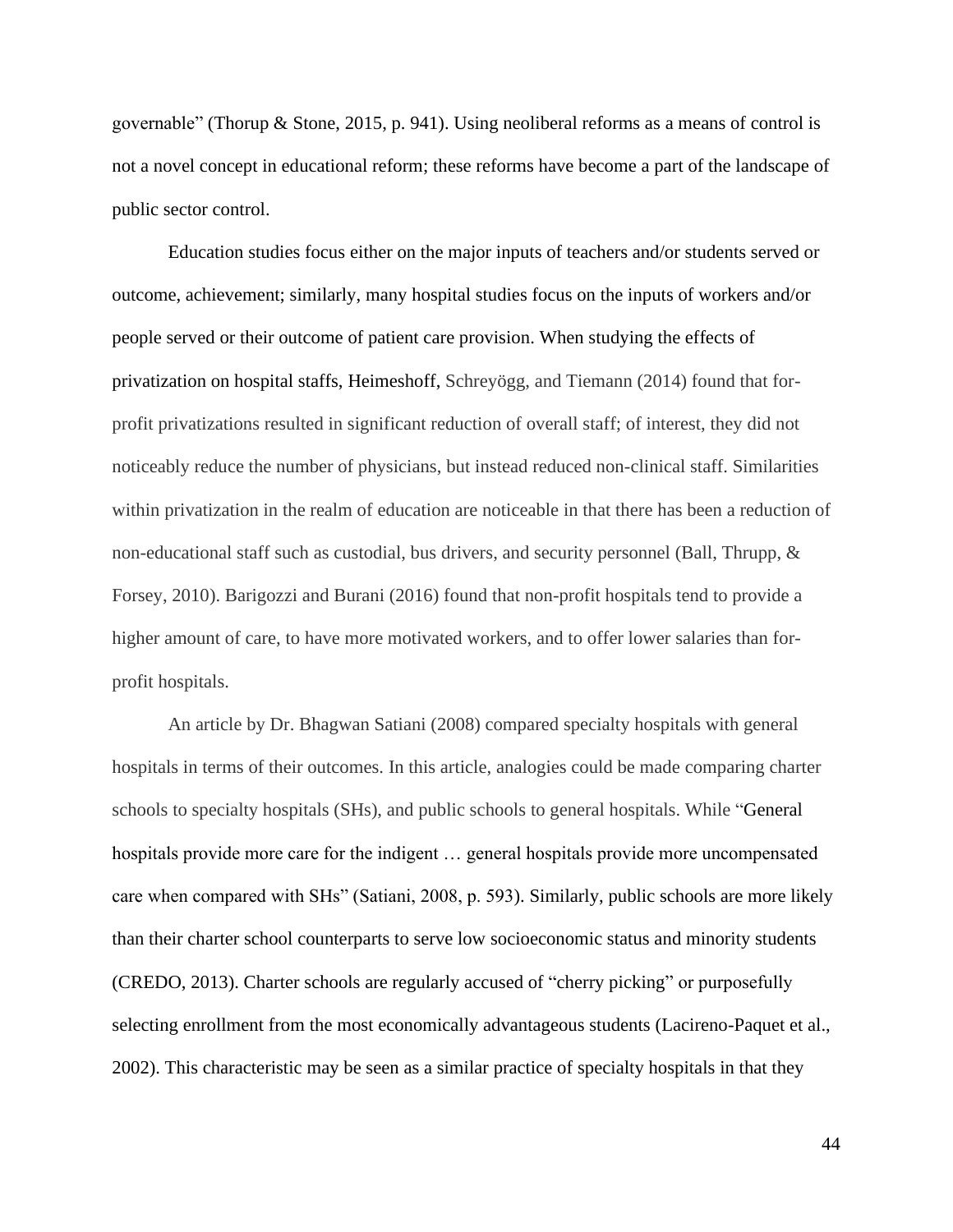"tend to treat more profitable patients that may not be as ill as those admitted to community hospitals" (Satiani, 2008, p. 592). This is due to the fact that community hospitals serve a "disproportionately higher number of Medicaid and uninsured patients in acute care general hospitals" (Satiani, 2008, p. 593). In like manner, students removed from charter schools, often at extremely high rates (Zehr, 2011), enroll in traditional public schools (FAPE).

Proponents of community hospitals claim that specialty hospitals force general hospitals to compete and innovate; however, according to Satiani's (2008) study, no evidence was found that specialty hospitals contributed to any innovations in the field. At the same time specialty hospitals have had a detrimental impact on community hospitals: "A big concern has been the financial impact of SHs on community hospitals" (Satiani, 2008, p. 593). Many charter school proponents believe that competition will force public schools to innovate and improve; concomitantly, many public-school proponents believe that charter schools are siphoning off public funds for private gains (Horvat & Baugh, 2014; Richards, 2017).

## **Prisons**

Another area of social and legislative discord regarding the use of public money to support privatization involves the utilization of for-profit prisons. Proponents of for-profit prison systems believe that a corporation can more efficiently run a prison and ultimately save the tax payers money; detractors often argue against this practice as it may incentivize imprisonment and may lead to even more negative outcomes for prisoners. Privatization ultimately depends on profit margins. The underlying contention is that individuals should not ultimately profit on the detention of others (Eisenberg, 2016).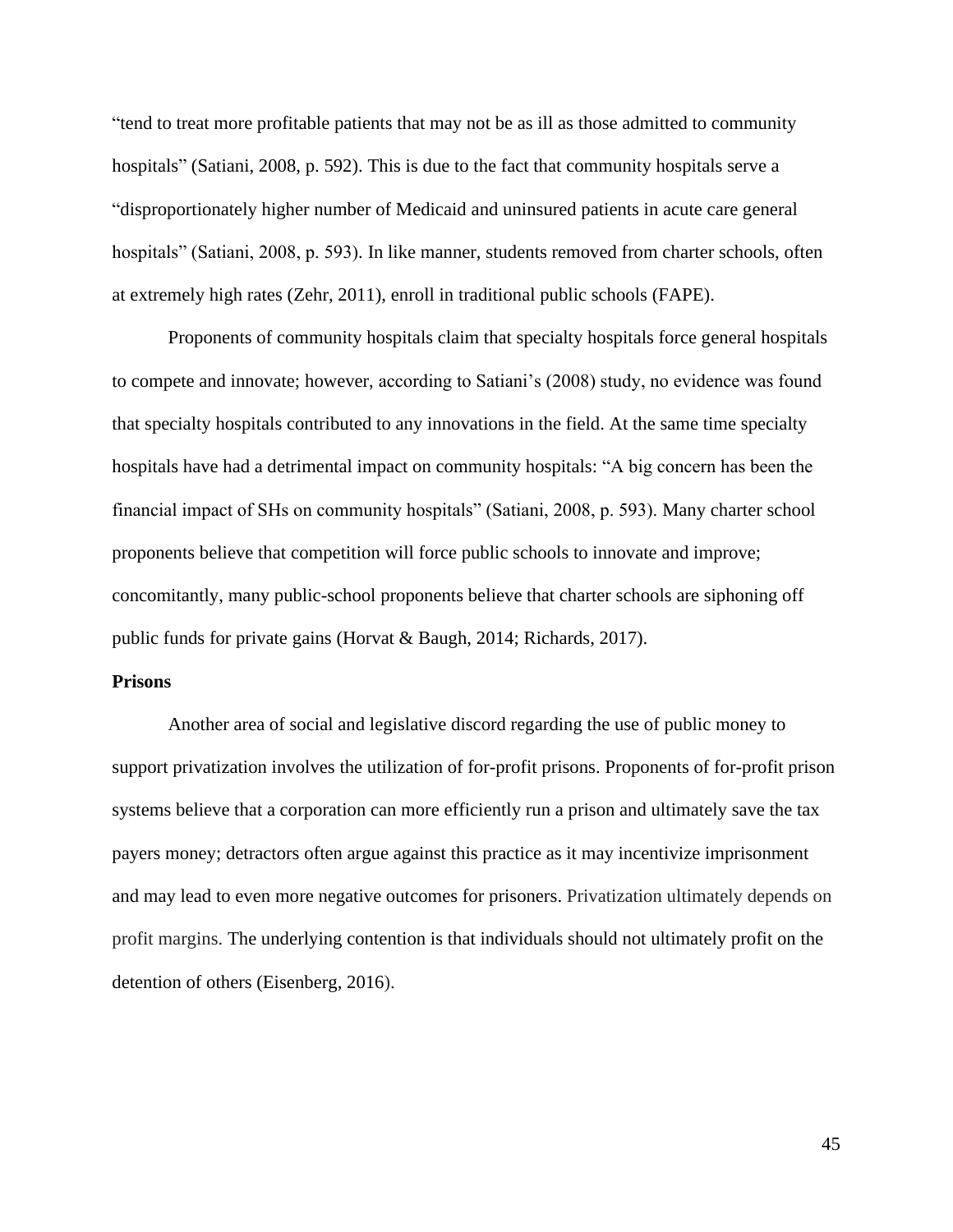## **Literature Summary**

This study is grounded by the understandings from the above literature review, The logical and chronological steps from the accountability movement to school choice via neoliberal policies, especially charter schools, necessitates understanding the outcomes of the charter school movement with the utilization of MOs as one possible fault line, As has been seen in other fields, the effects of how institutions are individually and collectively managed can have an effect on individuals serving and being served by those institutions, Shining a light on this phenomenon and exploring it thoroughly, in an attempt to understand the affects and effects, are central to this study.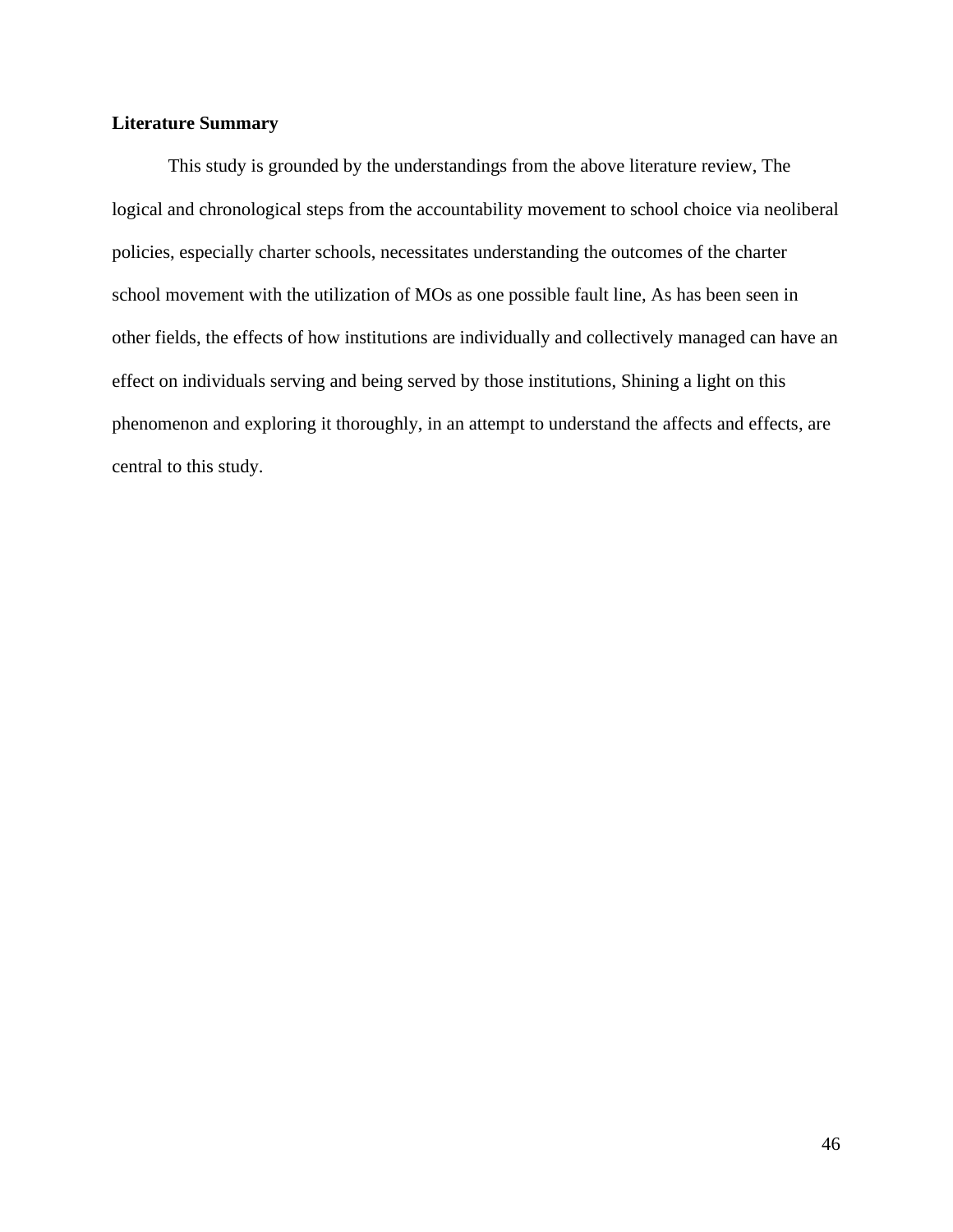### **CHAPTER THREE: METHODS**

### **Epistemology**

Post-positivism is the paradigm that philosophically guides, and pragmatically underpins this entire study; the research question, methodological design, and data analysis were/are all generated/viewed from a post-positivistic point of view. Effort was taken to adequately situate post-positivism within other epistemological frameworks with a brief history for contextualization. A rationale for why post-positivism is the best fit is provided before an explanation of the methodology and design.

As its name implies, post-positivism has its roots in the positivistic approach to research and knowledge generation meaning an understanding of positivism is crucial to properly situate post-positivism. The term positivism was coined by August Compte in 1822 (Waliaula, 2013). Compte's positivism generally believes that social reality can be explained through a scientific understanding utilizing controls and a methodical, replicable, and generalizable approach (Waliaula, 2013). Comte did not credit himself as the natural owner or positivism as ancient Greek philosophers such as Plato and Socrates expressed similar ideas philosophically utilizing realism where reality and human intervention are independent and through data and supporting evidence (scientifically) (Waliaula, 2013). As researches realized that positivism could not fully satisfy the requirements for research of the social sciences, researchers developed a paradigm that mixed positivism and interpretivism ultimately creating post-positivism (Deluca, Gallivan  $\&$ Kock, 2008; Petter & Gallivan 2004). As a result, Post positivism balances both positivist and interpretivist approaches while focusing on the context and experience of the majority while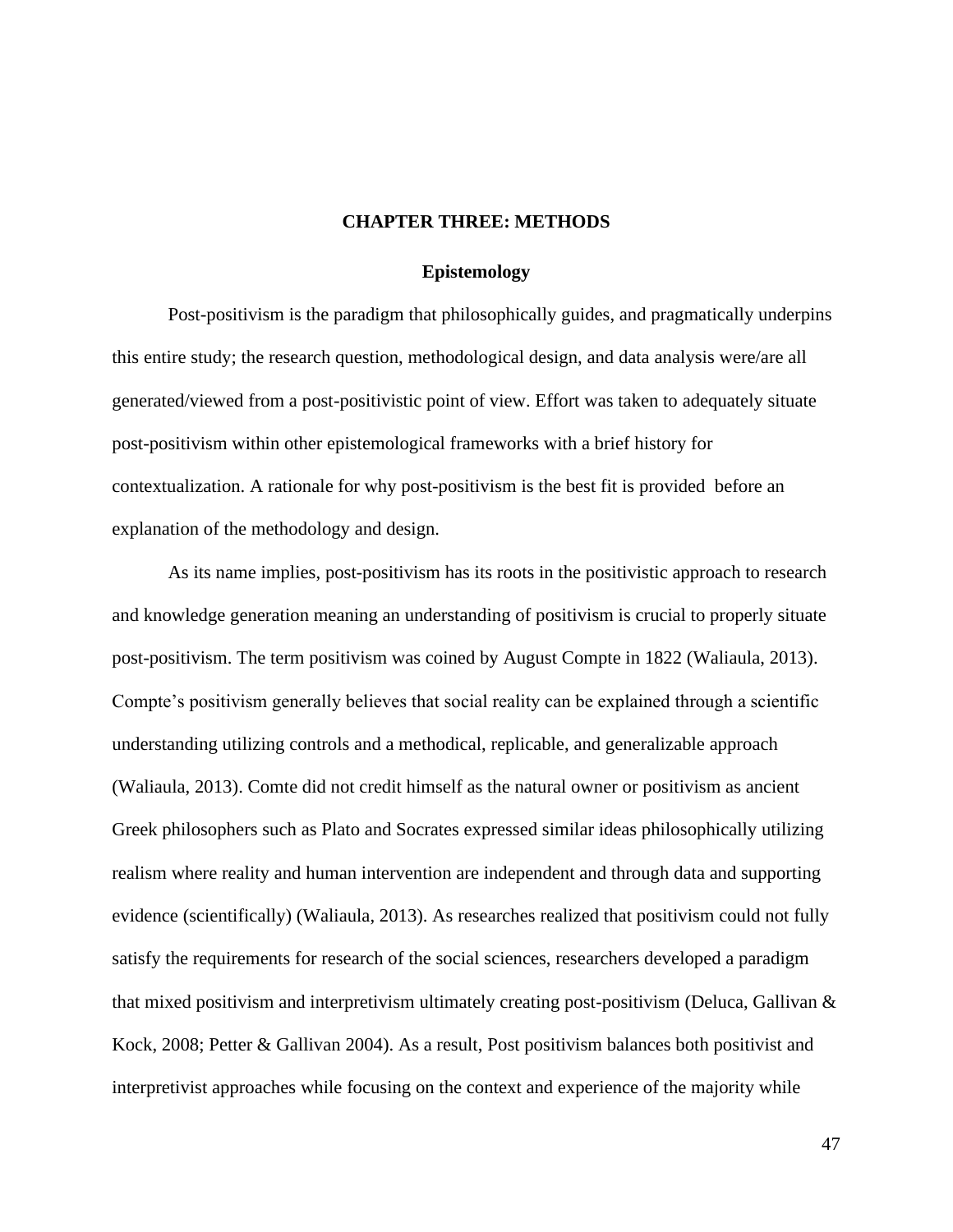scientifically striving to explore phenomena while not relying exclusively on empiricism in contrast to a purely positivistic paradigm (Panhwar, Ansari & Shah, 2017)

Post-positivism is neither a new version of positivism nor is it a hyper positivistic approach, rather it is a position that developed post (after) positivism (Phillips, 2004). Just as science is no longer completely hyper-rationalist or based on extreme empiricism, the postpositivism that this study subscribes to is trying to get progressively closer to the truth while attempting to identify causal relationships in the human and social scientific world.

## **Rationale**

Post-positivism is a rich paradigm for educational research, a field often dominated by constructivist, interpretivist, and post-modern approaches (Panhwar et al, 2017). Since the research question is utilizing the state of Florida's charter schools as a data set, and with the intention that the outcomes of this study be generalizable and inform policy, post-positivist approach is most appropriate.

#### **Purpose**

The purpose of the study is to examine whether utilization of a management organization has a statistically significant interaction with student population composition, student achievement, teacher quality, student attrition/mobility, and student discipline,

### **Research Questions**

1. Does the utilization or non-utilization of a management organization (MO), which can be an Educational Management Organization (EMO) or a Charter Management Organization (CMO), interact with the socioeconomic status (SES) of students served?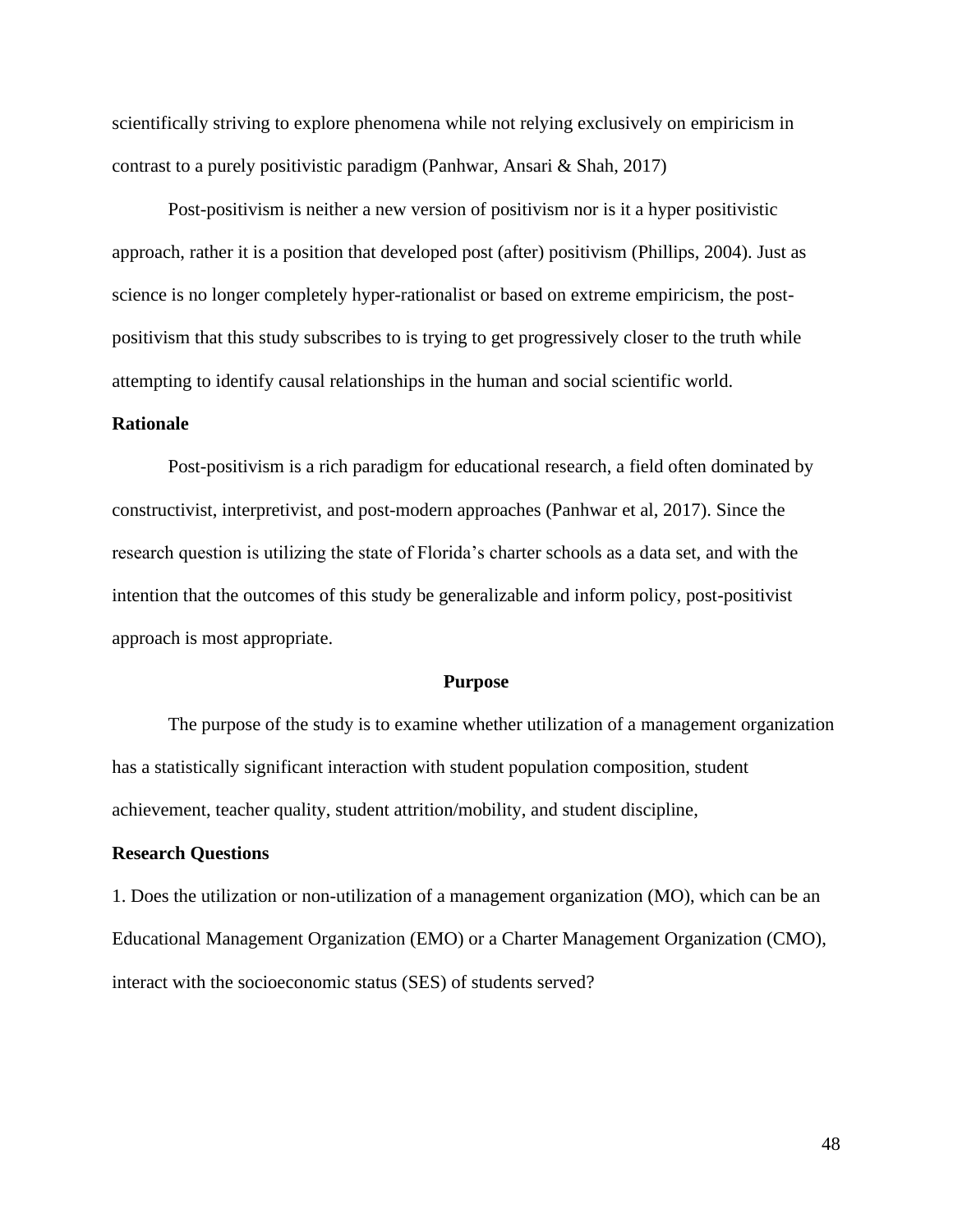2. Does the utilization or non-utilization of a management organization (MO), which can be an Educational Management Organization (EMO) or a Charter Management Organization (CMO), interact with school performance?

3. Does the utilization or non-utilization of a management organization (MO), which can be an Educational Management Organization (EMO) or a Charter Management Organization (CMO), interact with the percentage English Language Learners (ELL) students served?

4, Does the utilization or non-utilization of a management organization (MO), which can be an Educational Management Organization (EMO) or a Charter Management Organization (CMO), have any effect on the percentage of students with disabilities (SWD) served?

5. Does the utilization or non-utilization of a management organization (MO), which can be an Educational Management Organization (EMO) or a Charter Management Organization (CMO), interact with the percentage of highly qualified teachers as defined by the Florida Department of Education (FLDOE)?

6. Does the utilization or non-utilization of a management organization (MO), which can be an Educational Management Organization (EMO) or a Charter Management Organization (CMO), interact with student attrition/mobility?

7. Does the utilization or non-utilization of a management organization (MO), which can be an Educational Management Organization (EMO) or a Charter Management Organization (CMO), interact with student discipline?

## **Data Sources and Collection**

The data used in this study came from many sources primarily the Florida Department of Education (FLDOE) and the data utilized was from the 2018-2019 school year. MO status (meaning the utilization of either an EMO or CMO) was derived from the Florida Department of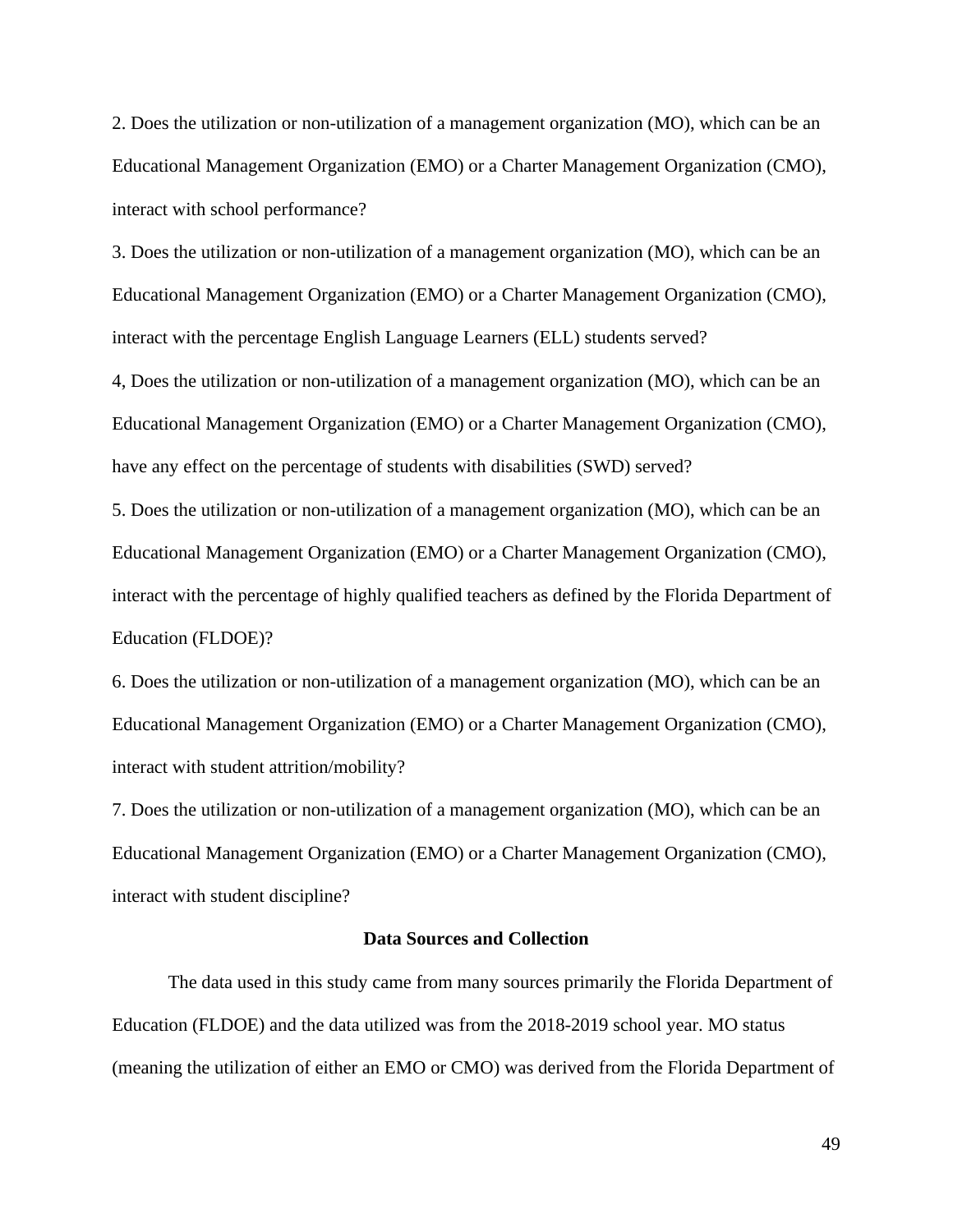Education's charter school directory utilizing each individual school's 2019 accountability report noting whether or not they listed a MO, 326 charter schools listed a management company while 317 schools either did not list a management company or wrote in "none" for that section, Descriptive statistics and general demographic information being provided by the FLDOE's *Student Achievement in Charter Schools* annual report and *Florida's Charter Schools Fact Sheet* from the Office of Independent Education & Parental Choice.

### **Data Analysis**

• Independent Variables: Charter schools that utilize an MO, Charter schools that do not use an MO.

• Dependent Variables: School Grade, Socioeconomic Status of students served (as measured by percent receiving free/reduced lunch, percent of students with disabilities being served, student attrition (as measured by stability rate), disciplinary actions taken, percent of highly qualified teachers, percent of students who are classified as ELL (code LY).

Deciding on variables is crucially important and not taken lightly. Many investigators will "lump all the dependent variables in a single analysis this is not necessarily a good idea if several variables have been included without any strong rationale…" (Pituch & Stevens, 2016, p.144). As such, the rationale for the dependent variables has been extensively discussed in chapter 2.

Data was organized and analyzed utilizing a MANOVA. MANOVAs are ideal when "more than two groups of subjects are being compared on several dependent variables simultaneously (Stevens, 1986, p. 149). While multiple ANOVAs could be conducted on each dependent variable, "[t]he use of fragmented univariate tests leads to a greatly inflated overall type 1 error rate" (Pituch & Stevens, 2016, p. 143).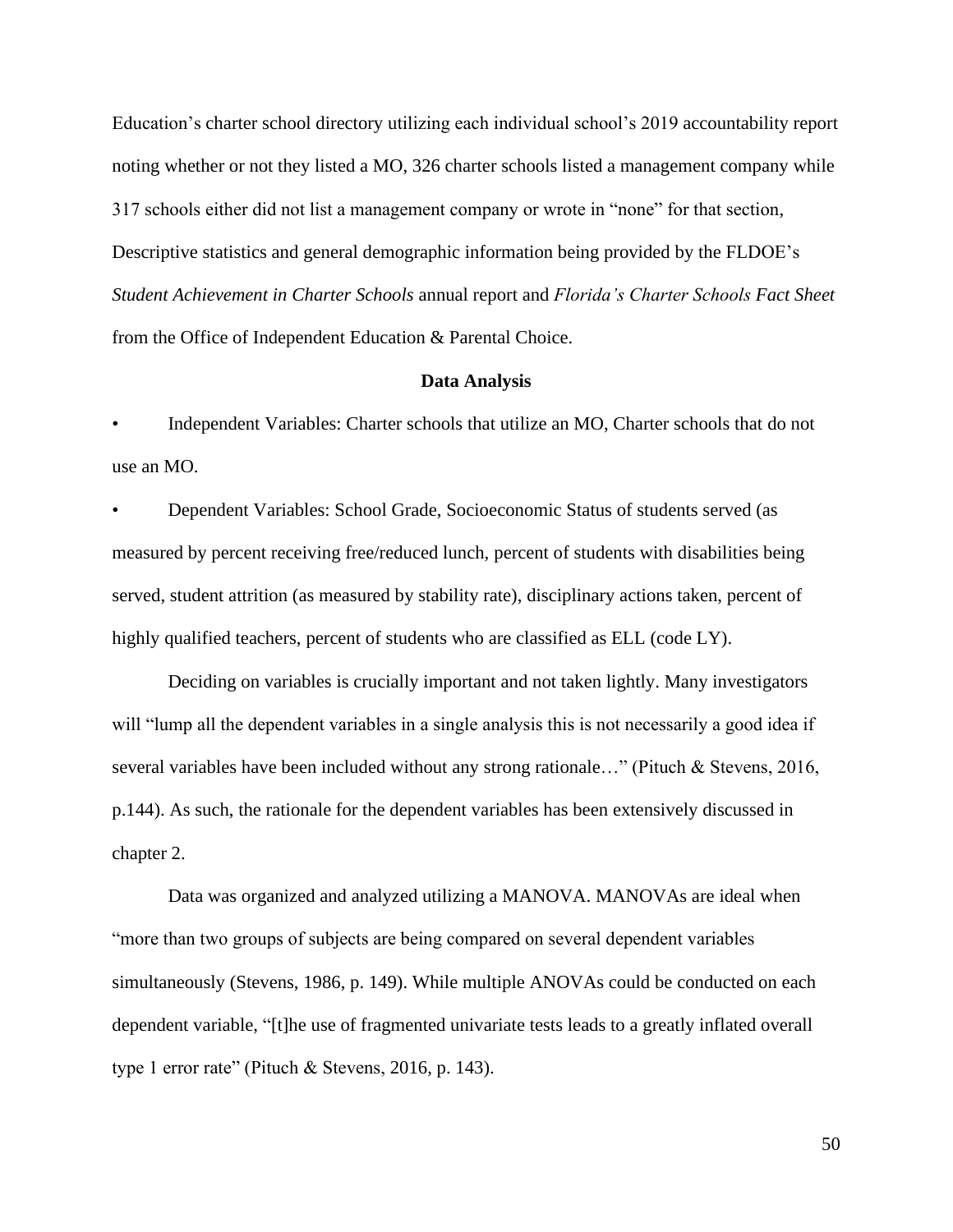Should the MANOVA prove statistically significant, follow-up tests would include individual ANOVAs on each of the dependent variables. As mentioned earlier, using multiple fragmented univariate tests (ANOVAs) will increase the type 1 error rate. To keep the type 1 error rate tenable, the "one-way ANOVAs for each outcome [will utilize] a Bonferroni-adjusted alpha used for the univariate tests" (Pituch & Stevens, 2016, p. 184), An a priori alpha level of .05 will be set for the MANOVA, An a priori alpha level of .05 will also be utilized for ANOVA tests on each independent variable. Further, this MANOVA will utilize a Holm Adjusted Bonferroni Procedure to balance challenges with both Type 1 and Type 2 error rates.

## **Operationalizing the Variables**

The operationalizing of variables in this study is based on Florida Department of Education since the study will use its database.

### **MO School or Non-MO School**

As stated above, the independent variable of whether or not schools utilize an MO was determined by utilizing the Florida Department of Education's charter school directory utilizing each individual school's 2019 accountability report noting whether or not they listed a MO.

For this MANOVA all data was split into two groups; those that utilize an MO (group 1, and those that do not utilize an MO (group 2). Using SAS software, I set up the MANOVA with Charter School Utilization of an MO (dummy coded as 1 or 2) as the independent variable.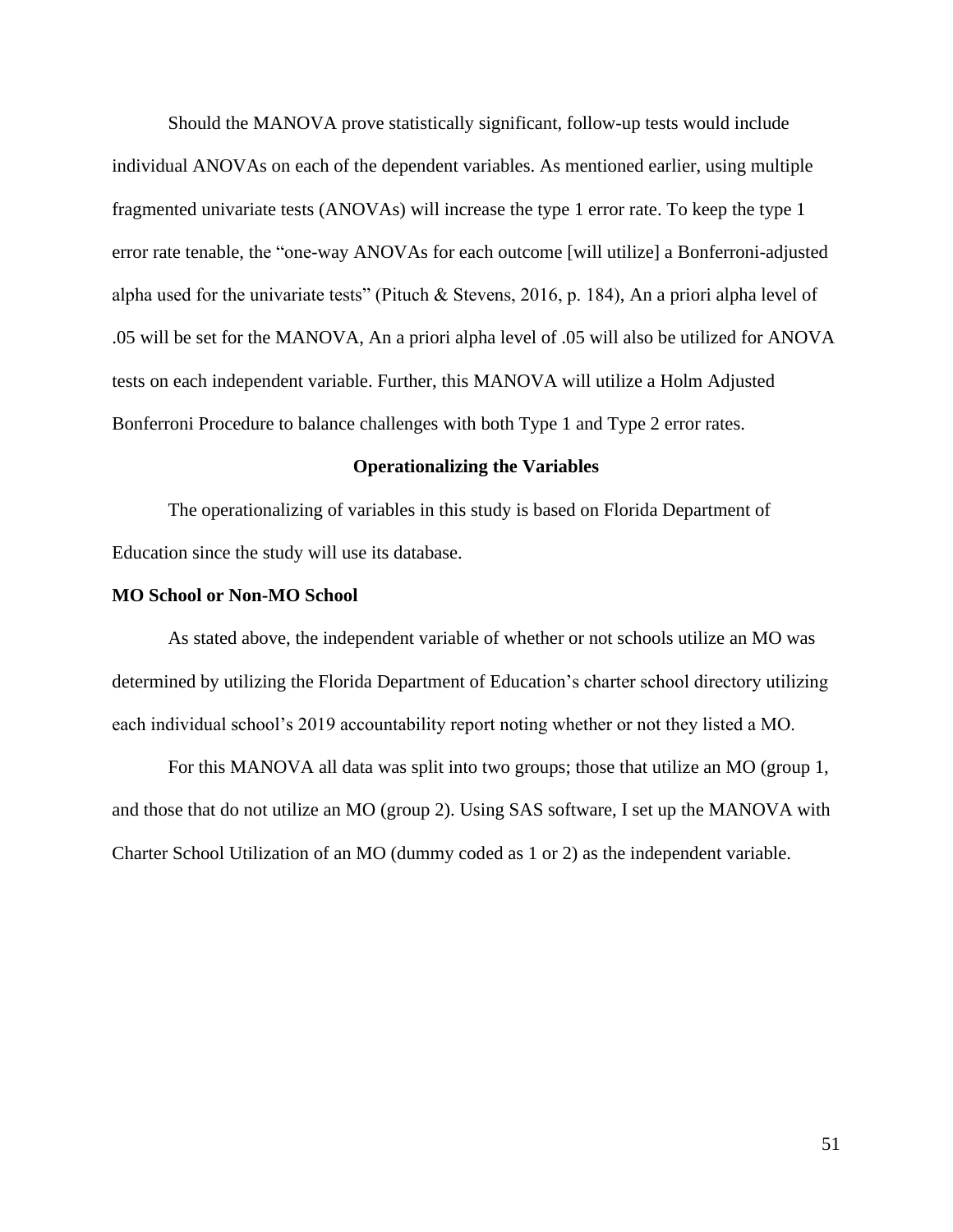# **MANOVA Variables and Data Sources**

# **Table 1**

# *MANOVA Variables and Data Sources*

| <b>Independent Variables</b> | <b>Dependent Variables</b>               | <b>Data Sources</b>           |
|------------------------------|------------------------------------------|-------------------------------|
| Schools utilizing management |                                          | <b>FLDOE</b> Website          |
| companies                    |                                          | *2019 Accountability Report   |
| Schools not utilizing        |                                          | <b>FLDOE</b> Website          |
| management companies         |                                          | *2019 Accountability Report   |
|                              |                                          | <b>FLDOE</b> Website          |
|                              | <b>School Grade</b>                      | *2018-19 School Grades        |
|                              |                                          | <b>FLDOE</b> Website          |
|                              | SES of students served                   | *Lunch Status by LEA          |
|                              |                                          | (for Federal Funding)         |
|                              |                                          | 2019-20, Final Survey 3       |
|                              | Percent of students with<br>disabilities | <b>FLDOE</b> Website          |
|                              |                                          | **Florida PK-12 Education     |
|                              |                                          | <b>Information Portal</b>     |
|                              |                                          | <b>FLDOE</b> Website          |
|                              | <b>Student Attrition</b>                 | *Stability Rate by School     |
|                              |                                          | 2019-20 Final Surveys 2 and 3 |
|                              |                                          | <b>FLDOE</b> Website          |
|                              |                                          | *Student Discipline Data by   |
|                              | Disciplinary action taken                | Race/Ethnicity and Gender     |
|                              |                                          | 2018-19, Final Survey 5       |

\*Name of report produced by FLDOE \*\*Database used to generate report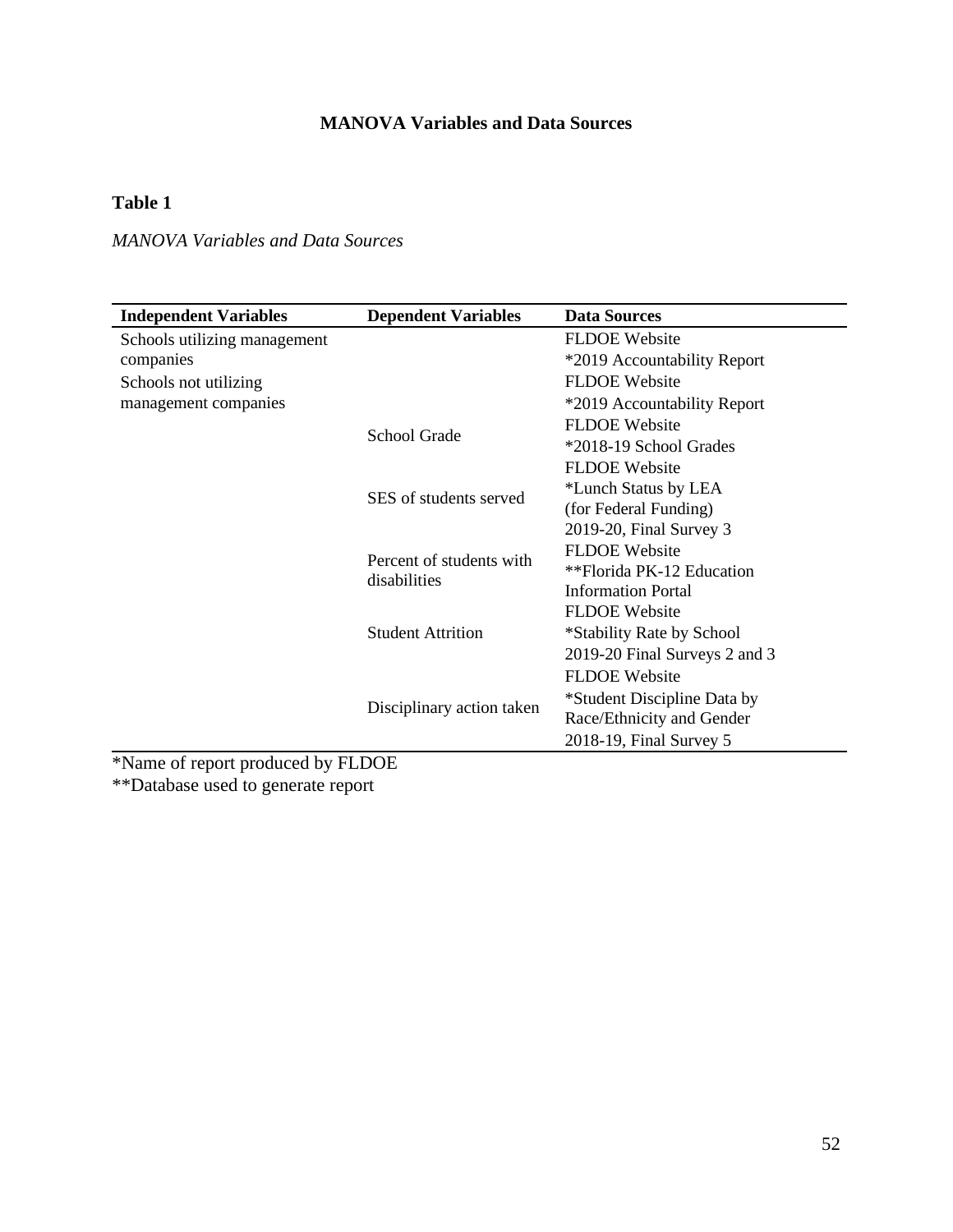## **Socio-Economic Status**

The dependent variable of SES was entered into the MANOVA using % of students that qualify for free lunch at that particular school. The state of Florida defines reduced lunch as 185% of the federal poverty guidelines meaning a family of 4 would need to make \$48,470 or less to qualify; adding or subtracting individuals form the family would change the threshold by \$8,288 per person (FL Department of Agriculture, 2020). The *Lunch Status by LEA (for Federal Funding) 2019-20, Final Survey 3* report from the FLDOE website will be used to generate data for this variable.

## **School Grade**

The dependent variable of school performance was inputted utilizing most 2018-2019 school grades and was coded numerically where  $A=4$ ,  $B=3$ ,  $C=3$ ,  $D=1$ ,  $F=0$ . School grades "provide an easily understandable metric to measure the performance of a school" with the system focusing on achievement, learning gains, graduation, and acceleration success (FLDOE, 2017). The state statutes governing school grade are found in section 1008.34 of the K-20 Education Code, the FLDOE denotes an A school as "schools making excellent progress" and a C school as "schools making satisfactory progress". The *2018-19 School Grades* report from the FLDOE website will be used to generate data for this variable.

## **Students with Disabilities**

The dependent variable of SWD served was inputted as a percentage of SWD served at the particular school. The Florida PK-12 Education Information Portal (edstats.fldoe.org) will be used to generate data for this dependent variable. Section 1007.02 defines "student with a disability" as: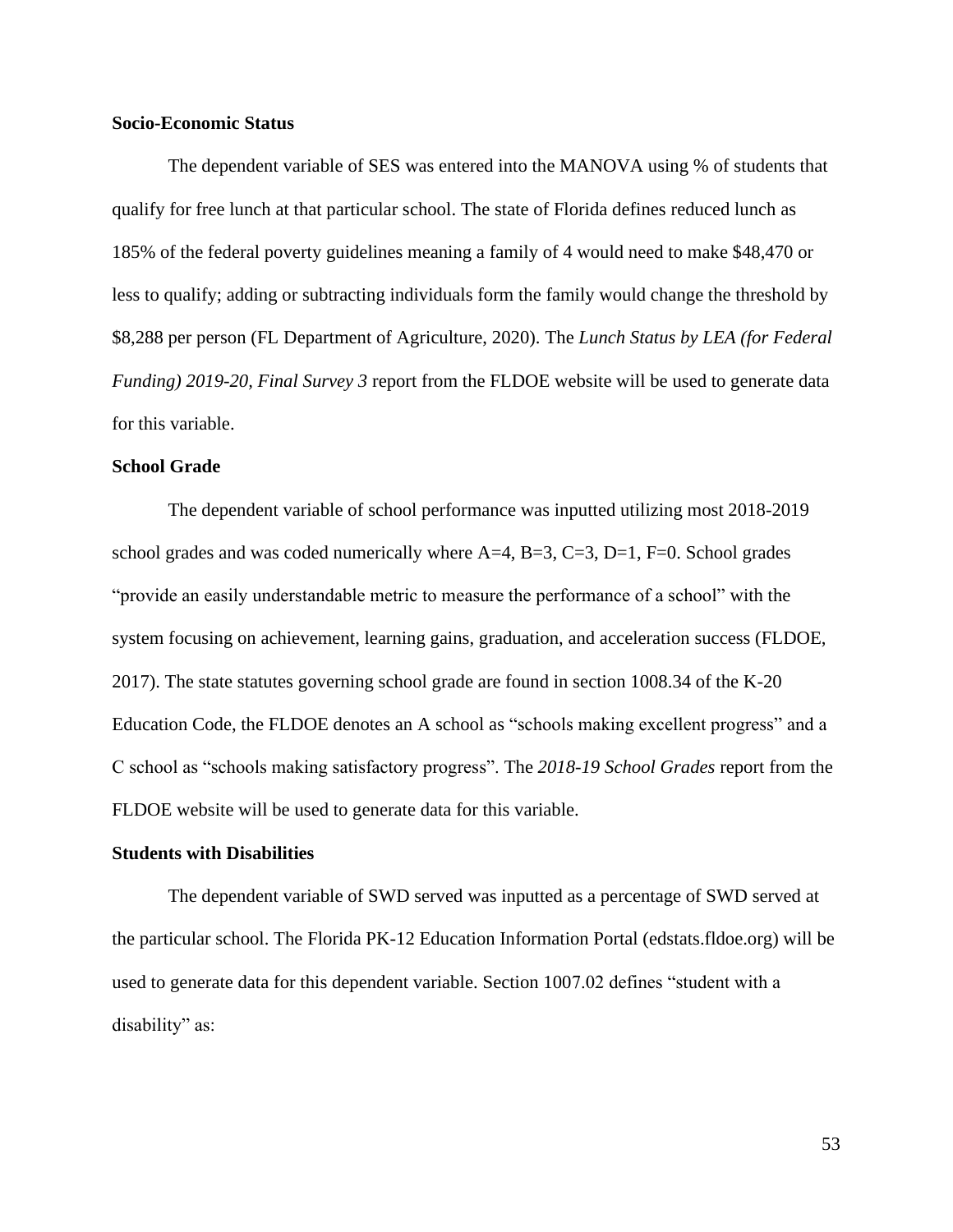"a student who is documented as having an intellectual disability; a hearing impairment, including deafness; a speech or language impairment; a visual impairment, including blindness; an emotional or behavioral disability; an orthopedic or other health impairment; an autism spectrum disorder; a traumatic brain injury; or a specific learning disability, including, but not limited to, dyslexia, dyscalculia, or developmental aphasia."

## **Student Attrition/Mobility**

The dependent variable of attrition/mobility was inputted utilizing FLDOE's stability rate by school. The *Stability Rate by School 2018-19 Final Surveys 2 and 3* report from the FLDOE website was used to generate data for this variable. This data will measure the change in enrollment from the February 2019 FTE reporting date, and the October 2018 reporting date. A school with the exact same number of students at each date would receive a stability rate of 100%.

## **Student Discipline**

The dependent variable of student discipline utilized the *Student Discipline Data by Race/Ethnicity and Gender School Level 2018-19, Final Survey 5* report from the FLDOE website was used to generate data for this variable. The total number of discipline incidences such as referrals, suspensions, and expulsions in this report per school was entered into the MANOVA.

### **Highly Qualified Teachers**

The dependent variable of highly qualified teachers was inputted as the percentage of highly qualified teachers per FLDOE (2017). The *Total Number and Percent of Courses Taught by Not Highly Qualified Teachers 2015-16, Final Survey 4 and 2016-17, Final Surveys 1-3* report from the FLDOE website was used to generate data for this variable. The 2016-2017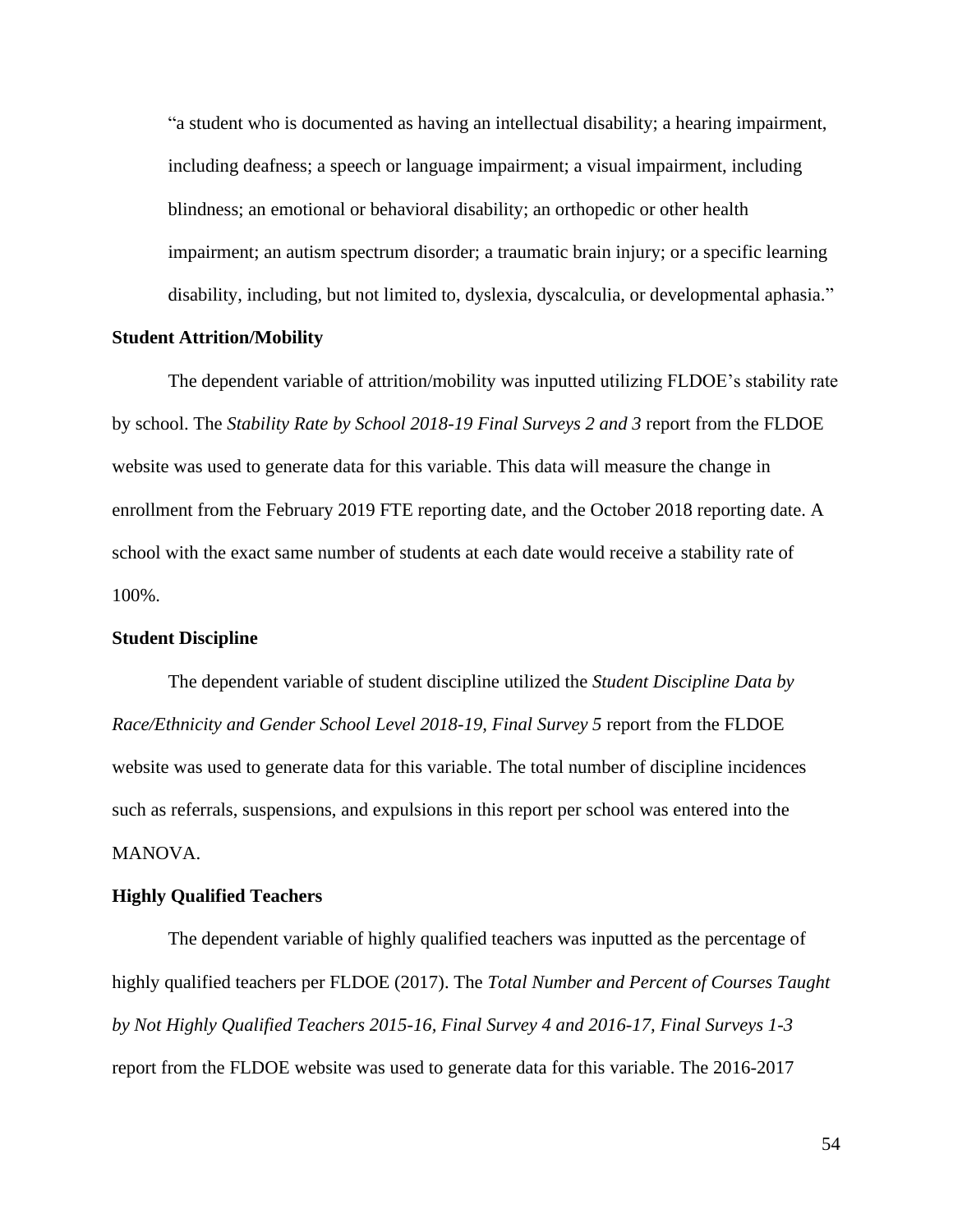report is the most recent version of this data produced as the FLDOE no longer produces this information. The Florida Department of Education's *Information Database Requirements Volume 1* (FLDOE, 2014) has the precise ways a teacher can be labeled as highly qualified and a more extensive definition can be found in chapter 2.

### **English Language Learners**

The dependent variable of ELL population served was inputted based on percent of ELL students served at the particular school. Section 1003.56(2)(a) of the Florida Statutes defines an ELL as:

an individual who was not born in the United States and whose native language is a language other than English; an individual who comes from a home environment where a language other than English is spoken in the home; or an individual who is an American Indian or Alaskan native and who comes from an environment where a language other than English has had a significant impact on his or her level of English language proficiency; and who, by reason thereof, has sufficient difficulty speaking, reading, writing, or listening to the English language to deny such individual the opportunity to learn successfully in classrooms where the language of instruction is English.

 The Florida PK-12 Education Information Portal (edstats.fldoe.org) will be used to generate data for this dependent variable.

### **SAS Coding Procedure**

SAS coding without data was entered using the below procedure:

**data** project; input MO SES Grade ELL SWD HQT Stability Discipline; cards; (This is where the data was placed)

**Proc Sort**; by MO; **Proc Univariate** Plot; Var SES Grade ELL SWD HQT Stability Discipline;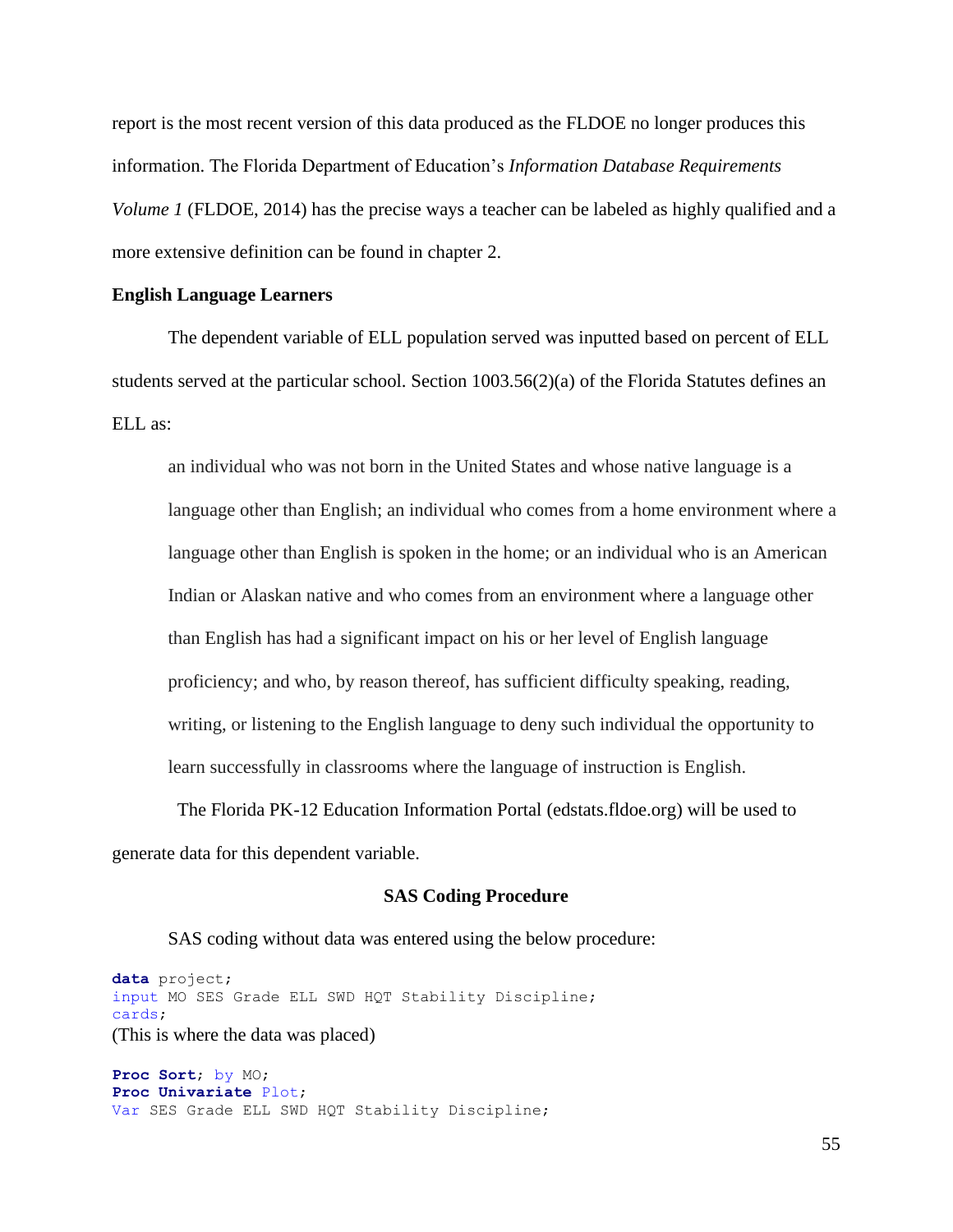```
By MO;
proc glm;
class MO;
model SES Grade ELL SWD HQT Stability Discipline =MO;
manova h=MO / printh printe;
means MO;
Means MO / Tukey;
run;
```
## **Population Statistics**

Florida's charter school's demographic breakdown can be seen below. Hispanic students make up the single largest percentage of students at 43% with white students making up 31% and black students representing about 20%. Just over half of the students served by charter schools receive free/reduced lunch and about 10% of students are identified as ELL and/or SWD. Charter school grades during this time have around half of schools in Florida receiving an A rating and nearly all schools receiving an A, B, or C rating. Charter school enrollment in Florida continues to grow year after year.

### **Table 2**

| <b>Race/Ethnicity/Gender</b>      | <b>N</b> of Students | Percentage |
|-----------------------------------|----------------------|------------|
| White                             | 96,711               | 31.00%     |
| <b>Black</b>                      | 61,848               | 19.80%     |
| Hispanic                          | 134,220              | 43.00%     |
| Other                             | 19,195               | 6.20%      |
| Total                             | 282,250              | 100.00%    |
| Free/Reduced Lunch                | 164,660              | 52.80%     |
| <b>English Language Learners</b>  | 30,636               | 9.80%      |
| <b>Students with Disabilities</b> | 30,950               | 9.90%      |

*Florida's Charter School Demographics 2018-2019\**

Table 3 shows the data compiled from 18-19 *Student Achievement in Florida's Charter Schools:* 

*A Comparison of the Performance of Charter School Students with Traditional Public School* 

*Students*, Florida Department of Education, Improving K-12 Educational Choice Options, Office of Independent Education and Parental Choice and the Bureau of Evaluation and Reporting in the Division of Accountability, Research and Measurement (September 2019, p. 2).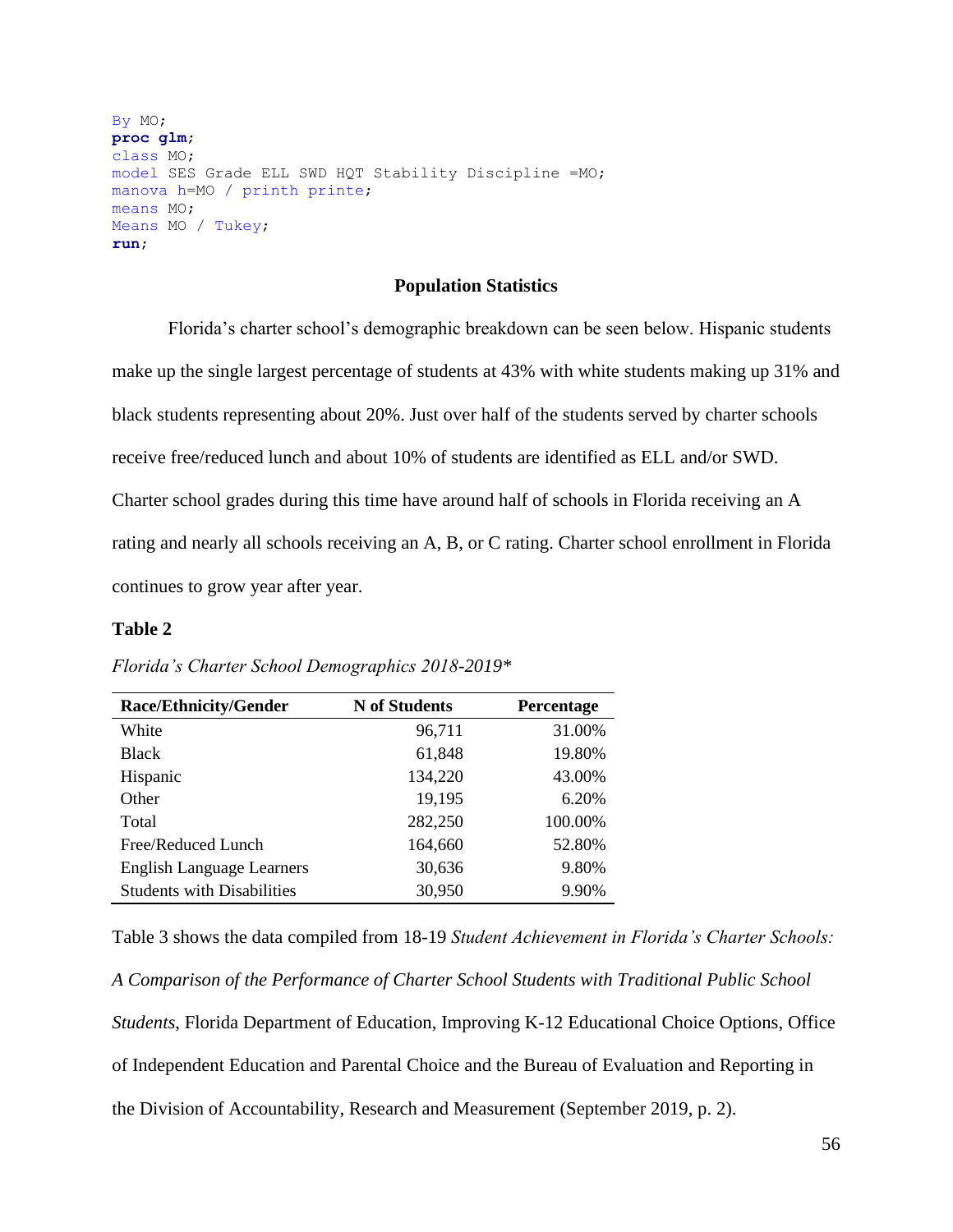## **Table 3**

| *Grade | N of<br><b>Schools</b> | Percentage |
|--------|------------------------|------------|
| A      | 279                    | 51%        |
| B      | 125                    | 23%        |
| C      | 111                    | 20%        |
| D      | 28                     | 5%         |
| F      | 3                      | 1%         |
| Total  | 528                    | 100%       |

*Florida's Charter School Grades 2018-2019*

*\*18-19 Student Achievement in Florida's Charter Schools: A Comparison of the Performance of Charter School Students with Traditional Public School Students*, Florida Department of Education, Improving K-12 Educational Choice Options, Office of Independent Education and Parental Choice and the Bureau of Evaluation and Reporting in the Division of Accountability, Research and Measurement (April 2018, page 3).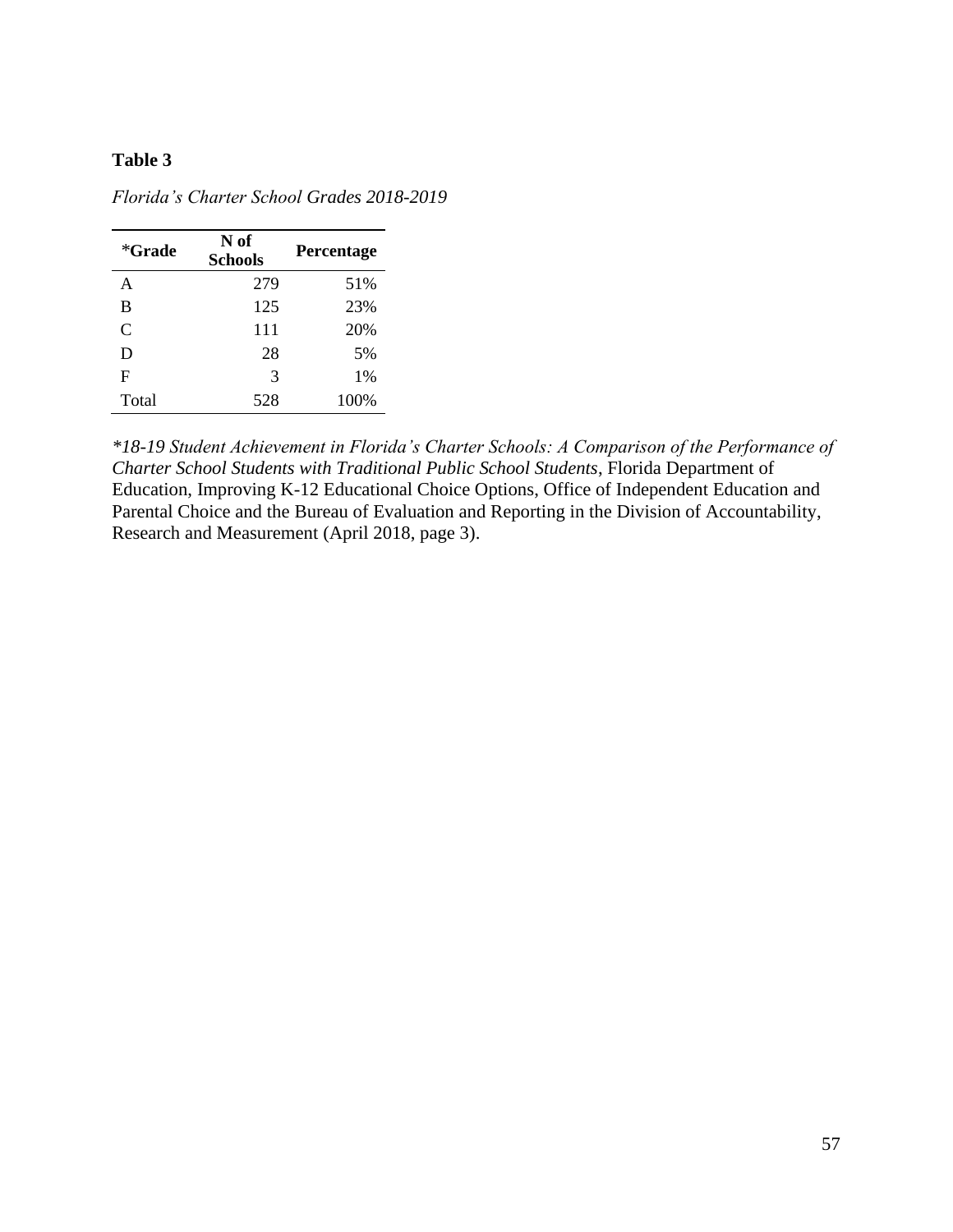

# **Figure 1**

*Students Enrolled in Charter School Over Time*

Note. Data provided in the publication *Florida's Charter Schools Fact Sheet* produced by the Office of Independent Education & Parental Choice, Florida Department of Education (September 2019).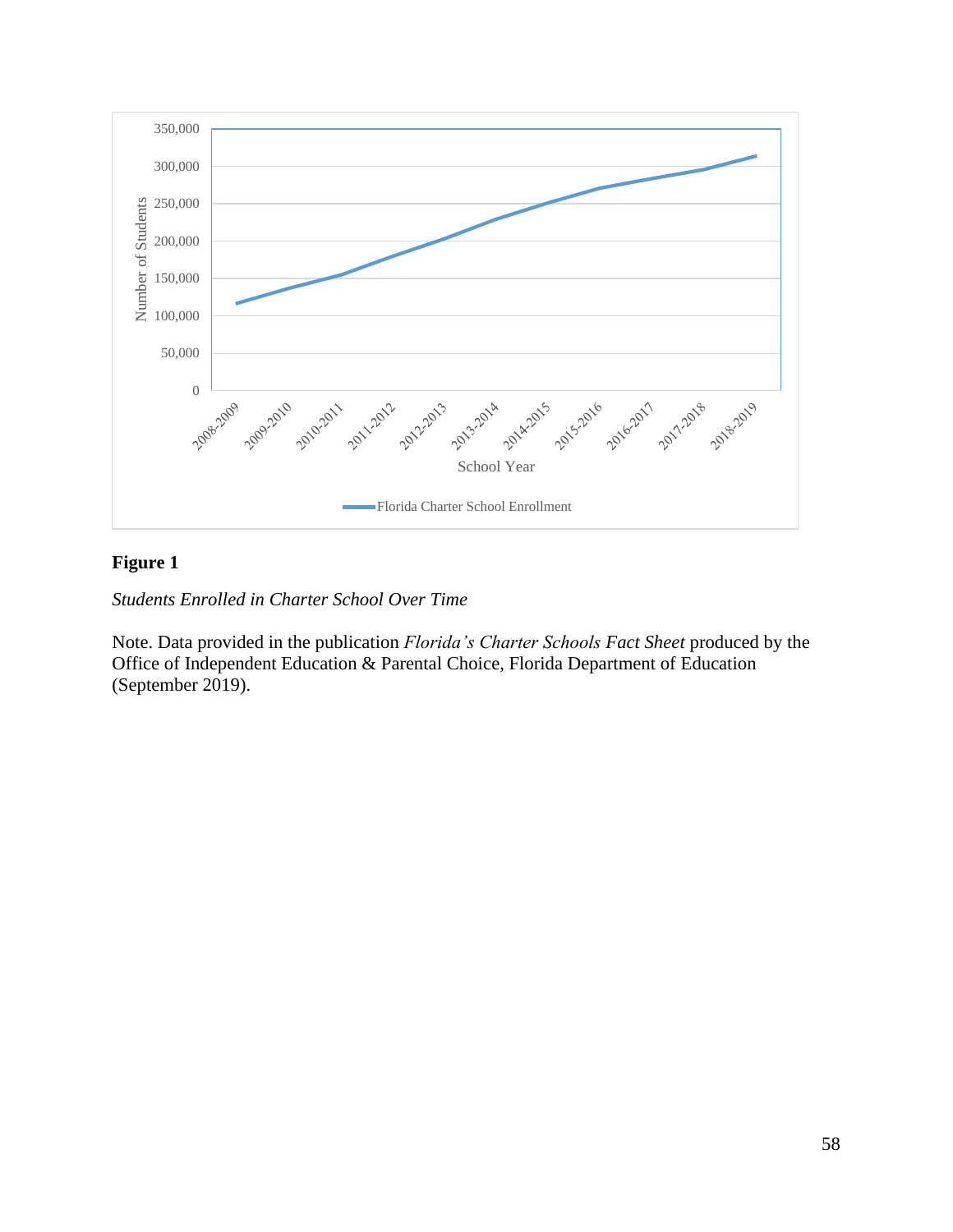## **CHAPTER FOUR: DATA ANALYSIS AND RESULTS**

Since charter school growth seems inevitable, further study within the charter movement itself is necessary for policy makers, school boards, and the general public. Research based knowledge on charter schools would assist researchers, policy makers, school boards, charter school boards, and the public on factors that lead to a higher performing, more diverse, or more equitable charter school sector.

The purpose of the study is to examine whether utilization of a management organization has a statistically significant interaction with student population composition, student achievement, teacher quality, student attrition/mobility, and student discipline.

### **Research Question**

The guiding research question of this study is: How does utilizing a management company interact with different measurable variables observed at charter schools? In order to address the above research question, the following sub-questions will guide the study: 1. Does the utilization or non-utilization of a management organization (MO), which can be an Educational Management Organization (EMO) or a Charter Management Organization (CMO), interact with the socioeconomic status (SES) of students served?

2. Does the utilization or non-utilization of a management organization (MO), which can be an Educational Management Organization (EMO) or a Charter Management Organization (CMO), interact with school performance?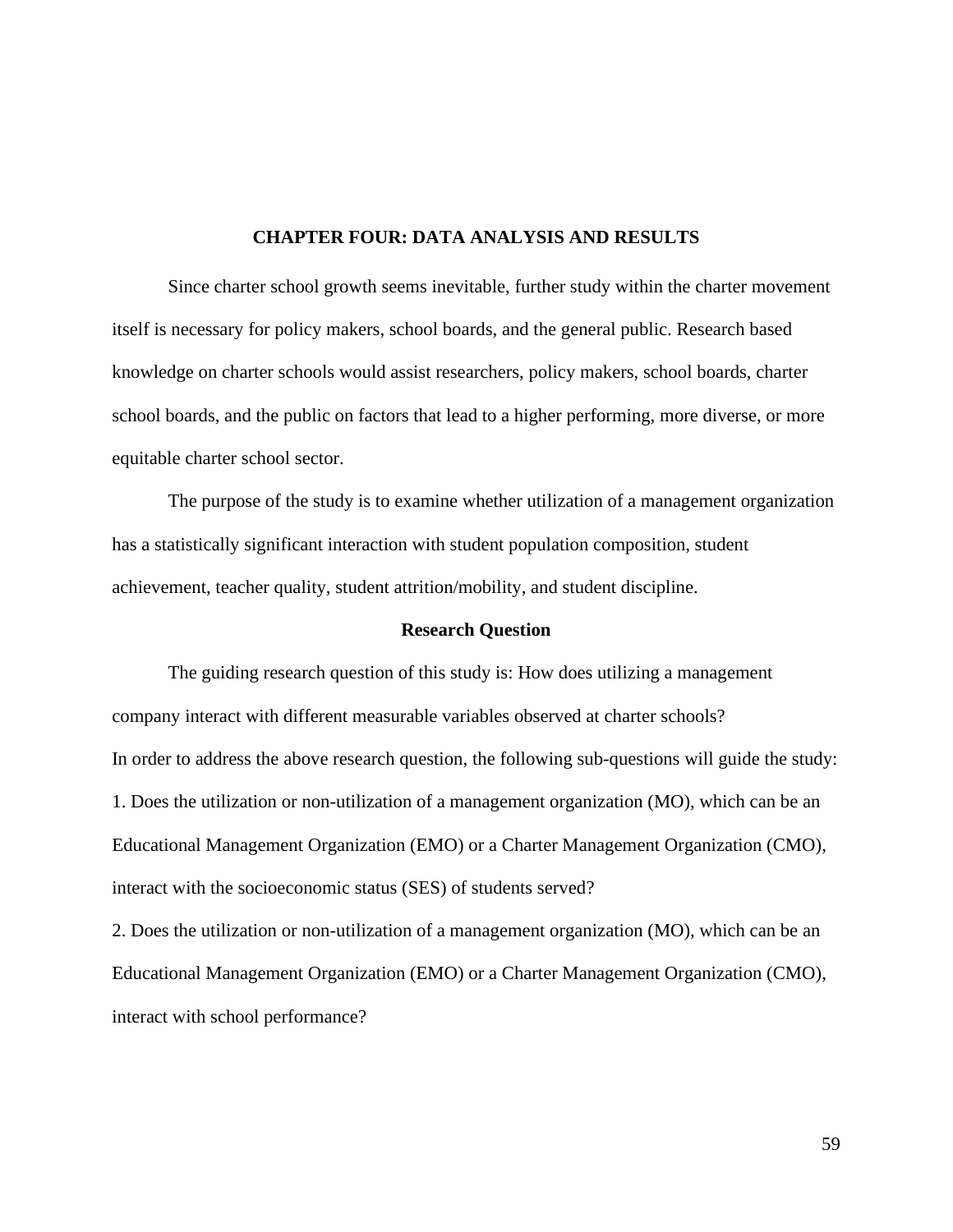3. Does the utilization or non-utilization of a management organization (MO), which can be an Educational Management Organization (EMO) or a Charter Management Organization (CMO), interact with the percentage English Language Learners (ELL) students served?

4, Does the utilization or non-utilization of a management organization (MO), which can be an Educational Management Organization (EMO) or a Charter Management Organization (CMO), interact with the percentage of students with disabilities (SWD) served?

5. Does the utilization or non-utilization of a management organization (MO), which can be an Educational Management Organization (EMO) or a Charter Management Organization (CMO), interact with percentage of highly qualified teachers as defined by the Florida Department of Education (FLDOE)?

6. Does the utilization or non-utilization of a management organization (MO), which can be an Educational Management Organization (EMO) or a Charter Management Organization (CMO), interact with student attrition/mobility?

7. Does the utilization or non-utilization of a management organization (MO), which can be an Educational Management Organization (EMO) or a Charter Management Organization (CMO), interact with student discipline?

### **Description of the Sample**

During the course of the data collection, it was found that Florida had 326 charter schools that listed a management company and 317 charter schools that either listed no management company or selected "none." However, within the data, differing numbers of schools appeared on respective official reports from the state for each variable. Data points for ELL, SWD, HQT, and Discipline were turned into rates using school population to ensure that large and small schools were appropriately counted. Further, discipline incidences are only reported when data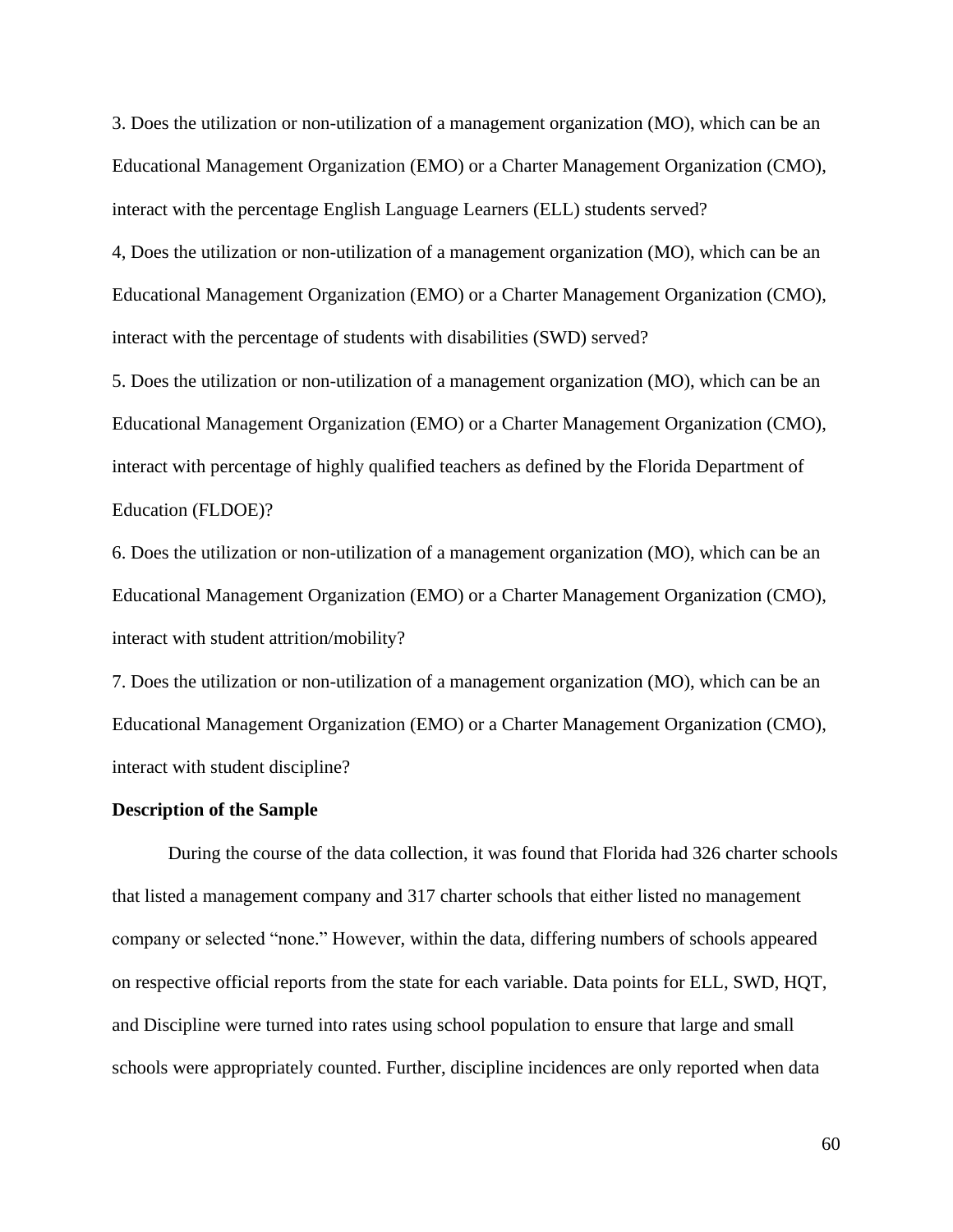for individual subgroups is greater than 10. As the number of discipline incidences reported was largely redacted to protect student privacy, and incomplete, a decision was made to not utilize discipline in the MANOVA as it would greatly alter the overall sample and would greatly reduce the power of the MANOVA. Further, an individual ANOVA of the available discipline data was run and the difference between the two groups was statistically insignificant.

## **Table 4**

| MО  | Non-MO |  |
|-----|--------|--|
| 305 | 311    |  |
| 249 | 248    |  |
| 242 | 262    |  |
| 238 | 243    |  |
| 234 | 270    |  |
| 303 | 310    |  |
| 47  | 41     |  |
|     |        |  |

*Number of Observations by Charter School Type*

## **Further Culling of the Data Set**

With the discipline rate removed, the next process in cleaning the data involved retaining only those schools with reported data for each variable in the analysis. For a variety of reasons, different schools were missing some or many pieces of data; since the MANOVA automatically throws out incomplete data, it is important to both remove that data beforehand to keep the univariate and descriptive statistics consistent with the MANOVA. It is also important to show how this has changed both the outcomes of the data set (group averages) as well as to show which parts of the data set were removed. The below tables show the changes in group means, and the number of observations removed from each dependent variable within each analysis group (MO=1 and MO=2 are displayed in Tables 5 and 6 respectively).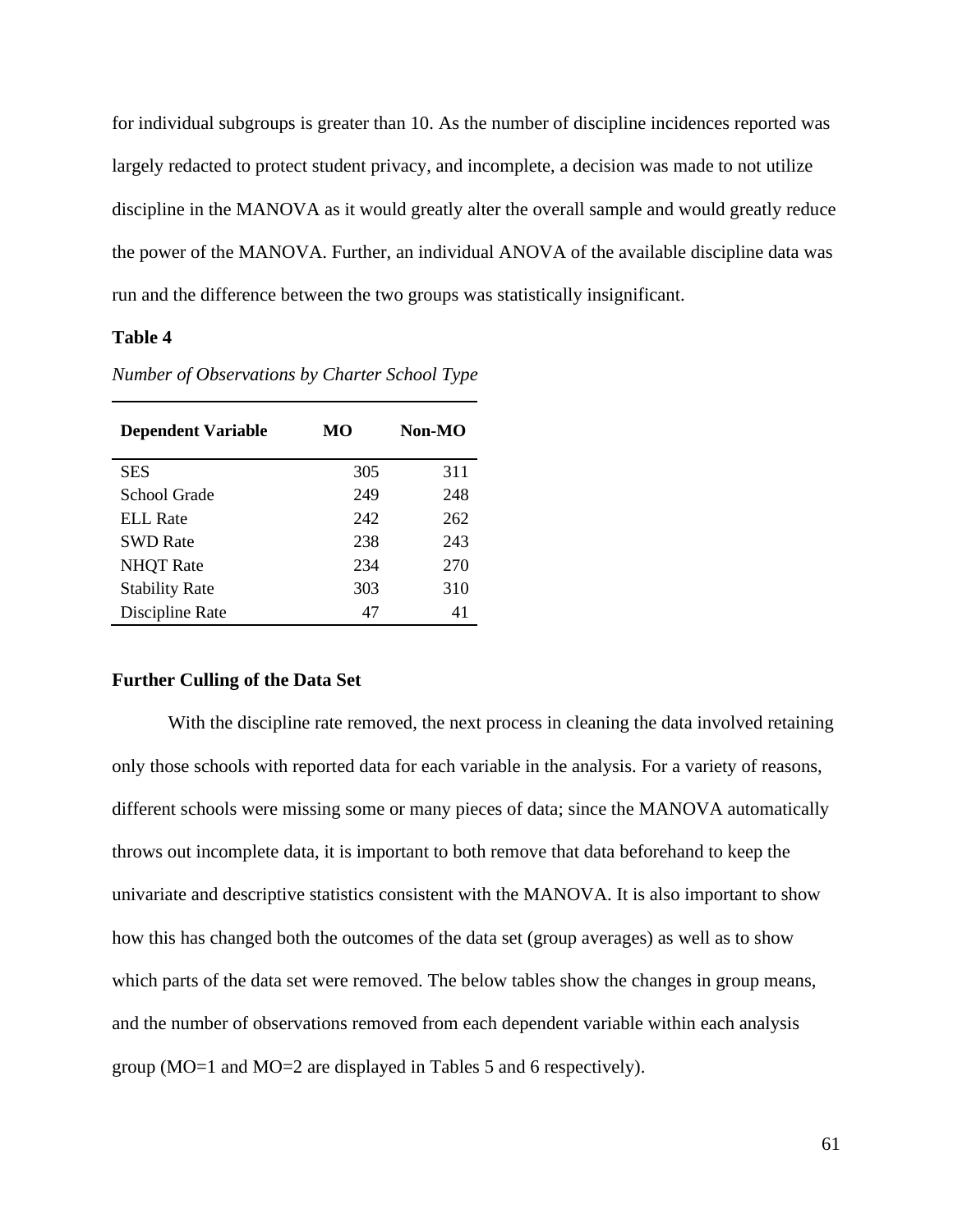Overall, the change in group means was very small and largely negligible. The largest shift occurred at the SES level where MO Charter school's percentage of Free/Reduced lunch recipients went up by less than 2% while non-MO Free/Reduced lunch recipients went down by less than 1 percent. All other changes were extremely minor and often shifting in the same direction.

Interestingly, while MO charter schools started out with a slightly lower N, they ultimately had a larger culling process than schools utilizing MOs. Perhaps the structure given by the MOs increased proper reporting or other factors may have come in to play. Given that MO schools have an N of 150 and non-MO charter schools have an N of 190, an adequate number of schools is left in both groups for this study.

## **Table 5**

| Dependent Variable    | Original N | New N | $\Delta N$ | Original Mean | New Mean | $\Delta$ Mean |
|-----------------------|------------|-------|------------|---------------|----------|---------------|
| <b>SES</b>            | 305        | 150   | $-155$     | 59.53         | 61.51    | 1.98          |
| School Grade          | 249        | 150   | -99        | 3.17          | 3.22     | 0.05          |
| <b>ELL Rate</b>       | 242        | 150   | $-92$      | 0.134         | 0.14     | 0.006         |
| <b>SWD Rate</b>       | 238        | 150   | -88        | 0.089         | 0.076    | $-0.013$      |
| <b>NHQT</b> Rate      | 234        | 150   | $-93$      | 0.271         | 0.276    | 0.005         |
| <b>Stability Rate</b> | 303        | 150   | $-153$     | 0.934         | 0.962    | 0.028         |

*Change in Group Mean & Observations MO Charter Schools* 

## **Table 6**

*Change in Group Mean & Observations Non-MO Charter Schools* 

| Dependent Variable    | Original N | New N | $\Delta$ N | Original Mean | New Mean | $\Delta$ Mean |
|-----------------------|------------|-------|------------|---------------|----------|---------------|
| <b>SES</b>            | 311        | 190   | $-121$     | 54.06         | 53.2     | $-0.86$       |
| School Grade          | 248        | 190   | $-58$      | 3.27          | 3.26     | $-0.01$       |
| <b>ELL Rate</b>       | 262        | 190   | $-72$      | 0.071         | 0.077    | 0.06          |
| <b>SWD Rate</b>       | 243        | 190   | $-53$      | 0.123         | 0.095    | $-0.028$      |
| <b>NHQT</b> Rate      | 270        | 190   | $-80$      | 0.166         | 0.189    | 0.023         |
| <b>Stability Rate</b> | 310        | 190   | $-120$     | 0.95          | 0.962    | 0.012         |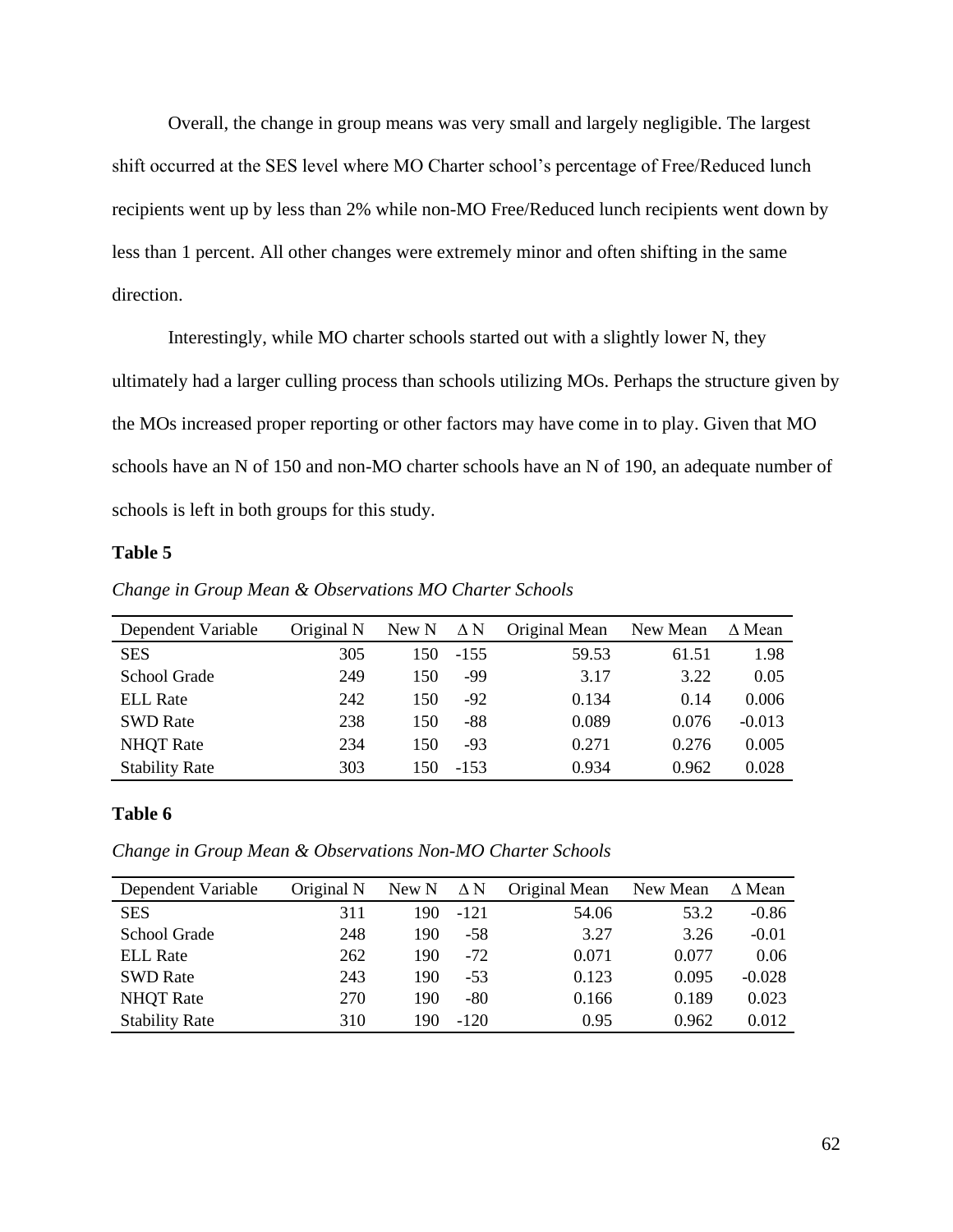As a result of this change, the updated SAS coding can be found below.

data project; input MO SES Grade ELL SWD HQT Stability; if SES=. Then delete; if grade=. Then delete; if ELL=. Then delete; if SWD=. Then delete; if HQT=. Then delete; if Stability=. Then delete; cards; (Data input here) ; Proc Sort; by MO; Proc Univariate Plot; Var SES Grade ELL SWD HQT Stability; By MO; proc glm; class MO; model SES Grade ELL SWD HQT Stability =MO; manova h=MO / printh printe; means MO; Means MO / Tukey; run;

## **MANOVA Outcomes**

With an A Priori Alpha level set at .05, the MANOVA was found to show significant

multivariate effect with a P value <.0001. SAS outputs for the overall MANOVA are presented

in Table 7.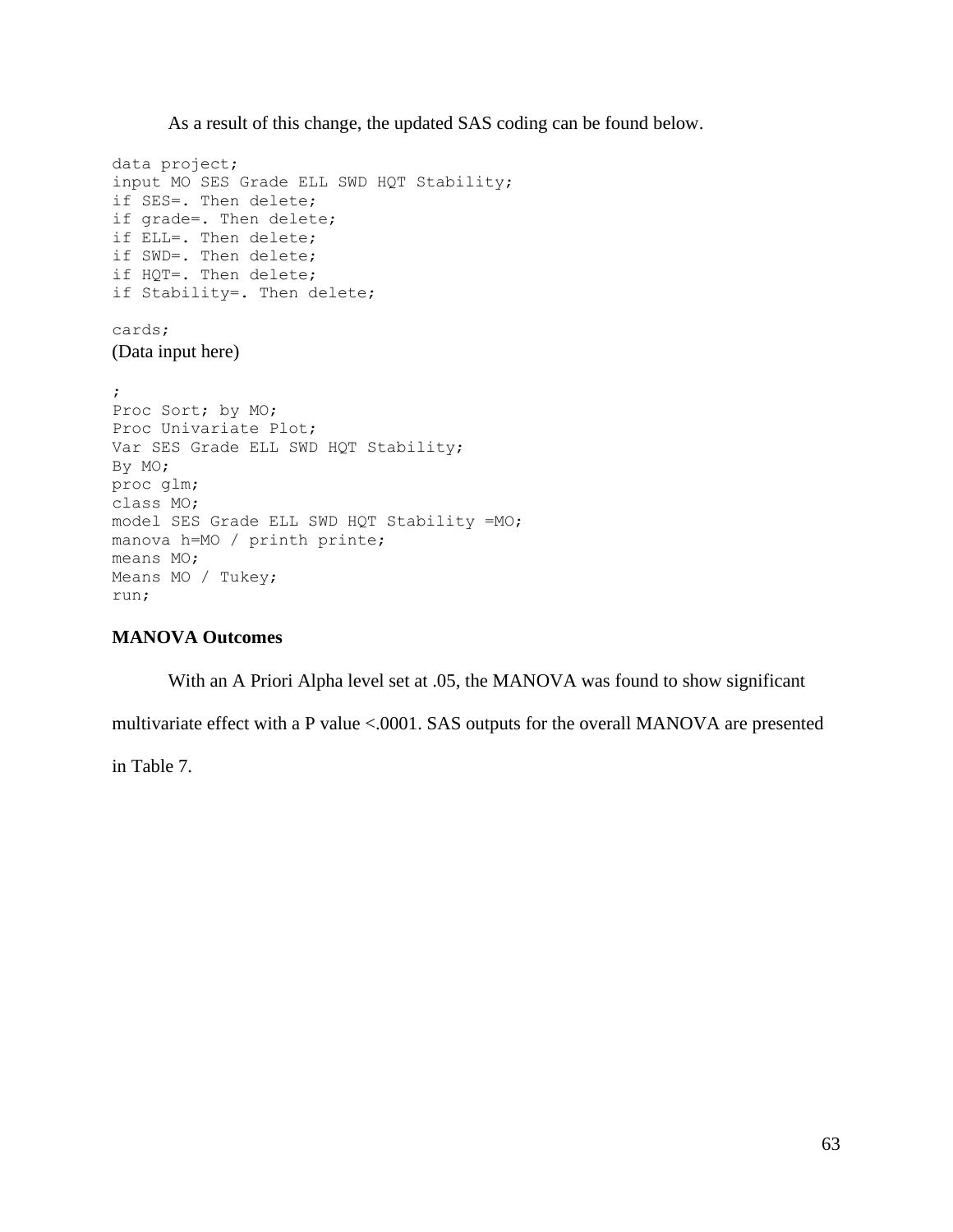## **Table 7**

| <b>Statistic</b>                        | <b>Value</b> | <b>F</b> Value | Num DF | Den DF  | $Pr$ > F |
|-----------------------------------------|--------------|----------------|--------|---------|----------|
| Wilks' Lambda                           | 0.89834853   | 6.28           | 6      | $333**$ | < 0.001  |
| Pillai's Trace                          | 0.10165147   | 6.28           | 6      | 333     | < 0.001  |
| <b>Hotelling-Lawley</b><br><b>Trace</b> | 0.11315372   | 6.28           | 6      | 333     | < 0.001  |
| <b>Roy's Greatest Root</b>              | 0.11315372   | 6.28           | 6      | 333     | < 0.001  |

\*\**p*< .001

Given the significant multivariate effect, examination of the dependent variables becomes critically important. Table 8 below displays the univariate outcomes by dependent variable showing the Holm adjusted Bonferroni procedure to determine statistical significance in order from smallest to largest minimum P value. Ordering from smallest to largest minimum P value helps visualize the Holm Adjustment in the Bonferroni procedure. Further discussion on each dependent variable will take place below Table 8.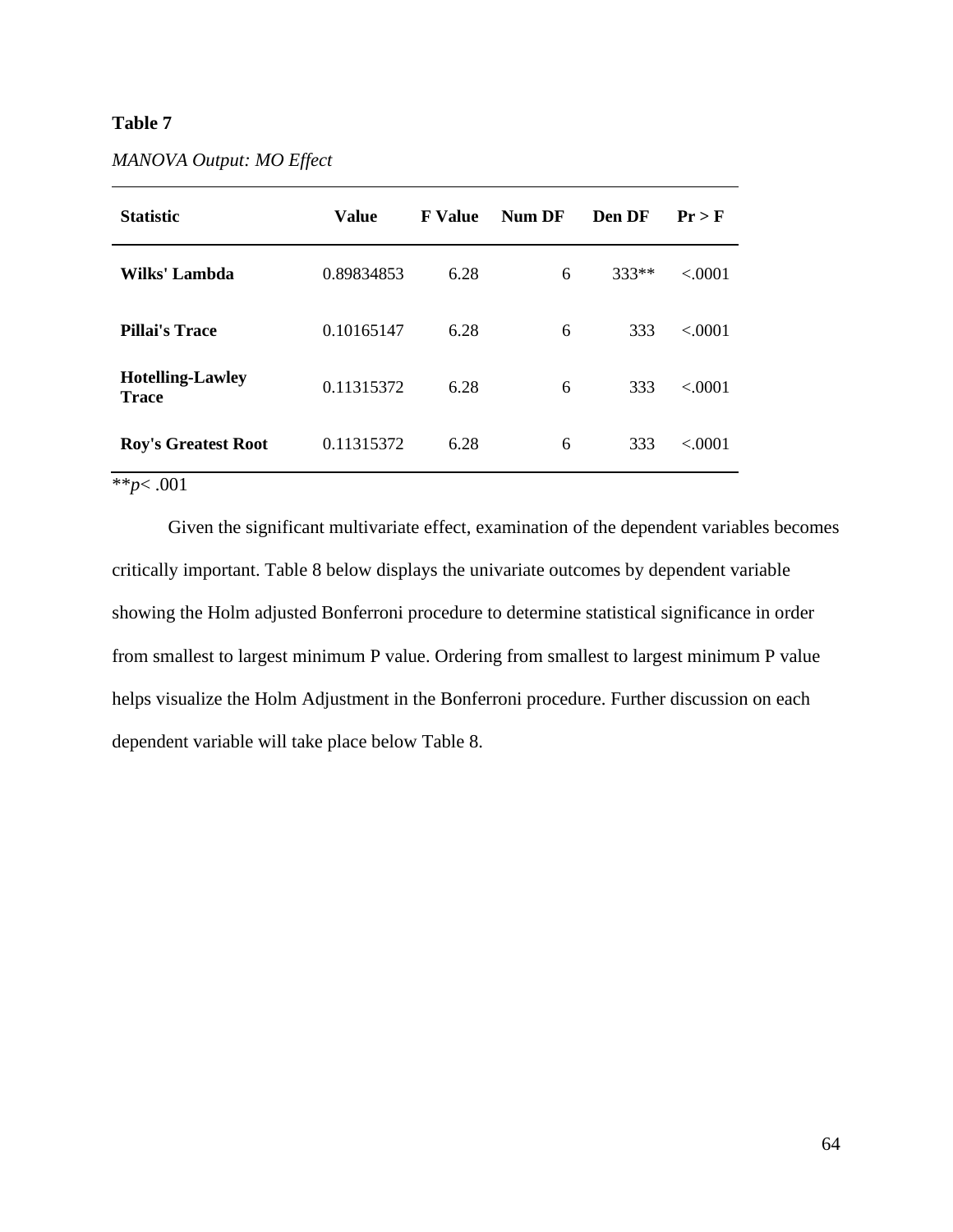# **Table 8**

| <b>Dependent Variable</b> | <b>P</b> Value | <b>Holm Adjusted Bonferroni Value</b> | <b>Statistically Significant</b> |
|---------------------------|----------------|---------------------------------------|----------------------------------|
| <b>ELL</b>                | < .0001        | $.05/6 = .0083$                       | Yes                              |
| <b>SWD</b>                | 0.0007         | $.05/5 = .01$                         | Yes                              |
| <b>NHQT</b>               | 0.0042         | $.05/4 = .0125$                       | Yes                              |
| <b>SES</b>                | 0.0145         | $.05/3 = .0167$                       | Yes                              |
| School Grade              | 0.7191         | $.05/2 = .025$                        | N <sub>0</sub>                   |
| <b>Stability Rate</b>     | 0.9071         | $.05/1 = .05$                         | N <sub>0</sub>                   |

*Dependent Variable analysis with Holm Adjusted Bonferroni in P Value Order*

## **Dependent Variable Outcomes**

## **Socio Economic Status**

The output number for SES as operationalized in chapters 1-3 is the percentage of students at a school who received free/reduced lunch rate status. The group mean for students receiving free/reduced lunch status in charter schools utilizing a management organization (dummy coded MO=1) was found to be 61.5186667 while the group mean for charter schools not utilizing a management organization (dummy coded MO=2) was found to be 53.1973684. This means that schools utilizing MOs had on average 61.5% of their students receiving free/reduced lunch while Non-MO schools had only 53.2% of students receiving free/reduced lunch. With a P value of .0145 and the Holm Adjusted Bonferroni procedure determined that P values below .0167 to be significant, this difference between group means is statistically significant.

## **Table 9**

*Dependent Variable Analysis with Holm Adjusted Bonferroni in P Value Order: SES*

| <b>Dependent</b><br>Variable | <b>MO</b> Mean | $Non-MO$<br><b>Mean</b> | <b>Holm Adjusted</b><br>P Value<br><b>Bonferroni</b> |             | <b>Significance Met</b> |  |
|------------------------------|----------------|-------------------------|------------------------------------------------------|-------------|-------------------------|--|
| <b>SES</b>                   | 61.5186667     | 53.1973684              | 0.0145                                               | 0.016666667 | Yes                     |  |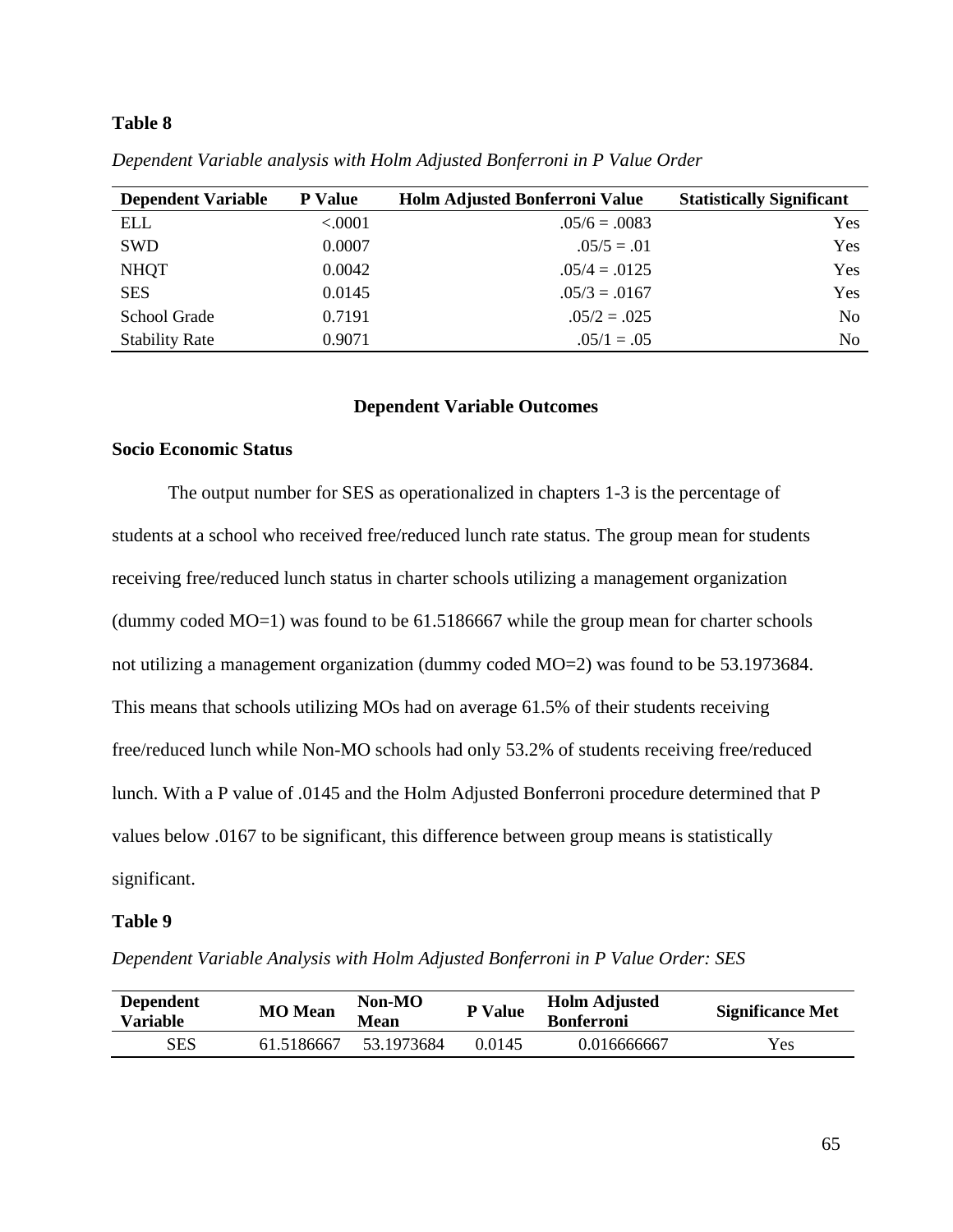## **School Grade**

School grade, operationalized in chapters 1-3 as  $A=4$ ,  $B=3$ ,  $C=2$ ,  $D=1$ ,  $F=0$  found that schools utilizing an MO to average 3.22666667 and schools not utilizing an MO to average 3.26315789. With a P value of .7191 and the Holm Adjusted Bonferroni procedure determined that P values below .025 to be significant, the differences between the two group means is not significant.

# **Table 10**

*Dependent Variable Analysis with Holm Adjusted Bonferroni in P Value Order: School Grade*

| <b>Dependent</b><br>Variable | <b>MO</b> Mean | <b>Non-MO Mean</b> | Value  | <b>Holm Adjusted</b><br><b>Bonferroni</b> | <b>Significance</b><br>Met |
|------------------------------|----------------|--------------------|--------|-------------------------------------------|----------------------------|
| School Grade                 | 3.22666667     | 3.26315789         | 0.7191 | 0.025                                     | No                         |

# **English Language Learners**

English Language Learners operationalized in chapters 1-3 as the rate of ELL students per school population is put into the MANOVA. Schools utilizing an MO had an ELL rate of 0.14028674 while schools not utilizing an MO had an ELL rate of 0.07697981. MO utilizing schools had almost double the rate of ELL students as schools not utilizing an MO. With a P value of <.0001 and the Holm Adjusted Bonferroni procedure determining P values below .083 to be significant, the difference between the two group means is significant.

## **Table 11**

*Dependent Variable Analysis with Holm Adjusted Bonferroni in P Value Order: ELL*

| <b>Dependent</b><br>Variable | <b>MO</b> Mean | <b>Non-MO Mean</b> | Value  | <b>Holm Adjusted</b><br><b>Bonferroni</b> | <b>Significance</b><br>Met |
|------------------------------|----------------|--------------------|--------|-------------------------------------------|----------------------------|
| <b>ELL</b>                   | 0.14028674     | 0.07697981         | < 0001 | 0.083                                     | Yes                        |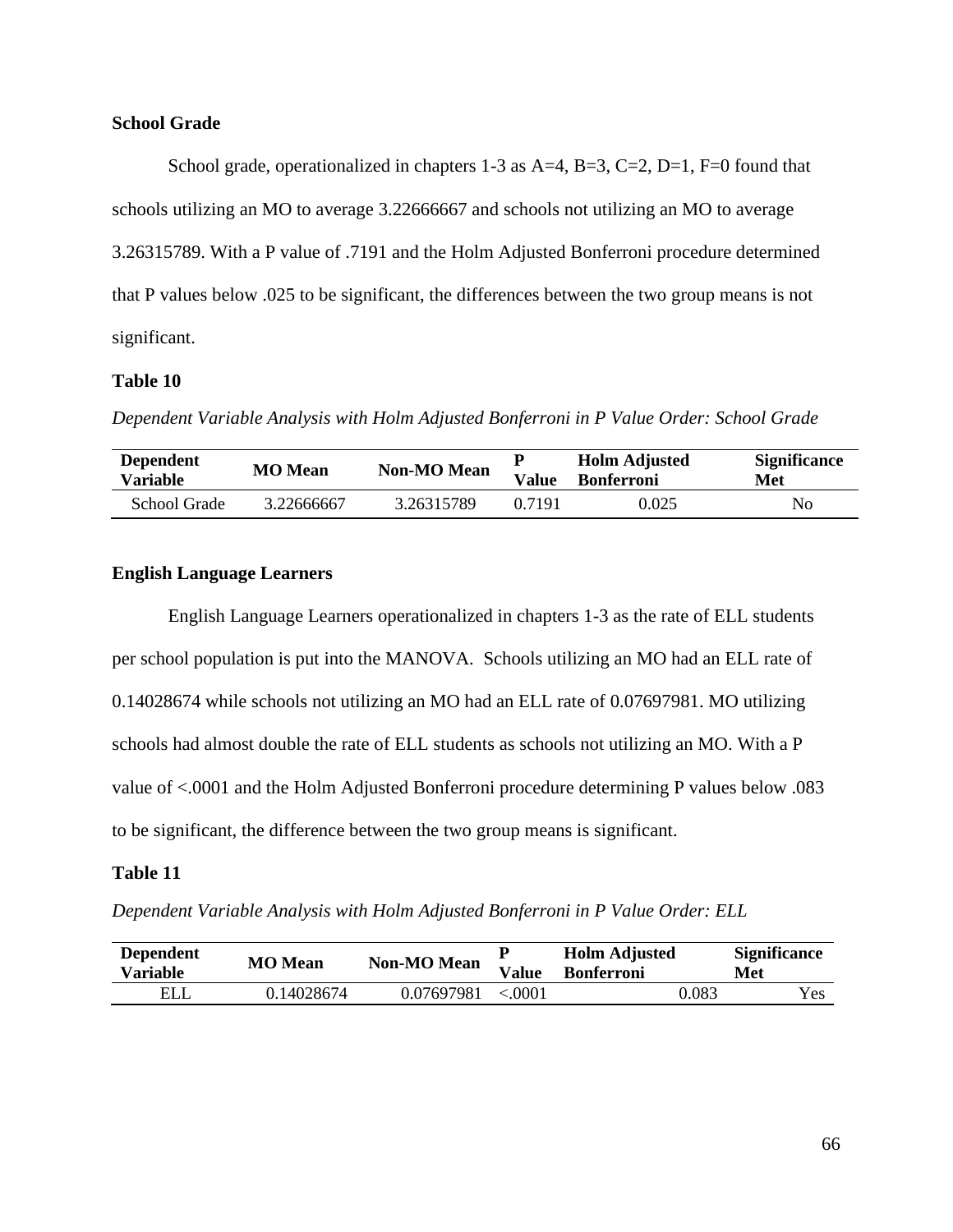## **Students with Disabilities**

Students with Disabilities operationalized in chapters 1-3 as the rate of SWD students per school is put into the MANOVA, Schools utilizing an MO had an SWD rate of 0.07550578 while schools not utilizing an MO had an SWD rate of 0.09476065. Schools utilizing MOs had a lower rate of SWD than schools not utilizing an MO. With a P value of .0007 and the Holm Adjusted Bonferroni procedure determined that P values below .01 to be significant, the differences between the two group means is significant.

## **Table 12**

*Dependent Variable Analysis with Holm Adjusted Bonferroni in P Value Order: SWD*

| <b>Dependent</b><br>Variable | <b>MO</b> Mean | <b>Non-MO Mean</b> | Value  | <b>Holm Adjusted</b><br><b>Bonferroni</b> |          | <b>Significance</b><br>Met |
|------------------------------|----------------|--------------------|--------|-------------------------------------------|----------|----------------------------|
| SWD                          | 0.07550578     | 0.09476065         | 0.0007 |                                           | $0.01\,$ | <b>Yes</b>                 |

### **Not Highly Qualified Teacher Rate**

The rate at which schools employ not highly qualified teachers as operationalized in chapters 1-3 were put into the MANOVA. Schools utilizing an MO had an NHQT rate of 0.27634413 while schools not utilizing an MO had an NHQT rate of 0.18933437. With a P value of .0042 and the Holm Adjusted Bonferroni procedure determining P values below .0125 to be significant, the differences between the two group means is significant.

### **Table 13**

*Dependent Variable Analysis with Holm Adjusted Bonferroni in P Value Order: NHQT*

| <b>Dependent</b><br>Variable | <b>MO</b> Mean | <b>Non-MO Mean</b> | Value  | <b>Holm Adjusted</b><br><b>Bonferroni</b> |        | <b>Significance</b><br>Met |
|------------------------------|----------------|--------------------|--------|-------------------------------------------|--------|----------------------------|
| NHOT                         | 0.27634413     | 0.18933437         | 0.0042 |                                           | 0.0125 | Yes                        |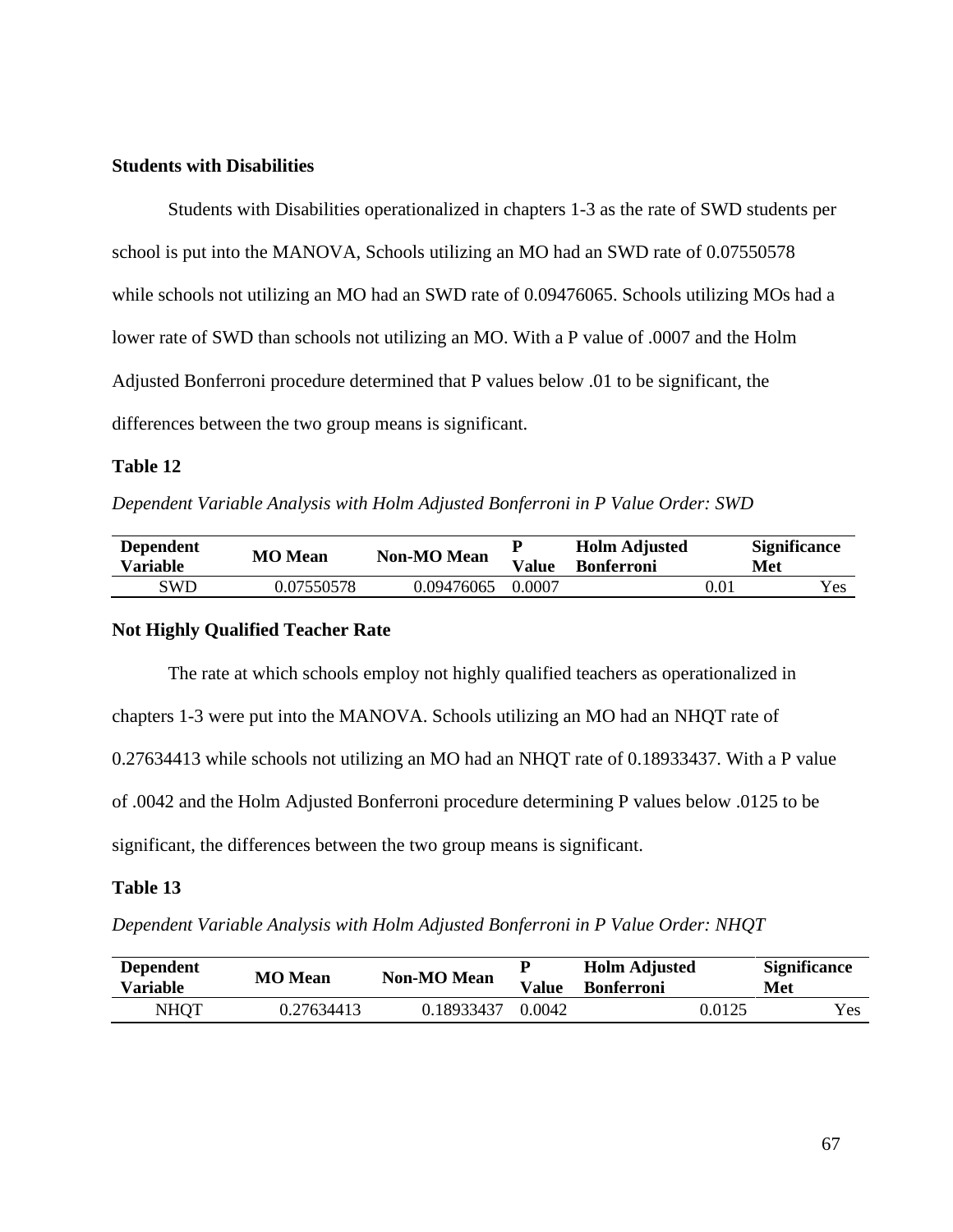## **Stability Rate**

The school's stability rate, operationalized in chapters 1-3 were put into the MANOVA, Schools utilizing an MO had a stability rate of 0.96188085 while schools not utilizing an MO had a stability rate of 0.96225875. With a P value of .9071 and the Holm Adjusted Bonferroni procedure determining P values below .05 to be significant, the differences between the two group means is not significant.

# **Table 14**

*Dependent Variable Analysis with Holm Adjusted Bonferroni in P Value Order: Stability Rate*

| <b>Dependent</b><br>Variable | <b>MO</b> Mean | <b>Non-MO Mean</b> | <b>Value</b> | <b>Holm Adjusted</b><br><b>Bonferroni</b> |      | <b>Significance</b><br>Met |
|------------------------------|----------------|--------------------|--------------|-------------------------------------------|------|----------------------------|
| <b>Stability Rate</b>        | 0.96188085     | 0.96225875         | 0.9071       |                                           | 0.05 | No                         |

#### **Summary**

The MANOVA found significant multivariate effect within the independent variable of MO utilization within Florida's charter schools. Follow-up tests utilizing a Holm adjusted Bonferroni procedure noticed statistical significance in the ELL rate, SWD rate, and SES of the students served. The rate of not highly qualified teachers was also statistically significant while variance in school grades and stability rate could not be attributed to the independent variable. Chapter 5 will further explore the meaning of these outcomes and will discuss limitations of the study and academic next steps.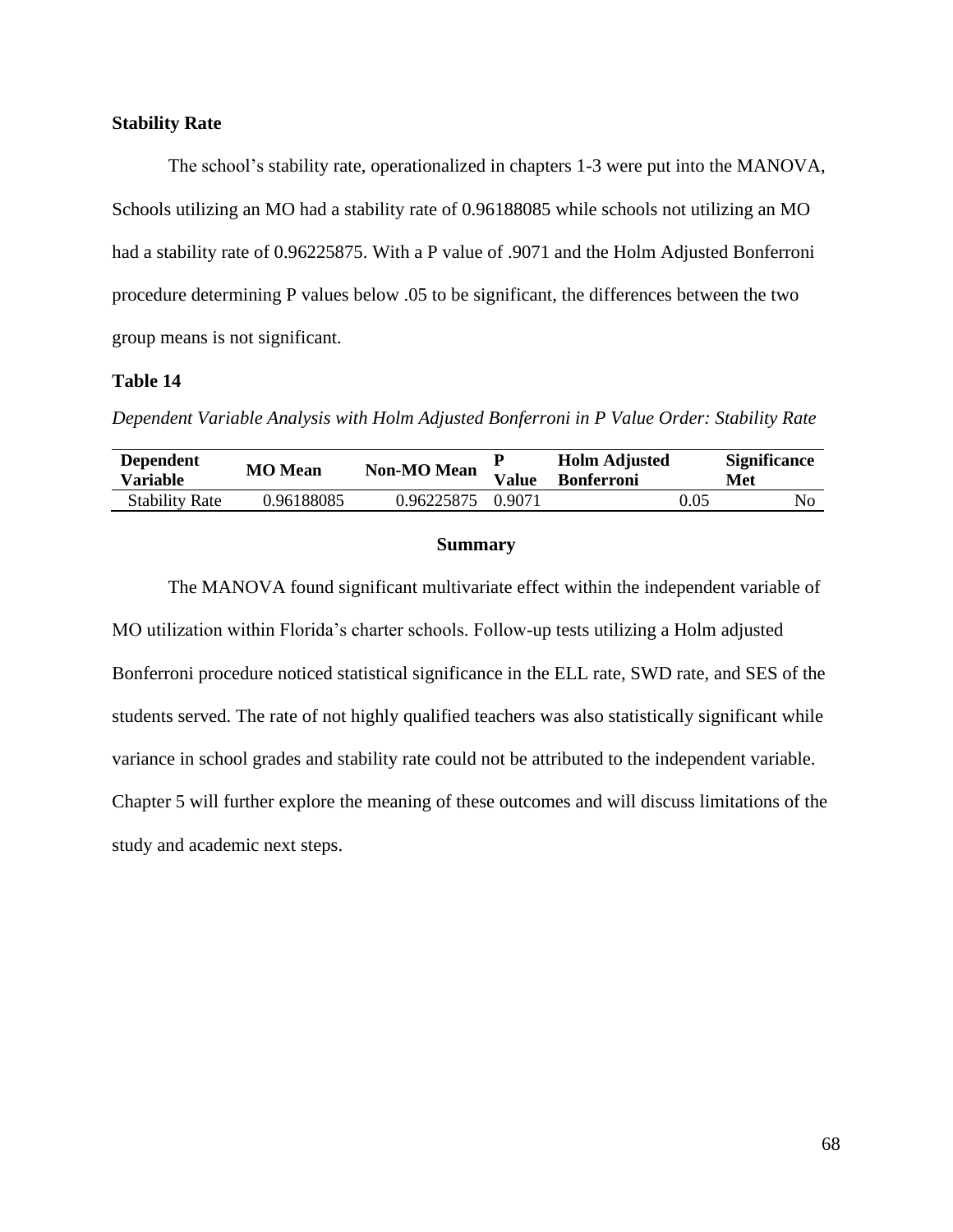### **CHAPTER FIVE: DISCUSSION AND CONCLUSIONS**

In this chapter, I provide a brief summary of the findings. I then examine the results and relate them to the existing literature. Further, I explore the limitations of the study and propose possible recommendations for future research. Finally, I discuss possible policy implications.

The purpose of this study is to investigate the effect that management organizations have on charter schools in the state of Florida. Specifically, how the utilization of management organizations interacts with the socioeconomic status of the students served as measured by free/reduced lunch rate, the academic achievement as measured by school grade, the percentage of students who are identified as ELL, the percentage of students who are identified as SWD, the percentage of not highly qualified teachers, and the attrition/mobility of students as measured by stability rate.

#### **Summary of the Results**

This study was designed to examine if a significant difference in Florida charter school inputs and outputs could be detected. Upon completion of the MANOVA procedure, the null hypothesis that the utilization or non-utilization of management organization had no effect was rejected. Significant multivariate effect was found in the MANOVA with a P value of <.001. Since MANOVA was statistically significant at P< .001, individual univariate ANOVA F-Tests were performed in order to examine the individual dependent variables. A Holm Adjusted Bonferroni Procedure was performed to keep both type 1 and type 2 error rates tenable while analyzing the data. Significant differences between MO and Non-MO group means were found in four of the six dependent variables including: ELL Rate, SWD Rate, NHQT Rate, and SES. In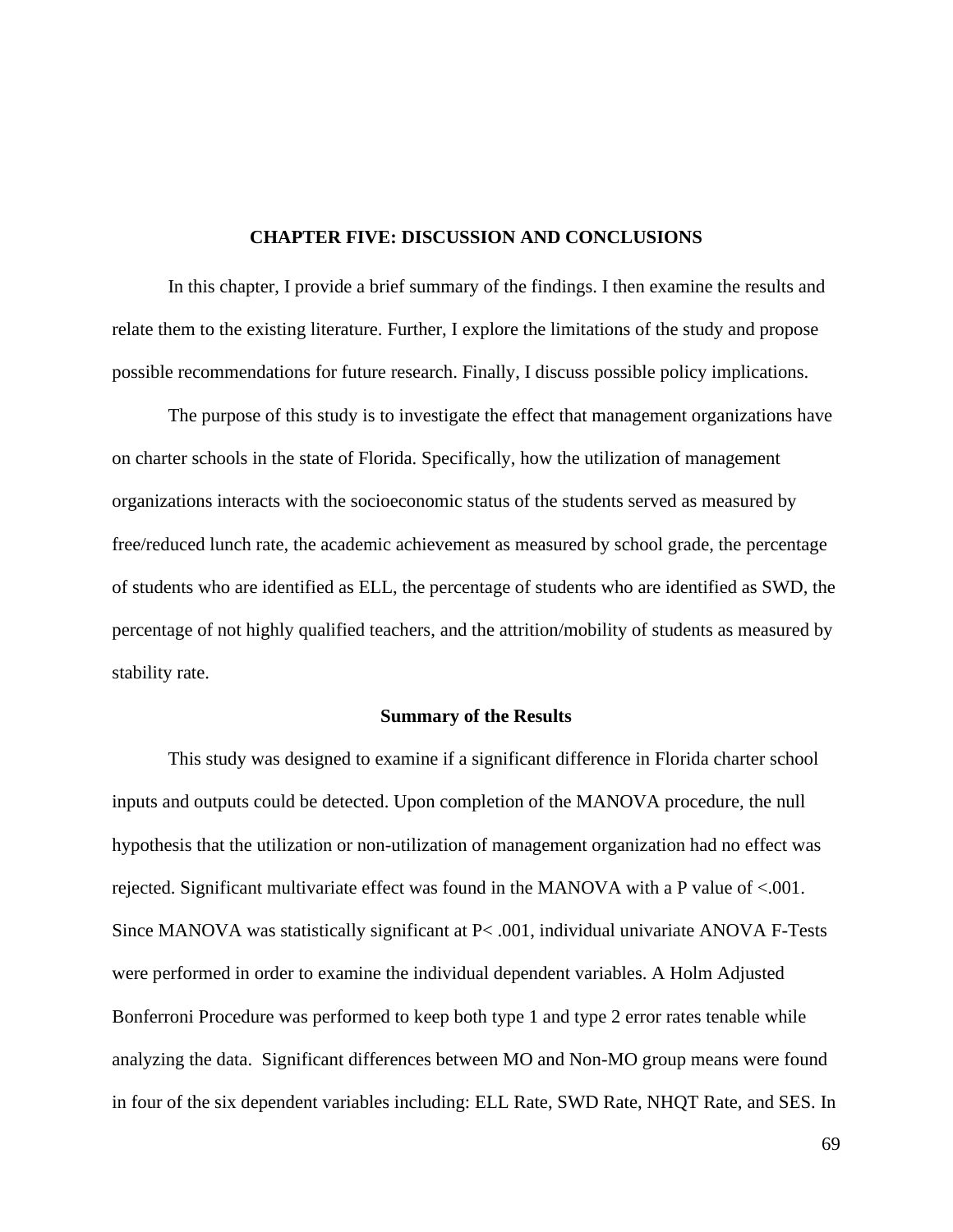two of the six variables, there were no significant differences within the group means, including: School Grade and Stability Rate.

## **Discussion of the Results**

This section provides an overview of the results per dependent variable with more context, explanation and nuance than chapter 4's simple test of significance

# **SES**

1. Does the utilization or non-utilization of a management organization (MO), which can be an Educational Management Organization (EMO) or a Charter Management Organization (CMO), interact with the socioeconomic status (SES) of students served?

Charter schools utilizing an MO (MO=1) had a free lunch rate of  $~61.5\%$  and charter schools not utilizing an MO ( $MO=2$ ) had a free lunch rate of  $\sim$ 53.2%. Put differently, charter schools utilizing an MO in this study had on average ~61.5% of their students qualify for free/reduced lunch while charter schools not utilizing an MO had only ~53.2% of their students qualify for free/reduced lunch. On average, schools not utilizing an MO had fewer students qualify for free lunch based on income, and that difference was deemed statistically significant as the P value of .0145 is smaller than the Holm Adjusted Bonferroni of .016666666. According to this finding, non-MO charter schools serve a more economically affluent population than charter schools managed by management organizations.

# **School Grade**

2. Does the utilization or non-utilization of a management organization (MO), which can be an Educational Management Organization (EMO) or a Charter Management Organization (CMO), interact with school performance?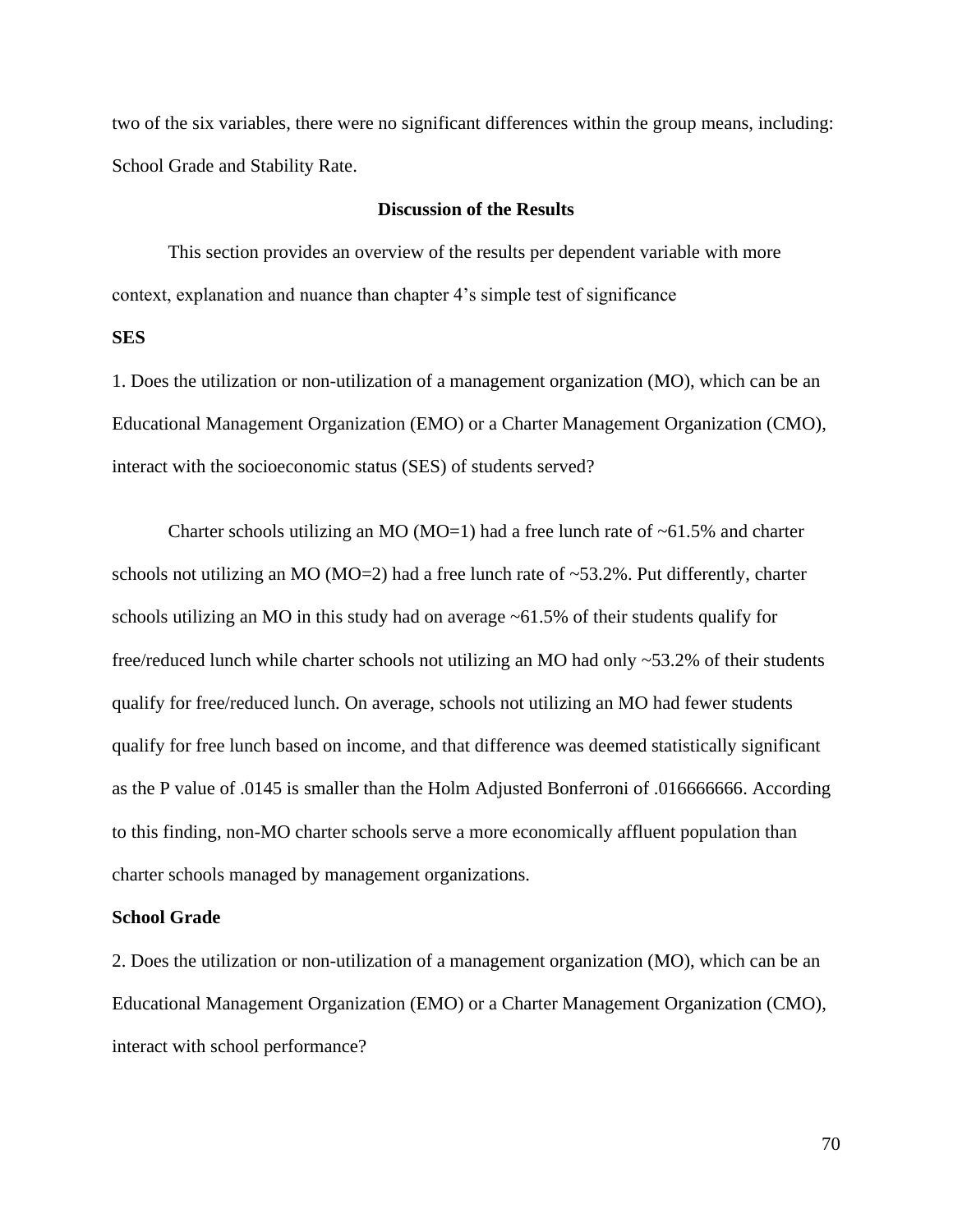According to the findings in this study, school grades are very similar between schools utilizing a management organization, and those not utilizing a management organization. School grades are given where  $A=4$ ,  $B=3$ ,  $C=2$ ,  $D=1$ , and  $F=0$  from the state. Given that the average from both schools is between 3.2 and 3.3, the group mean for both school types is a solid B and the high P value indicates that this very minor difference is not statistically significant.

# **ELL**

3. Does the utilization or non-utilization of a management organization (MO), which can be an Educational Management Organization (EMO) or a Charter Management Organization (CMO), interact with the percentage English Language Learners (ELL) students served?

The group mean for charter schools utilizing MOs is  $\sim$  14 while the group mean for charter schools not utilizing MOs is ~.08. Simply put, while approximately 14 percent of the students at charter schools utilizing MOs are ELL, less than 8% of students at Non-MO charter schools are ELL. This difference was found to be significant as the P Value of <.0001 is smaller than the Holm Adjusted Bonferroni of .083. Given that the percentage of ELL students enrolled is nearly double at MO schools (in this sample), it is unsurprising that this difference is statistically significant.

### **SWD**

4. Does the utilization or non-utilization of a management organization (MO), which can be an Educational Management Organization (EMO) or a Charter Management Organization (CMO), interact with the percentage of students with disabilities (SWD) served?

According to the findings in this study, schools utilizing a management organization had a group mean where ~7.6% of their students were SWD. Schools not utilizing an MO had a group mean where ~9.5% of their students were SWD. This was also statistically significant and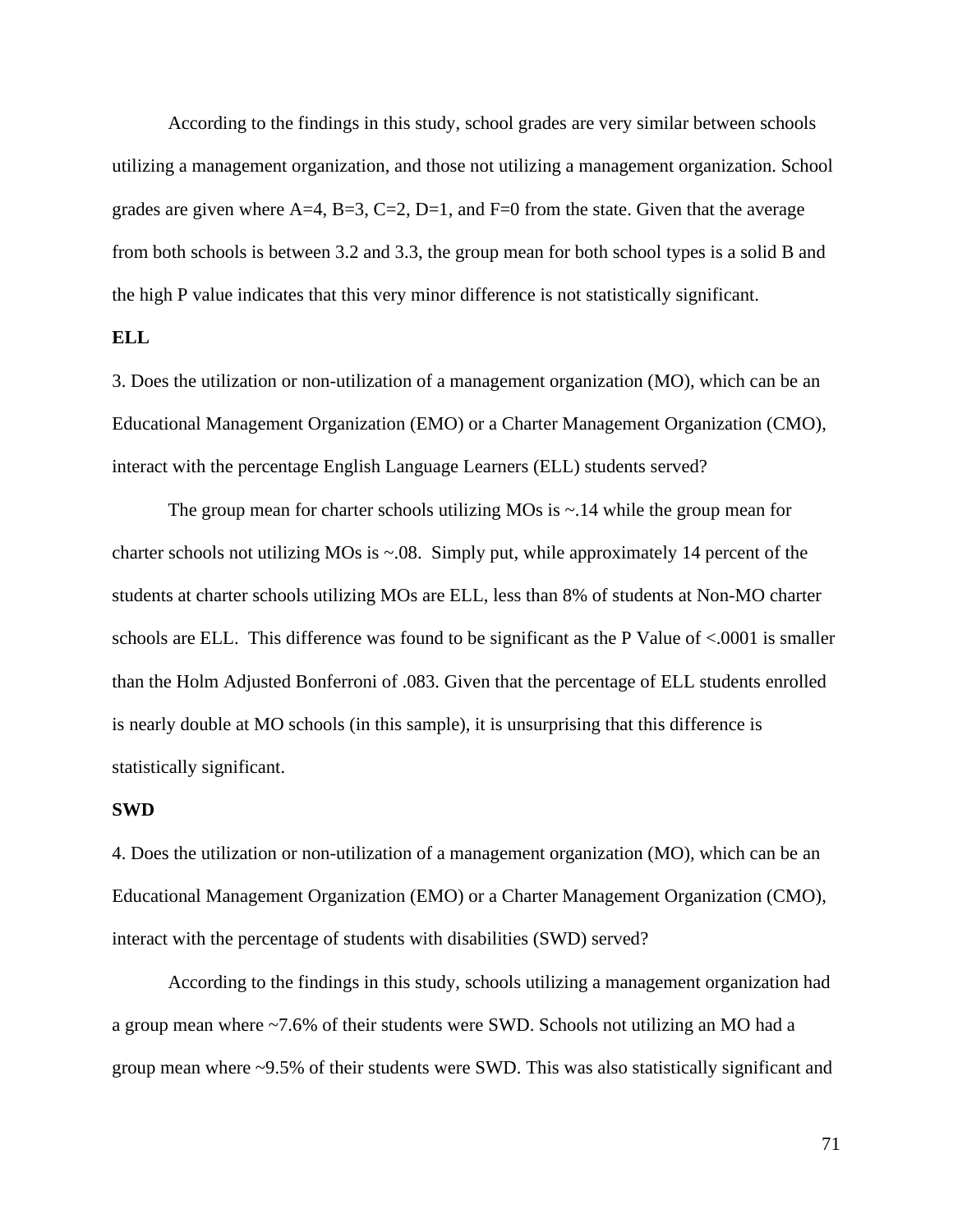shows that stand alone charter schools enroll a statistically significant larger number of students with disabilities than the schools run by management organizations.

### **NHQT**

5. Does the utilization or non-utilization of a management organization (MO), which can be an Educational Management Organization (EMO) or a Charter Management Organization (CMO), interact with percentage of highly qualified teachers as defined by the Florida Department of Education (FLDOE)?

The rate of Not Highly Qualified Teachers is ~.28 at MO charter schools and ~.19 at Non-MO charter schools. Put more simply within the sample, charter schools run by management organizations had a group mean of ~28% of their teachers were Not Highly Qualified while only ~19% of teachers at Non-MO charter schools were deemed Not Highly Qualified. This difference in group means of ~9% is significant as the P-Value of .0042 is less than the Holm Adjusted Bonferroni of .0125.

### **Stability Rate**

6. Does the utilization or non-utilization of a management organization (MO), which can be an Educational Management Organization (EMO) or a Charter Management Organization (CMO), interact with student attrition/mobility?

Stability rate, as operationalized in Chapter 3, measures the change in student population at two points in the school year. For example, a school that had 100 students at the first measurement but only 95 students at the second measurement would have a stability rate of .95, while a school that had the same number at both periods in time would have a stability rate of 1. In looking at the group mean of stability rates per both school types, they both have stability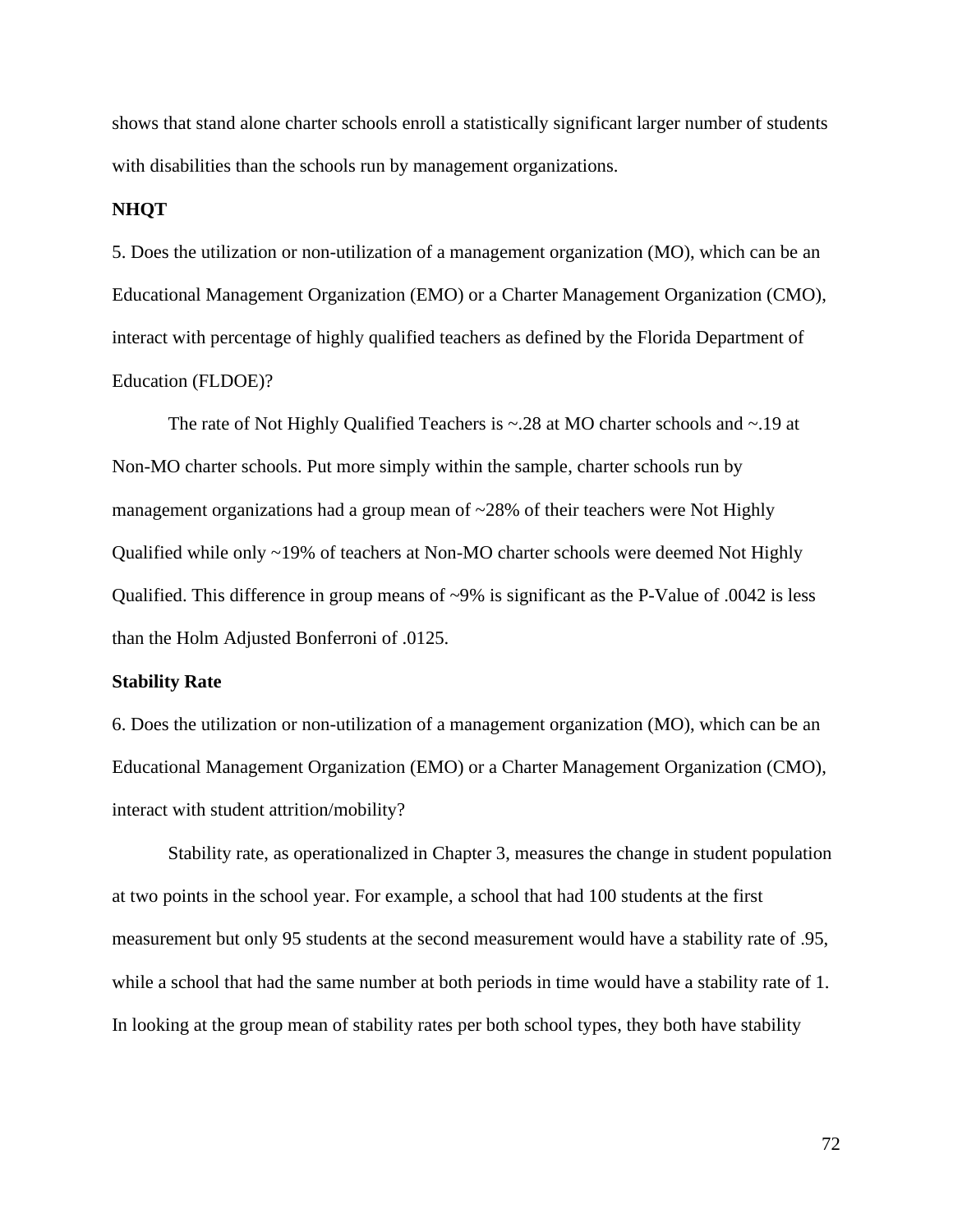rates of ~96% meaning the population of both school types is very similar which can be seen with the P Value of over  $.9$ . Any difference in stability rate is insignificant.

### **Discussion & Implications of Incomplete Data**

The reported data of and by charter schools was particularly troubling and surprisingly incomplete. As a former traditional public school teacher and district level administrator, I was shocked at the lack of consistency with which data has been reported for charter schools compared with my experience reviewing traditional public school data. While I will discuss the inexcusable lack of data below, I will begin by discussing the lack of consistency with regards to school names. Perhaps because the data for charter schools is more self-reported, there was a surprising lack of consistency in how the same school appeared on different reports. In some situations, the first word in a school's name would be "Academy of…", while on a different report the name might start with "Acad of…" or some other short hand version of the school's name. Given that these reports do not have unique school numbers or identifiers, the process for reporting charter school data is wrought with human error, making the data cleansing process significantly more time consuming and cumbersome. This barrier to accessing and evaluating charter school data appropriately may work to discourage analysis and evaluation of charter school performance with the same level of rigor applied to their traditional public school counterparts.

Other issues of missing data were also extremely problematic, and would not be tolerated by the state for traditional public schools. In my experience, all traditional public schools have school grades and the school's leaders are acutely aware of those school grades, however, a significant number of charter schools did not have school grades. Of the 326 schools identified in the MO group, only 249 had a school grade meaning that 77 schools or nearly 1 in 4 did not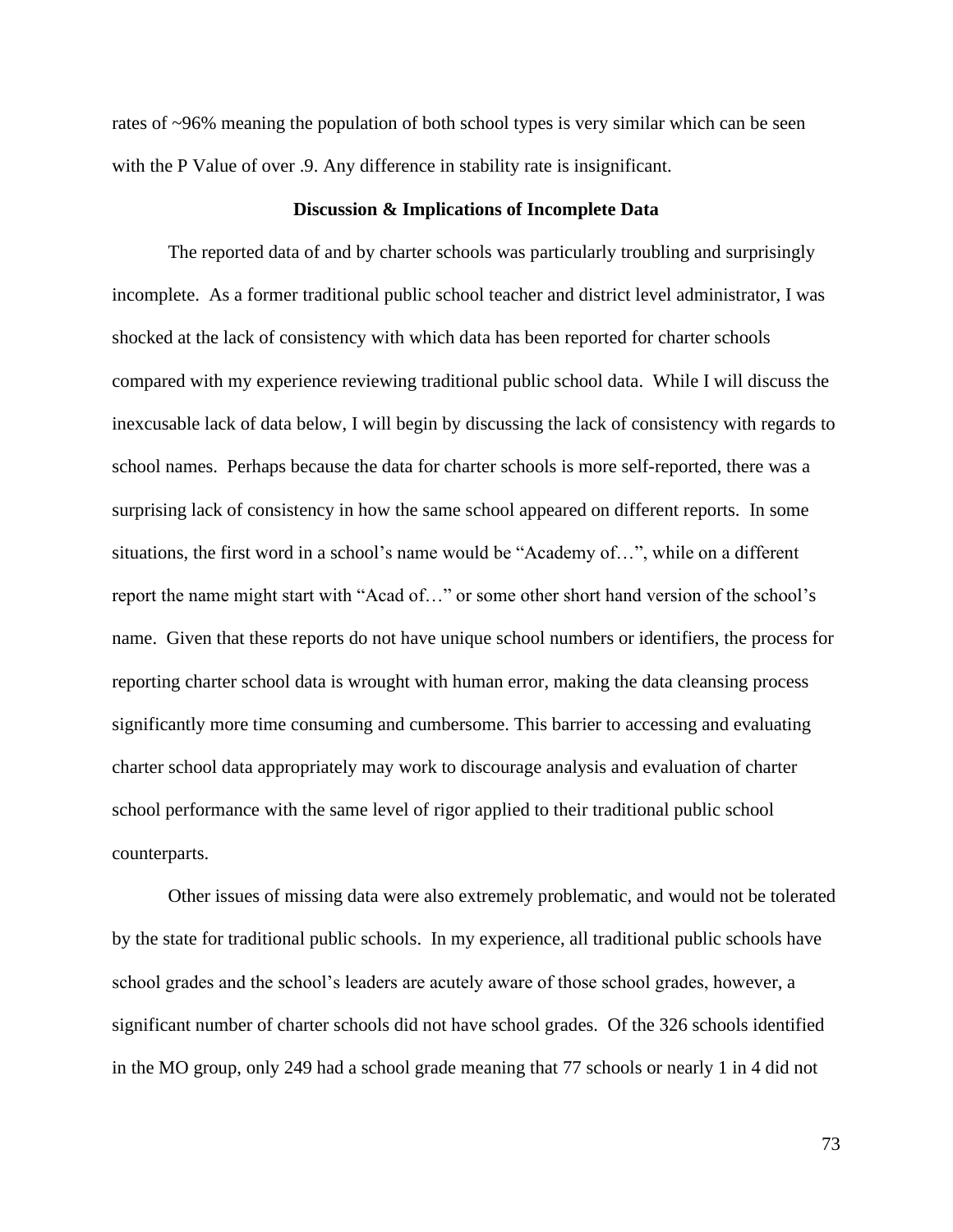have a school grade. For the 317 non-MO schools, only 248 schools had a school grade which means 69 schools or more than 1 in 5 schools were missing school grades. This lack of accountability is surprisingly tolerated by the state, perhaps because the de facto accountability where parents vote with their feet is more powerful. Considering the differing standards applied to charter vs. traditional public schools' data reporting within the state of Florida, this inability to compare charter schools easily may not be the lack of oversight and underreporting, but instead a more insidious and intentional outcome.

Socio economic status and stability rate were by far the most reported data with over 300 observations for each of these metrics. This is not surprising as SES is fundamentally tied to funding particularly around Title 1 funding. Similarly, stability rate uses the fall and spring FTE reporting period dates which are the two dates that are critically important for per pupil funding.

With the reality that much of the current literature around charter schools revolves around the comparison to traditional public schools, I heuristically viewed non-MO schools or standalone schools as perhaps more similar to traditional public schools and MO charter schools as the traditional model for charter schools (Roch & Na, 2015; Scott & DiMartino, 2010).

When looking at SES, the literature is clear that lower SES can be correlated to lower test scores (Bellibaş, 2016; Gustafsson, Nilsen & Hansen, 2016; Jehangir, Glas & van den Berg, 2015; Sirin, 2005) and that charter schools often get accused of creaming/cropping their way to a more educationally conducive set of students to educate (Ertas & Roch, 2014; Lacireno-Paquet et al., 2002). However, while school grades were virtually identical in this sample, the schools utilizing MOs had a significantly higher rate of students receiving free/reduced lunch and significantly higher rates of ELL students. One could expect these students could be either more expensive to educate or less educationally desirable however, they appeared in higher rates in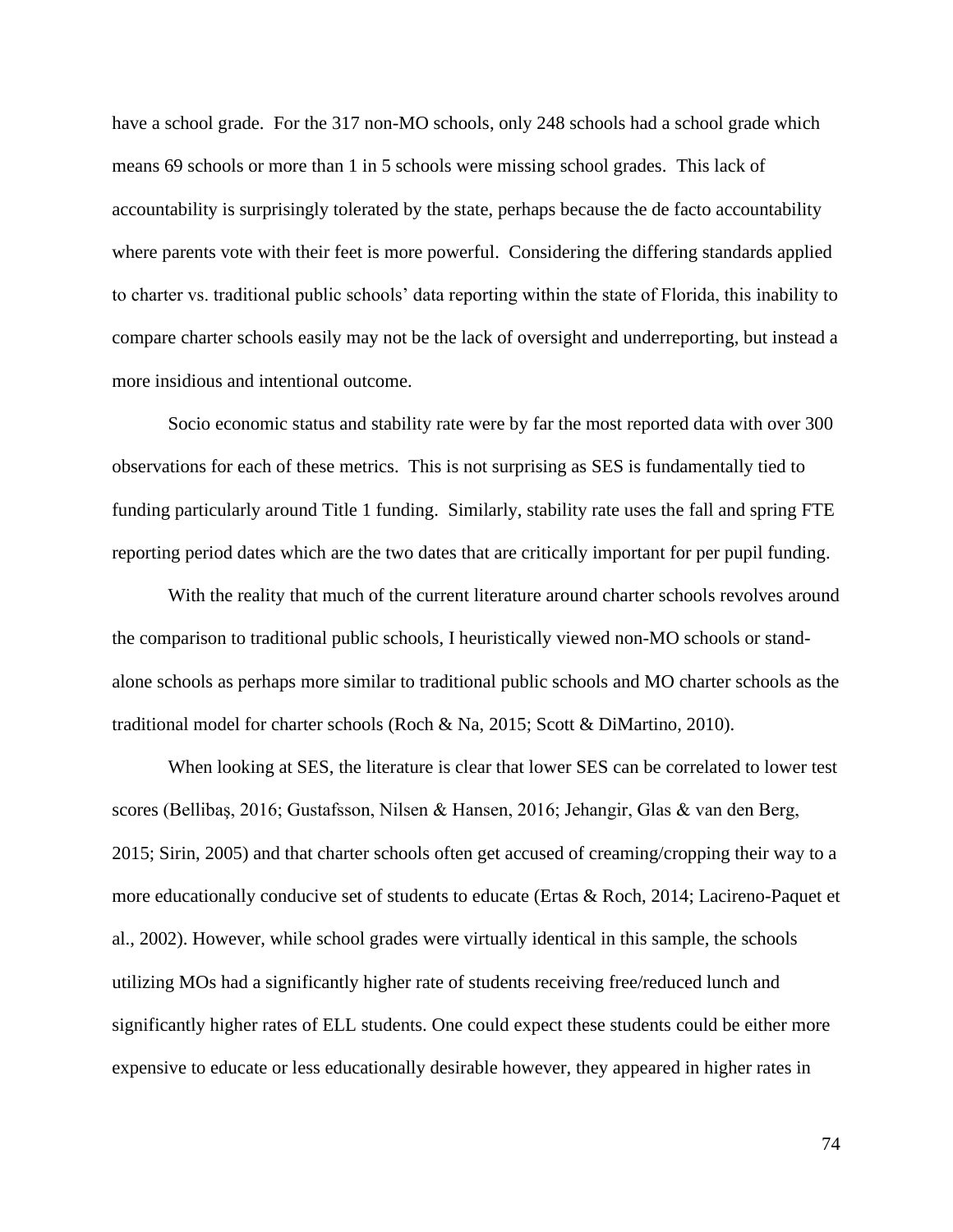schools utilizing an MO. Further research in this area needs to be done to understand this specific variable and its relationship with management organizations. Given that SES is the most reported variable studied and intrinsically linked with significant federal funding, it would make sense that MO charter schools would attempt to find a way to attract and keep the most desirable low SES students while removing the least desirable. Research shows that MO schools serve a high number of lower SES and students of color, per Lacireno-Pacquet (2004) "Being managed by a large-EMO was positively but not significantly related to charter schools enrollment of lowincome and minority students." (p.26). This is further supported by Ertas & Roch (2014) who found that EMO's seek out more black students.

While the effects of SES are known, the indicator used to identify SES is imperfect, simplistic, and was certainly not developed for education researchers to understand the hardships facing families every day. Free/Reduced lunch status is, by definition, an amalgamation of students receiving either free or reduced lunch costs based on their family's income and size. This number is flawed and overly simplistic for many reasons, which will be discussed, but the fact that these numbers are combined does not properly show the nuance between students who receive a small amount of financial assistance and what Bryk (2010) would call the truly disadvantaged. Students at the least disadvantaged end of this spectrum are less likely to face the effects of extreme poverty which can include experiences like abuse and neglect (Bryk, 2010). Given that charter schools serve a smaller percentage of low SES students than traditional public school, more information on the low SES students served would be interesting and useful and will be discussed more in the limitations section.

When looking at SWD, it would be easy to assume a similar approach as to ELL and lower SES students as SWD can be significantly more expensive to educate while having a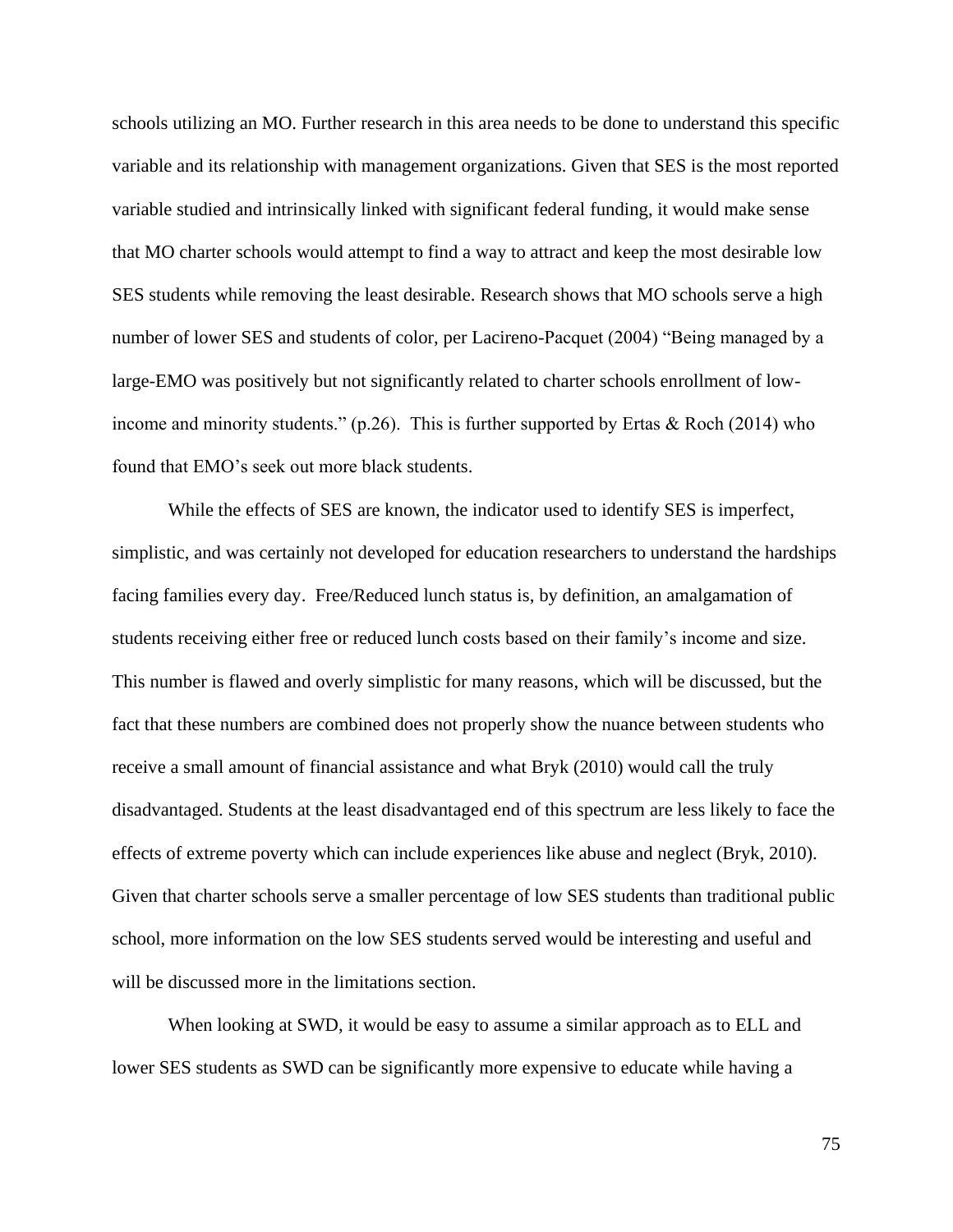possibly negative effect on high stakes testing and school grades (Miron et al., 2010; Smith & Douglas, 2014). Given that Non-MO charter schools educate SWD students at a higher rate, this typically seems congruent with the literature. It appears that MO charter schools might be cropping their services to SWD at a higher rate than stand-alone charter schools is supported by the literature (Lacireno-Paquet et al., 2002; Miron et al., 2010). While the cropping of SWD students is supported by the literature, the considerable nuance within this subgroup of students necessitates a more nuanced look to further understand what is going on with some of our most vulnerable students.

To that end, simply identifying students as SWD or not implies a binary of students with disability that does not exist. Students with disabilities exist with varying levels of disability and this study did not look into this nuance. Being able to account for this nuance would give a significantly deeper understanding of the phenomenon. From a neoliberal perspective, schools would typically not crop access to students with some of the most minor disabilities and would perhaps benefit from a marketing perspective by serving gifted students. However, one would imagine that the cropping of services takes place somewhere just beyond the most minor disability.

In looking at the raw data, of the 17 schools with the highest percentage of SWD, only 3 were MO schools, however, only 3 had a school grade meaning they were not included in the MANOVA which can be problematized multiple ways. On the one hand, schools with a very high percentage of SWDs sway the results and make the SWD rate of charters appear much closer to their traditional public school counterparts. However, simultaneously, the difference in SWD students served between MO & non-MO schools is probably even bigger than was captured by the MANOVA. Considering the propensity for MO schools to underserve SWD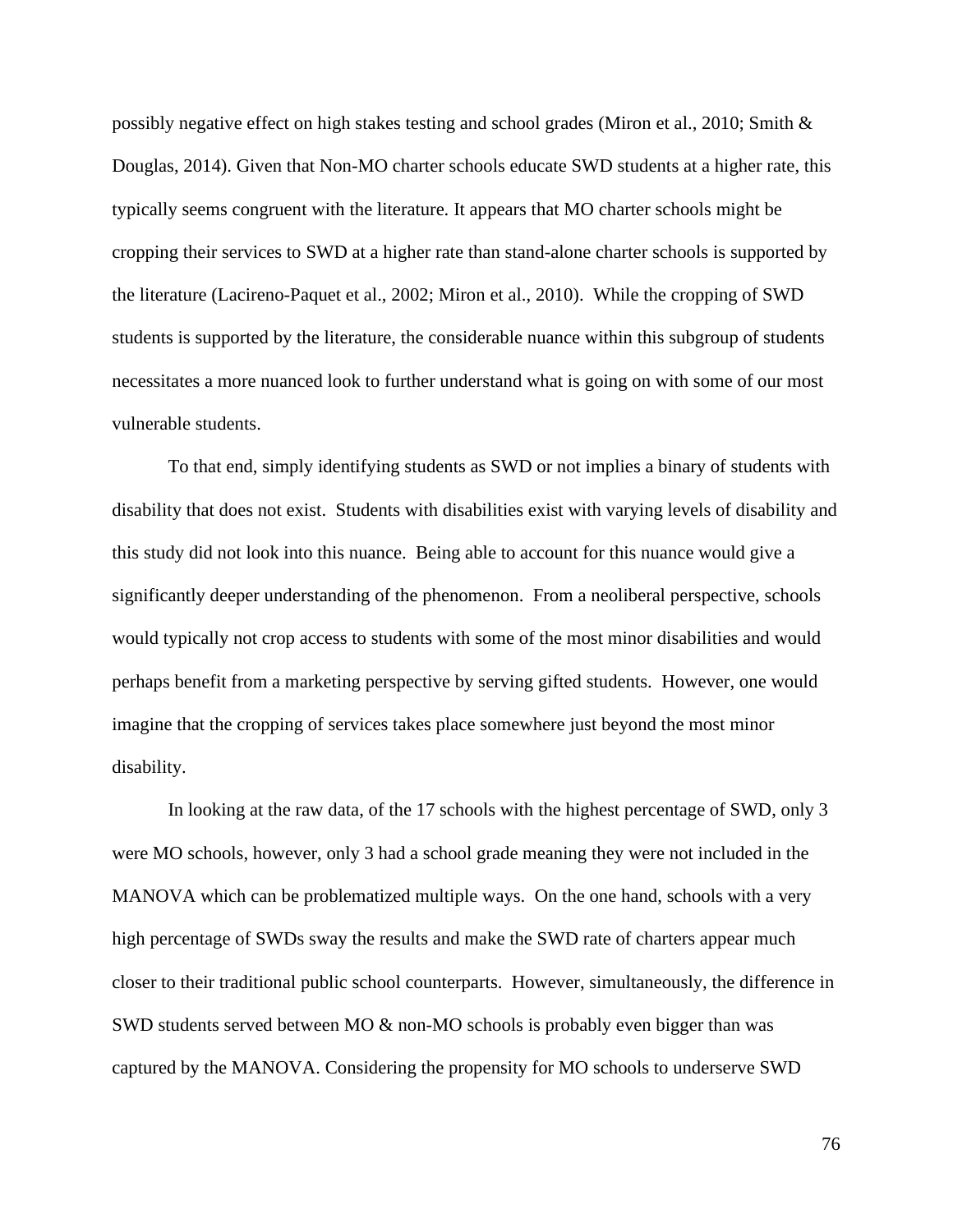students, one might also consider the implications for their nearby traditional public school counterparts and the challenges associated with a student population more heavily weighted towards the neediest and most vulnerable.

The literature notes that charter schools, when compared to traditional public schools, are often accused of creaming their population through attrition (Nichols-Barrer, 2016; Robelen, 2008; Vasquez et al, 2011; Zehr, 2011). However, in this study, utilizing the similar stability rate this study did not show a significant difference when comparing MO vs non-MO schools. Given that little research has been done comparing stability rates between MO & non-MO, heuristically using traditional public schools and charter schools as a hasty comparison appears less useful than originally thought.

While it is statistically unsurprising that the difference in MO stability rate of ~96.19% and non-MO stability rate of ~96.23% is statistically insignificant, it does seem a bit odd that these schools are losing ~4% of their students from October to February. Where are ~4% of these charter school students going? Further, how many more students are these schools losing after the FTE reporting period, when these students no longer count against the school's funding? Given the large sample size, I find it very troubling that losing 4% of the student population from October to February is not being discussed by policy makers, charter school authorizers, and the like. A decline in student population is inconsistent with Florida's positive population growth. In my experience as a teacher in a traditional public school, I always finished the year with larger classes than I started with, perhaps this may begin to explain why.

Given that teacher turnover is higher at charter schools than traditional public schools (Harris, 2007; Miron & Applegate, 2007; Renzulli, Parrott, & Beattie, 2011; Stuit & Smith, 2012), it might not be surprising that the rate of Not Highly Qualified Teachers is significantly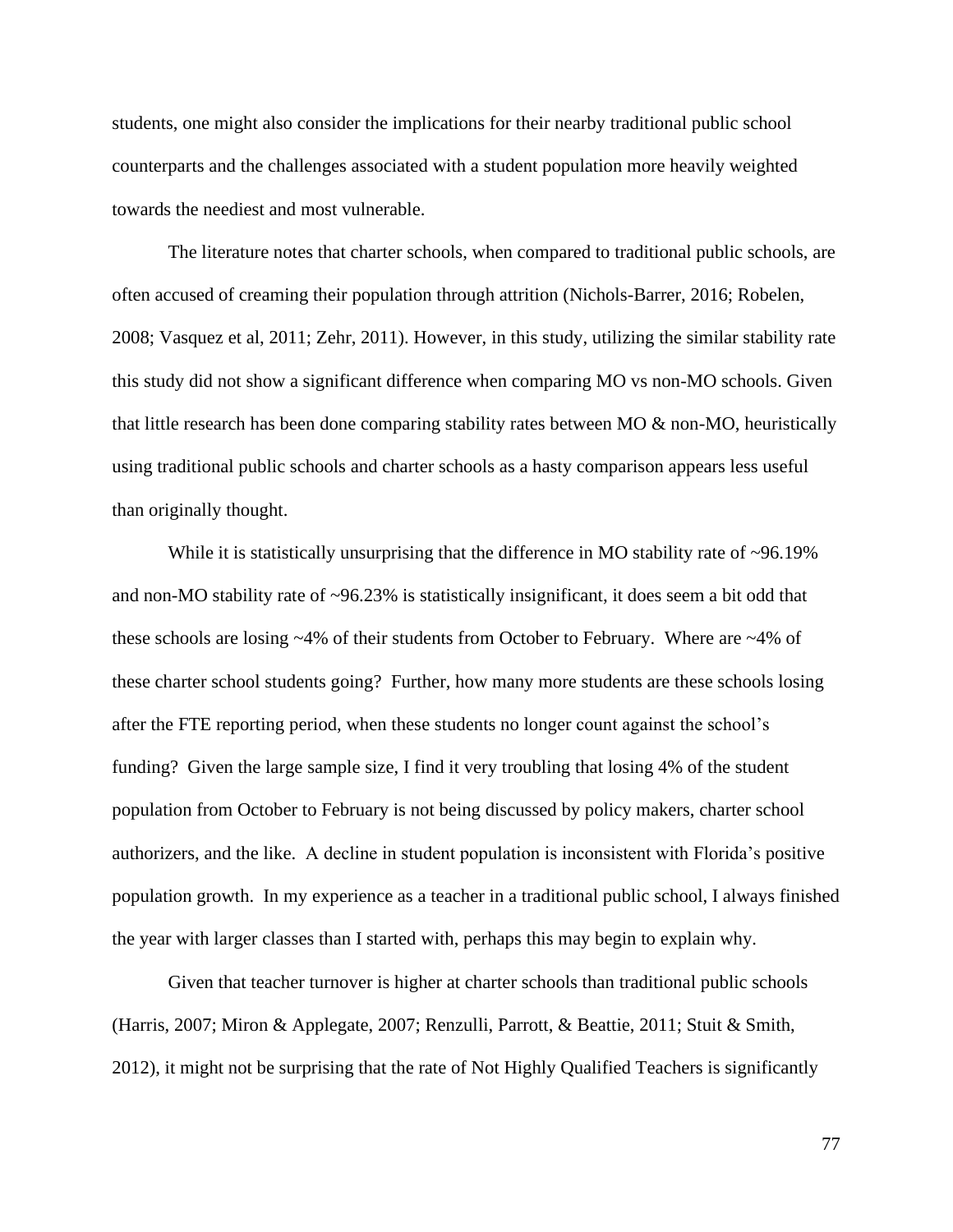higher in MO charter schools than in non-MO charter schools. Further, per Preston et al. (2012) one of the only distinguishably innovative practices that charter schools employ is a lack of teacher tenure which could explain why the highly qualified teachers are more represented at the non-MO charter schools. However, given the importance of teacher quality (Johnson, 2006; Wong, 2018), the lack of difference in school grade was a bit surprising. Given these challenges, charter schools have enacted "various innovative practices (i.e., extended day, extended year, year-round calendar…" (Ziebarth & Palmer, 2014, p. 184). Further, CREDO's (2013) research indicates that in every educational market there are charter schools that perform below, above, and similarly to traditional public schools and perhaps this is being realized within Florida's charter movement as well. Further, the it did not come as a big surprise that MO run schools had a higher percentage of not highly qualified teachers as the literature notes that for profit MO schools prefer younger and less experienced teachers to reduce personnel costs (Roch & Na, 2018).

### **Limitations and Recommendations**

There are many limitations in this study and this section will explore those limitations and possible solutions. The first limitation in this study that was highlighted at the beginning of Chapter 4 is the inconsistent data at the state level. Having missing data points in the data required a culling of the data that could have an effect on generalizability. Fortunately, sample sizes remained quite large and minimally changed after the incomplete data was removed, however, having all of the data would certainly give this study considerably more power and generalizability. Another limitation to this study is that it is but a single snapshot in time and would be more meaningful if these same trends were found every year. By conducting this study over multiple years, trends could be identified and claims made would gain power from their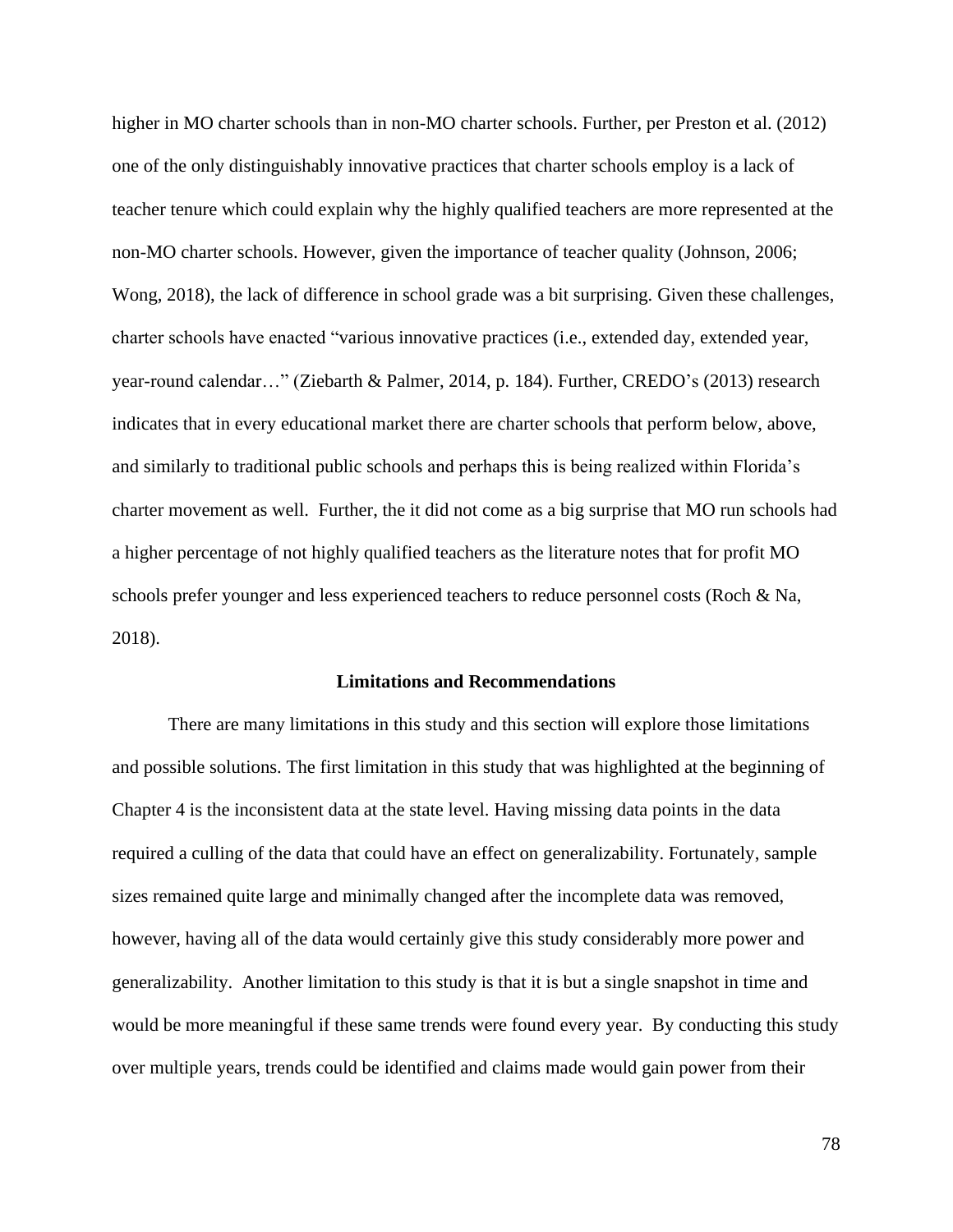replicability. Also, this study was designed before the COVID-19 pandemic and data sets used were also from before the pandemic. As COVID-19 has fundamentally altered many aspects of our lives- including how schooling is done- moving forward, care must be given to understand these impacts as well and future studies must take this into account.

This study is also limited by the publicly available and state collected quantitative data. While there are certainly many extraneous variables that need to be accounted for, standardized data points remain simple snapshots in time. Further, in an effort to protect student privacy, much of the available data is too obscured to be quantitatively useful.

This study also only scratches the surface when looking at SWD, ELL, and to a lesser extent SES. The nuance within the SWD population is truly great and not adequately covered by a single, quantitatively useful yes/no number. Given that this study found meaningful differences between the two charter school types, a deeper dive into SWD students and their MO/non-MO participation is warranted. Understanding which SWD students may be excluded at a higher or lower rate would be particularly important and warranted moving forward. Also a deeper understanding of the MO & Non-MO schools and their specialization or exclusion of SWD students would also paint an interesting picture and needs more consideration.

Similarly, as stated above, the ELL population is more nuanced than a simple yes/no for ELL status and a deeper dive into that data could prove useful as well as explain the nuance within that population and their higher representation in MO run charter schools.

Further differentiation between EMO & CMO schools could also prove useful and could be a meaningful way to further dissect the data, especially in a nationwide study where the larger sample size would be more conducive.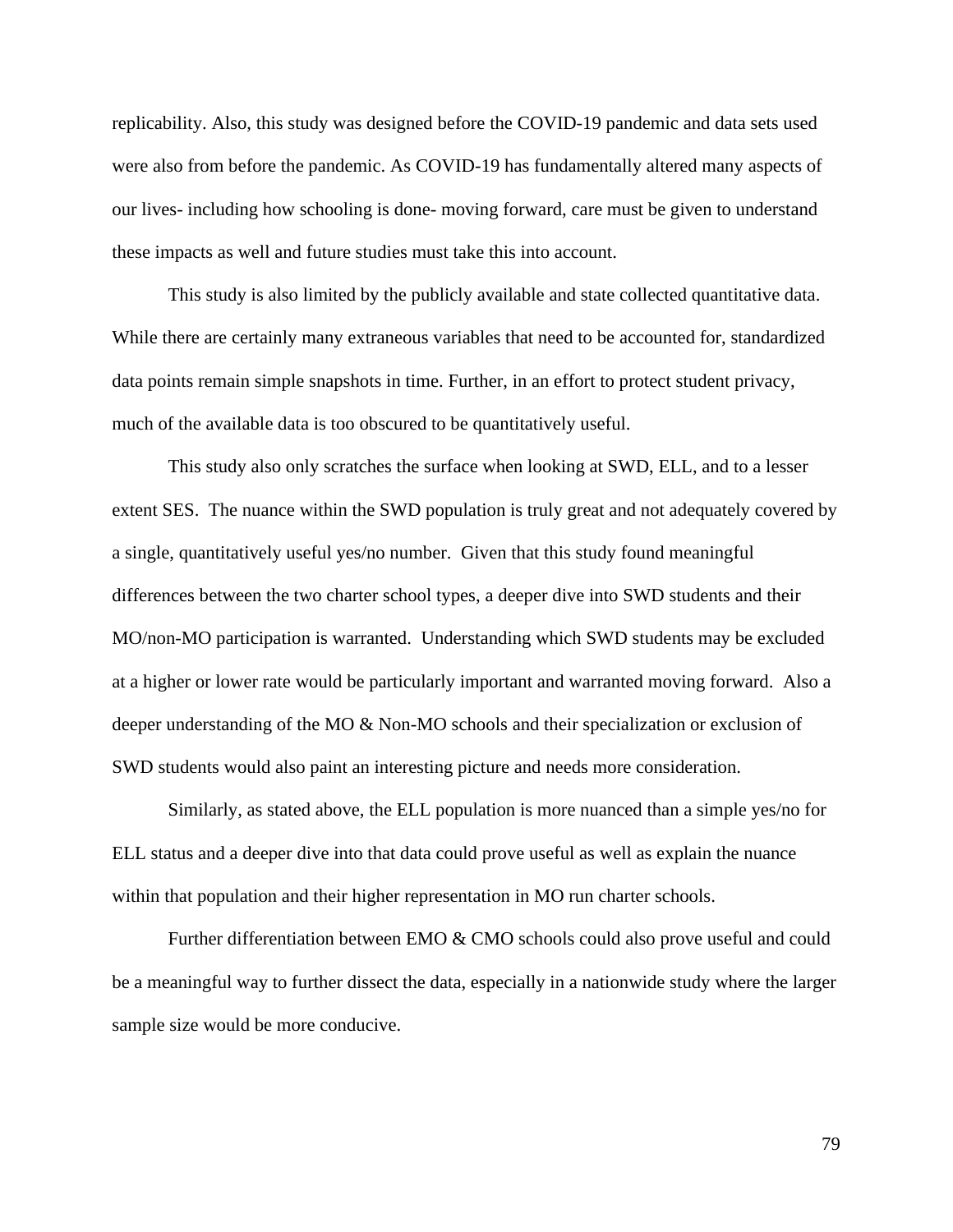Future studies should consider conducting a MANOVA similar to this one but with the addition of traditional public schools to further understand the nuance of broader public education providers. A similar MANOVA with three independent variables: MO, Non-MO, and Traditional Public Schools would showcase the vast majority of education paid for with public dollars and could be a meaningful way to quantitatively compare the three separate subgroups. Other quantitative analysis where schools are separated out by grade level band (elementary, middle, or high) could also provide insights as student mobility to charter schools could be higher during the middle school years.

Future studies looking into charter school data to understand what leads to data gaps and inconsistencies and the acceptance thereof would be very helpful. Having insights into the lack of accountability around everything from naming conventions to missing quantitative data is needed if all schools, including charter schools, are to be held accountable. Future studies should consider using the generative questions produced from this quantitative study to develop qualitative measures to understand phenomenologically what is happening at the school sites. Tracking student attrition to better understand what happens with the approximately 4% of charter school students leaving their MO or non-MO charter school is information that policy makers and authorizers need. A version of this study that included traditional public schools would help to understand if that 4% loss is consistent with all school types in Florida, or just charter schools.

Future studies involving interviews of teachers and administrators to phenomenologically examine what causes the rates of highly qualified teachers to be so much lower at MO run schools would be extremely beneficial. There would be significant value in interviewing sitebased personnel to understand their interactions and relationship with their MO. This would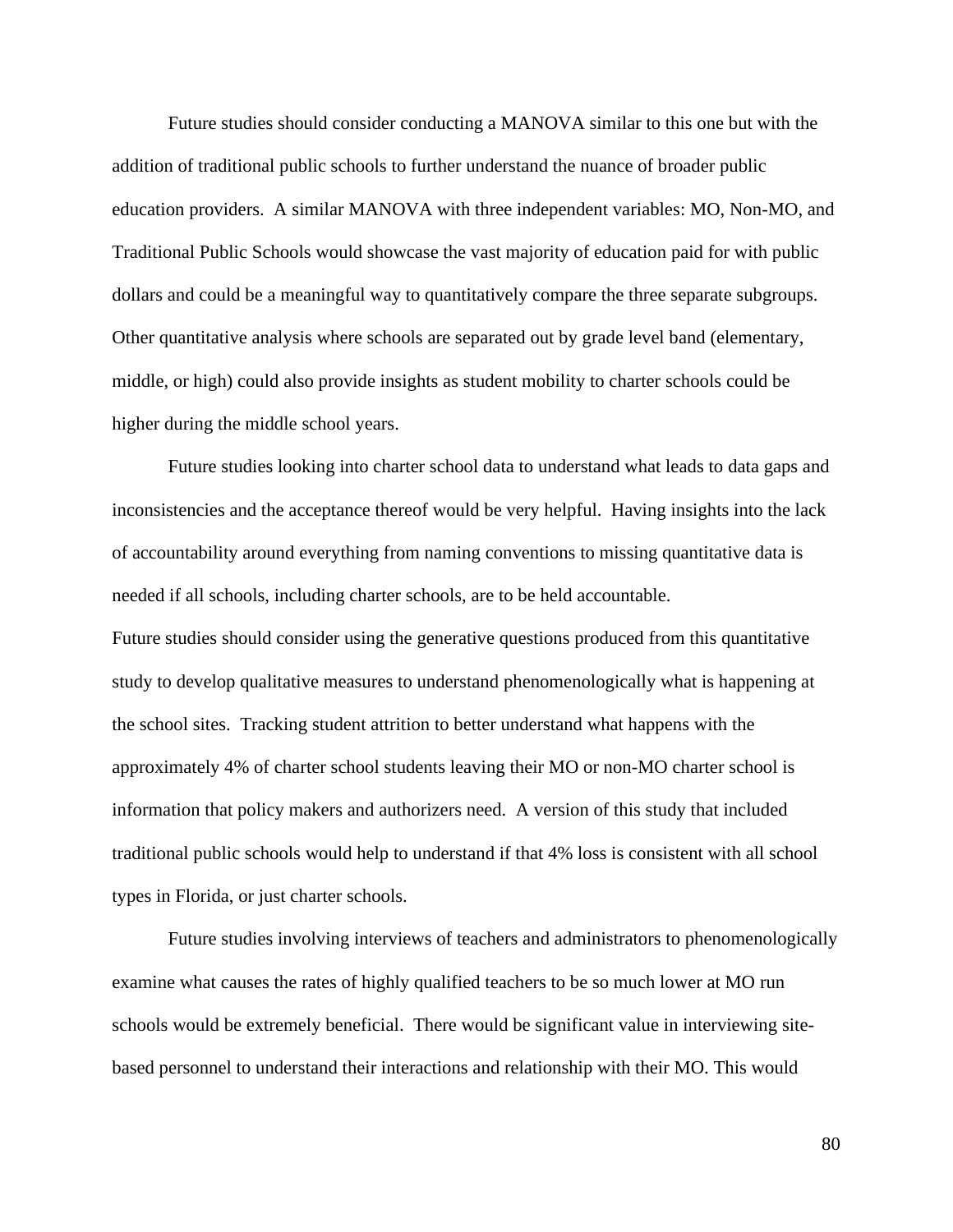serve to better understand how daily operations within charter schools affect opportunities for students.

Significant research needs to be conducted to peel back the layers around SES of students served to gain a full picture of why students receiving FRL are served at higher rates in MO run schools (e.g., funding or other incentives). Further, analysis on this population is warranted as this group of students is diverse and free vs reduced status for lunch have not been disaggregated. Further disaggregation and deconstruction of this data is warranted to fully understand the levels of poverty being served and to examine if the most desirable of the FRL students are being served in MO run schools. Again, including traditional public schools into a MANOVA of this nature could lead to considerable insights.

Similarly, future studies need to deconstruct the SWD data and fully understand the nuance within this group of students. Understanding which SWD are being served and which are not would be particularly helpful; one might hypothesize that the SWD students with the most profound disabilities are being left behind by neoliberal tendencies. Also, isolating for schools that explicitly serve SWD students would help understand which school types serve SWD students without having that focus.

Similarly, understanding the district level charter authorizers' approach and thought process around the inequity produced by this neoliberal approach would help inform everyone from policy makers to district leadership. Whether it be through interviews, document analysis, content analysis, or other methods, a considerable number of questions could be addressed qualitatively.

Phenomenologically there is a lot going on beneath the surface of this quantitative study that demands a deeper investigation. This study should set the stage for more studies to examine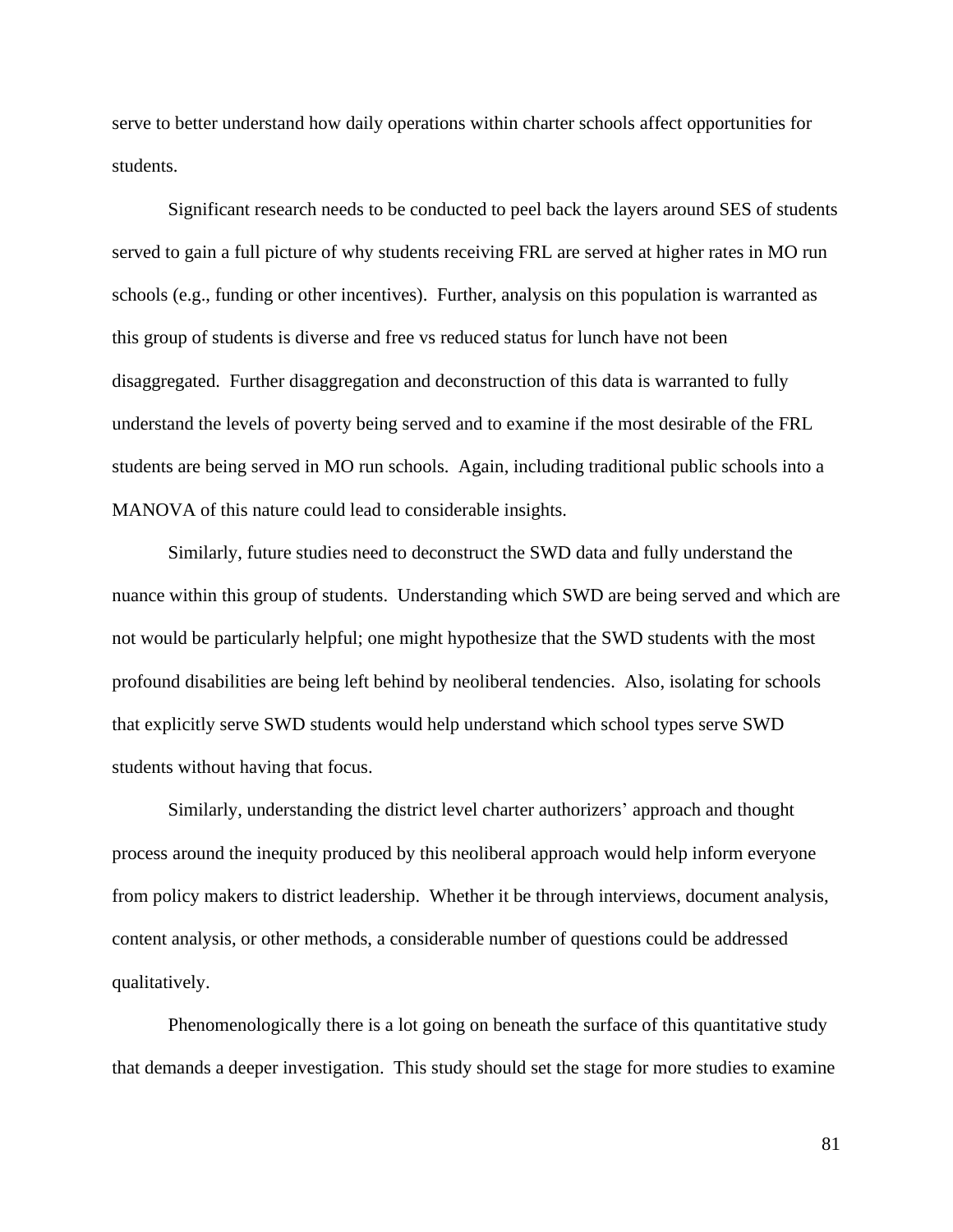these different phenomena including both the explicit and implicit. Without the follow-up quantitative leg work, this study could become a dead canary in a coal mine instead of a warning sign with a call to action.

## **Neoliberalism Moving Forward**

As our nation's experiment with neoliberal education reform continues to evolve, policy makers must not forget that all of the numbers and inputs examined in this study represent individual students and teachers. As our education policymakers continue down the de facto Neoliberal accountability model track and as the number of students attending charter schools continues to grow understanding that simply comparing charter schools to traditional public schools is not a precise enough approach to ensure equity for all students. The neoliberal approach is an interesting and perhaps problematic way to distribute or perhaps ration resources. Whether looking at hospitals, prisons, or schools the neoliberal agenda has many critics, especially in settings where the bottom line may not be the most ethical way to make decisions. Moving forward policymakers and policy implementers must continue to monitor not only the neoliberal creep happening in our institutions, but monitor the neoliberal institutions to ensure equity of access and opportunity.

As neoliberalism and neoliberal solutions continue to enjoy widespread support, policymakers need to fundamentally reflect on the implications for students, teachers, parents, district staff.

#### **Policy Implications**

From a policy perspective, accountability measures for charter schools need to include more equity measures, especially around inputs to ensure that schools accurately represent the communities they serve. While it is problematic that the percentage of SWD is almost 50%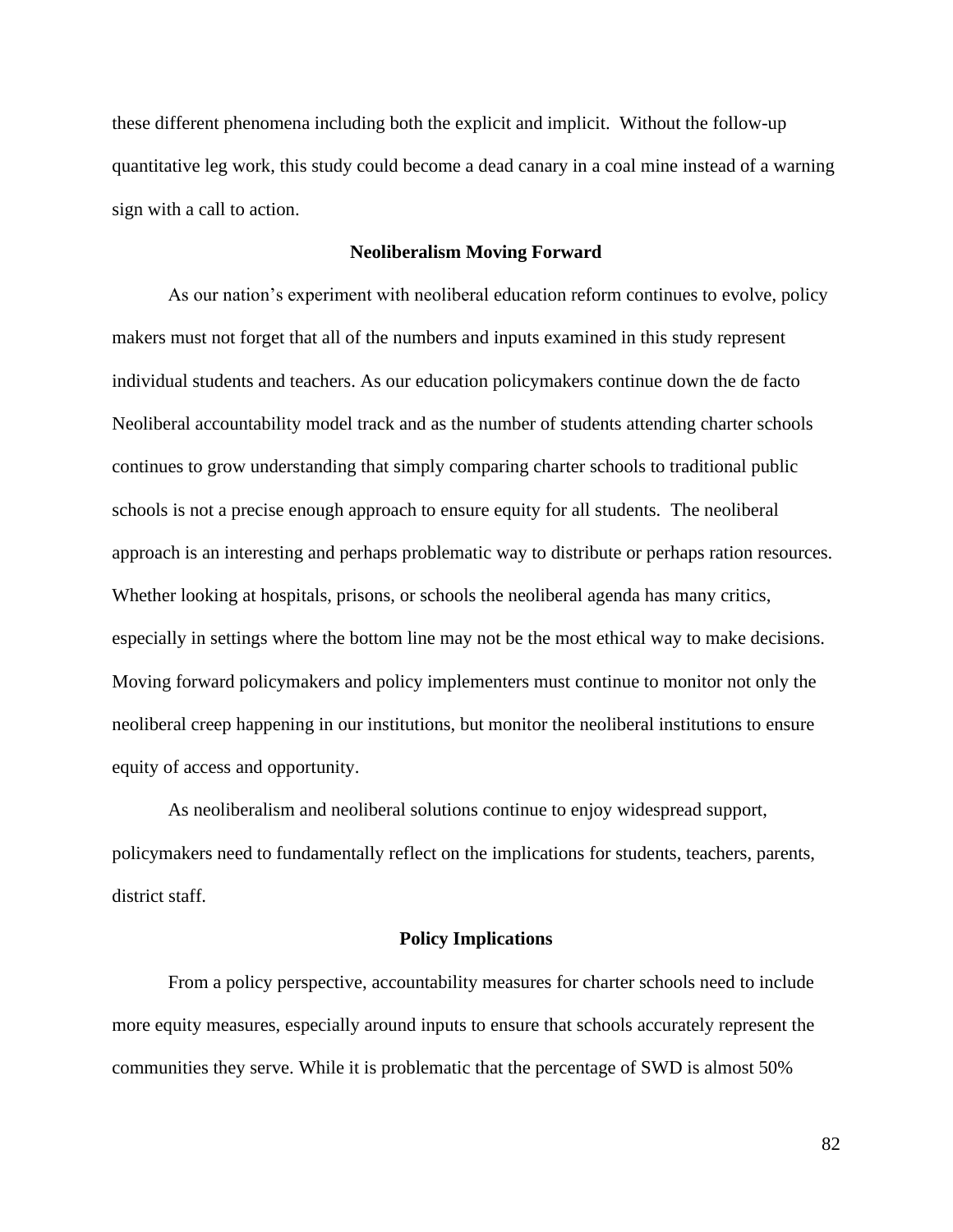higher in traditional public schools when compared to charter schools (FLDOE, 2018), it is equally problematic that charter schools that utilize MOs are less likely to service SWD than their non-MO counterparts. School accountability needs to be about more than a school grade and as neoliberalism evolves within our schools, appropriate and student benefiting accountability needs to evolve with it.

Further, as policy makers and district administrators strive to hold all schools accountable for everything from learning gains to students served, policy makers must require charter schools be held to the same standards of data reporting as their traditional public school counterparts. A better system of accountability for schools needs to exist; standard school nomenclatures and unique identifiers must be applied throughout all reports. School districts who authorize these charter schools must hold their charter schools as accountable as they hold their public schools when it comes to transparency, data integrity, and sincerity of reporting. Until schools or perhaps school districts and their authorizers accountable from a data integrity perspective, it will be impossible to fully hold them accountable from an educational perspective and continues to disadvantage traditional public schools.

### **Conclusion**

This study resulted with significant differences being found between the sample of charter schools utilizing a management organization, and those not utilizing a management organization. Specifically schools utilizing MOs had a higher rate of students on free/reduced lunch, had a higher rate of ELL students, a lower rate of SWD students, and a higher rate of Not Highly Qualified Teachers. Significant differences were not found within the two groups when looking at school grade and stability rate. More studies, looking at the same variables over time would provide more power and generalizability as would a more complete data set from the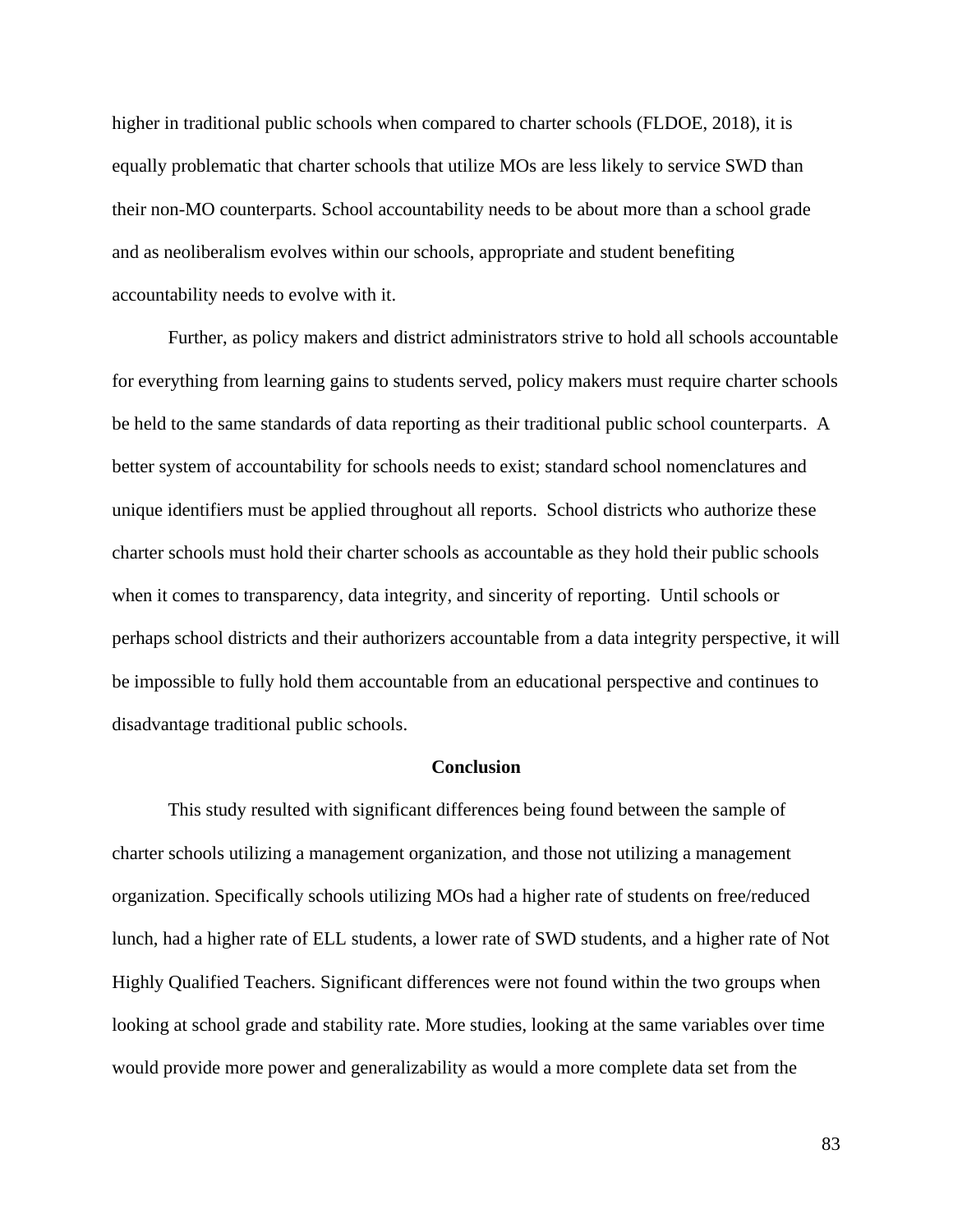state. As the charter movement continues to grow and evolve, more care needs to be placed to determine which schools are have the best outcomes and also which schools have the most equitable inputs.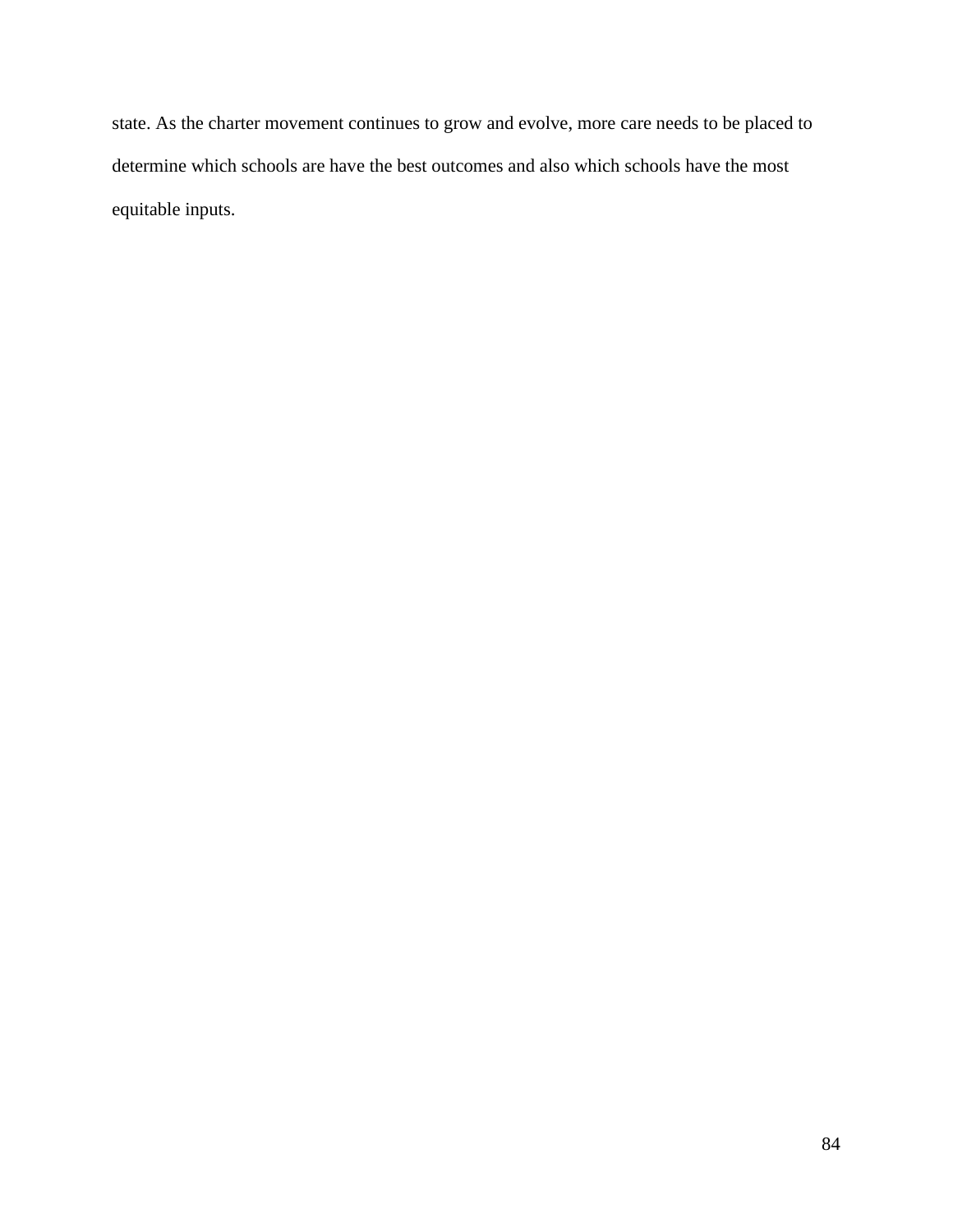#### **REFERENCES**

- Arsen, D., & Yongemei, N. (2011). The effect of charter school competition on school district resource allocation. *Educational Administration Quarterly*, *48(1)*, 3-38.
- Ball, S. J., Thrupp, M., & Forsey, M. (2010). Hidden markets: The new education privatization Patricia Burch. *British Journal of Sociology of Education*, 31(2), 229-241. Retrieved from https://doi-org.ezproxy.lib.usf.edu/10.1080/01425690903541228
- Barigozzi, F., & Burani, N. (2016). Competition and screening with motivated health professionals. *Journal of Health Economics*, *50,* 358-371. doi:10.1016/j.jhealeco.2016.06.003
- Bellibaş, M. Ş. (2016). Who are the most disadvantaged? Factors associated with the achievement of students with low socioeconomic backgrounds. *Educational Sciences: Theory & Practice*, *16*(2), 671–710. Retrieved from: https://doi-org.ezproxy.lib.usf.edu/10.12738/estp.2016.2.0257
- Belfield, C., & Levin, H. (2002). The effect of competition on educational outcomes: A review of the US evidence. *Review of Educational Research*, *72(2)*, 279–341.
- Bettinger, E. P. (2005). The effect of charter schools on charter students and public schools. *Economics of Education Review*, *24*(2), 133-147. doi: 10.1016/j.econedurev.2004.04.009
- Bryk, A. (2010). *Organizing schools for improvement : lessons from Chicago*. Chicago London: University of Chicago Press.
- Buras, K. (2014). Charter schools flood New Orleans: The disaster ten years later. *The Progressive*, *12*, 22-26.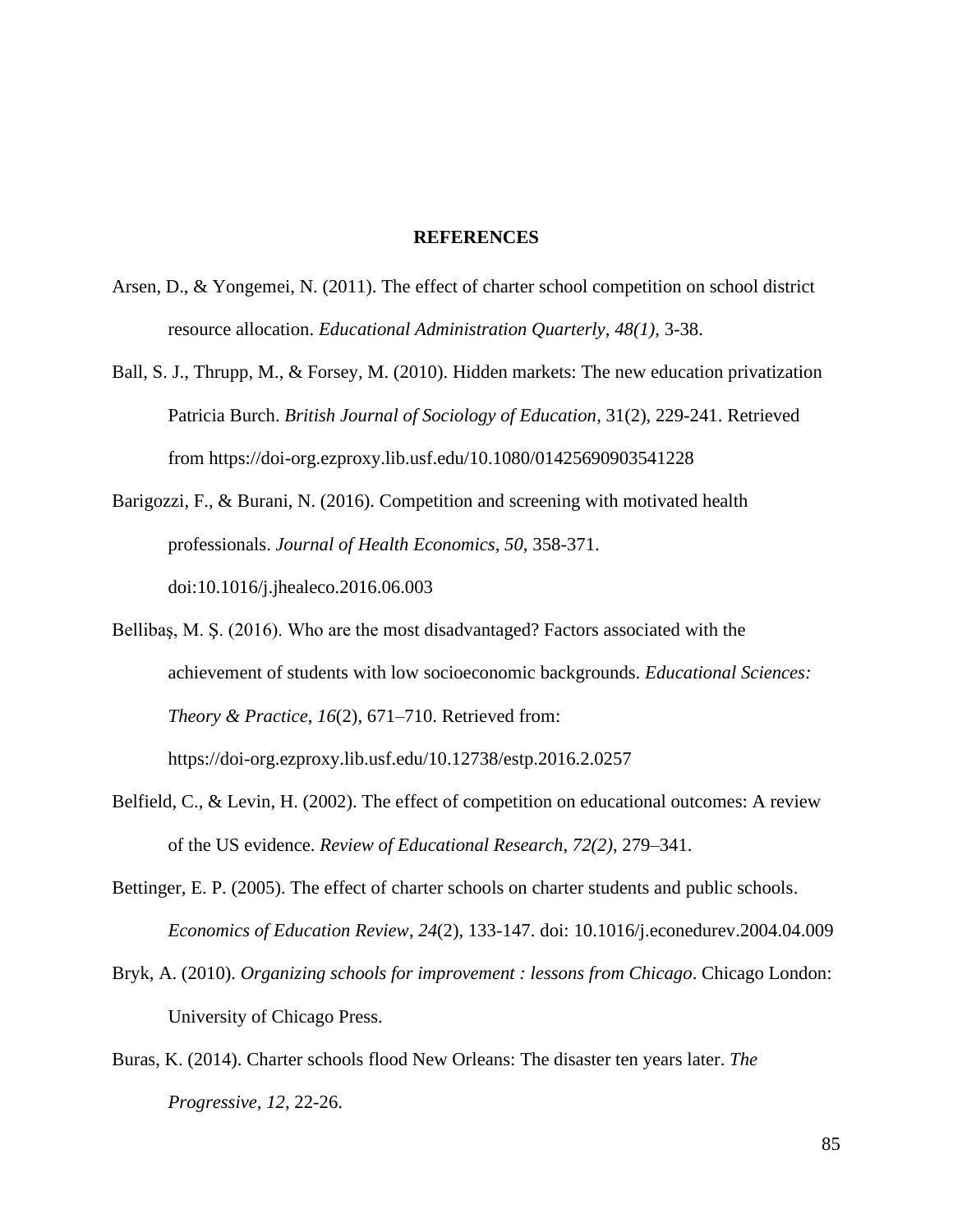Chakrabarti, R. (2013). Do vouchers lead to sorting under random private school selection? Evidence from the Milwaukee voucher program. *Economics of Education Review*, *34,*  191-218. doi:10.1016/j.econedurev.2013.01.009

Center for Research on Education Outcomes (CREDO). (2009). Multiple Choice: Charter school performance in sixteen states. Retrieved from

http://credo.stanford.edu/reports/MULTIPLE\_CHOICE\_CREDO.pdf

Center for Research on Education Outcomes (CREDO). (2013). National charter school study. Retrieved from

http://credo.stanford.edu/documents/NCSS%202013%20Final%20Draft.pdf

- Cooper, R., Heldman, C., Ackerman, A. R., & Farrar-Meyers, V. A. (2016). Hidden corporate profits in the U.S. prison system: The unorthodox policy-making of the American Legislative Exchange Council. *Contemporary Justice Review*, *3*, 380-400.
- David, R. (2016). National Charter School Management Overview. *National Alliance for Public Charter Schools*. Retrieved from

https://www.publiccharters.org/sites/default/files/documents/2019-

06/napcs\_management\_report\_web\_06172019.pdf

De Cooman, R., De Gieter, S., Pepermans, R., & Jegers, M. (2011). A cross-sector comparison of motivation-related concepts in for-profit and not-for-profit service organizations. *Nonprofit and Voluntary Sector Quarterly*, *40*(2), 296-317.

DeLuca, D., Gallivan, M. J., & Kock, N. (2008). Furthering information systems action research: A post-positivist synthesis of four dialectics. *Journal of the Association for Information Systems*, *9*(2), 48–71. Retrieved from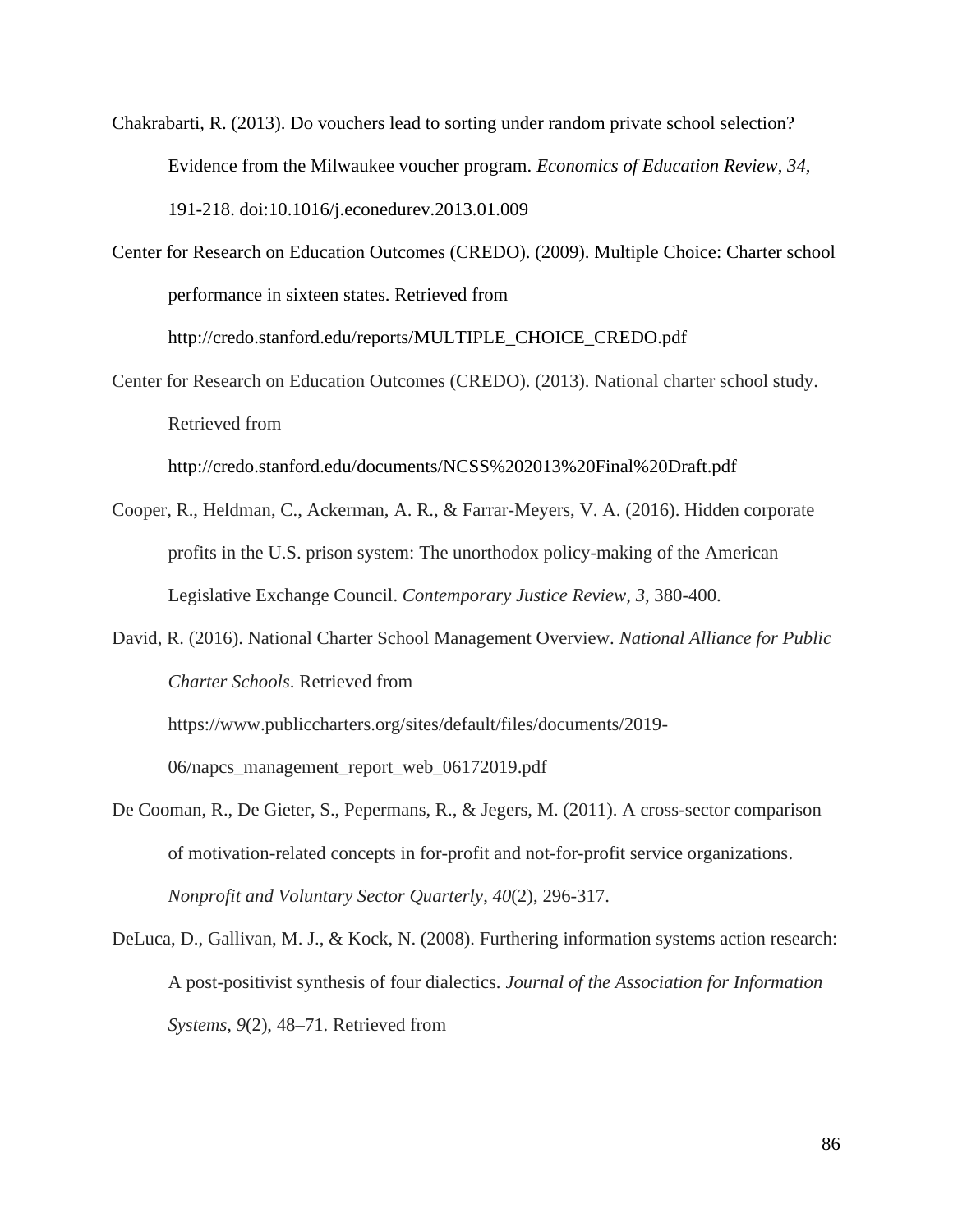http://ezproxy.lib.usf.edu/login?url=http://search.ebscohost.com/login.aspx?direct=true& db=buh&AN=31748791&site=eds-live

Dowd, K. (1996). The case for financial laissez-faire. *The Economic Journal*, *436*, 679-687.

- Eisenberg, A. K. (2016). Incarceration incentives in the decarceration era. *Vanderbilt Law Review*, *69*(1), 71-139.
- Ertas, N., & Roch, C. H. (2014). Charter schools, equity, and student enrollments: The role of for-profit educational management organizations. *Education and Urban Society*, *46*(5), 548-579.
- Finn, C. (2020, September 03). Has Trump turned against charter schools? Retrieved March 09, 2020, from https://fordhaminstitute.org/national/commentary/has-trump-turned-againstcharter-schools
- Finnigan, K. S. (2007). Charter school autonomy the mismatch between theory and practice. *Educational Policy*, *21*(3), 503-526.
- FL Department of Agriculture. (2020). *Guidelines announced for free and reduced-price school meals and milk programs*. Retrieved from the

FL Department of Agriculture, Office of the Assistant Secretary for Civil Rights Washington, D.C.: https://www.freshfromflorida.com/Food-Nutrition/Nutrition-Programs/National-School-Lunch-Program/Family-Application-for-Free-and-Reduced-Price-School-Meals

Florida Department of Education. (2006). *Florida's charter schools a decade of progress*. Retrieved June 8, 2017 from

http://www.floridaschoolchoice.org/information/charter\_schools/files/charter\_10year\_book. pdf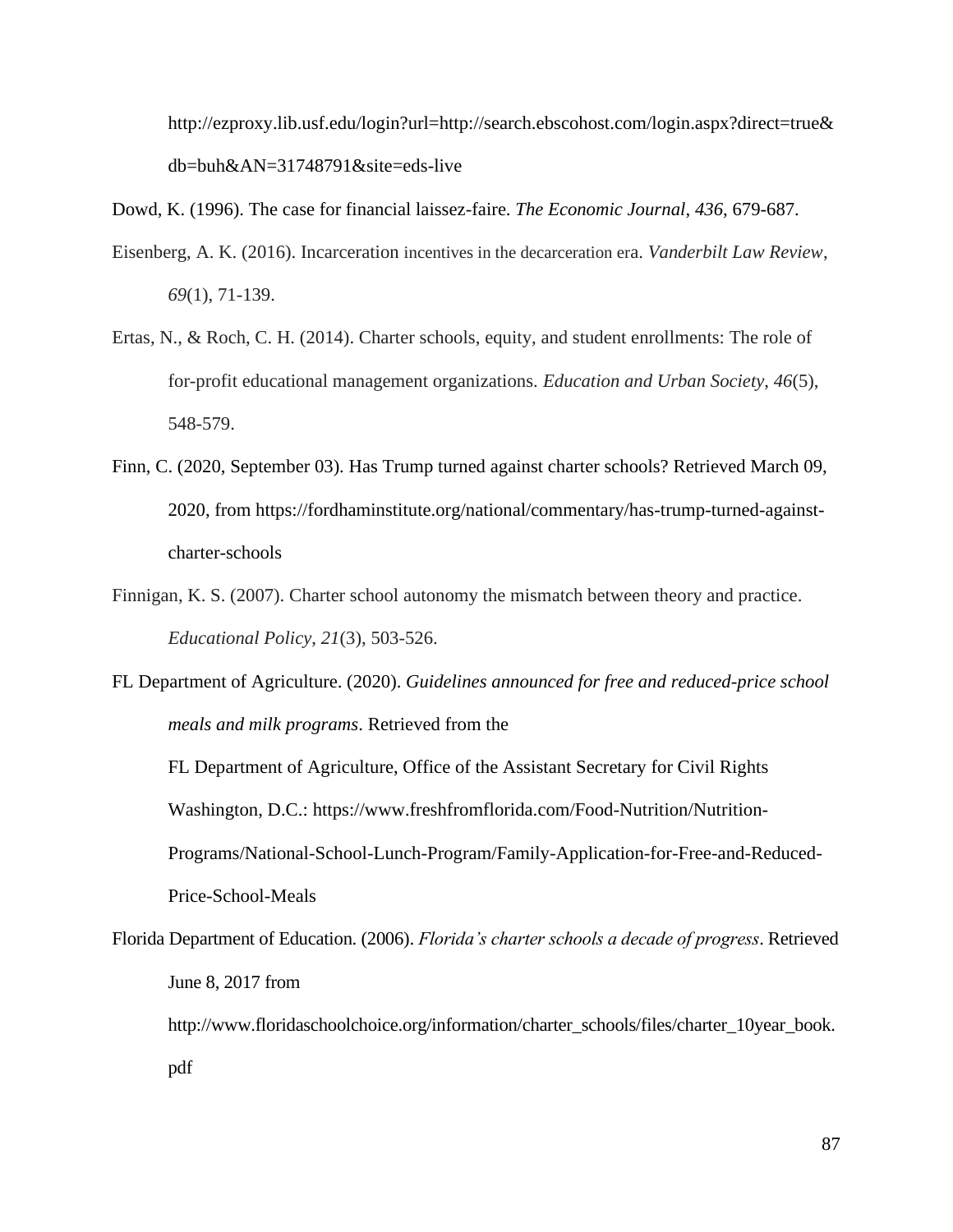Florida Department of Education. (2014). Highly qualified teacher status. *DOE Information Database Requirements Volume 1*. Retrieved from

www.fldoe.org/core/fileparse.php/7729/urlt/0100226-131037.pdf

Florida Department of Education. (2014). *Florida charter schools fact sheet*. Retrieved June 8, 2017 from

[http://www.fldoe.org/core/fileparse.php/7778/urlt/fast\\_facts\\_charter\\_schools.pdf](http://www.fldoe.org/core/fileparse.php/7778/urlt/fast_facts_charter_schools.pdf)

- Florida Department of Education. (2015). *McKay scholarship program FAQs.* Retrieved from http://www.fldoe.org/schools/school-choice/k-12-scholarship-programs/mckay/mckayfaqs.stml
- Florida Department of Education. (2017). *Florida charter schools fact sheet*. Retrieved March 31, 2018 from http://www.fldoe.org/core/fileparse.php/7696/urlt/Charter\_Sept\_2017\_rev.pdf
- Florida Department of Education. (August 2017). *2016-17 Guide to calculating school and district grades*. Retrieved from

<http://www.fldoe.org/core/fileparse.php/18534/urlt/SchoolGradesCalcGuide17.pdf>

Florida Department of Education. (April 2018*). Student achievement in Florida's charter schools: A comparison of the performance of charter school students with traditional public school students, 2017-2018*. Retrieved from http://www.fldoe.org/core/fileparse.php/7778/urlt/SAR1718.pdf

Florida Department of Education. (September 2019). *Florida charter schools fact sheet*. Retrieved from<http://www.fldoe.org/core/fileparse.php/7696/urlt/Charter-Sept-2019.pdf>

Florida Department of Education (July 2020). *Florida Charter School Directory 2019 Accountability Report.* Retrieved from

http://app4.fldoe.org/CSA/PostToWeb/ManageSearch.aspx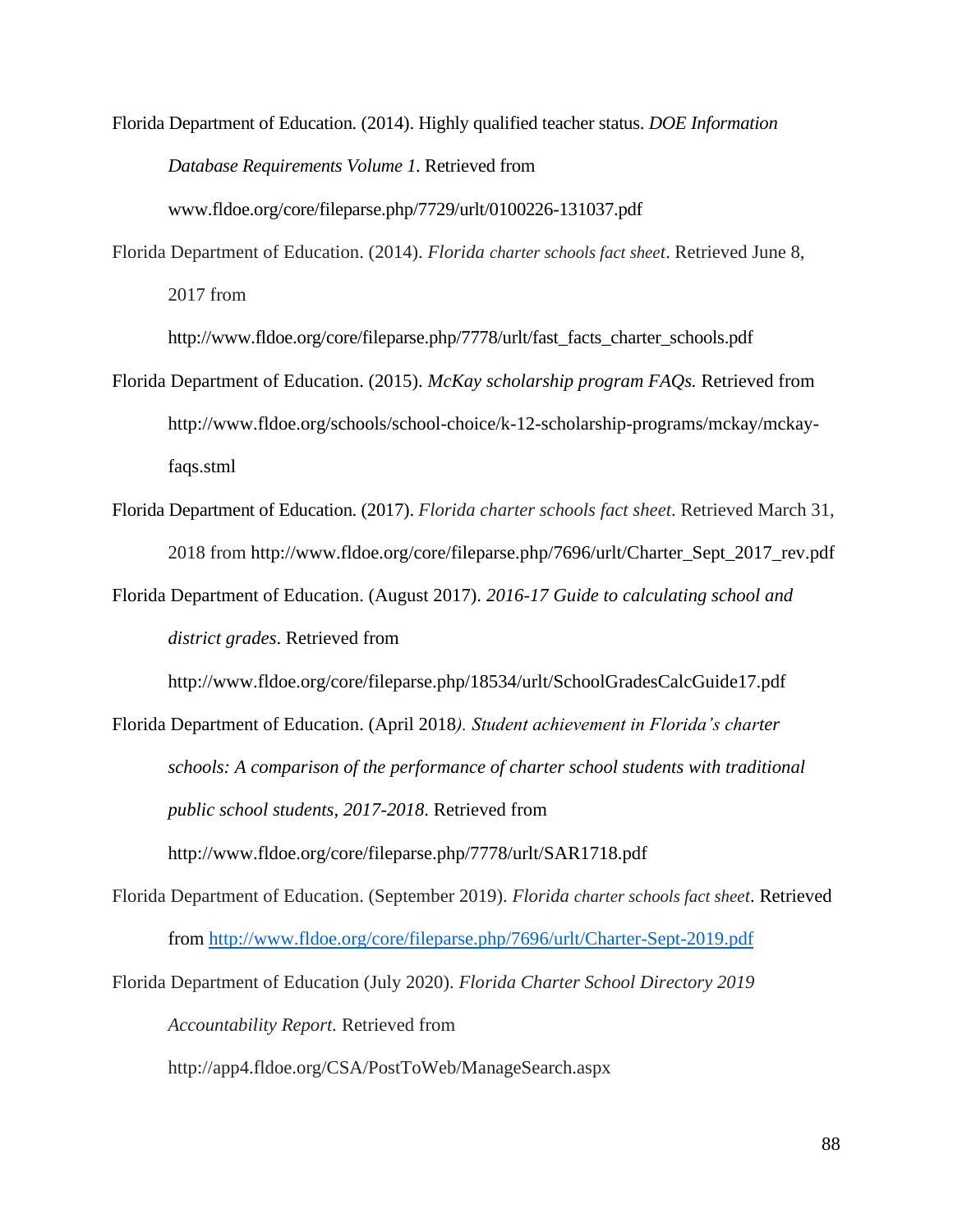Florida Statutes. (2018). *K-20 Education Code, Title XLVIII § 1002.33, Charter Schools*. Retrieved from

[http://www.leg.state.fl.us/statutes/index.cfm?mode=View%20Statutes&SubMenu=1&Ap](http://www.leg.state.fl.us/statutes/index.cfm?mode=View%20Statutes&SubMenu=1&App_mode=Display_Statute&Search_String=Charter+Schools,&URL=1000-1099/1002/Sections/1002.33.html) [p\\_mode=Display\\_Statute&Search\\_String=Charter+Schools,&URL=1000-](http://www.leg.state.fl.us/statutes/index.cfm?mode=View%20Statutes&SubMenu=1&App_mode=Display_Statute&Search_String=Charter+Schools,&URL=1000-1099/1002/Sections/1002.33.html)

[1099/1002/Sections/1002.33.html](http://www.leg.state.fl.us/statutes/index.cfm?mode=View%20Statutes&SubMenu=1&App_mode=Display_Statute&Search_String=Charter+Schools,&URL=1000-1099/1002/Sections/1002.33.html)

Florida Statutes. (2019). *K-20 Education Code Title XLVIII § 1003.56 English Language instruction for limited English proficient students.*

Retrieved from

[http://www.leg.state.fl.us/Statutes/index.cfm?App\\_mode=Display\\_Statute&URL=1000-](http://www.leg.state.fl.us/Statutes/index.cfm?App_mode=Display_Statute&URL=1000-1099/1003/Sections/1003.56.html)

[1099/1003/Sections/1003.56.html](http://www.leg.state.fl.us/Statutes/index.cfm?App_mode=Display_Statute&URL=1000-1099/1003/Sections/1003.56.html)

Florida Statutes. (2019) *K-20 Education Code Title XLVIII § 1007.02 Students with disabilities* 

*Definition*

Retrieved From

[http://www.leg.state.fl.us/statutes/index.cfm?App\\_mode=Display\\_Statute&URL=1000-](http://www.leg.state.fl.us/statutes/index.cfm?App_mode=Display_Statute&URL=1000-1099/1007/Sections/1007.02.html) [1099/1007/Sections/1007.02.html](http://www.leg.state.fl.us/statutes/index.cfm?App_mode=Display_Statute&URL=1000-1099/1007/Sections/1007.02.html)

- Frankenberg, E., Siegel-Hawley, G., & Wang, J. (2011). Choice without equity: Charter school segregation. *Education Policy Analysis Archives*, *19*(1) 1-92.
- Frendeway, M., Sawatka, K., Marcavage, W., Carney, K., Martinez, K., & Dauphin, P. (2015). School choice yearbook 2014–15: Breaking down barriers to school choice. Washington, DC: Alliance for School Choice.
- Friedman, M. (1955). The role of government in education. In R. A. Solo (Ed.), *Economics and the public interest* (pp. 123–144). New Brunswick, NJ: Rutgers University Press.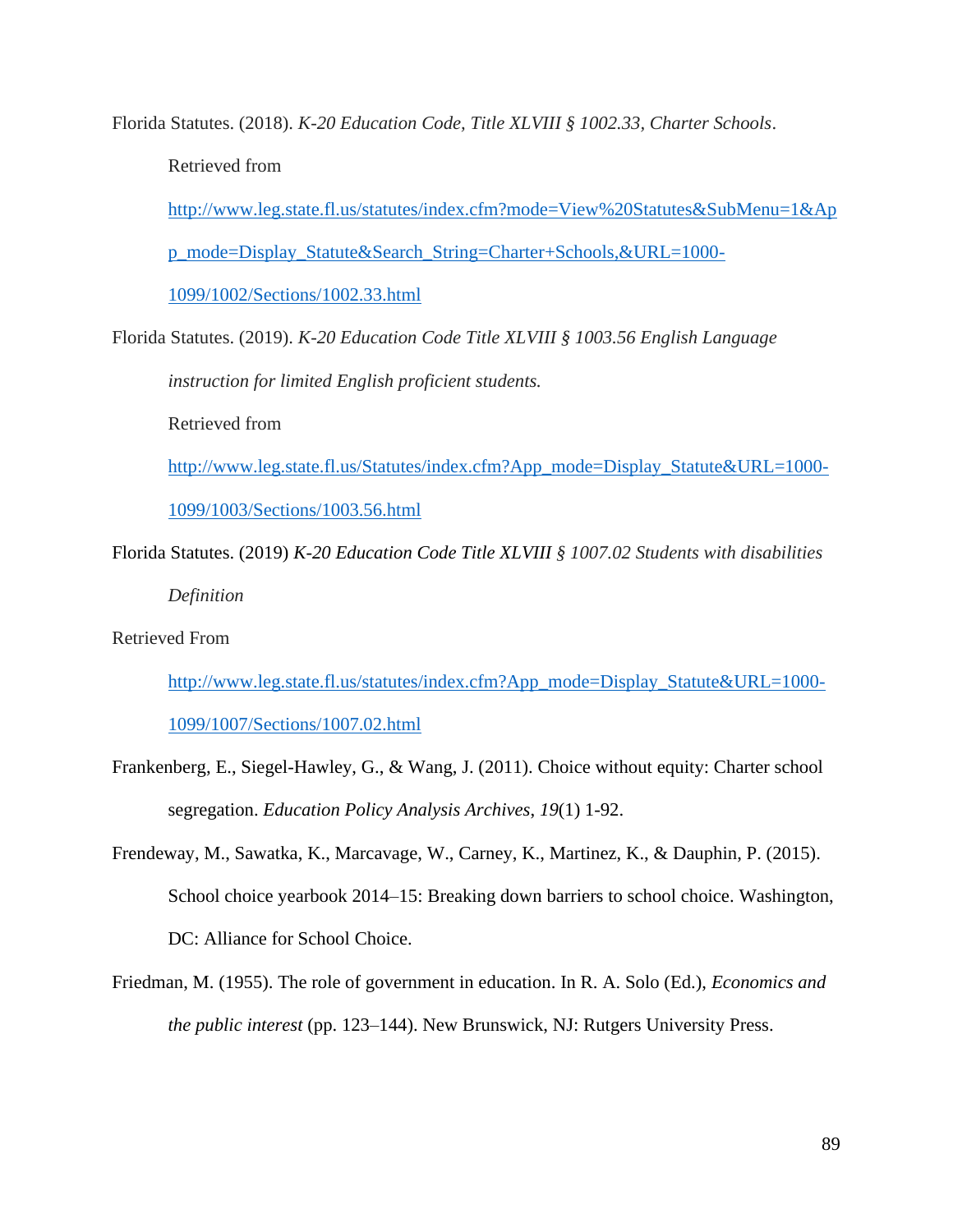- Garda, R. (2015). Searching for equity amid a system of schools: The view from New Orleans. *Fordham Urban Law Journal*, *42*, 613-670.
- Guin, K. (2004). Chronic teacher turnover in urban elementary schools. *Education Policy Analysis Archives*, *12*(42), 1–30.
- Guggenheim, D. (Director). (2010). *Waiting for superman* [Motion picture on DVD]. United States: Paramount Vantage.
- Gustafsson, J. E., Nilsen, T., & Hansen, K. Y. (2016). School characteristics moderating the relation between student socioeconomic status and mathematics achievement in grade 8. Evidence from 50 countries in TIMSS 2011. *Studies in Educational Evaluation*, 57, 16- 30 Retrieved from https://doi-org.ezproxy.lib.usf.edu/10.1016/j.stueduc.2016.09.004
- Harvey, J. (2011). Privatization: A drain on public schools. *Educational Leadership, 69(*4), 48- 53.
- Hayes, K. N. (2016). Neoliberalism in historical light: How business models displaced science education goals in two eras. *Educational Leadership and Administration: Teaching and Program Development*, *27*1, 1-19.
- Hebel, S. (2001). Who pays the costs to help students with disabilities? *Chronicle of Higher Education*, *47*(43), 19–21. Retrieved from http://ezproxy.lib.usf.edu/login?url=http://search.ebscohost.com/login.aspx?direct=true& db=eric&AN=EJ631131&site=eds-live
- Heimeshoff, M., Schreyögg, J., & Tiemann, O. (2014). Employment effects of hospital privatization in Germany. *European Journal of Health Economics*, *15*(7), 747-757. doi:10.1007/s10198-013-0520-1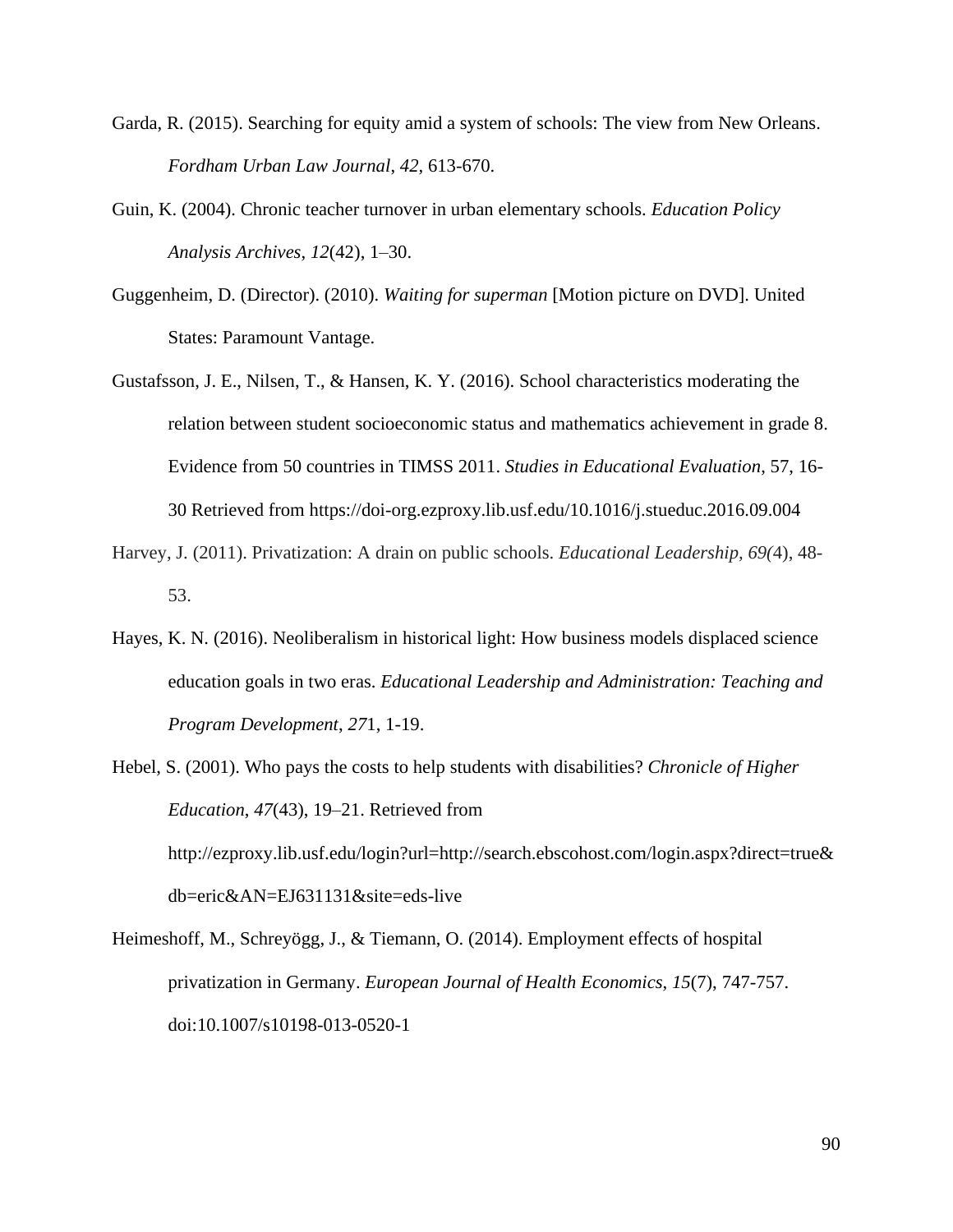- Henrion, E. (2016). We have to do better: Attacking teacher tenure is not the way to solve education inequity. *Missouri Law Review*, *2*, 537-560.
- Henry, K. J., & Dixson, A. D. (2016). "Locking the door before we got the keys": Racial realities of the charter school authorization process in post-Katrina New Orleans. *Educational Policy*, *30*(1), 218-240.
- Hermansen, P. M. (2014). There was no one coming with enough power to save us. Waiting for "Superman" and the rhetoric of the new education documentary. *Rhetoric & Public Affairs*, *17*(3), 511-539.
- High-Quality Charter Schools K-12 Education. (n.d.). Retrieved March 09, 2020, from <https://k12education.gatesfoundation.org/what-we-do/high-quality-charter-schools/>
- Hill, P. (2020, February 20). The Future of Charter Schooling May Mean a Return to Its Roots. Retrieved March 09, 2020, from https://www.crpe.org/thelens/future-charter-schoolingmay-mean-return-its-roots
- Horvat, E. M., & Baugh, D. E. (2014). Backtalk: Do you favor charter schools? Why are we still asking? *Phi Delta Kappan*, *96*(4), 80-80. doi:10.1177/0031721714561458
- Howell, W., Peterson, P., Wolf, P., & Campbell, D. (2002). *The education gap: Vouchers and urban schools*. Washington, DC: Brookings Institution Press.
- Jehangir, K., Glas, C. A. W., & van den Berg, S. (2015). Exploring the relation between socioeconomic status and reading achievement in PISA 2009 through an intercepts-andslopes-as-outcomes paradigm. *International Journal of Educational Research*, *71*,1–15. https://doi-org.ezproxy.lib.usf.edu/10.1016/j.ijer.2015.02.002
- Johnson, S. M. (2006). *The workplace matters: Teacher quality, retention, and effectiveness.*  Working Paper, National Education Association Research Department. Retrieved from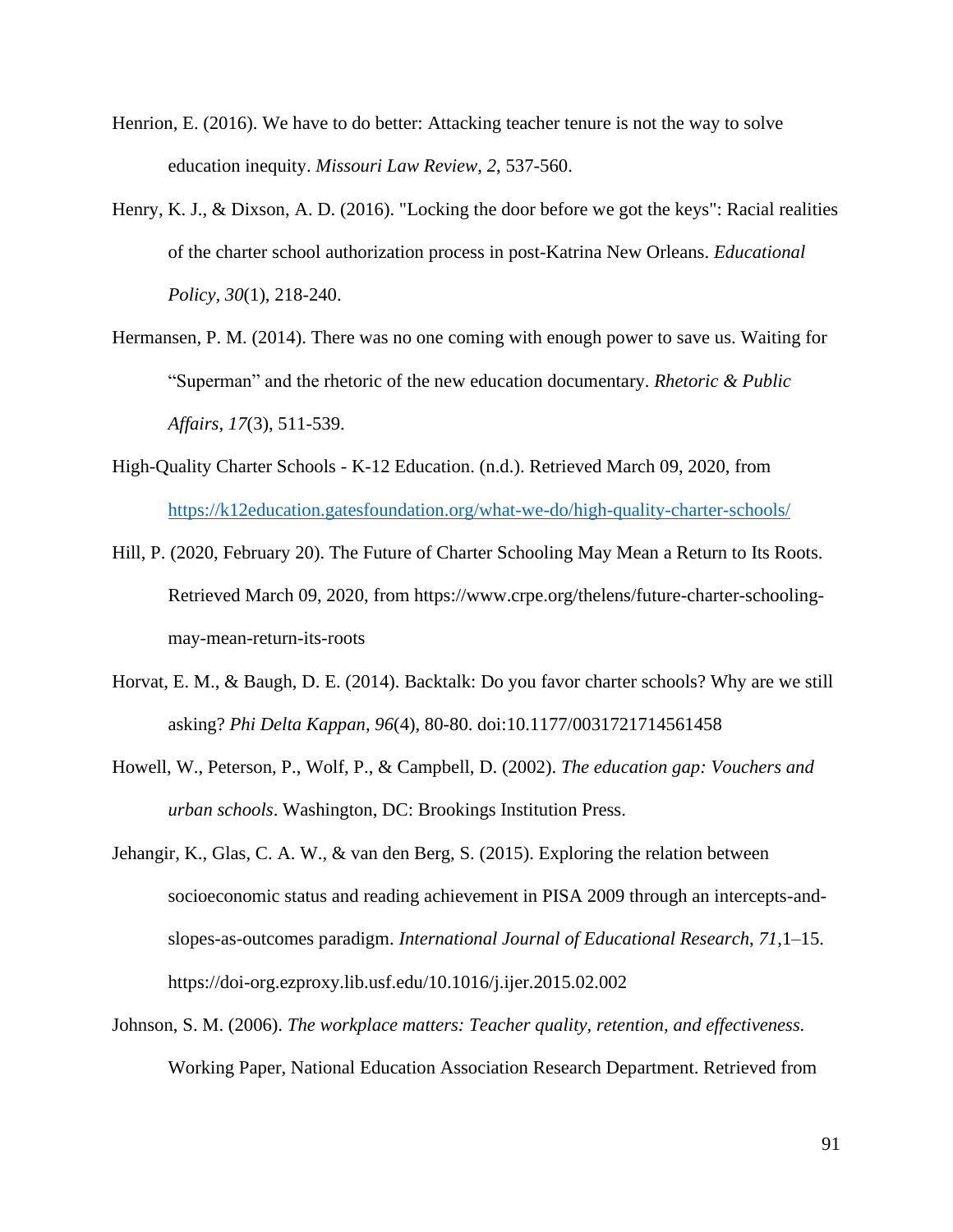[http://ezproxy.lib.usf.edu/login?url=http://search.ebscohost.com/login.aspx?direct=true&](http://ezproxy.lib.usf.edu/login?url=http://search.ebscohost.com/login.aspx?direct=true&db=eric&AN=ED495822&site=eds-live) [db=eric&AN=ED495822&site=eds-live](http://ezproxy.lib.usf.edu/login?url=http://search.ebscohost.com/login.aspx?direct=true&db=eric&AN=ED495822&site=eds-live)

- KIPP Board of Directors. (n.d.). Retrieved March 09, 2020, from https://www.kipp.org/kippfoundation/kipp-board-of-directors/
- Kuehl, R. A. (2012). The rhetorical presidency and 'accountability' in education reform: comparing the presidential rhetoric of Ronald Reagan and George W. Bush. *The Southern Communication Journal*, *4*, 329-348.
- Lacireno-Paquet, N., Holyoke, T. T., Moser, M., & Henig, J. R. (2002). Creaming versus cropping: Charter school enrollment practices in response to market incentives. *Educational Evaluation and Policy Analysis*, 24(*2)*, 145-158. doi:10.2307/3594141
- Lacireno-Paquet, N. (2004). Do EMO-operated charter schools serve disadvantaged students? The influence of state policies. *Education Policy Analysis Archives*, *12*(26).
- Lee, S. W. (2018). Pulling back the curtain: Revealing the cumulative importance of highperforming, highly qualified teachers on students' educational outcome. *Educational Evaluation and Policy Analysis*, *40*(3), 359–381. Retrieved from [http://ezproxy.lib.usf.edu/login?url=http://search.ebscohost.com/login.aspx?direct=true&](http://ezproxy.lib.usf.edu/login?url=http://search.ebscohost.com/login.aspx?direct=true&db=eric&AN=EJ1186805&site=eds-live) [db=eric&AN=EJ1186805&site=eds-live](http://ezproxy.lib.usf.edu/login?url=http://search.ebscohost.com/login.aspx?direct=true&db=eric&AN=EJ1186805&site=eds-live)
- Leyva, R. (2009). No Child Left Behind: A Neoliberal Repackaging of Social Darwinism. *Journal for Critical Education Policy Studies*, *7*(1), 364–381. Retrieved from [http://search.ebscohost.com/login.aspx?direct=true&db=eric&AN=EJ859302&site=eds](http://search.ebscohost.com/login.aspx?direct=true&db=eric&AN=EJ859302&site=eds-live)[live](http://search.ebscohost.com/login.aspx?direct=true&db=eric&AN=EJ859302&site=eds-live)
- Linick, M. & Lubienski, C. (2013). How charter school do, and don't inspire change in traditional public school districts. *Childhood Education, (89)2, 99-104*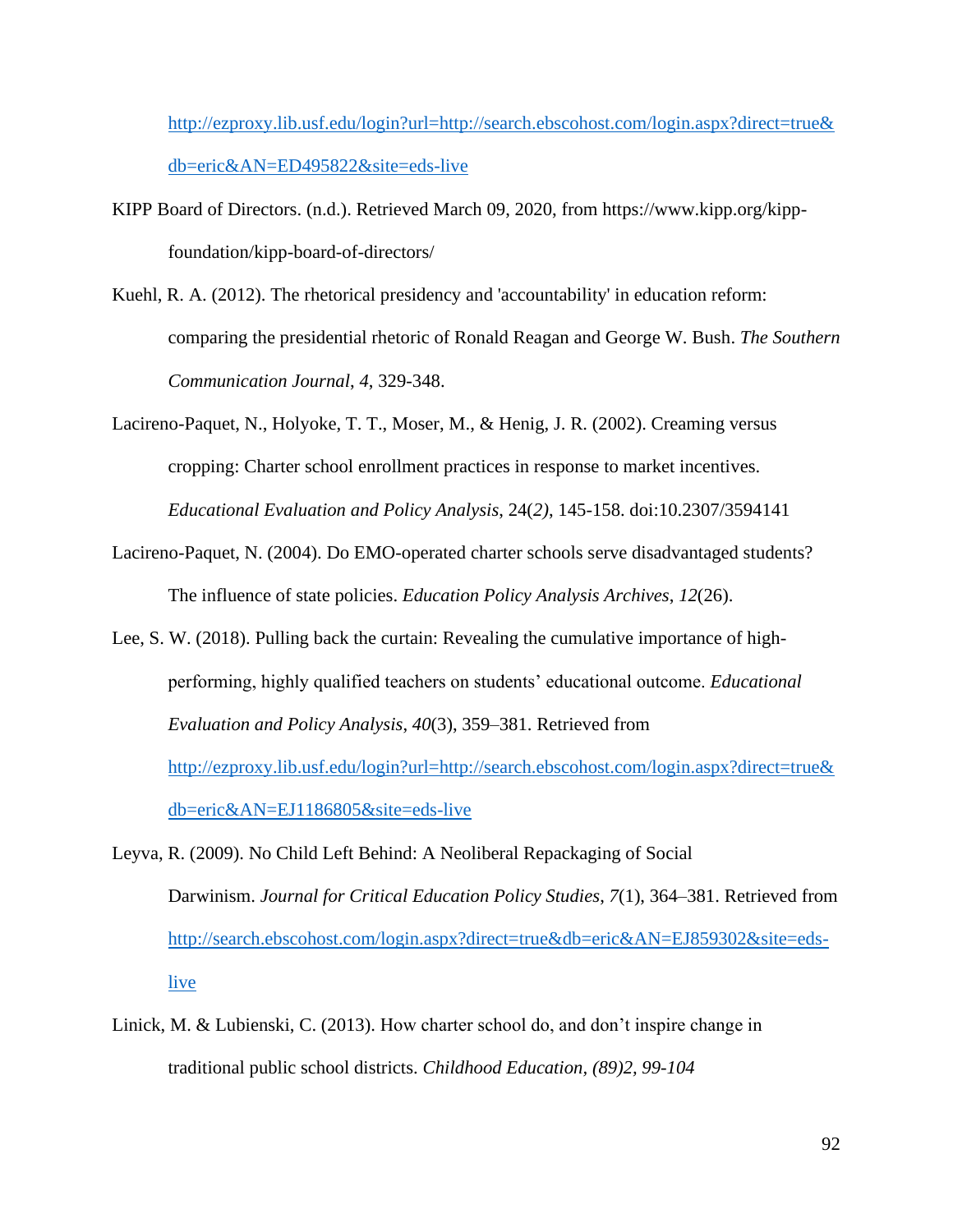Retrieved from

http://search.ebscohost.com.ezproxy.lib.usf.edu/login.aspx?direct=true&db=edsbl&AN= RN327735522&site=eds-live.

Loeb, S., Valant, J., & Kasman, M. (2011). Increasing choice in the market for schools: Recent reforms and their effects on student achievement. *National Tax Journal*, *64*(1), 141-164. Retrieved from

http://faculty.smu.edu/millimet/classes/eco4361/readings/loeb%20et%20al%202011.pdf

- Loveless, T., & Kelly, A. P. (2012). Comparing new school effects in charter and traditional public schools. *American Journal of Education*, *118*(4), 427-454. doi:10.1086/666370.
- Lubienski, C. (2003). Innovation in education markets: Theory and evidence on the impact of competition and choice in charter schools. *American Educational Research Journal*, *40*(2), 395-443.
- Miron, G., Urschel, J. L., Mathis, W. J., & Tornquist, E. C. (2010). *Schools without diversity: Education management organizations, charter schools, and the demographic stratification of the American school system*. University of Colorado at Boulder: Arizona State University.
- Martinez, E., & Garcia, A. (1997). What is neoliberalism? A brief definition for activists. *National Network for Immigrant and Refugee Rights*, Retrieved from <https://corpwatch.org/article/what-neoliberalism>
- Metcalf, K. K., West, S. D., Legan, N., Paul, K., & Boone, W. J. (2002). *Evaluation of the Cleveland scholarship and tutoring program, 1998-2001*. Summary Report [and] Technical Report. Indiana: Indiana University.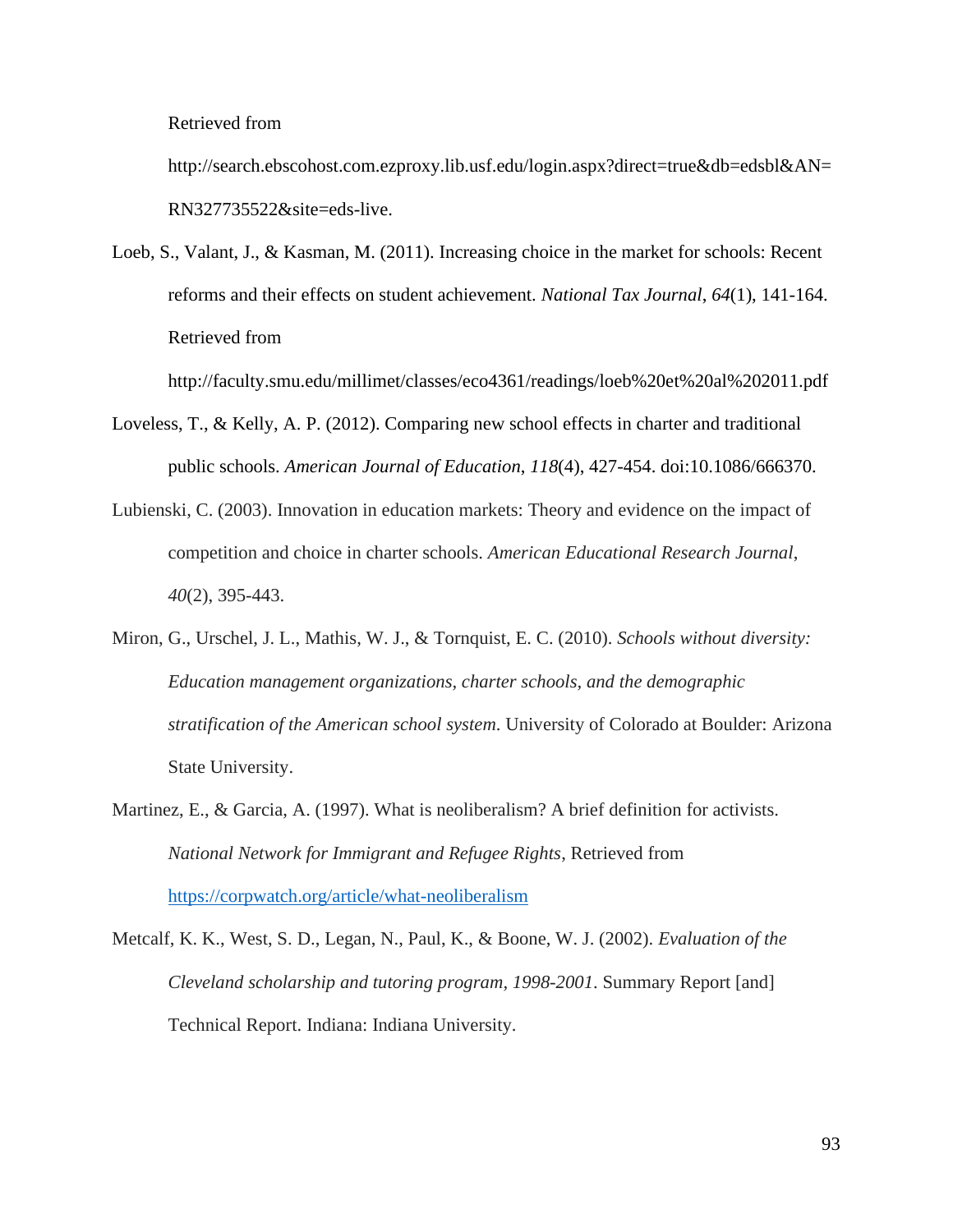National Alliance for Public Charter Schools. (2017). *Estimated Charter Public School Enrollment, 2016-17*. Retrieved March 31, 2018 from http://www.publiccharters.org/sites/default/files/migrated/wpcontent/uploads/2017/01/EER\_Report\_V5.pdf

- Nichols-Barrer, I., Gleason, P., Gill, B., & Tuttle, C. C. (2016). Student selection, attrition, and replacement in KIPP middle schools. *Educational Evaluation and Policy Analysis*, *(38)*1, 5-20.
- Our Impact. (n.d.). Retrieved March 09, 2020, from https://dfer.org/about/impact/
- Osborne, D. (2015). How New Orleans made charter schools work: Since Katrina, the Crescent City's schools have produced what some experts believe to be the most rapid academic improvement in American history--and created a reform model other cities are trying. *Washington Monthly*, *65*, 6-8.
- O'Connell, A. A., & McCoach, D. B. (2008). *Multilevel modeling of educational data*. Charlotte, NC: Information Age.
- Panhwar, A. H, Ansari, S. & Shah, A. A. (2017). Post-positivism: An effective paradigm for social and educational research. *International Research Journal of Art & Humanities*, *45*(45), 253–259. Retrieved from http://ezproxy.lib.usf.edu/login?url=http://search.ebscohost.com/login.aspx?direct=true& db=hft&AN=124140068&site=eds-live
- Parvis, E. A. (2015). When choice is the only option: The New Orleans all-charter school system and the inequality it breeds. *Columbia Human Rights Law Review*, *47*(1), 280-310.
- Peterson, P. E. (2016). The end of the Bush-Obama regulatory approach to school reform: Choice and competition remain the country's best hope. *Education Next*, *16*(3), 23-32.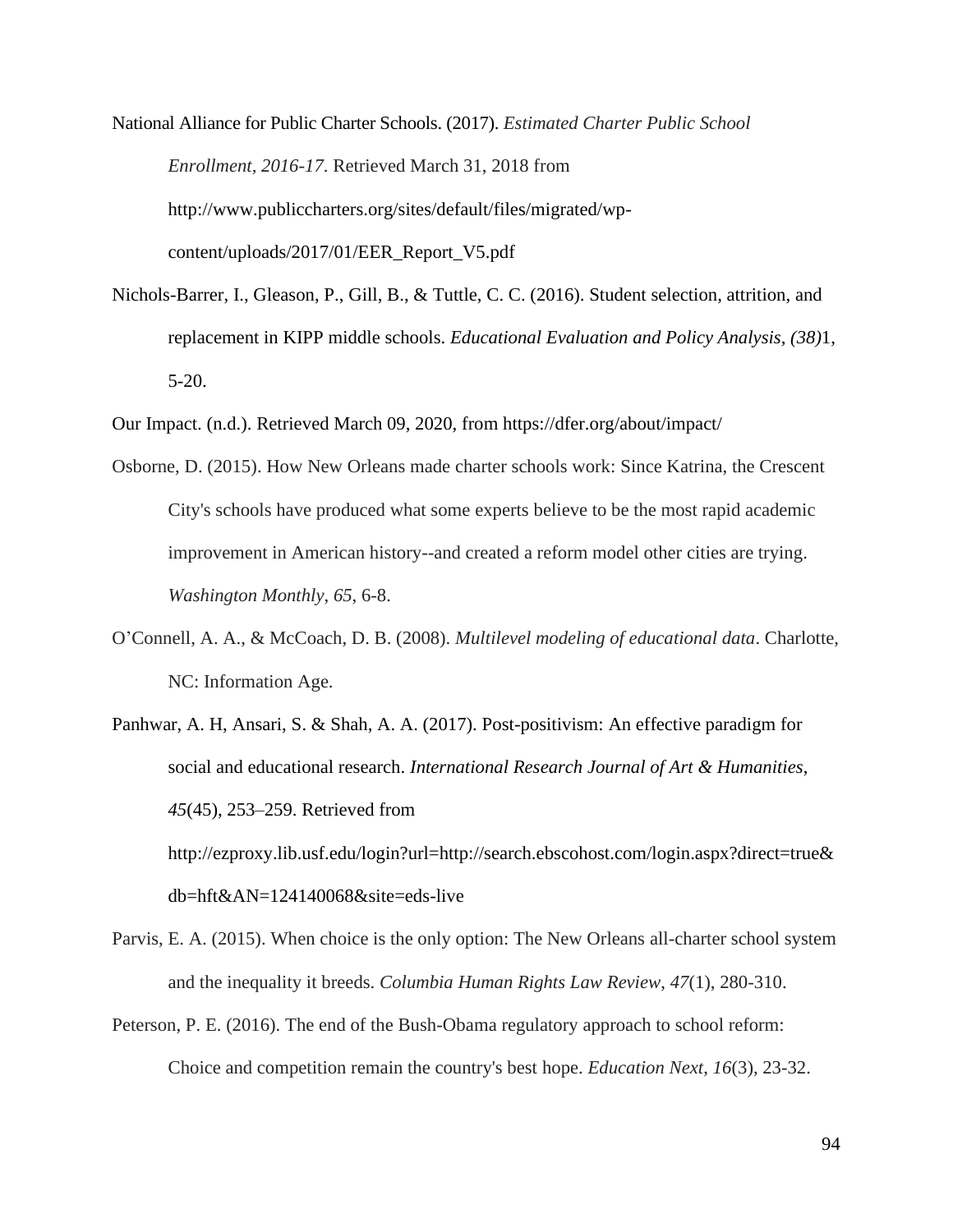- Peterson, P. E., Howell, W. G., Greene, J. P., (1999). *An evaluation of the Cleveland voucher program after two years*. Boston, Massachusetts: Harvard University Press.
- Petter, S. C., & Gallivan, M. J. (2004). Toward a framework for classifying and guiding mixed method research in information systems. In Sprague, Jr., R. H. (Ed.), *37th annual Hawaii international conference on system sciences.* Retrieved from [https://doi](https://doi-org.ezproxy.lib.usf.edu/10.1109/HICSS.2004.1265614)[org.ezproxy.lib.usf.edu/10.1109/HICSS.2004.1265614](https://doi-org.ezproxy.lib.usf.edu/10.1109/HICSS.2004.1265614)
- Phillips, D. C. (2004). Postpositivism. In Paul, J. L. (Ed.), *Introduction to the philosophies of research and criticism in education and the social sciences* (Chapter 2, pp. 49-56). New Jersey: Person Education.
- Picus, L. O., & Miller, C. J. (1995). Cost and service delivery trade-offs in providing educational services for students with severe disabilities. *Educational Administration Quarterly, 31*(68–93). Retrieved from

[http://ezproxy.lib.usf.edu/login?url=http://search.ebscohost.com/login.aspx?direct=true&](http://ezproxy.lib.usf.edu/login?url=http://search.ebscohost.com/login.aspx?direct=true&db=eric&AN=EJ504960&site=eds-live) [db=eric&AN=EJ504960&site=eds-live](http://ezproxy.lib.usf.edu/login?url=http://search.ebscohost.com/login.aspx?direct=true&db=eric&AN=EJ504960&site=eds-live)

- Pituch, K. & Stevens, J. (2016). *Applied multivariate statistics for the social sciences : analyses with SAS and IBM's SPSS*. New York: Routledge/Taylor & Francis Group.
- Preston, C., Goldring, E., Berends, M., & Cannata, M. (2012). School innovation in district context: Comparing traditional public schools and charter schools. *Economics of Education Review*, *31*(2), 318-330.
- Raudenbush, S. W., & Bryk, A. S. (2012). *Hierarchical linear models applications and data analysis methods*. Thousand Oaks: Sage.
- Raudenbush, S. W., & Liu, X. (2000). Statistical power and optimal design for multisite randomized trials. *Psychological Methods*, 5(3), 199-213.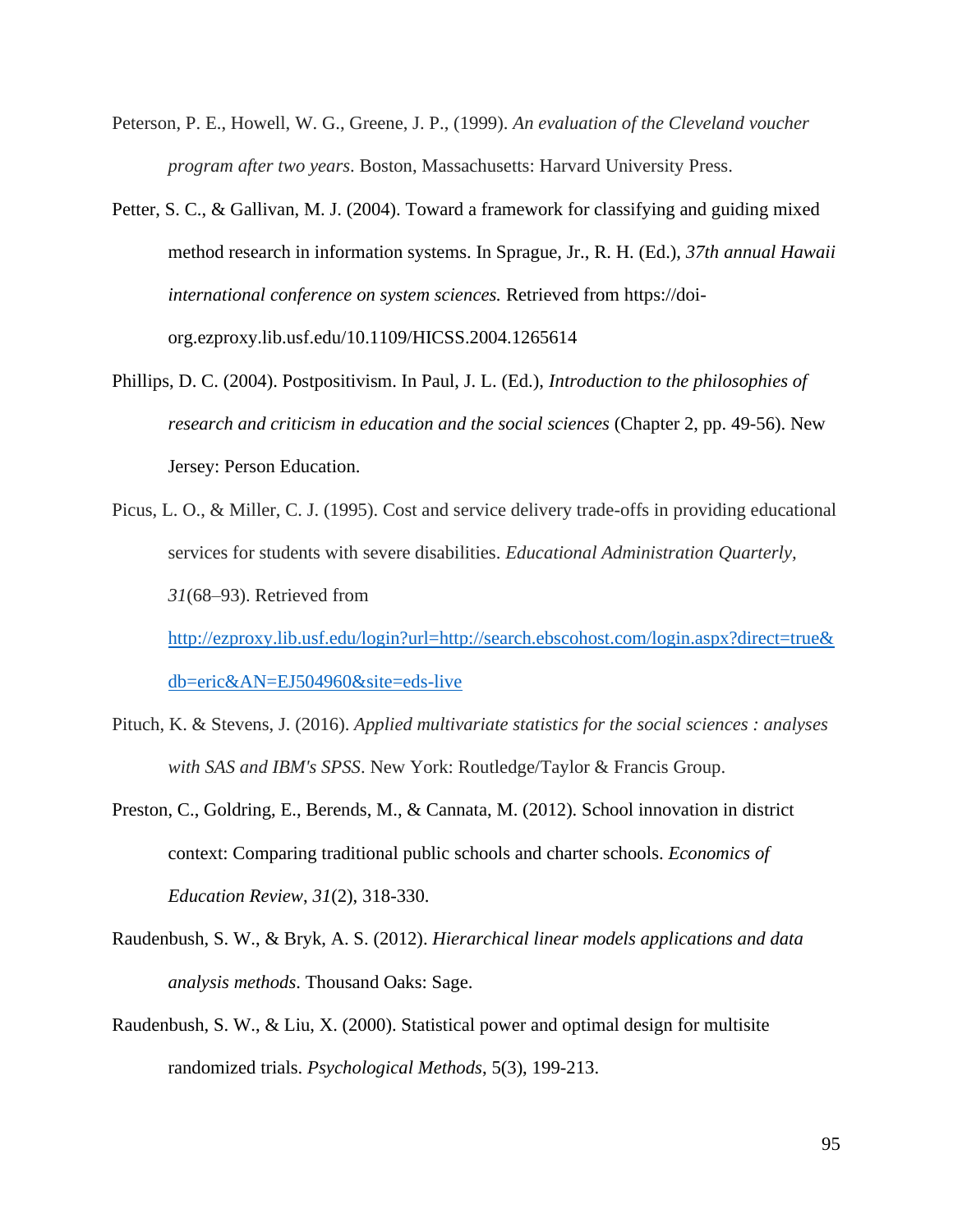- Ravitch, D. (2011). *The death and life of the great American school system: How testing and choice are undermining education*. New York, NY: Basic Books.
- Radoslovich, J., Roberts, S., & Plaza, A. (2014). Charter school innovations: A teacher growth model. *The Phi Delta Kappan*, *95(*5), 40-46.
- Richards, E. (2017). Milwaukee's voucher verdict: What 26 years of vouchers can teach the private-school choice movement--if only it would listen. *The American Prospect*, *48*(1), 85-91.
- Robelen, E. W. (2008). KIPP study finds high student attrition amid big learning gains. *Education Week*, *28*(05), 10-10.
- Roch, C. H., & Na, S. (2015). Nonprofit, for-profit, or stand-alone? How management organizations influence the working conditions in charter schools. *Social Science Quarterly (Wiley-Blackwell)*, *96*(5), 1380-1395. doi:10.1111/ssqu.12200
- Roch, C. H., & Sai, N. (2018). Stay or go? Turnover in CMO, EMO and regular charter schools. *The Social Science Journal*, *55*(3), 232–244. https://doiorg.ezproxy.lib.usf.edu/10.1016/j.soscij.2018.02.016
- Satiani, B. (2008). Specialty hospitals: Who do they help? *Surgery*, *143*(5), 589-598. Retrieved from https://doi.org/10.1016/j.surg.2007.11.021
- Scott, J., & DiMartino, C. C. (2010). Hybridized, franchised, duplicated, and replicated: Charter schools and management organizations. In C. A. Lubienski, & P. C. Weitzel (Eds.), *The Charter School Experiment: Expectations, Evidence, and Implications*, (171-196). Boston, Massachusetts: Harvard Education Press.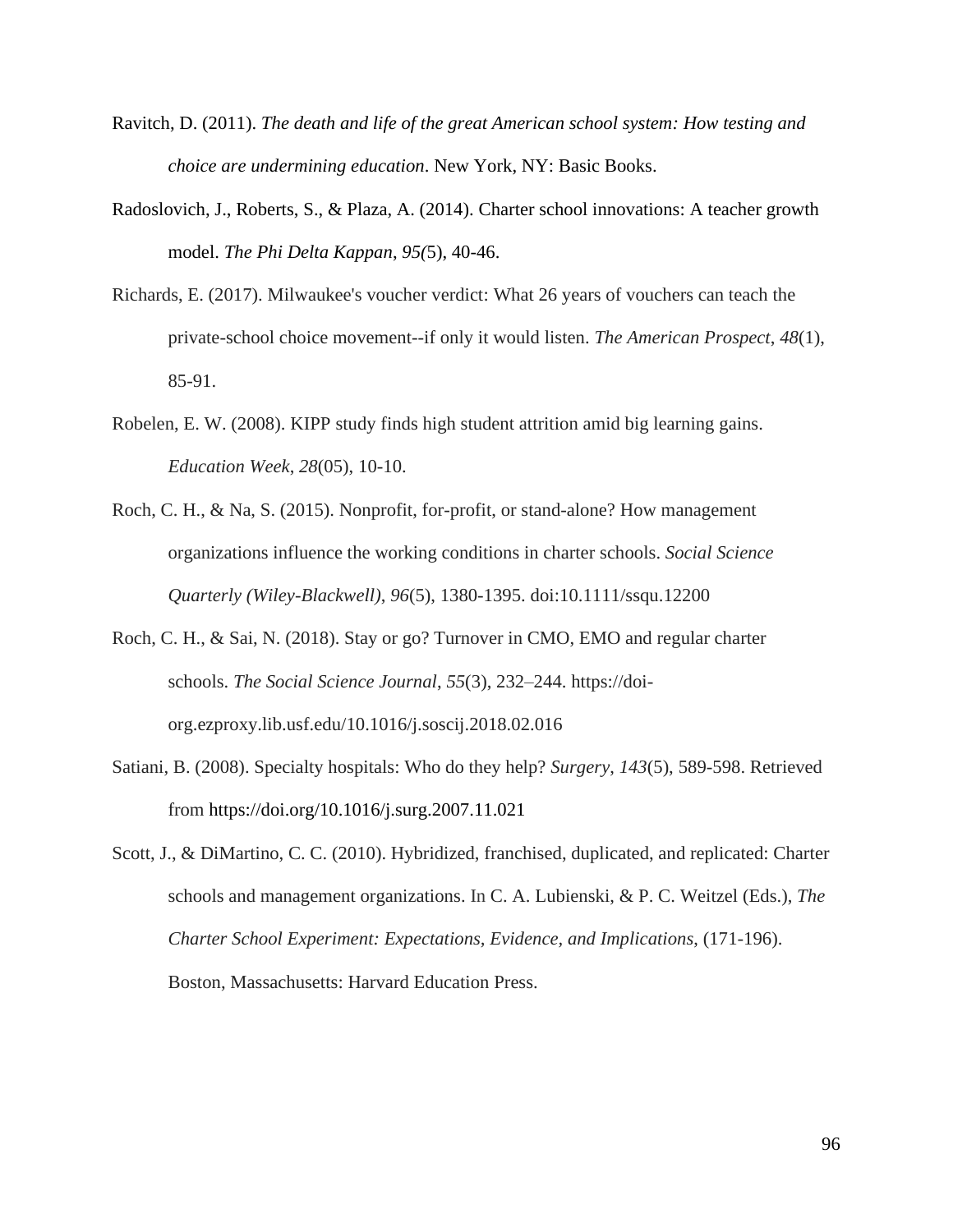- Scott, J., & Villavicencio, A. (2009). School context and charter school achievement: A framework for understanding the performance "black box". *Peabody Journal of Education*, *84*(2), 227-243. doi:10.1080/01619560902810161
- Sirin. S. A. (2005). Socioeconomic status and academic achievement: A meta-analytic review of research. *Review of Educational Research*, *3*, 417-453. Retrieved from [http://ezproxy.lib.usf.edu/login?url=http://search.ebscohost.com/login.aspx?direct=true&](http://ezproxy.lib.usf.edu/login?url=http://search.ebscohost.com/login.aspx?direct=true&db=edsjsr&AN=edsjsr.3515987&site=eds-live) [db=edsjsr&AN=edsjsr.3515987&site=eds-live](http://ezproxy.lib.usf.edu/login?url=http://search.ebscohost.com/login.aspx?direct=true&db=edsjsr&AN=edsjsr.3515987&site=eds-live)
- Smith, E., & Douglas, G. (2014). Special educational needs, disability and school accountability: an international perspective. *International Journal of Inclusive Education*, *18*(5), 443- 458. Retrieved from [http://ezproxy.lib.usf.edu/login?url=http://search.ebscohost.com/login.aspx?direct=true&](http://ezproxy.lib.usf.edu/login?url=http://search.ebscohost.com/login.aspx?direct=true&db=edb&AN=95888928&site=eds-live) [db=edb&AN=95888928&site=eds-live](http://ezproxy.lib.usf.edu/login?url=http://search.ebscohost.com/login.aspx?direct=true&db=edb&AN=95888928&site=eds-live)
- Snell, L. (2005). Defining the education market: Reconsidering charter schools. *Cato Journal, 25*, 267-277. Retrieved from [http://object.cato.org/sites/cato.org/files/serials/files/cato](http://object.cato.org/sites/cato.org/files/serials/files/cato-journal/2005/5/cj25n2-6.pdf)[journal/2005/5/cj25n2-6.pdf](http://object.cato.org/sites/cato.org/files/serials/files/cato-journal/2005/5/cj25n2-6.pdf)
- Stevens, J. (1986). *Applied multivariate statistics for the social sciences*. Hillsdale, N.J: L. Erlbaum Associates.
- Stuit, D. A., & Smith, T. M. (2012). Explaining the gap in charter and traditional public school teacher turnover rates. *Economics of Education Review*, *31*(Special Issue: Charter Schools), 268-279. doi:10.1016/j.econedurev.2011.09.007
- Sumner, S. (2015). What would Milton Friedman have thought of the great recession? *American Journal of Economics & Sociology*, *74*(2), 209-235.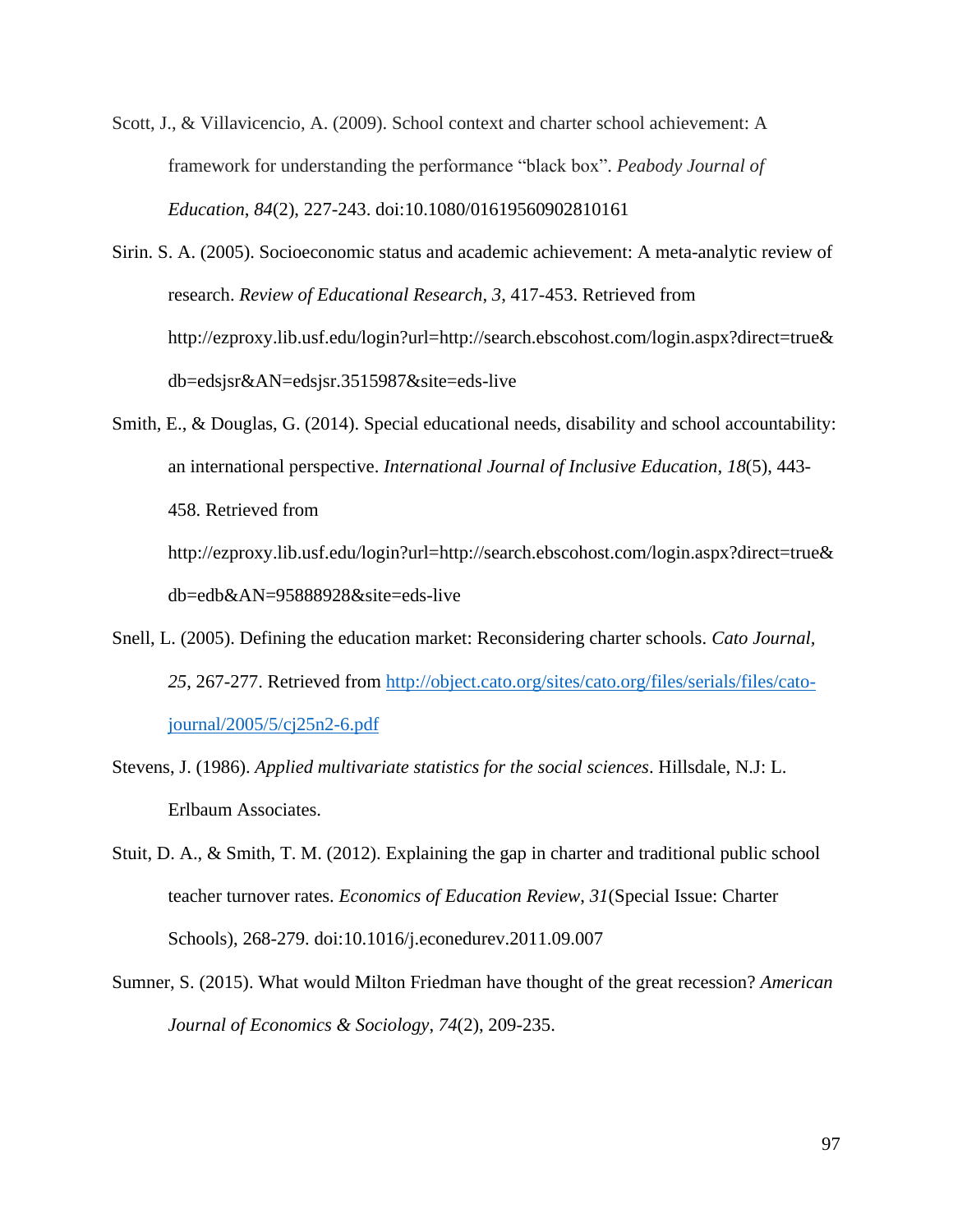- Sweetland, S. R. (2014). Revisiting the role of vouchers and charter schools in the educational marketplace. *Educational Considerations, 42*(2), 46-50.
- Thorup Larsen, L., & Stone, D. (2015). Governing health care through free choice: Neoliberal reforms in Denmark and the United States. *Journal of Health Politics, Policy & Law*, *40*(5), 941-970. doi:10.1215/03616878-3161162
- Torres, A. C. (2016). Is this work sustainable? Teacher turnover and perceptions of workload in charter management organizations. *Urban Education*, *51*(8), 891–914.
- United States Census Bureau. (n.d.). *State & County QuickFacts*. Retrieved from <http://quickfacts.census.gov/qfd/states/12000.html>
- Vasquez Heilig, J., Williams, A., McNeil, L. M., & Lee, C. (2011). Is Choice a panacea? An analysis of black secondary student attrition from KIPP, other private charters, and urban districts. *Berkeley Review of Education*, *2*(2), 153–178. Retrieved from http://ezproxy.lib.usf.edu/login?url=http://search.ebscohost.com/login.aspx?direct=true& db=eric&AN=EJ1169739&site=eds-live
- Waliaula, A. J. (2013). Positivism. *Salem Press Encyclopedia*. Retrieved on November 20, 2018 from
	- [http://ezproxy.lib.usf.edu/login?url=http://search.ebscohost.com/login.aspx?direct=true&](http://ezproxy.lib.usf.edu/login?url=http://search.ebscohost.com/login.aspx?direct=true&db=ers&AN=89677610&site=eds-live) [db=ers&AN=89677610&site=eds-live.](http://ezproxy.lib.usf.edu/login?url=http://search.ebscohost.com/login.aspx?direct=true&db=ers&AN=89677610&site=eds-live)
- Walton Family Foundation Announces Major Investments to Fuel High-Quality School Growth Nationwide. (2018, June 19). Retrieved March 09, 2020, from [https://www.waltonfamilyfoundation.org/about-us/newsroom/major-investments-to-fuel](https://www.waltonfamilyfoundation.org/about-us/newsroom/major-investments-to-fuel-high-quality-school-growth-nationwide)[high-quality-school-growth-nationwide](https://www.waltonfamilyfoundation.org/about-us/newsroom/major-investments-to-fuel-high-quality-school-growth-nationwide)